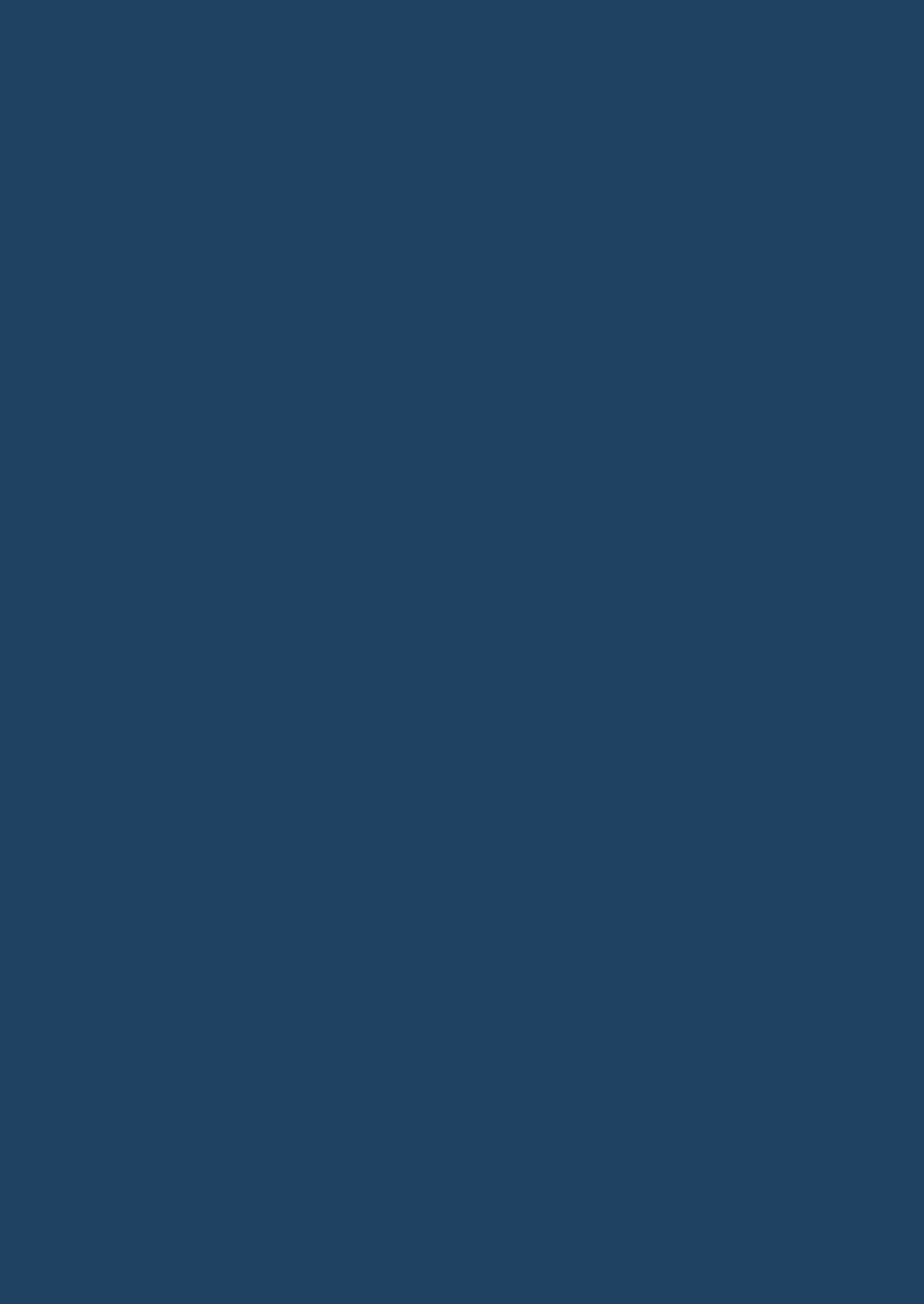**SSR Paper 14**

### **DDR and SSR in War-to-Peace Transition**

Christopher von Dyck



АF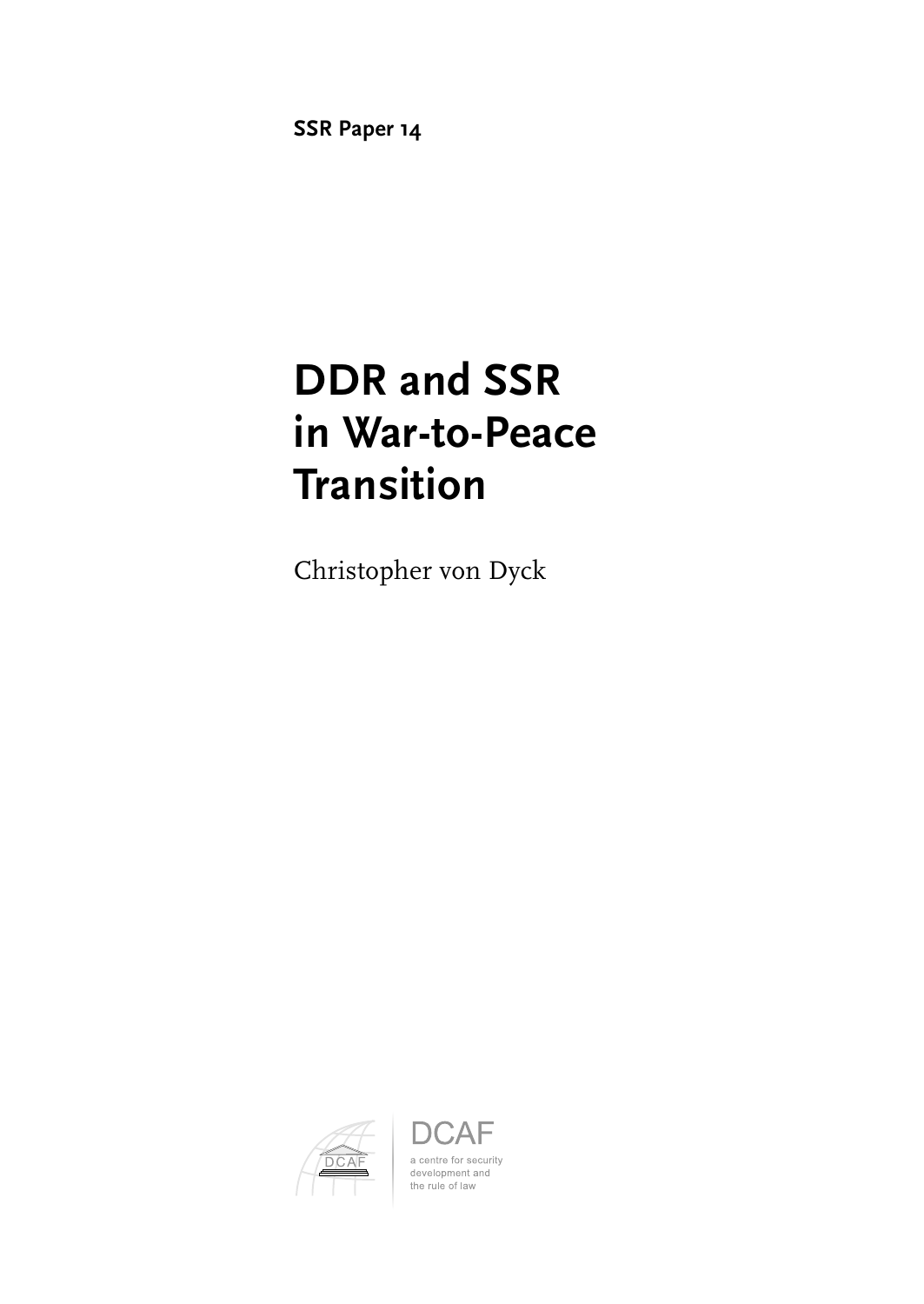Published by Ubiquity Press Ltd. 6 Osborn Street, Unit 2N London E1 6TD www.ubiquitypress.com

Text © Christopher von Dyck 2016

First published 2016 Transferred to Ubiquity Press 2018

Cover image © AFP / via Getty Images

Editors: Heiner Hänggi & Albrecht Schnabel Associate editor: Fairlie Chappuis Editorial assistance: Kathrin Reed Copy editor: Cherry Ekins Design and layout: Pitch Black Graphic Design, Berlin/The Hague

ISBN (PDF): 978-1-911529-41-5 ISSN (online): 2571-9297

DOI: https://doi.org/10.5334/bby

This work is licensed under the Creative Commons Attribution 4.0 International License (unless stated otherwise within the content of the work). To view a copy of this license, visit http://creativecommons.org/ licenses/by/4.0/ or send a letter to Creative Commons, 444 Castro Street, Suite 900, Mountain View, California, 94041, USA. This license allows for copying any part of the work for personal and commercial use, providing author attribution is clearly stated.

This book was originally published by the Geneva Centre for the Democratic Control of Armed Forces (DCAF), an international foundation whose mission is to assist the international community in pursuing good governance and reform of the security sector. The title transferred to Ubiquity Press when the series moved to an open access platform. The full text of this book was peer reviewed according to the original publisher's policy at the time. The original ISBN for this title was 978-92-9222-412-7.

SSR Papers is a flagship DCAF publication series intended to contribute innovative thinking on important themes and approaches relating to security sector reform (SSR) in the broader context of security sector governance (SSG). Papers provide original and provocative analysis on topics that are directly linked to the challenges of a governance-driven security sector reform agenda. SSR Papers are intended for researchers, policy-makers and practitioners involved in this field.

The views expressed are those of the author(s) alone and do not in any way reflect the views of the institutions referred to or represented within this paper.

Suggested citation: von Dyck, C. 2018. DDR and SSR in War-to-Peace Transition. London: Ubiquity Press. DOI: https://doi. org/10.5334/bby. License: CC-BY 4.0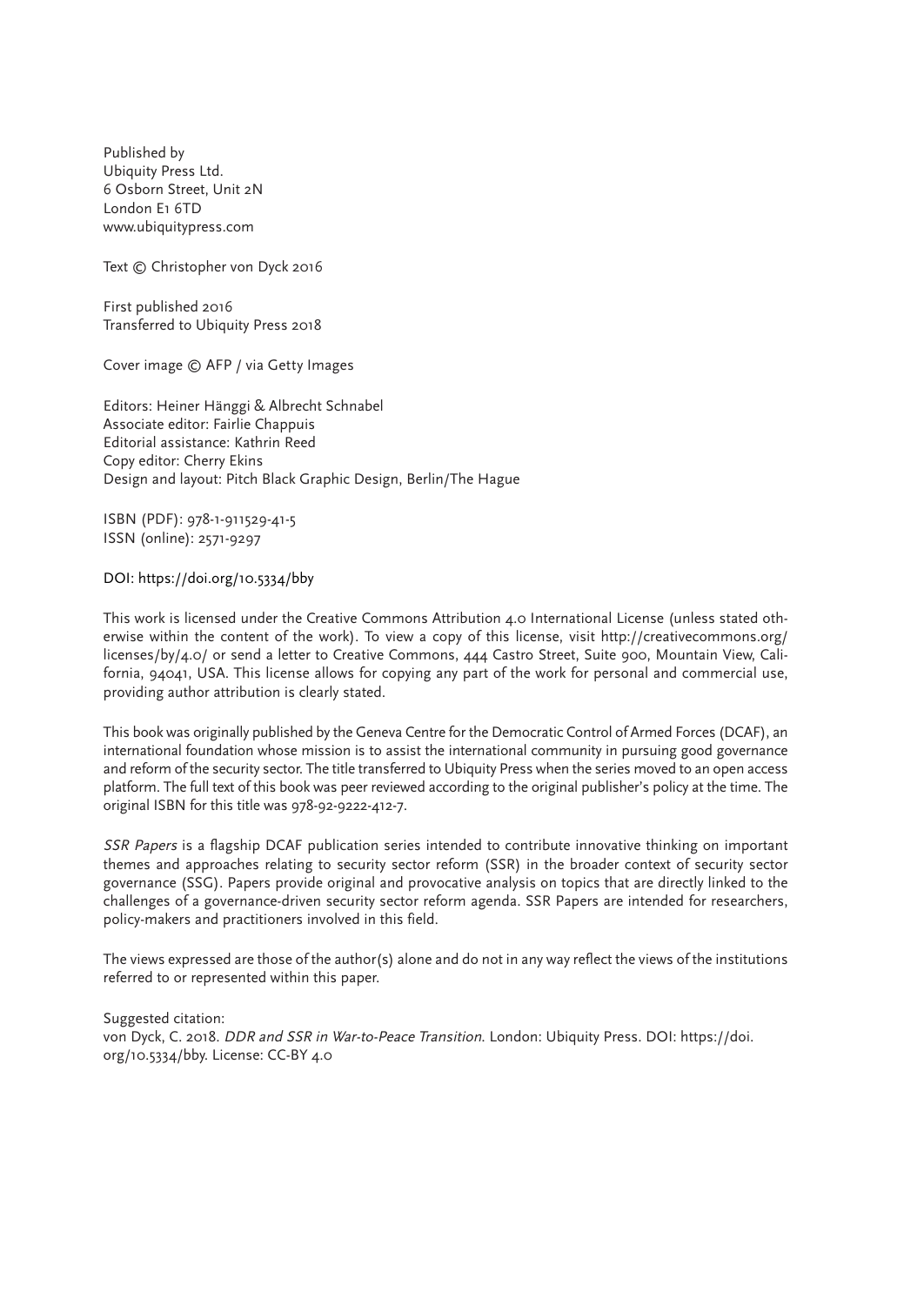## Contents

| SSR, democratic governance and state consolidation _____________________________ 49 |    |
|-------------------------------------------------------------------------------------|----|
|                                                                                     |    |
|                                                                                     |    |
|                                                                                     | 57 |
|                                                                                     | 62 |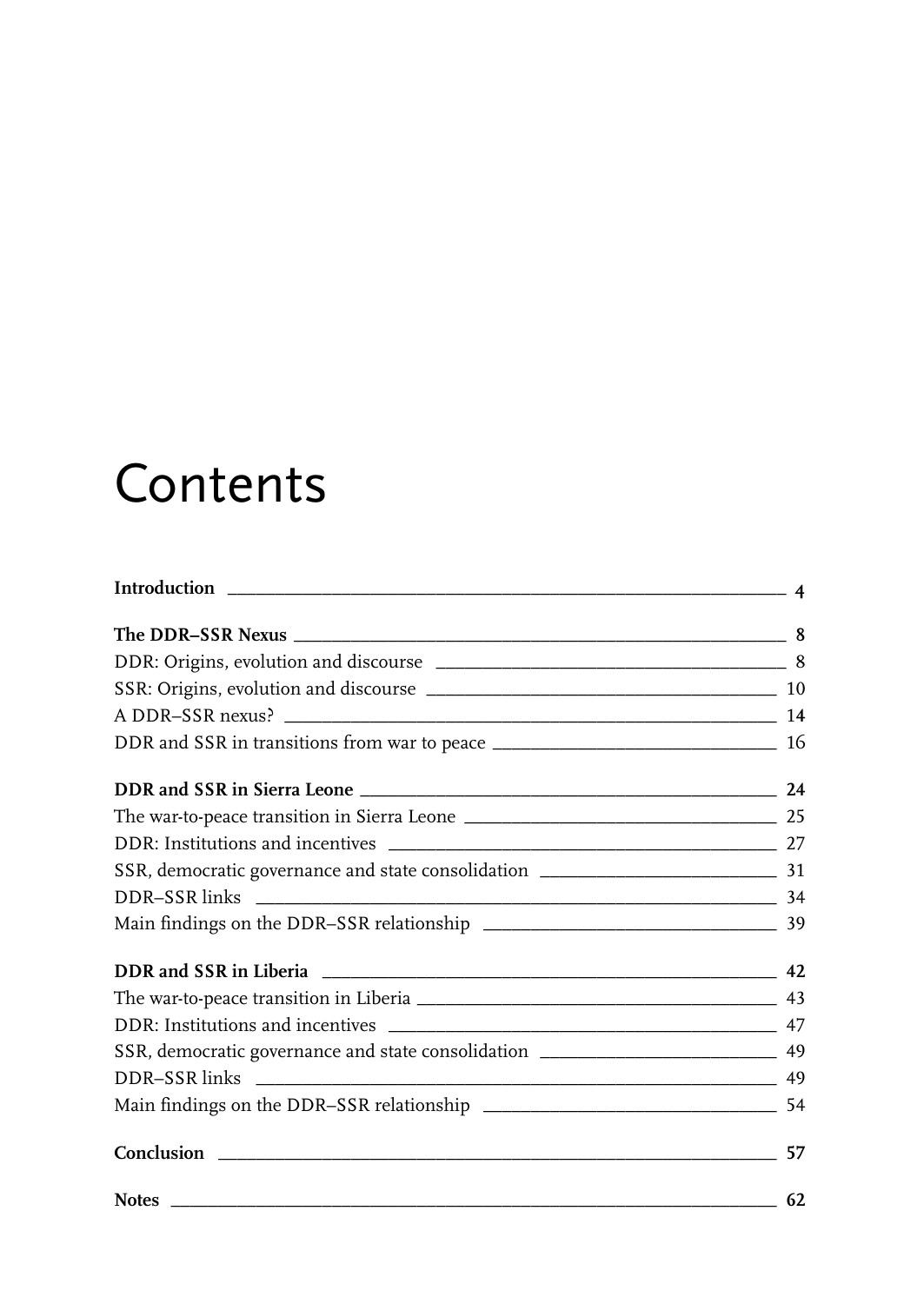## <span id="page-5-0"></span>Introduction

Disarmament, demobilization and reintegration (DDR) and security sector reform (SSR) have become integral components in the international community's peacebuilding toolkit for countries recovering from internal conflict.<sup>1</sup> In recent years the United Nations (UN) and Organisation for Economic Co-operation and Development (OECD) nations have called for more closely coordinated DDR and SSR strategies in their peacekeeping and statebuilding interventions, and emphasized the need for better planning, implementation and monitoring frameworks to make them more effective on the ground.<sup>2</sup> Academic and policy research has also suggested that DDR and SSR programmes could be more closely linked,<sup>3</sup> although some practitioners cast doubt about the feasibility of operationalizing a policy "link" in practice.4

Debates on whether and how DDR and SSR could be effectively linked have so far been theoretical and normative in nature. The existing literature lacks sufficient empirical data taking into account the transitional context in which these processes take place. Policy-oriented research on DDR and SSR tends to prioritize supply-side considerations related to coordination, financing and programming.5 Less attention has been focused on demand-side considerations related to how DDR and SSR interact in local political and state formation processes after war. The main aim of this paper is thus to provide an empirical understanding of how SSR and DDR were linked in two past peacebuilding interventions in West Africa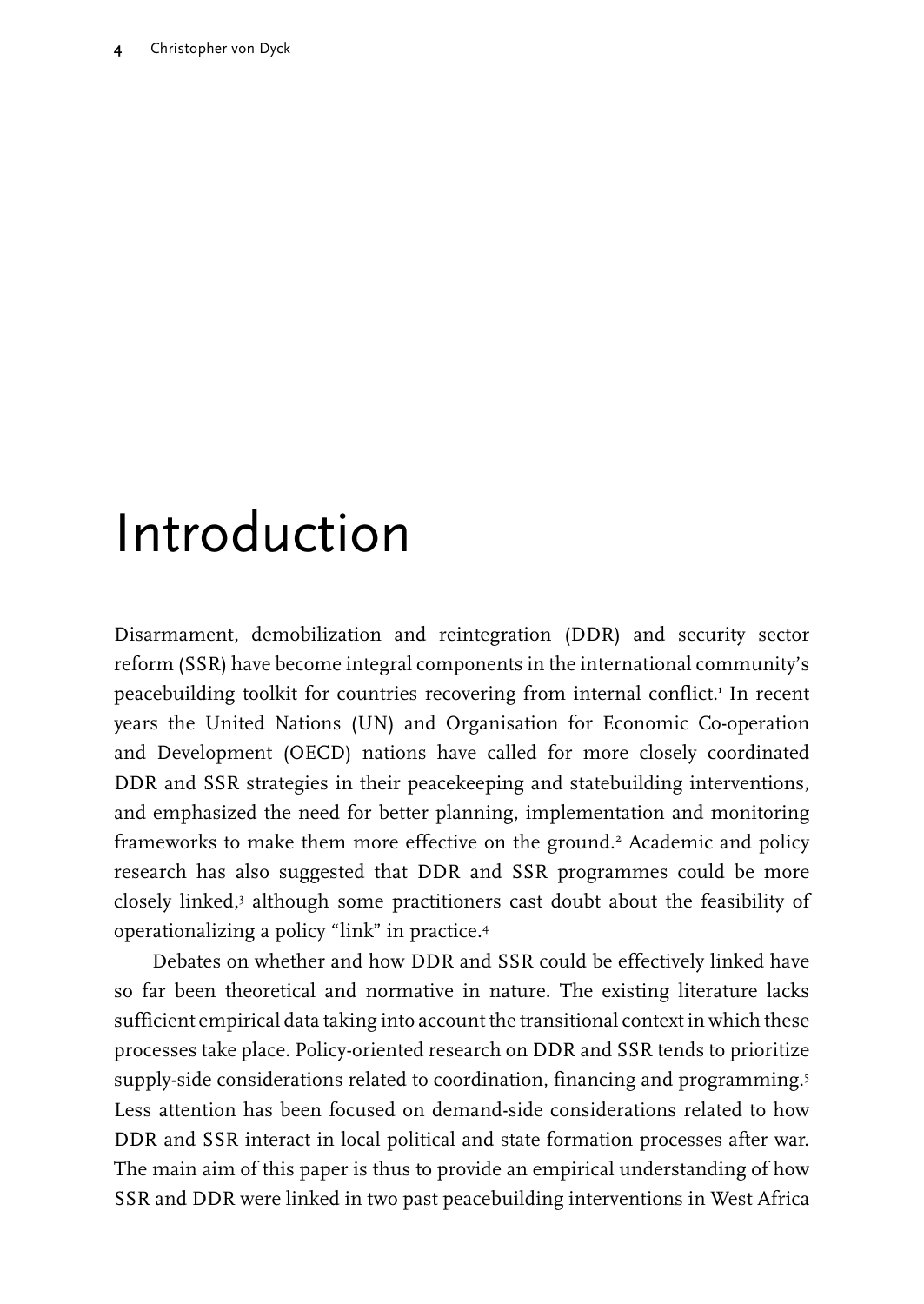in order to identify opportunities and constraints for establishing closer practical linkages in war-to-peace transitions.

The space in which countries transition from war to peace involves complicated political processes shaped by ongoing conflicts and the negotiation and distribution of political (and economic) power, especially for control of state power. Countries in transition from intrastate warfare often lack an effective state capable of enforcing contracts or political commitments between factions. In this institutional vacuum, conflict is often resolved outside formal and institutionalized political structures. DDR and SSR interventions must be understood within this context of formal and informal negotiation processes. DDR and SSR programmes have been largely shaped by external actors seeking agreement between powerful factions at the negotiation table. However, a significant gap exists between the formal terms of an agreement and the operationalization of those terms. The terms for DDR and SSR tend to be standardized according to international norms, but the implementation phase is far from an exact science. Formal and informal agreements on the terms for DDR and SSR are often purposively vague and designed to be sorted out later depending on local conditions and the emergent nature of relations over how power vacuums are to be settled.<sup>6</sup>

This paper assumes that in transitional statebuilding processes<sup>7</sup> there may be incentives for central rulers to adopt (or at least seem to embrace) certain elements of DDR and/or SSR when these allow them to consolidate their domestic power<sup>8</sup> and/or enhance their legitimacy internationally.9 DDR may influence a political process that entails shifting the balance of power from irregular factions to a recognized central state capable of establishing (and maintaining) itself as the sole political authority with the legitimacy to use force. SSR seeks to build on the gains from this shift to enhance state capacity to provide security and legitimize state rule through democratic governance, particularly the democratic civilian control of the security sector, within a larger framework of the rule of law and respect for human rights. From this perspective, this paper argues that DDR and SSR can be characterized as distinct processes with overlapping objectives on a war–peace transition spectrum seeking to restore a central state authority and reduce the power of irregular armed factions.

To understand how DDR and SSR interact within the political context of a transitional setting, this paper argues that it helps to consider how local political processes place constraints on the implementation of peacebuilding interventions.10 More integrated DDR–SSR strategies are likely to fail if the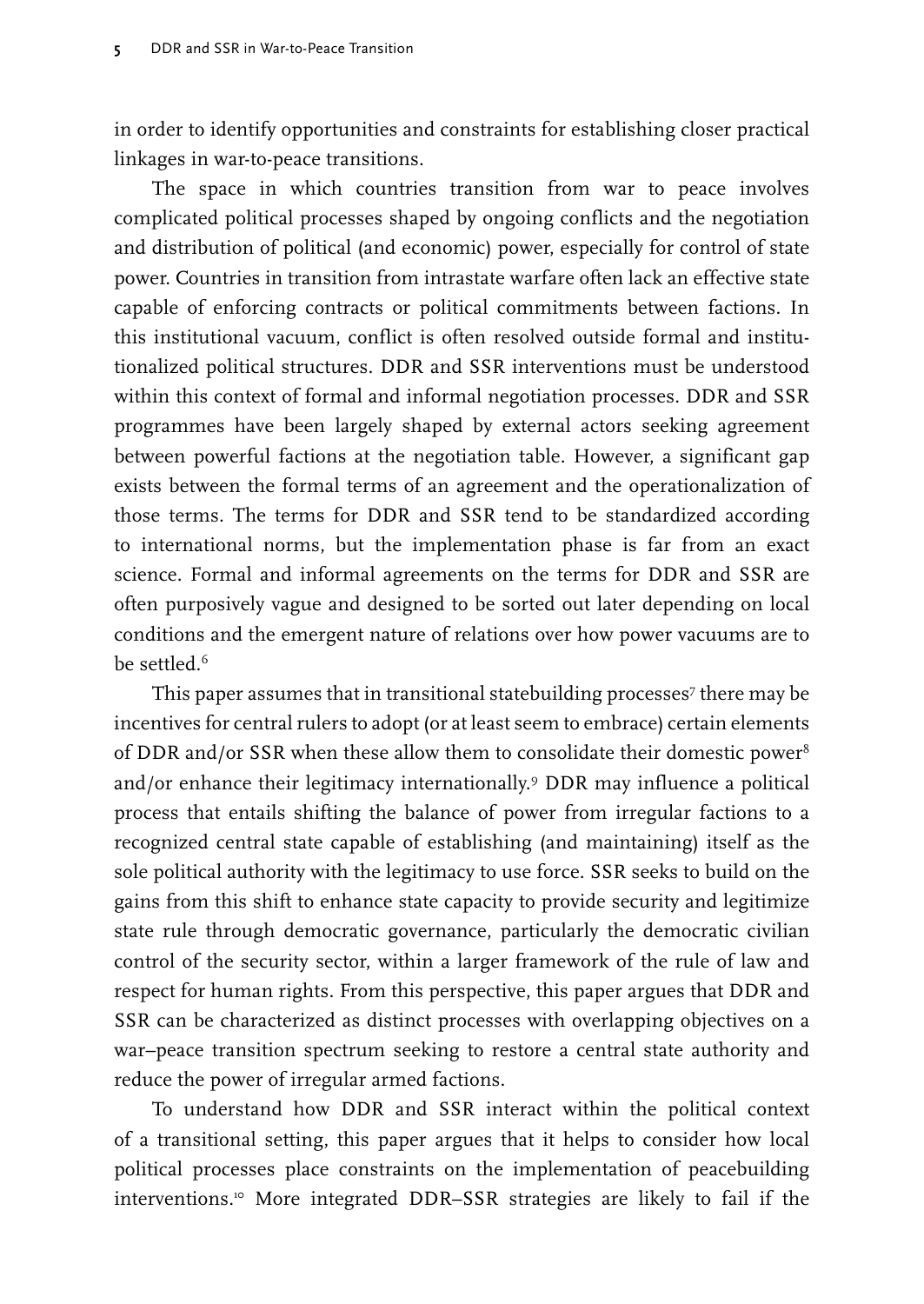intervention's logic is based on a flawed analysis of local political conditions and processes. This paper identifies four dimensions critical for post-conflict political environments in statebuilding literature, which together constitute broad parameters for taking into account how politics in a post-civil-war transition might condition or constrain opportunities for DDR–SSR synergies:

- 1. The nature of the conflict, how the war ends and how this shapes the balance of forces between the warring factions (political settlement).
- 2. The nature and interests of central state authority (balance of forces within the ruling coalition).
- 3. The central state's relative strength *vis-à-vis* the relative influence of international actors.
- 4. Local capacities for change.

To test these ideas, this paper comparatively explores two West African DDR and SSR experiences. The central research questions addressed here are what role did DDR and SSR play in the local context, what was the nature of the respective DDR and SSR interventions and to what extent was a link established between DDR and SSR interventions in practice? The case studies focus on Sierra Leone and Liberia for several reasons. First, these two countries hosted extensive international DDR and SSR programmes at different times during the early 2000s as part of the global community's response to ending civil conflicts and (re)building state institutions in the aftermath of war. Sierra Leone, and to a lesser extent Liberia, became an important testing ground for experimenting with and developing concurrent DDR–SSR interventions. Both cases feature a prominent role for DDR and SSR in the broader process of restoring central states that had essentially fragmented and collapsed.<sup>11</sup> They involved different Western (UK and US) and/or regional powers serving in coordination and leadership roles at different points of time in support of SSR, making it possible to disaggregate and analyse the various roles that external donors assume and discern their actual and potential influence over policy-making and in altering power relations.

While the Sierra Leonean and Liberian post-conflict contexts can be described as "relatively benign" cases of post-war peacebuilding compared to Afghanistan or Iraq, due to the relatively minor geopolitical significance of these countries,<sup>12</sup> they can tell us about how British and US-led post-conflict interventions engage in "second-order" countries. This is an important starting point to take stock of the relationship between DDR and SSR in the context of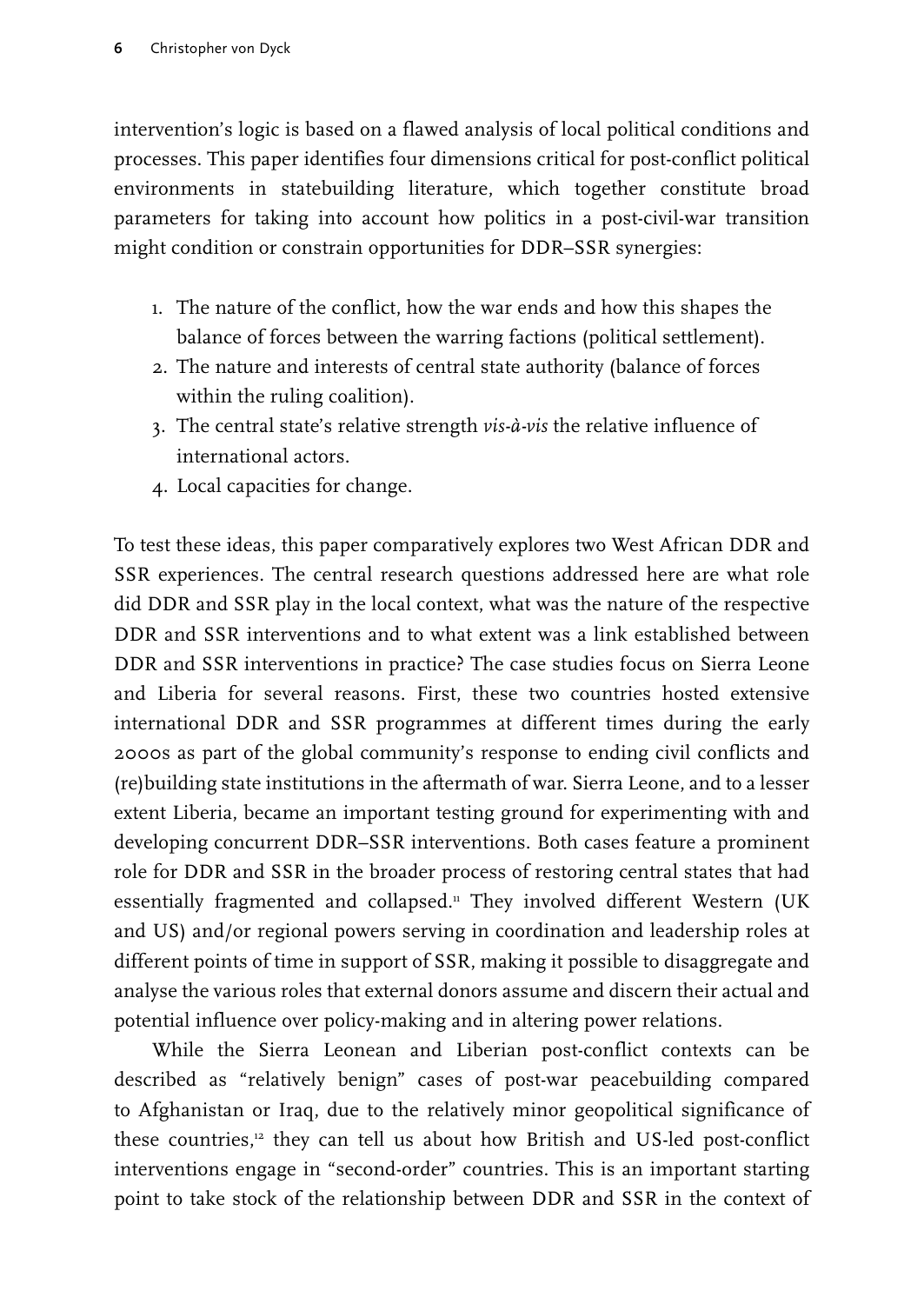wider post-conflict statebuilding processes. Additionally, while the West African cases may be considered first-generation SSR programmes, the lessons from these interventions have yet to be extracted systematically. Despite the fact that this paper only focuses on two states, the analysis of these comparatively older and presumably more benign cases is empirically valuable from both academic and practical perspectives.

It is necessary to take into account the fact that the transition path adopted by these two cases was quite different. In Sierra Leone the main anti-government warring faction (the Revolutionary United Front) was defeated at the end of the war. In Liberia three irregular armed factions became the state through a negotiated political settlement that was implemented by international donors. These cases demonstrate how variations in underlying political settlements – i.e. their nature and relative degree of stability – can lead to different outcomes during DDR–SSR processes. There were a number of facilitating conditions that aided the DDR and SSR processes in both countries. Sierra Leone and Liberia did not experience a resumption in fighting after their political settlements were established in May 2001 and August 2003 respectively, but for different reasons. War fatigue was certainly omnipresent in both countries at the end of their wars. Robust UN interventions (led by large UN peacekeeping missions) and direct Western diplomatic, development and military support, along with regional commitment (from Nigeria), effectively shored up the existing political settlements and, to a large extent, sent strong signals to all parties that a negotiated peace was possible.

The rest of this paper is structured as follows. Next, a review of the emerging discourse and underlying ideas and assumptions of DDR and SSR is presented, with a discussion of recent claims about an emerging DDR–SSR nexus in some peacebuilding policy circles. This section also examines the relationship between DDR and SSR in the context of war-to-peace transitions. The discussion is then brought into focus through an examination of DDR and SSR practices in Sierra Leone (2001–2004) and Liberia (2003–2005). The conclusion summarizes the empirical evidence and considers how the DDR–SSR relationship can be enhanced in war-to-peace transition contexts.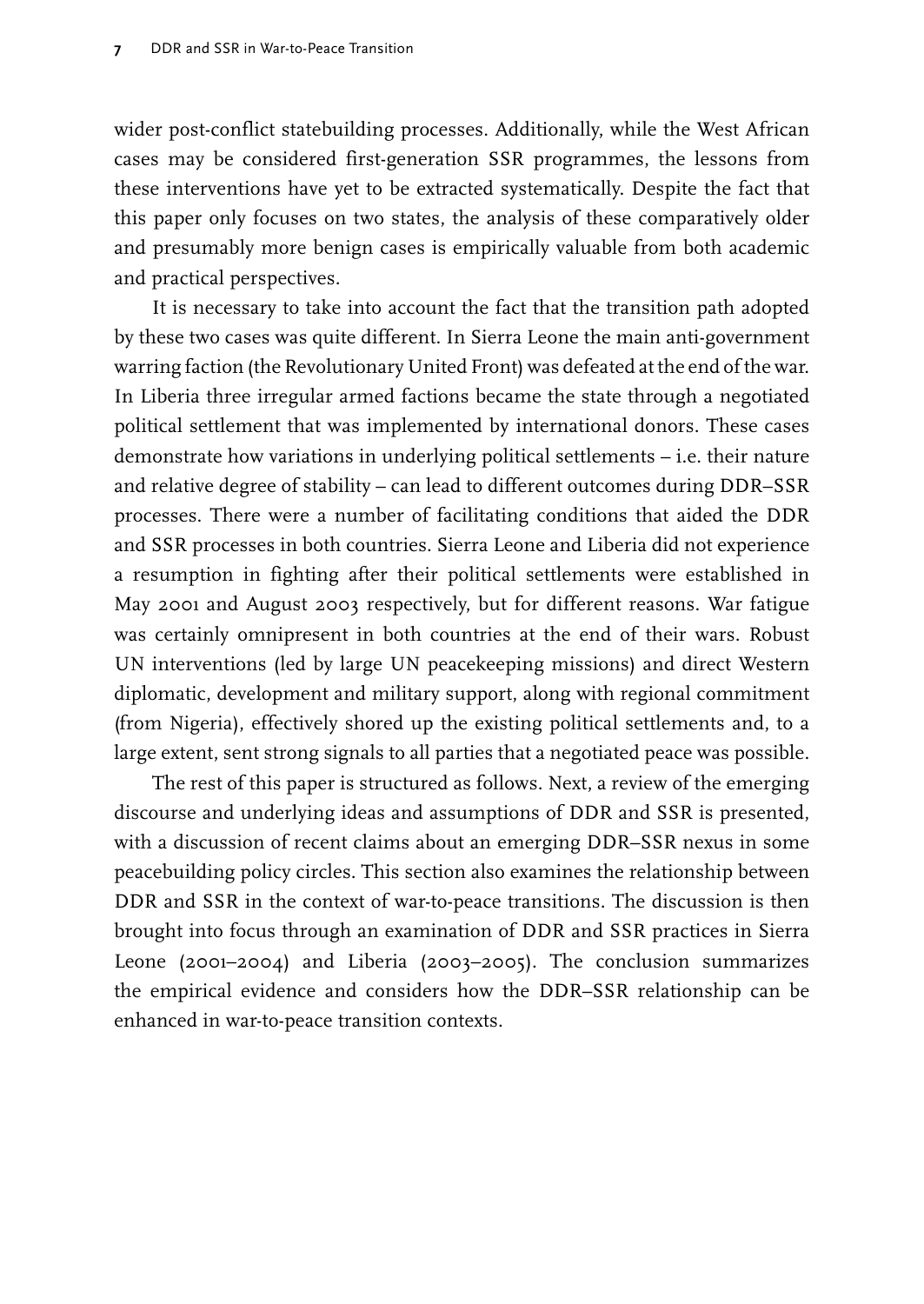# <span id="page-9-0"></span>The DDR–SSR Nexus

This section reviews the emerging discourse and underlying ideas and assumptions embedded in DDR and SSR. DDR and SSR engagements are respectively disaggregated to demonstrate a better understanding of their broader relationship with the state restoration and building processes. This informs the discussion on the nexus between DDR and SSR, followed by presentation of the relationship between DDR and SSR in the context of war-to-peace transitions.

#### **DDR: Origins, evolution and discourse**

The evolution of DDR programmes<sup>13</sup> is linked directly to the broad policy setting in which early post-Cold War UN peacekeeping missions were implemented during the 1990s and early 2000s. DDR interventions have received considerable attention in the UN system in the context of efforts to improve peacekeeping strategies and consider possible UN system-wide structural reforms since the late 1990s.

DDR is a broad label for a cluster of interventions to disarm, demobilize and reintegrate members of warring factions and antagonistic groups once a conflict has ended. The aim of UN DDR programmes is to remove "the immediate threat to a fragile peace posed by groups of armed, uncontrolled and unemployed ex-combatants".<sup>14</sup> DDR programmes are usually implemented under short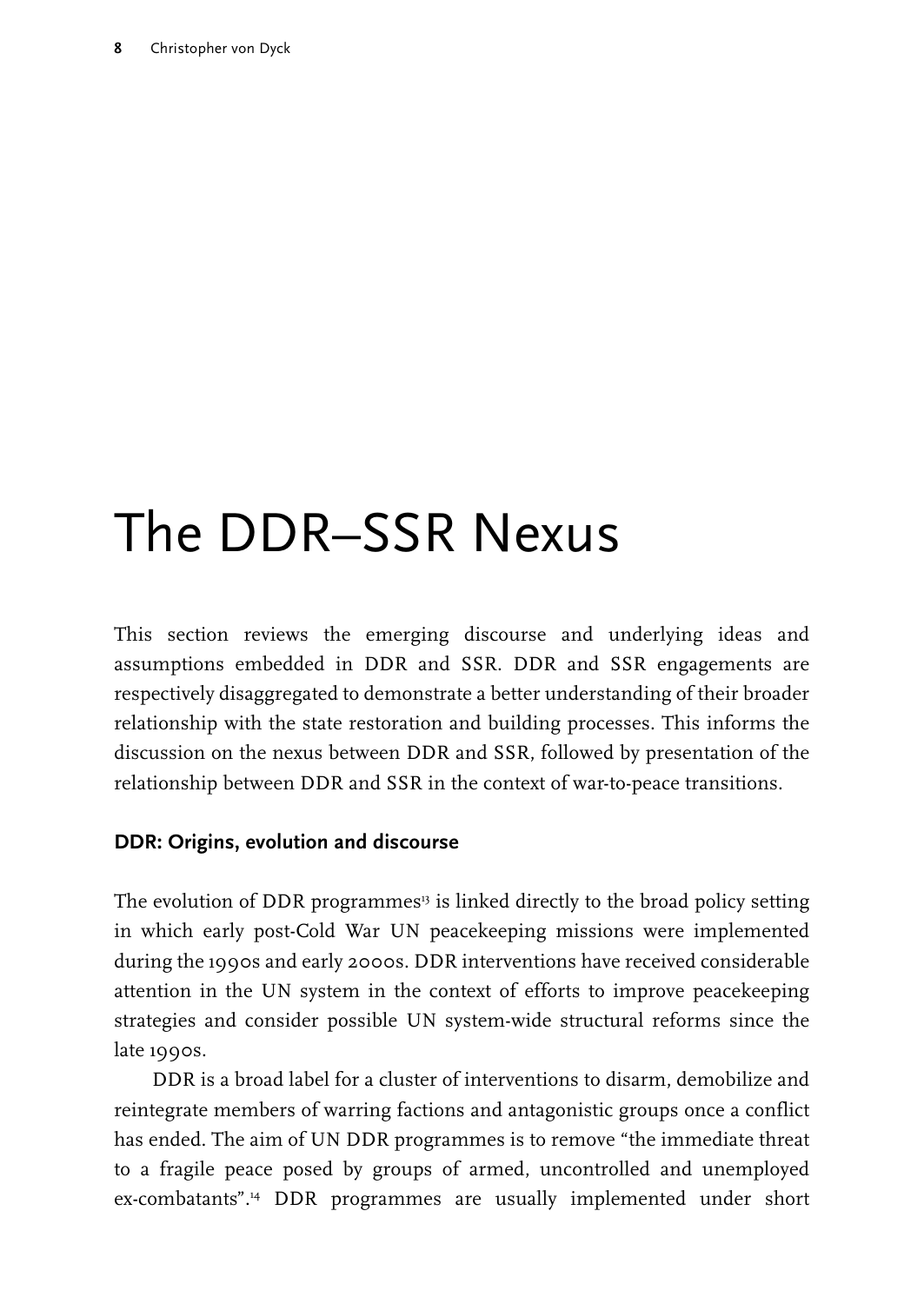timeframes (one to three years) during the "emergency phase" of a transition when immediate results are needed.<sup>15</sup>

The UN defines disarmament as "the collection, documentation, control and disposal of small arms, ammunition, explosives and light and heavy weapons of combatants and often also of the civilian population. Disarmament also includes the development of responsible arms management programmes."16 Many experts prioritize this component of DDR over the other two.

According to the UN, demobilization involves the formal and controlled processing of individual combatants and cantoning them in designated areas.<sup>17</sup> This often involves UN military forces due to the focus on technical military duties, such as monitoring compliance. Demobilization usually extends to what the UN calls "reinsertion": short-term transitional assistance for ex-combatants to help them cover their immediate material needs before their reintegration into civilian life.

Reintegration can be considered as a starting point for offering alternative livelihoods to recently disarmed combatants or as a motivator for them to leave their irregular factions.<sup>18</sup> The UN defines "reintegration" as "part of the general development of a country and a *national responsibility*",19 considering it as a long-term "process by which ex-combatants acquire civilian status and gain sustainable employment and income".<sup>20</sup> However, there is a strong economic and programmatic bias in the delivery of reintegration assistance. Reintegration emphasizes the transfer of skills through vocational training and education to transform individual ex-combatants into productive members of society.<sup>21</sup> While there is wide recognition that reintegration is a long-term process, the programmatic assistance (in the form of scholarships or skills training) is usually offered for only a few years.

Learning from the DDR experiments of UN missions in Sierra Leone, Liberia and the Democratic Republic of the Congo, among others, the UN has enhanced its experience and knowledge in DDR. DDR programmes are now a systematic part of most UN-mandated peacekeeping missions. Several international initiatives have been organized since 2004 to codify norms and standards for UN DDR activities. Beginning in March 2005, the UN's Inter-Agency Working Group on DDR (IAWG-DDR) brought together practitioners, policy-makers, donors and research communities to take stock of and extract lessons learned from past UN DDR practice. However, the resulting 2006 policy document<sup>22</sup> provided no clear understanding of how DDR relates to wider state restoration and power consolidation efforts in recipient countries.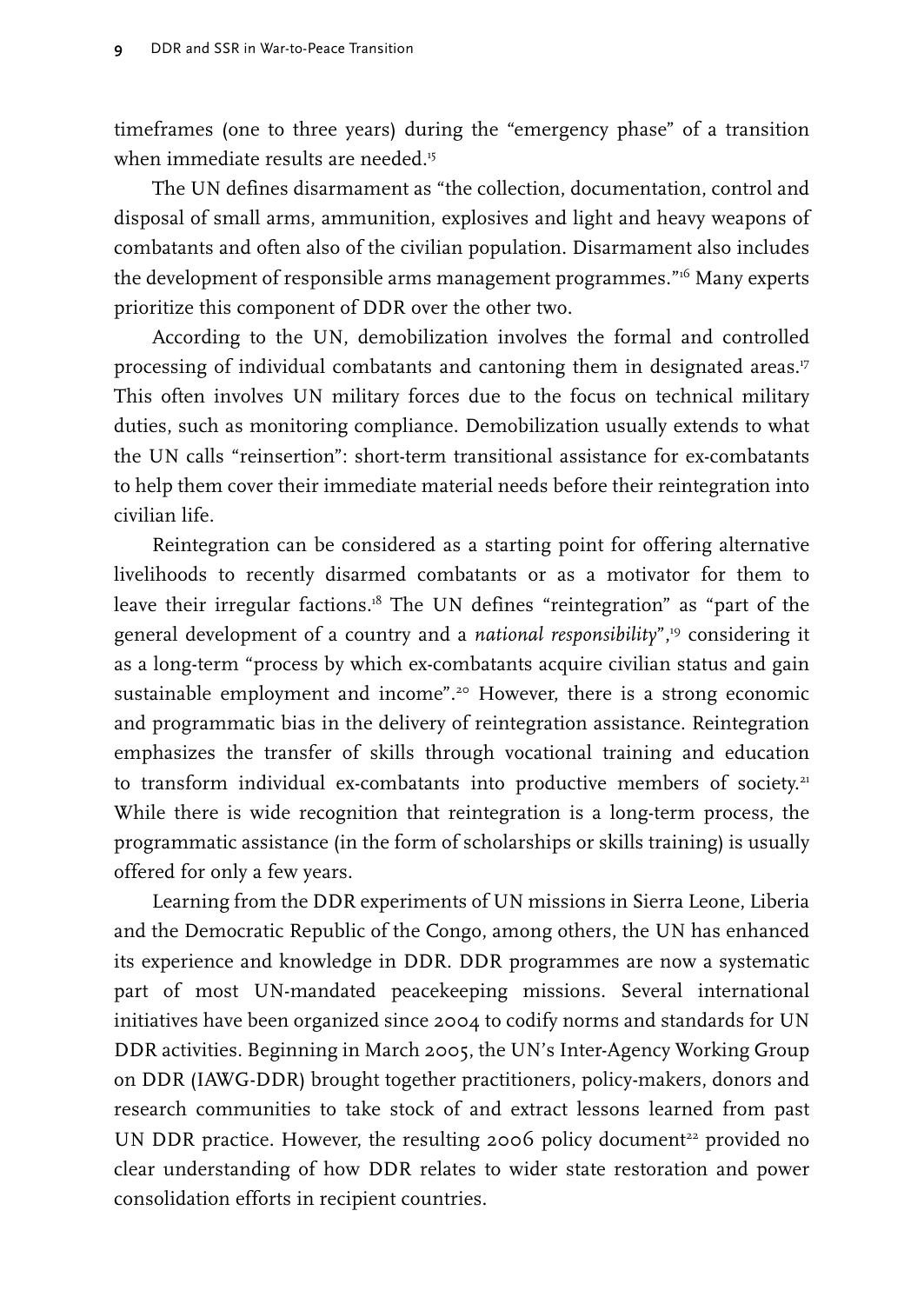<span id="page-11-0"></span>DDR is a highly contested activity, and its definition, scope and objectives are the subject of intense debate among scholars and UN practitioners. There is no consensus on whether it should be conceived as a short-term tool focused on security and stability or a potential bridge to longer-term development (hence stronger emphasis on reintegration). DDR programmes in their short timeframes tend to focus on the need to "stabilize" the political context in favour of a central state, potentially leading to broader state consolidation. Some observers (the "minimalists") argue that DDR is and should remain a tool to reduce the number of weapons in circulation in a society, with a view to stabilizing the country and reducing the risk of renewed violence in the short term to allow other aspects of peacebuilding to take root.<sup>23</sup> This minimalist approach is sometimes called quick-impact stabilization, which is informed by problem-solving assumptions.<sup>24</sup> Others (the "maximalists") believe that DDR can be a potential bridge to development if broader and more long-term conceptualizations can be operationalized.<sup>25</sup> The recent UN DDR discourse often mentions a multidimensional nature, involving political, social and economic activities taking place within "a process that contributes to security and stability in the post-conflict recovery context".26 The central problem with both minimalist and maximalist concepts of DDR is the absence of any explicit discussion about the relationship between DDR and struggles over state power. There is a tendency to assume that DDR programmes have little to do with emergent processes of contestation for power between different warring factions. Therefore, these perspectives have simply taken for granted that UN DDR interventions have nothing to do with state restoration and the host state's consolidation of power, when, in reality, these political processes cannot be separated from DDR interventions.

#### **SSR: Origins, evolution and discourse**

SSR emerged as a new area of security and development assistance in the late 1990s and has gained increased recognition as an important element of international support in transitional societies. The early SSR agenda sought to conceptualize policies of reform for security forces based on experiences from Central and Eastern European states at the end of the Cold War.<sup>27</sup> Over the past few years more attention has focused on understanding how SSR interventions are related to DDR, and how its tasks can contribute to building capacity *within* states to deliver security and justice for that state and its people.<sup>28</sup>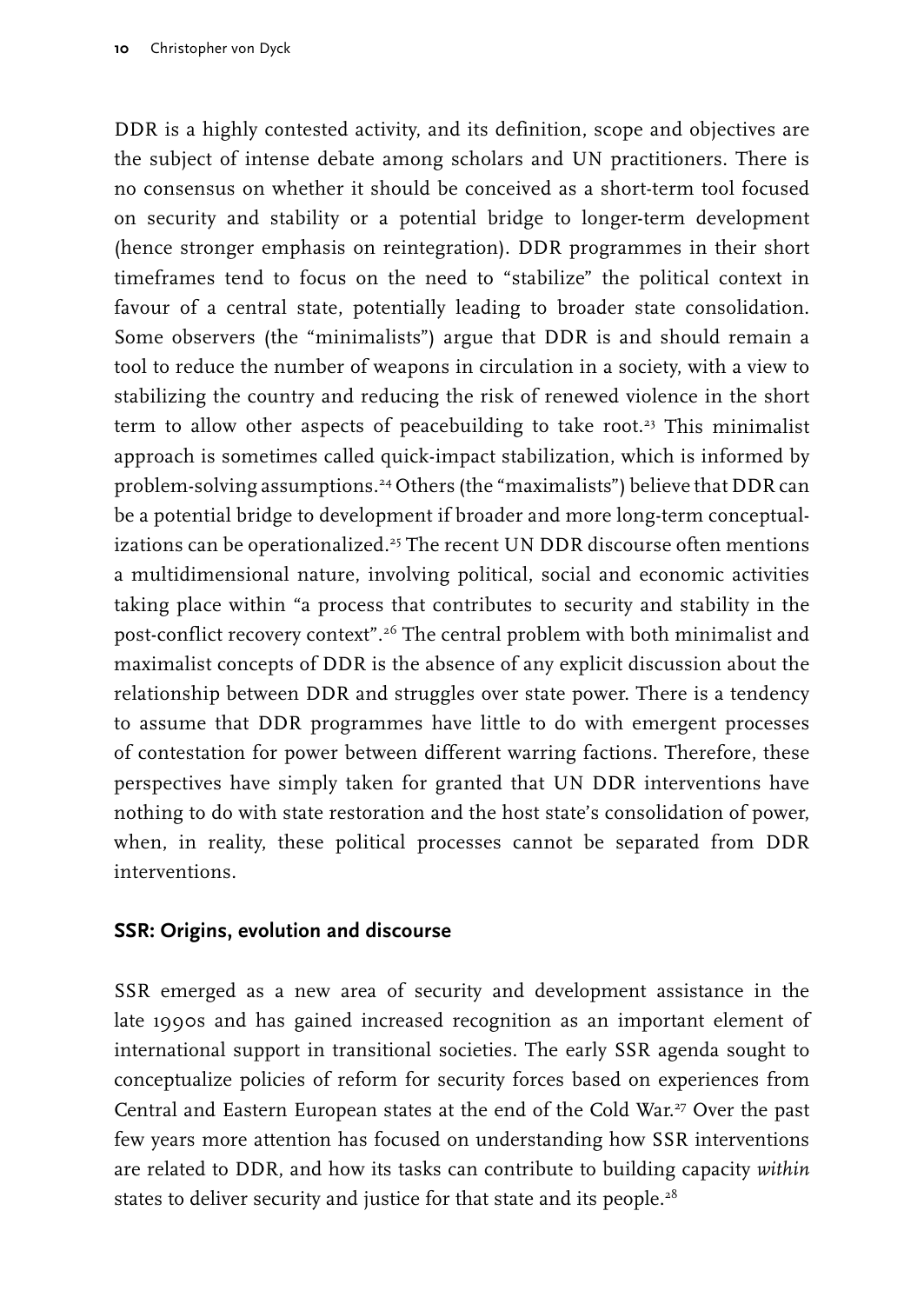The SSR agenda acknowledges that – as former UN Secretary-General Kofi Annan noted – the security sector should "be subject to the same standards of efficiency, equity and accountability as any other [public] service".<sup>29</sup> SSR policy-makers and practitioners tend to focus on three short- to long-term tasks. The first is to restore order by neutralizing and delegitimizing so-called illegal, non-statutory armed groups (militias, gangs, community defence groups, etc.). The second task involves re-establishing formal state security forces to maintain public order within the rule of law. However, this paper argues that this perspective presumes the existence of a formal state and takes for granted certain key processes involved in restoring the central state and its consolidation. The third task involves restoring or establishing state institutions that oversee and monitor these security forces to ensure compliance with formal rules and norms. These include but are not limited to executive actors such as the interior and defence ministries, parliamentary bodies, the judicial system and civil society.<sup>30</sup> This is further complicated in contexts where the democratic political control of armed and other security forces has not yet been institutionalized.

Thus, according to Hendrickson and Karkoszka, the institutional framework for managing the security sector needs to be strengthened through three steps related to democratic governance: ensuring the proper location of security activities within a constitutional framework and developing security policies and instruments to implement them; building the capacity of policy-makers to assess the nature of security threats effectively and design strategic responses supportive of wider development goals; and strengthening accountability mechanisms for the security forces by making state and non-state actors legally responsible for monitoring security policy and enforcing the constitution and law fulfil their functions effectively.<sup>31</sup>

The first decade of SSR interventions focused on bilateral efforts, which aimed to alter the rules and norms *within* developing countries' security sectors to enhance state capacity building, promote good governance and enhance the delivery of basic human security. Various OECD deliberations and statements during the early to mid-2000s shaped this bilateral agenda, which sought to shape preferences of actors in the security sector and alter norms, practices and incentives within states in the developing world by attempting to inculcate good principles of accountability, transparency and participatory decision-making into security institutions.<sup>32</sup> Such reforms during war–peace transitions require considerable financial commitment and significant external involvement – a process fraught with many complicated challenges.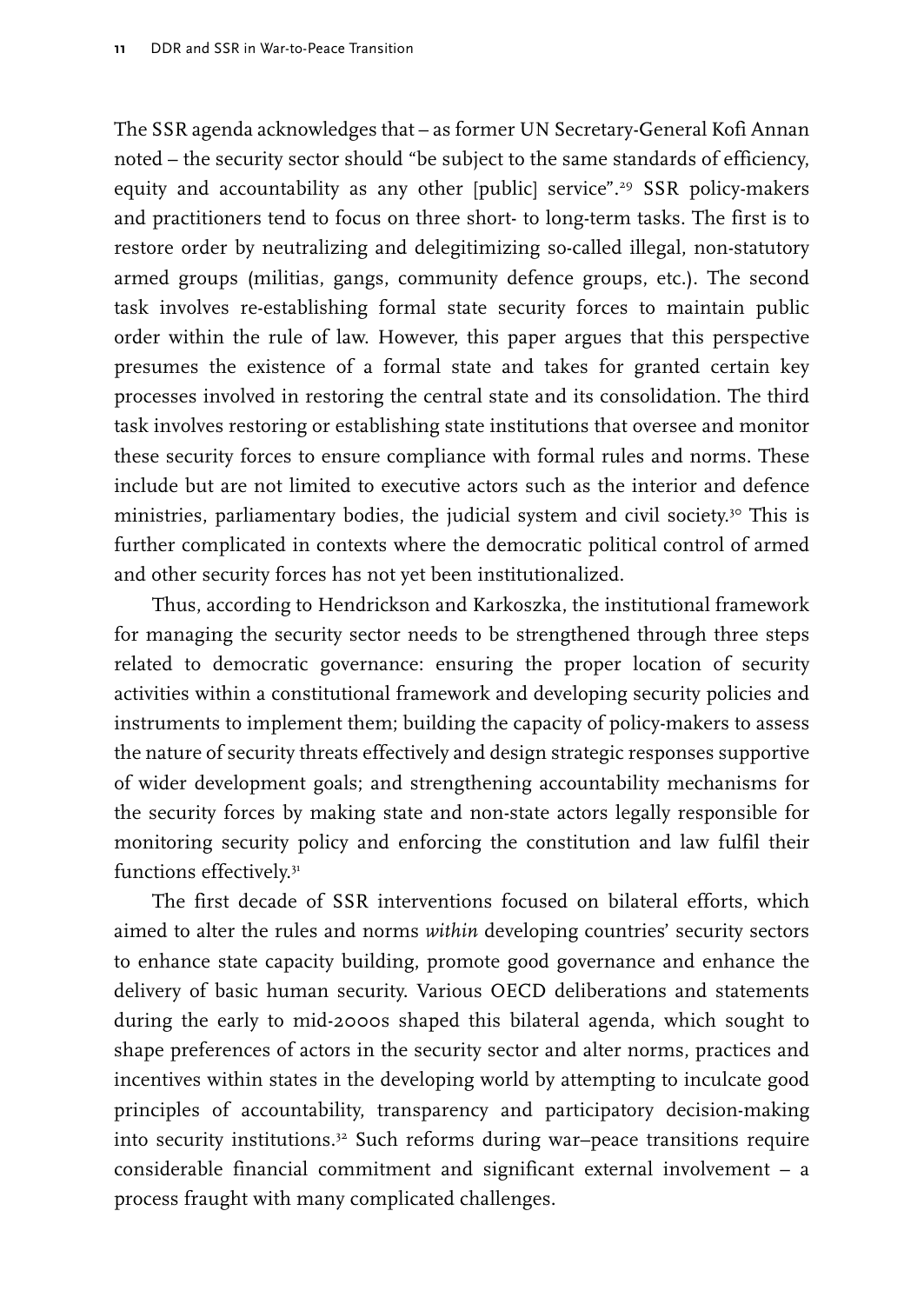Today the UN and other regional and multilateral organizations (the African Union, the Economic Community of West African States (ECOWAS), the European Union, NATO, the Organization for Security and Co-operation in Europe) have become much more actively involved in supporting SSR programmes in member and partner countries. In an effort to address some of the tensions over international versus locally driven SSR, the 2007 OECD-DAC (OECD Development Assistance Committee) *Handbook on Security System Reform* stressed the importance of enhancing security sector governance<sup>33</sup> within a framework that supports local ownership.34 On the issue of local ownership, the handbook emphasizes the need to foster a supportive political environment through in-depth knowledge of a given reform context. This is considered essential to the assessment and design of SSR programmes so international actors avoid exacerbating endogenous considerations or social cleavages. It is worth noting that the OECD-DAC handbook offers no practical guidance on DDR–SSR linkages, but simply states that DDR and SSR are "often best considered together as part of a comprehensive security and justice development programme".35

Over the past few years multilateral actors have developed elaborate policy and operational frameworks on SSR. UN Security Council members have been actively involved in supporting SSR programmes and ensuring greater clarity on how the organization can engage in SSR-related activities in the spirit of the UN Charter. The 2008 UN Secretary-General's report on "Securing peace and development: The role of the United Nations in supporting security sector reform" was a landmark statement on how relevant UN bodies and agencies can support SSR activities.<sup>36</sup> It set the "gold standard" for UN support in the area of SSR in the context of UN peacebuilding missions, defining it as a

process of assessment, review and implementation as well as monitoring and evaluation *led by national authorities* that has as its goal the enhancement of effective and accountable security for the state and its peoples without discrimination and with full respect of human rights and the rule of law.37

One of the crucial conclusions that can be derived from UN policy statements is the avoidance by UN bodies of being seen as engaging in domestic statebuilding tasks on behalf of member states. Similar to its DDR practice, the UN's structural and political characteristics constrain the degree of involvement and the methods that UN field-level SSR practitioners can employ.<sup>38</sup> The UN Security Council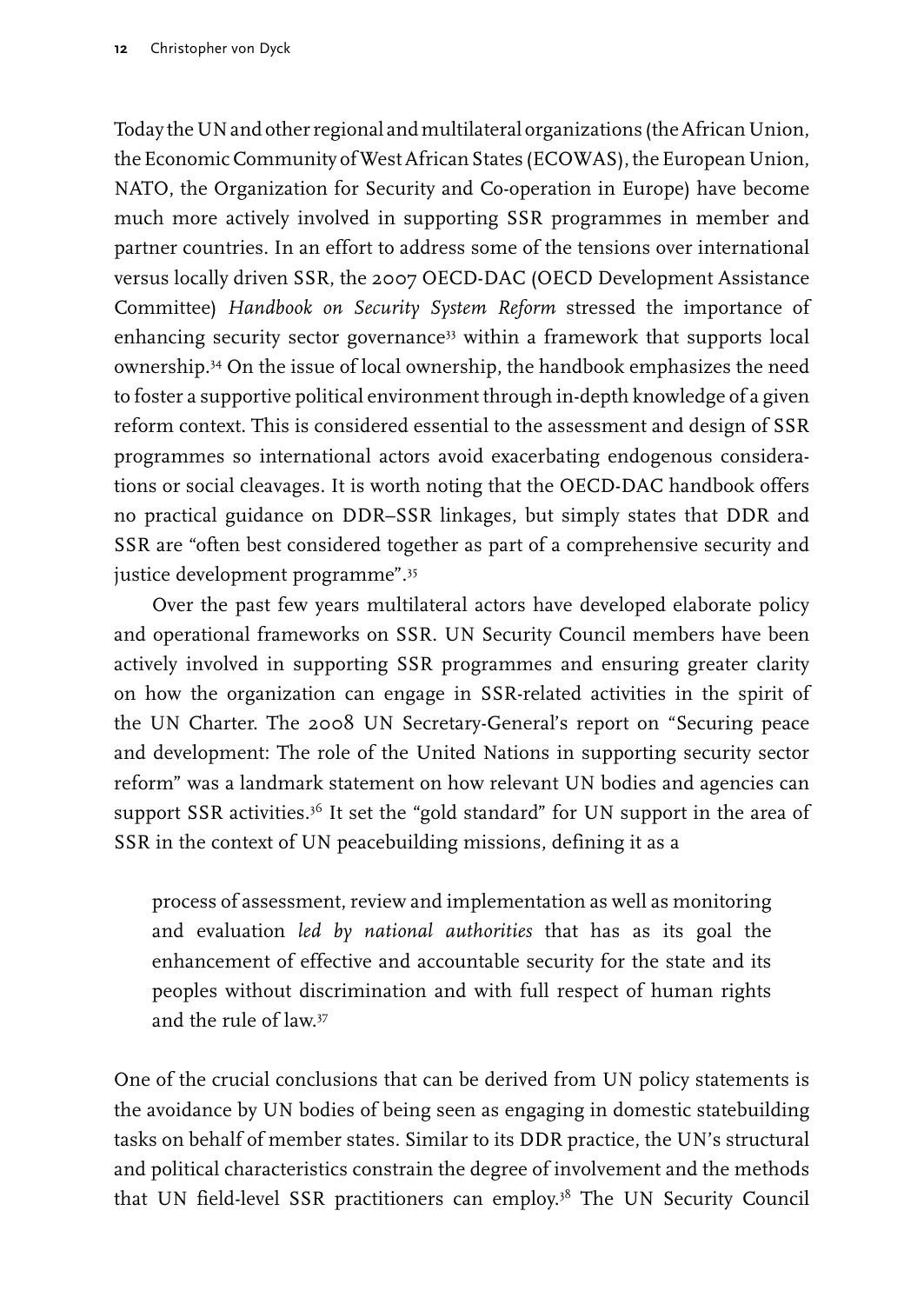stresses that the UN has a "crucial role to play in promoting comprehensive, coherent, and coordinated international support to nationally owned security sector reform programmes, implemented with the consent of the countries concerned".39

Some Western scholars have criticized the SSR agenda for being idealistic and even arrogant in assuming that outside actors can build states in non-Western societies – a critique which would apply to all statebuilding activities.<sup>40</sup> Governments in the South – albeit those which have not been involved in SSR programmes – have criticized SSR as a form of Western interventionism in their internal affairs.41 SSR practices are meant to be fundamentally distinct from Cold War security assistance, given the concept's normative emphasis on democratic governance as a core and explicit statebuilding end-goal. This core principle was based on assertions about the need for states to govern their societies according to liberal, democratic principles and standards. SSR policy perspectives typically have an ideal-typical Weberian state with two pillars of statehood in mind: first, the contemporary state must establish itself as the sole political authority capable of legitimately using force; and second, the exercise of state power must be based on rationalized and routine practices in the security sector, bureaucratic professionalism and institutionalized forms of governance, including the development and implementation of impersonal and rationally organized state security policies.<sup>42</sup> This link is explicitly argued in the 2005 OECD-DAC report in its statement that SSR is fundamentally concerned with "spreading Western norms and practices to inform how security institutions should be governed".43

To summarize, in contrast to the shorter timeframes seen with DDR, SSR policy emphasizes medium- to long-term goals related to improving institutional and governance capacity of states. SSR efforts are geared towards supporting states to achieve lasting state and human security through longer-term reform.<sup>44</sup> Regardless of the differences in SSR approaches and methods, they all imply that the real challenge facing reform of post-conflict states is not so much knowing where to end up (provision of security to the state and its society within a framework of democratic governance, rule of law and respect for human rights), but searching for a feasible path to get there. For Donais, the key puzzle is "how incentive structures can be changed to make SSR an attractive proposition for as many as possible".45 But despite this growing interest in SSR as an intervention aiming to build state capacity to deliver human security within democratic frameworks, existing research has not yet identified a process for how this can be achieved, nor the causal mechanisms that influence the process. The SSR discourse seems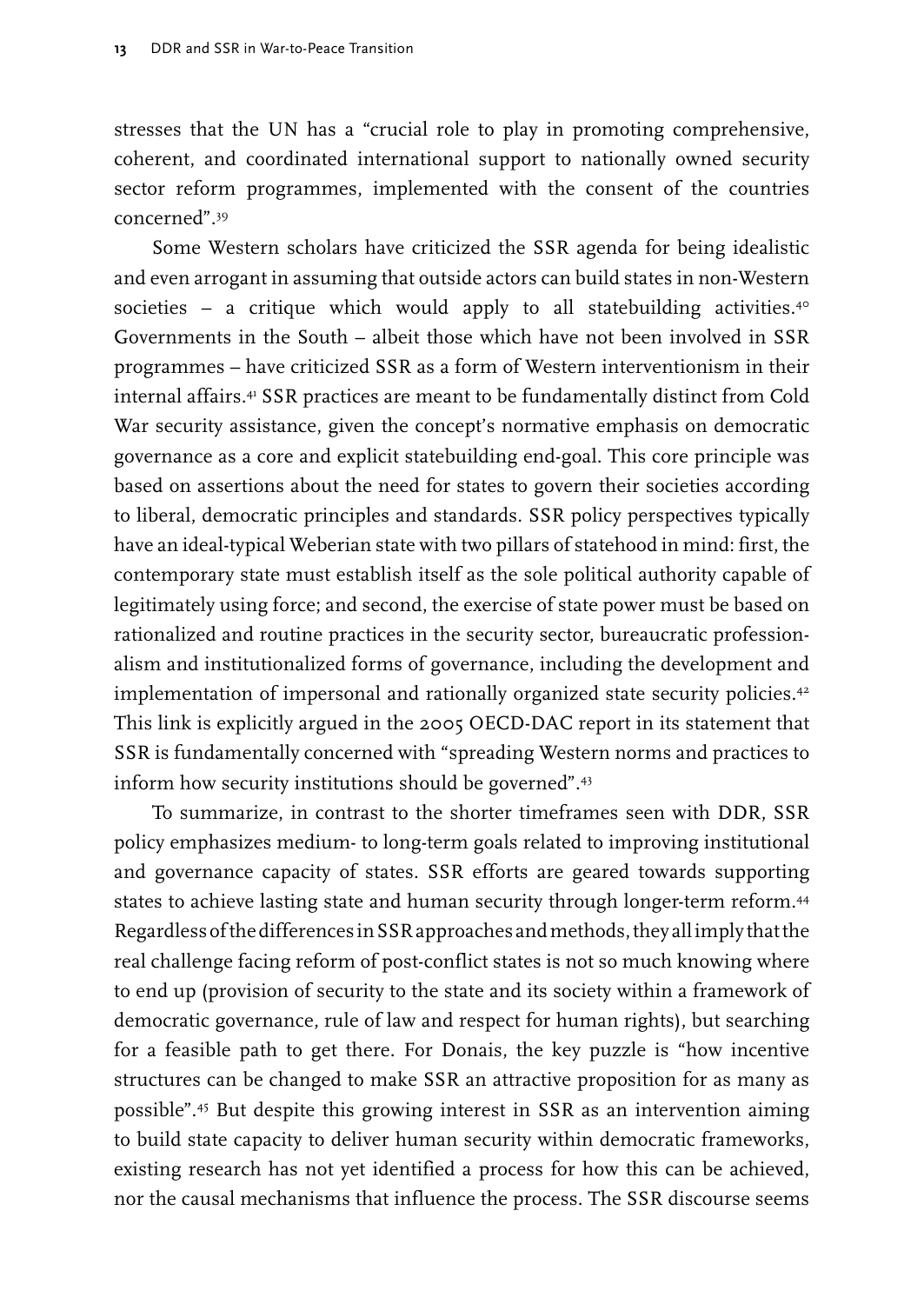<span id="page-15-0"></span>to conflate different aspects of rebuilding states, while analytically separating this process from the highly contentious power struggles that ensue during politically charged war–peace transitions.46 Additionally, there is no theory of change for translating broad and normative SSR principles, such as local ownership, transparency or accountability, into concrete, actionable policies.47

#### **A DDR–SSR nexus?**

Over the last few years, UN member states have increasingly recognized the need for closer linkages between DDR and SSR in UN peacebuilding practice.48 Linkages have been hindered in the past for three main reasons. First, DDR and SSR agendas have evolved and operated largely independently of each other. Second, there is often little collaboration between DDR and SSR specialists, due in part to the considerable disagreement on mandates and the perceived need to avoid mission creep.49 Third, there are multiple viewpoints on the relationship between DDR and SSR. Conceptually, some sources consider DDR as a subcomponent of the larger SSR agenda.<sup>50</sup> In line with the argument of this paper, others view them as "two separate but related activities".51

In response to an increased demand for better DDR–SSR synergies, the IAWG-DDR commissioned the Geneva Centre for the Democratic Control of Armed Forces (DCAF) in 2008 to consider how UN support to DDR and SSR processes could be more systematically linked in practice. This resulted in Module 6.10 on "Disarmament, demobilization and reintegration and security sector reform" in the updated version of the UN Integrated Disarmament, Demobilization and Reintegration Standards (IDDRS) in December 2009.<sup>52</sup> The module identified three practical links between DDR and SSR: linking disarmament and demobilization with national security policy; linking military and police integration with SSR; and sharing information between DDR and SSR actors for planning purposes.

While the first identified link between disarmament and demobilization and the national security policy-making component of SSR may be desirable in theory, the module problematically assumes a central state authority already consolidated and legitimate. It also takes for granted that a durable political settlement underlying state authority is in place, with sufficient harmony between the actors to develop national security policies. The reality is that most of the long-term, contentious political issues related to national security are not typically addressed until conflicts have settled down.53 Few countries are in a position to consider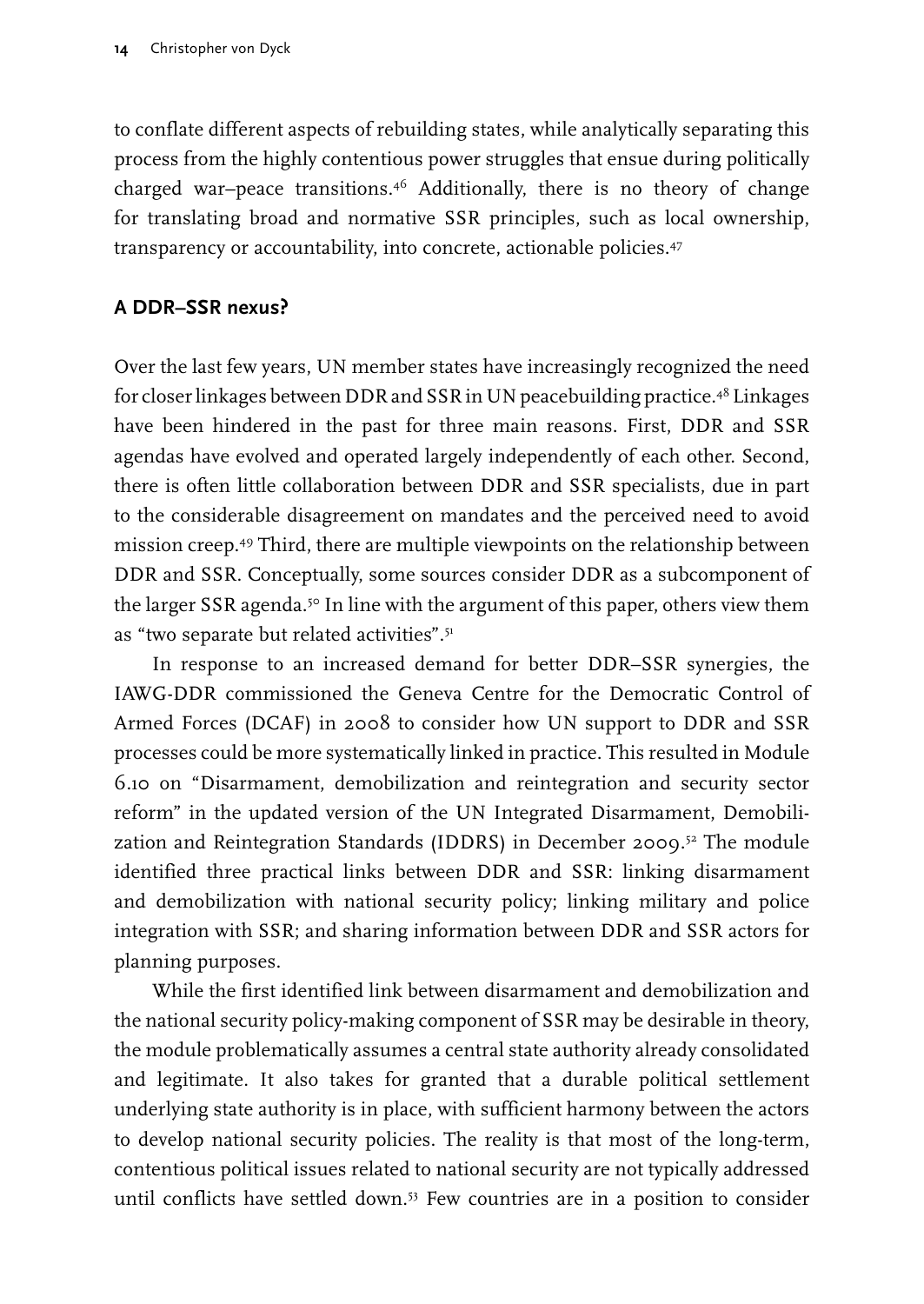national security planning during DDR programming. Thus operationalizing a link between SSR planning related to national security policy and short-term DDR is difficult to achieve in practice.

Military and police integration programmes are widely used in post-conflict settings and often involve some overlap between DDR and SSR, as suggested by the second link in the module.<sup>54</sup> As a substrategy of SSR, military and police integration programmes imply that post-conflict states are willing and able to integrate ex-combatants as security personnel or, less commonly, merge competing factions to create a new national army.<sup>55</sup> The sustainability of such programmes depends on the political settlement and existing political configuration. In particular, military reintegration programmes (MRPs) have been used as a strategy following negotiated peace settlements in approximately one-third of the world's civil wars since the 1990s.<sup>56</sup> They often involve a range of short-term activities to establish or reconfigure a post-conflict state's internal rules and institutions for recruitment and vetting new recruits for national security forces. MRPs have SSR-related implications for determining ranks within the armed forces in order to forge effective hierarchical command and control structures. Such measures are also needed to prevent individuals trained in violence from creating instability.<sup>57</sup> To link demobilization and security sector integration, it thus seems necessary to invest in an information/intelligence-gathering and data management system for demobilized personnel.

This is related to the third link identified in the module, with some sources suggesting that links should be established between DDR and SSR practitioners for the purpose of information sharing to reduce programme implementation costs. The module reinforces the importance of information sharing to support the enhancement and enforcement of good international practices on human rights and governance. It is not clear what mechanisms have been used in past interventions that can effectively enhance cooperation between civilian and security actors in this process. However, it is standard practice for UN actors to support the establishment of national DDR commissions in host countries. These national commissions typically work closely with UN DDR actors to establish a database system for demobilized combatants for the purpose of enhancing information flows for planning and monitoring DDR outcomes.<sup>58</sup> This information can be useful for SSR planners and practitioners to avoid false identification and prevent multiple payments to combatants.

While making the case for programmatic, thematic and technical links between DDR and SSR, the module lacks an analysis of DDR and SSR from the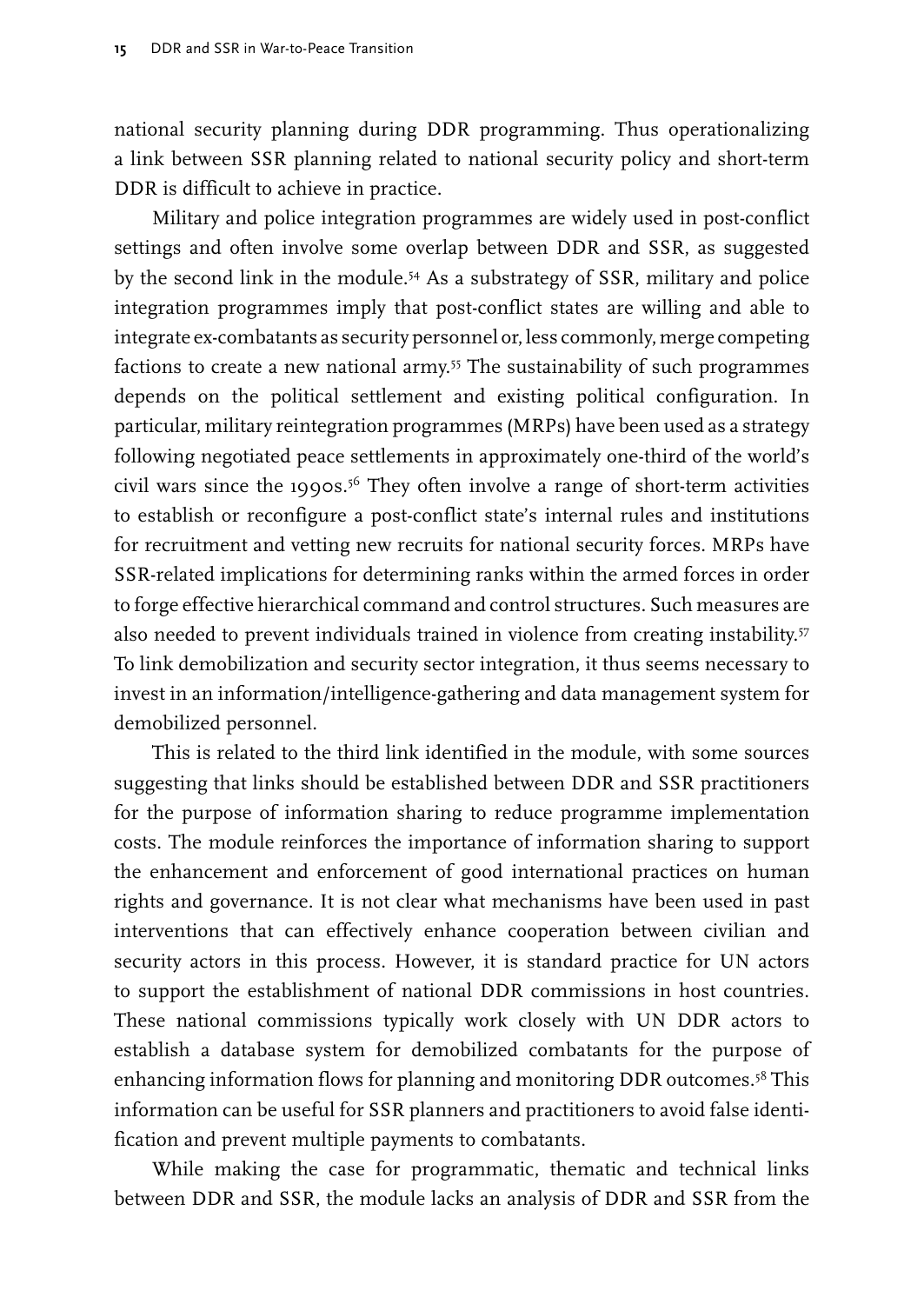<span id="page-17-0"></span>demand side. This leaves a gap in how their components relate to local political processes and broader statebuilding and restoration processes.59 In general, few studies have addressed how DDR relates to statebuilding and SSR. Yet this could be a step towards overcoming the outlined challenges associated with linking DDR and SSR in practice, and an integral contribution to establishing a DDR– SSR nexus.

#### **DDR and SSR in transitions from war to peace**

This paper assumes that the relationship between DDR and SSR is poorly understood due to the unique complexities of war–peace transitions in post-civil-war contexts. A more sophisticated understanding of how DDR and SSR are related in war-to-peace transitions is required to facilitate an exploratory study of the empirical reality. This section therefore explores the question of how DDR and SSR are conceptually linked in relation to a broader state restoration process. It first disaggregates the three components of DDR to demonstrate how they relate to state restoration and may be broadly linked to SSR. Second, it provides a conceptual understanding of DDR and SSR in war–peace transitions by considering how the two processes interact in transitional political spaces, focusing on the four dimensions identified in the introduction as critical for post-conflict political environments.

#### *Linking DDR to statebuilding*

Disarmament is closely related to a state's struggle to (re-)establish a monopoly over the means of coercion. This is in turn a principal objective of SSR: ensuring that the state has a monopoly over the use of force under a democratic framework of management and oversight, accountability and the rule of law. Disarmament is furthermore closely linked to political bargaining processes that occur between state and non-state actors vying for power. Typically, a political agreement between the warring factions is a necessary but not always sufficient condition for local disarmament implementation. Similarly, the removal and subsequent disarmament of rival local armed actors can be considered as a facilitator for implementing SSR in such contexts. DDR can potentially benefit from SSR in cases where armed groups have incentives to hold on to their arms after a political solution has been reached, because SSR aims to transform the state's unstable security environment and culture of mistrust by establishing effective, representative and accountable security and justice providers and management and oversight actors.<sup>60</sup>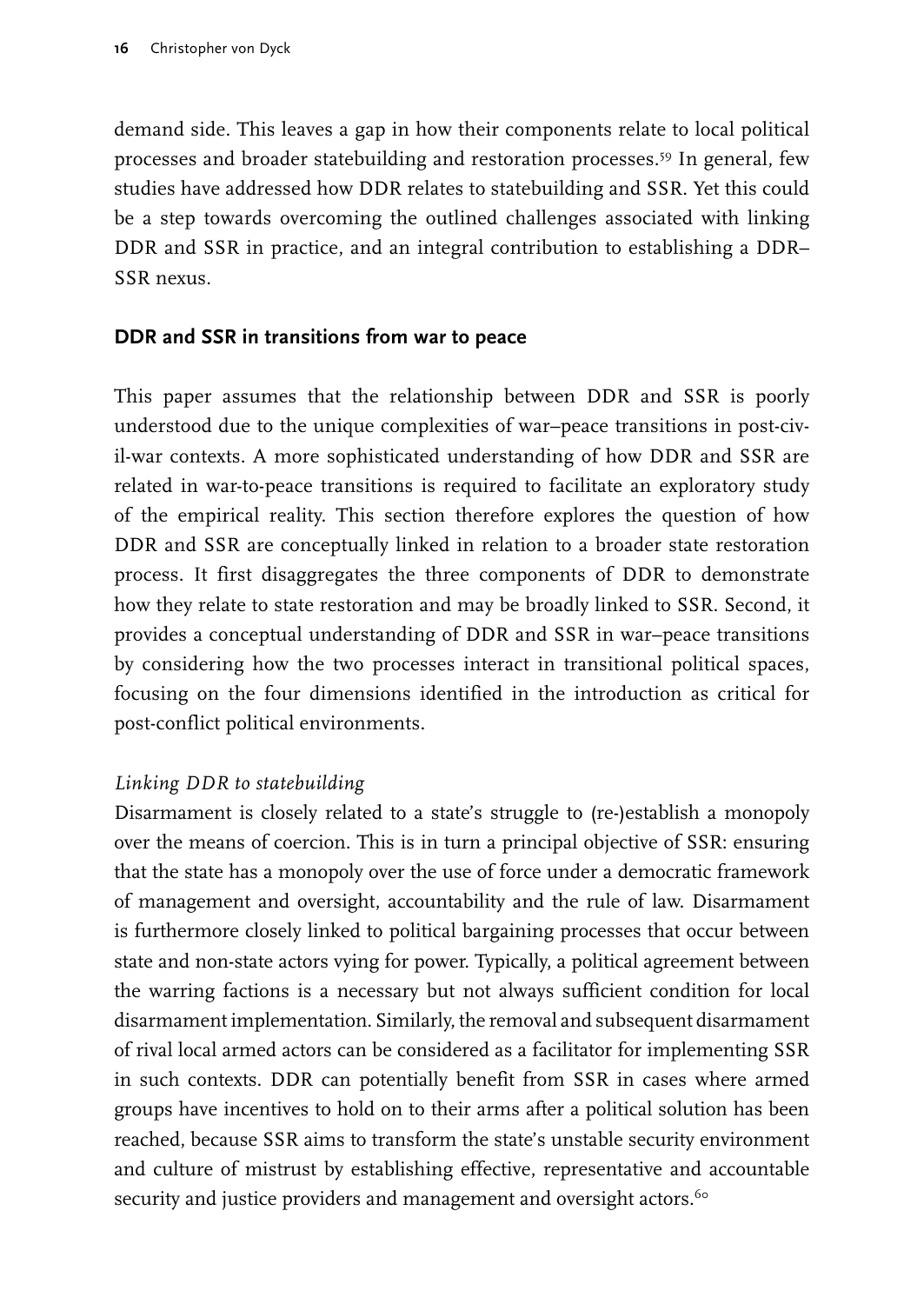In certain contexts external actors may assume a role as a third-party peacekeeping force and must credibly commit to executing tasks related to disarmament that are normally left to a central state, including guaranteeing equitable security, enforcing sanctions through coercion and distributing incentives to compel antagonistic factions to surrender their weapons.<sup>61</sup> Yet DDR cannot be a replacement for local state capacity. The sustainability of disarmament also depends on the central state's capacity to maintain the balance of power, impose its will on potential rival armed groups and deliver security and public goods (i.e. protection) on an equitable basis.<sup>62</sup>

Supply-side UN DDR programmes seek to support UN member states to strengthen their national security. They can bestow legitimacy and recognition on certain domestic actors over others. However, UN DDR programmes are constrained by the UN Charter and the political preferences of UN Security Council member states, meaning it is critical that the government in power is internationally recognized. Since the UN Security Council rarely, if ever, authorizes forceful disarmament of armed groups, conventional DDR approaches require a political settlement first and voluntary participation by the warring factions.<sup>63</sup>

Demobilization is closely tied to the process of determining winners and losers in reaching a peace settlement because it can contribute to reducing further the political and military influence of irregular factions. The central state may be responsible for deciding which of its combatants will be discharged and must impose its will on the defeated groups, by for instance dismantling their command structures. In a negotiated peace, demobilization is closely connected to disarmament because commanders often maintain their networks with combatants as resources for potential remobilization.<sup>64</sup> In the modern era, inducements are often used to shift incentives for combatants to non-violent civilian livelihoods.

The reintegration process is also linked to statebuilding and SSR, because effective reintegration can reduce the number of ex-combatants who could mobilize autonomously in the country.<sup>65</sup> Success may depend on the extent to which local state representatives are involved in the local-level reintegration processes. Incentives may be used to integrate some irregular combatants into state decision-making structures or the state security apparatus.<sup>66</sup> In response to failed or incomplete outcomes of DDR programmes, reintegration approaches have gradually shifted from ex-combatant-centred programmes to community-driven initiatives involving, in many cases, local state officials.<sup>67</sup> Successful reintegration depends on supply-side factors, such as the socio-economic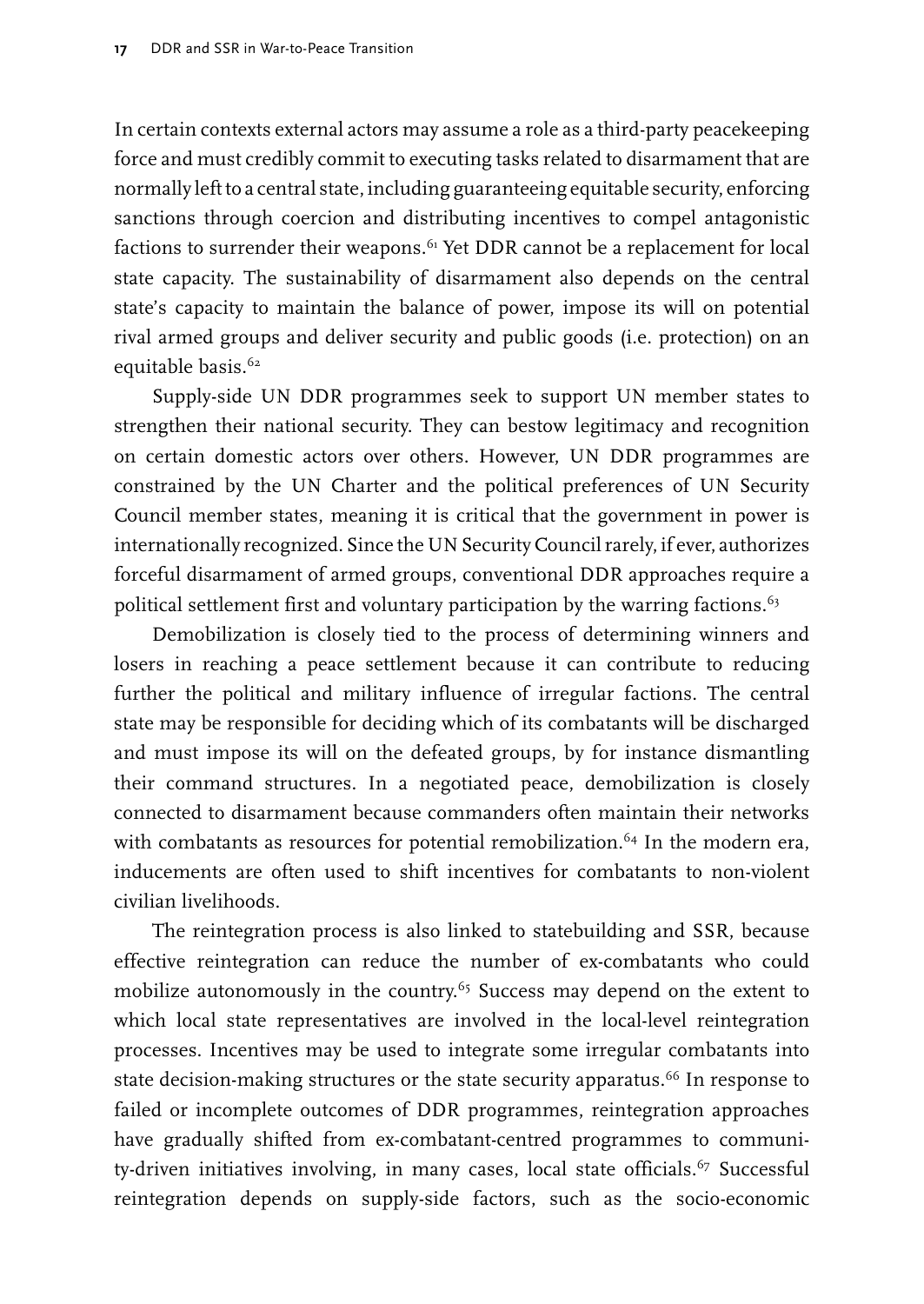conditions in communities and the capacity of local labour markets to absorb ex-combatants.68

However, this focus on the supply-side considerations of DDR overlooks possible links with political processes that are deeply implicated in post-conflict statebuilding tasks and could also act as facilitators or spoilers for SSR. As assumed in this paper, if DDR and SSR activities in post-conflict contexts are linked to statebuilding processes, then restoring a central state as the legitimate political authority capable of wielding force is a "first-order" concern. Consequently, it is important to consider how DDR and SSR interact in transitional political spaces. As mentioned, there are currently no formal models to assess how DDR and SSR processes fit within immediate war–peace transitions.

#### *Conditions for a DDR and SSR link*

The second part of this subsection therefore seeks to develop a conceptual understanding to facilitate an exploratory study of the empirical reality in the West African case studies. Comprehending the nature of fluid domestic power relations in the process of restoring a central state and the relative influence of third-party actors is critical for linking DDR and SSR in transitional contexts. As the following comparative case studies suggest, external support to DDR and SSR alters the way these programmes are implemented and received. Peacebuilding models and the literature on DDR and SSR can be useful in calling attention to some core features that shape the local political space and capacity for peacebuilding in post-civil-war transitions.<sup>69</sup> Based on the existing literature, as mentioned earlier, four dimensions can be identified for shaping political settlements: the nature of power relations between the warring factions at the end of the conflict; the nature of the central state authority; the relative power of the central state *vis-à-vis* the relative influence of international actors; and local capacities for change.

The nature of the conflict and how it ends form a first crucial factor in linking DDR and SSR in war-to-peace transitions because they shape subsequent options for post-conflict peacebuilding.<sup>70</sup> The literature on civil wars highlights that an outright victory results in a decisive end to a war. Military victories tend to occur more frequently, with roughly three-quarters of civil wars between 1945 and 1993 ending through a decisive victory.<sup>71</sup> If a stalemate ensues, third-party mediators often step in to broker an agreement that divides power among some or all of the local actors.<sup>72</sup> Quantitative studies on civil war resolution confirm that roughly one-quarter of intrastate conflicts end through negotiated settlements.73 In many conflicts, third-party (international) actors intervene to "stop the fighting"74 but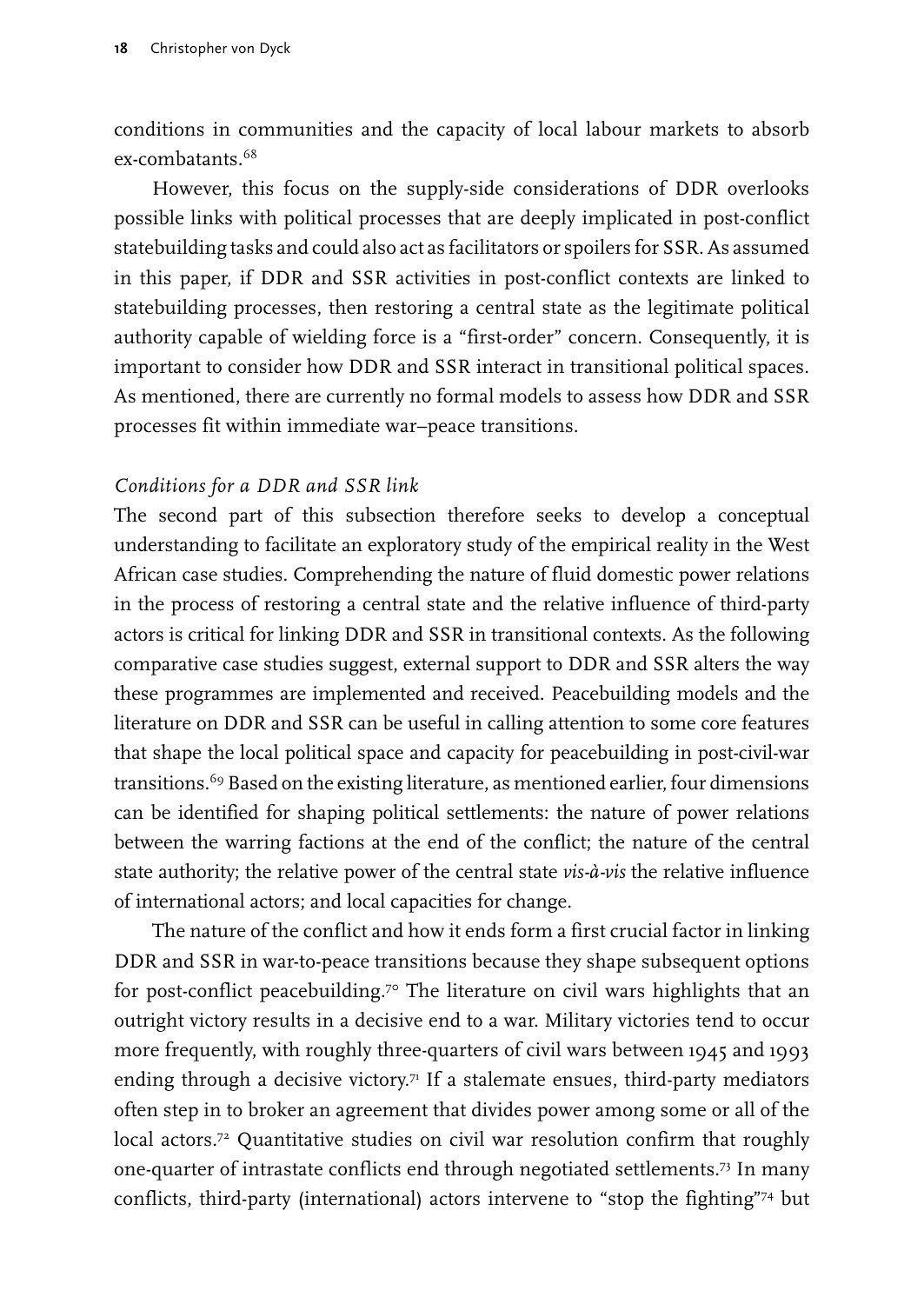end up contributing to a more fragile peace.75 These interventions can interrupt an unfinished war and produce unstable power relations between factions.76 The outcome of these unfinished processes will depend on the warring parties' capacity to leverage their military power effectively relative to their rivals and the extent to which third parties alter local power dynamics.<sup>77</sup>

In a negotiated peace, forging a political settlement based on consensus between the main warring parties is a first-order concern for statebuilding and implementing disarmament.<sup>78</sup> Without a consensus among the parties, groups will continue to have strong incentives to hold on to their armaments and keep their forces mobilized. The nature of the conflict is important for negotiating peace, particularly if its onset is the result of deep-seated divisions between social groups over the distribution of power.79 Different political settlements result in different incentives for DDR and SSR.

Creating a process and establishing conditions for political dialogue and negotiation require overcoming domestic security dilemmas to build confidence among the parties that their security will be guaranteed. $80$  Third-party security guarantees do not ensure that parties will negotiate in good faith, but are a first step to attenuating the security dilemma. There is an important distinction between short-term security provided to leaders during the negotiating period and longer-term security to ensure that personal interests of the powerful can be realized by the terms of the peace.<sup>81</sup>

The onset of political bargaining represents a mere snapshot in time of a particular power configuration. Outside the institutional formalities of negotiation there are power relations on the ground, which can shift to affect the overall configuration of power between the factions during negotiation. Furthermore, mediators and the warring factions are constrained by limited and incomplete information about each other's resources, strategies and internal command structures.

The second step is to consider how a political settlement has consequences for a post-conflict state's capacity or willingness to overcome collective action problems: the nature of the central state authority. $82$  After war ends, new central rulers may be compelled to engage in first-order state-making tasks, including some bargaining with societal groups and populations over the terms for providing protection and local security and/or extraction of resources. Third-party donors may step in to assist the fledging state by pledging foreign aid and other sources of support.<sup>83</sup>

While empirical research confirms a relationship between political settlements and DDR, less is known about the empirical relationship between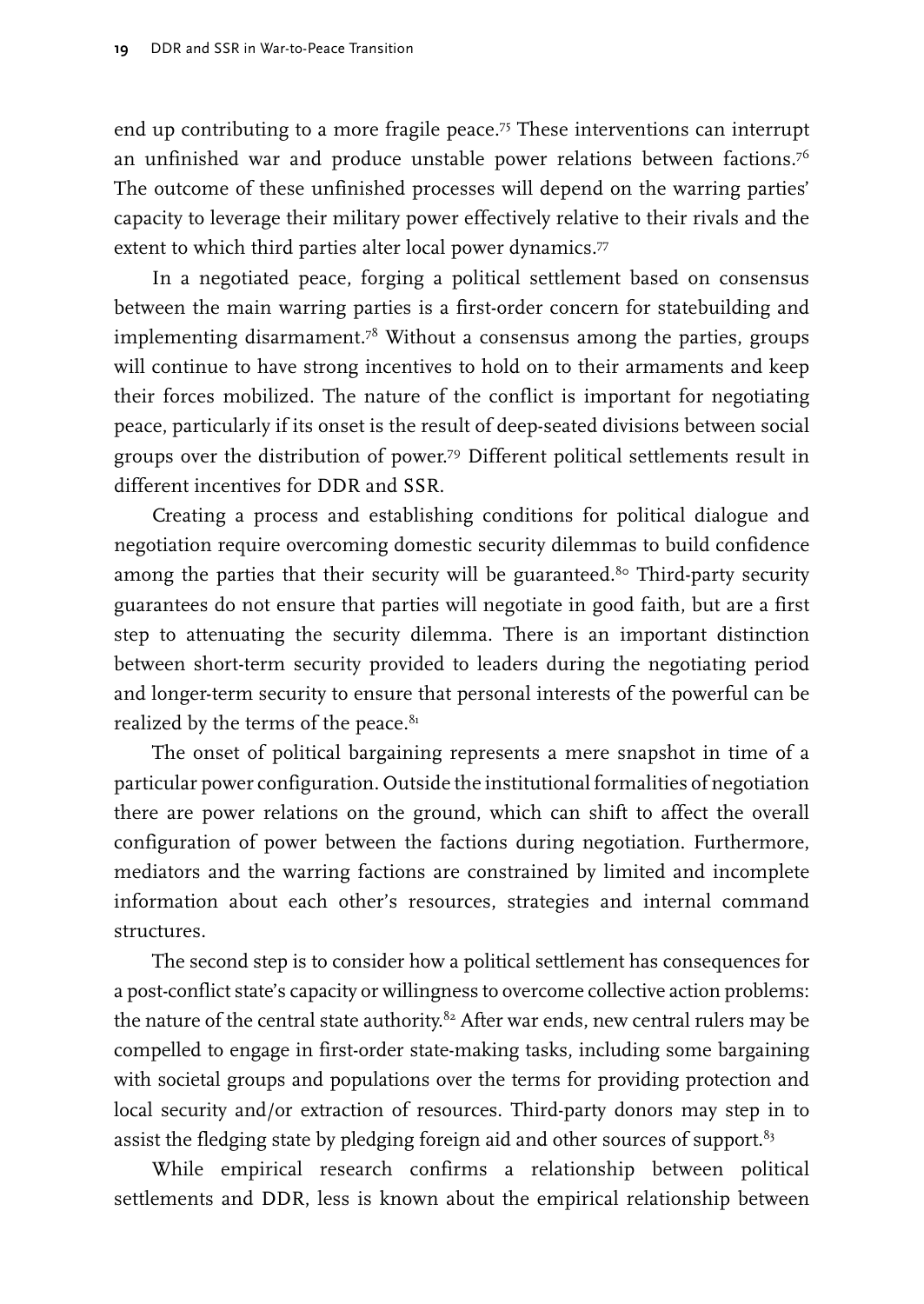political settlements and SSR.<sup>84</sup> No research has established causal links on the types of war settlement that affect post-conflict state capacity building. To understand how different political settlements affect SSR programming, it is important to consider the *processes* involved in state restoration.

During a transition process, a centralizing state begins to fill some of the space formerly occupied by non-state irregular factions. The centralizing state is normally required to weaken other armed groups progressively to attain (and maintain) the balance of power. $85$  These statebuilding tasks include neutralizating irregular/organized non-state armed actors and deliberate policy action to reduce their authority in the political arena. States will be compelled to establish control of territory and collect weapons from potential rivals (if not acquiescing to powerful local power-brokers) to impose order over newly reacquired territories. Central states may depend on coercion in certain localities and bargaining in others (depending on the state's relationship with individual communities and the costs associated with these efforts).<sup>86</sup> While the processes associated with the tasks are never fully realized or complete (and therefore cannot be seen in absolute terms), the state must maintain, at a minimum, the balance of power over the means of coercion, and develop internal capacity to extend its authority and perform basic statehood functions to restore itself as the sole political authority capable of legitimately using force. There may be a situation where the costs of acquiring and/or maintaining a monopoly over violence in specific localities is too high, which obliges the central state to subcontract local security groups to perform policing duties on its behalf. There are other cases where a central state acquiesces to certain groups holding on to their organized means of coercion.

As the central state authority is being restored (usually first in the capital city and the formal institutions of the state), the balance of forces within the ruling coalition plays a role in shaping a transition period. These relations are slippery and change according to evolving power dynamics in relation to the political settlement that underpins state power. $87$  The political settlement may be characterized by a weak coalition government with an unstable power-sharing arrangement dominated by leaders from the warring factions (as in Liberia).<sup>88</sup> Additionally, an institutionally weak government may lack the necessary material ability to extend its infrastructure and implement policies on its own behalf, and would require outside assistance to augment or propagate its domestic power (as in Sierra Leone). The state's relative power and material capabilities therefore need to be taken into account.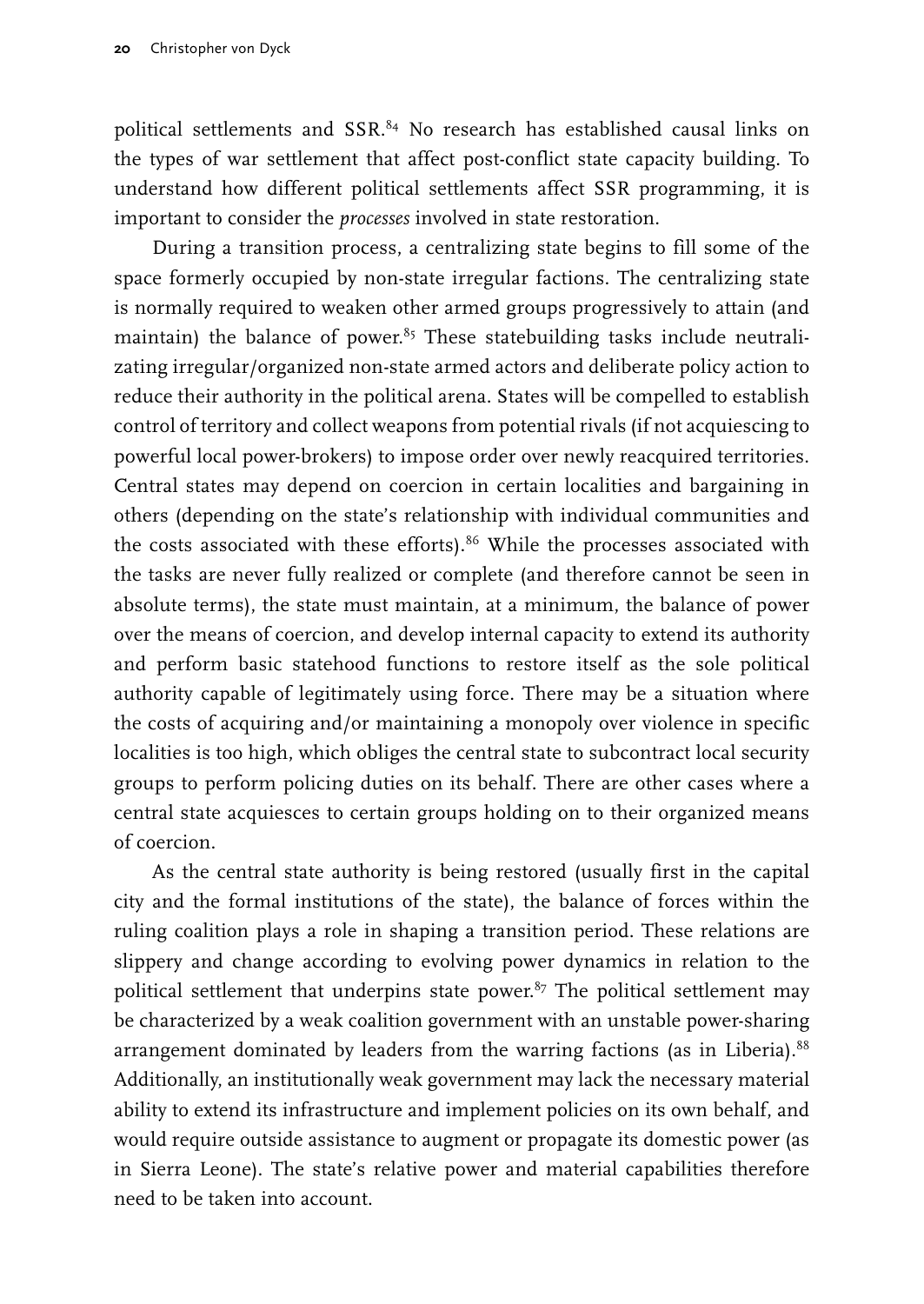Thirdly, the nature of state authority at the conclusion of a war is a critical variable for DDR and SSR. The material and economic resource strength of the state is highly relevant for state restoration and likely plays a role in shaping the degree of international support.<sup>89</sup> A central state's relative strength will depend on its resources and general development, its capacity to control its resources and extract resources from society, and its institutional capacity to manage those resources. In contrast to governments in other regions, African governments tend to acquire capital from two major sources: development aid and profits from natural resource extraction.<sup>90</sup> In short, the central state's relative strength can be measured in terms of the resources at its disposal to overcome collective action problems, including those related to disarmament mentioned above. In contexts where one or more of the warring factions militarily defeats its rivals and becomes the state (as in Côte d'Ivoire in April 2011), the country's resources will shape that state's capabilities to implement the peace on its own terms.

However, a central state's capacity to overcome collective action problems also depends on existing power configurations within the ruling coalition. These power relations are often fluid arrangements based on unstable alliances that evolve dynamically in accordance with the behaviour of dominant leaders and their responses to the political environment. The crucial variable is the degree of unity within the coalition, and how this affects the state's capacity to overcome collective action. The difficulty in measuring the balance of power makes it challenging to determine how it directly affects DDR and SSR implementation.

In terms of third-party actors, the kind and amount of resources and commitment provided by external actors can potentially make a difference during transition processes. According to Doyle and Sambanis, external commitments are primarily material resources. $91$  However, this emphasis on the instrumentality of resources takes the relative degree of external influence for granted and thus eliminates power relations from the discussion. The amount of resources provided by external actors is likely to affect their relative power to influence the preferences of domestic players in some post-conflict contexts. Where external influence is high in relation to state power, it may be more accurate to consider external peacebuilders as "players" rather than "referees".92

It is important to unpack the different actors involved, distinguish between different forms of involvement and decipher the relative influence of different donors in fragile aid-recipient societies.93 In particular, it is vital to distinguish types of involvement and levels of commitment by different external actors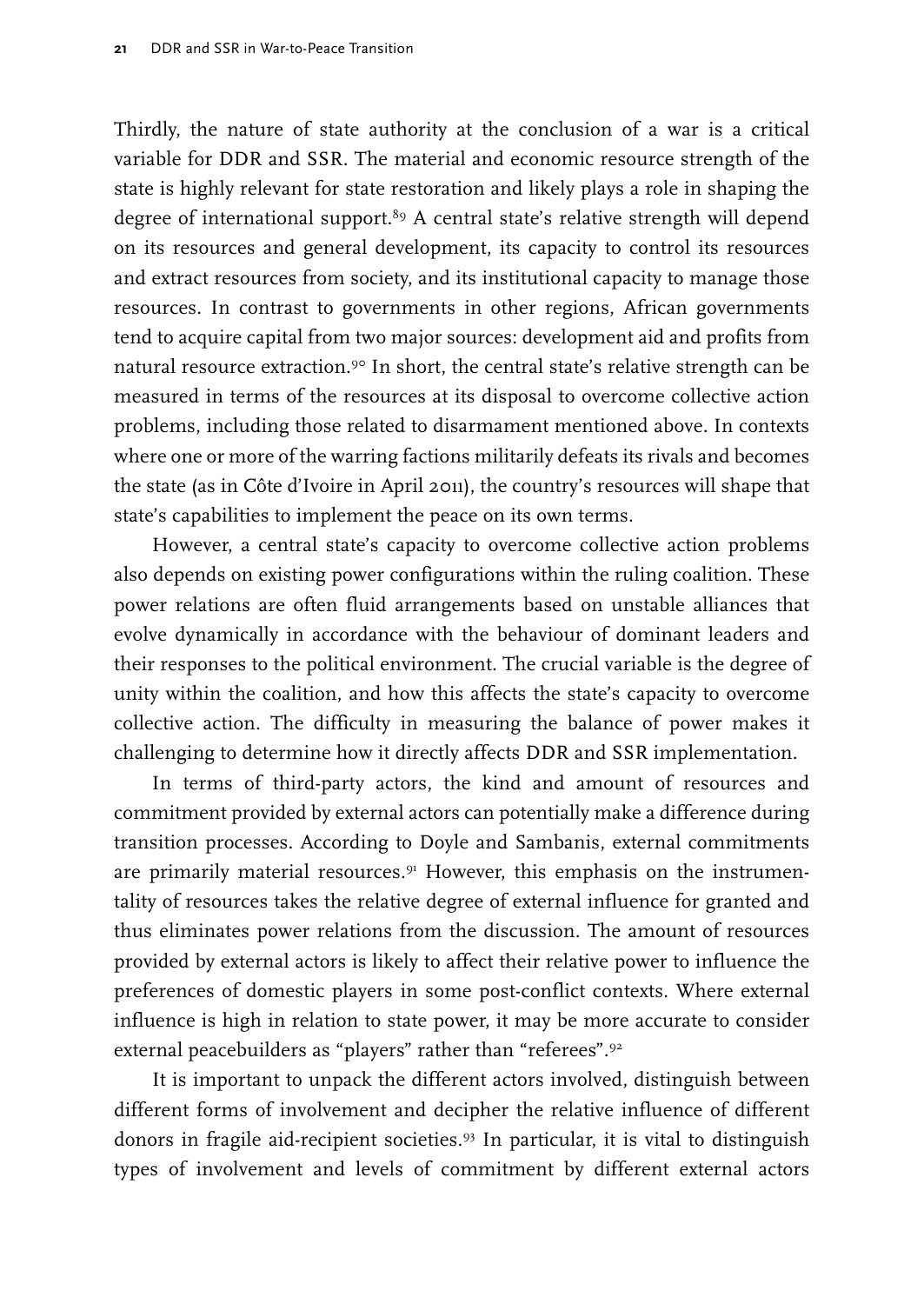throughout the process, and their potential and actual influence to shape power dynamics within the state and/or the domestic policy arena.<sup>94</sup>

The relative influence of donors in shaping the post-conflict statebuilding agenda will be partially determined by the resources brought to bear. Different forms of assistance include external security guarantees, international aid transfers and technical support or expatriate advisers, among others. Economic resources are crucial for DDR and SSR, as DDR and rebuilding military and police forces are extremely expensive.95 In post-conflict African economies there is often a high degree of dependence on external material resources to implement DDR and SSR, which will likely enhance the donors' degree of influence over certain policy-making decisions.

Additionally, the nature or degree of commitment from international donors may be important for the policy-making process in statebuilding. There may be a lead state driving international policy-making in one or several major sectors. For example, Sierra Leone featured a lead-state approach involving the United Kingdom driving the statebuilding agenda.96 In other contexts, multiple international actors have agreed on a burden-sharing approach involving donors dedicated to reform of separate sectors (as in Afghanistan). Depending on the relative power of the state *vis-à-vis* non-state rivals and international donors (based on a range of factors noted above), the central state or international donors will assume an upper hand in policy-making functions related to DDR and SSR. In the process of carrying out policy-making functions, international actors can influence internal statebuilding processes, and possibly affect power relations within the state.97 In the context of first-order statebuilding tasks like the neutralization of irregular and state warring factions and the reconstruction and reform of state security institutions, it is important to disaggregate and analyse the various roles that external donors assume, discern their actual and potential influence over policy-making and gauge their ability to alter power relations.

While third-party actors that are perceived as neutral can play an important role in reducing uncertainty and distrust among the factions' leaders<sup>98</sup> under certain circumstances, these efforts depend on acquiring accurate and credible information on the specfic situation and the wider socio-political context.99 While mediation efforts are constrained by challenges in securing credible commitments from power-brokers within the context of formal negotiations, their goal is to attain a higher degree of predictability.

Lastly, a transition process is shaped by what can be called local capacities for change. Doyle and Sambanis define local capacities for change in post-civil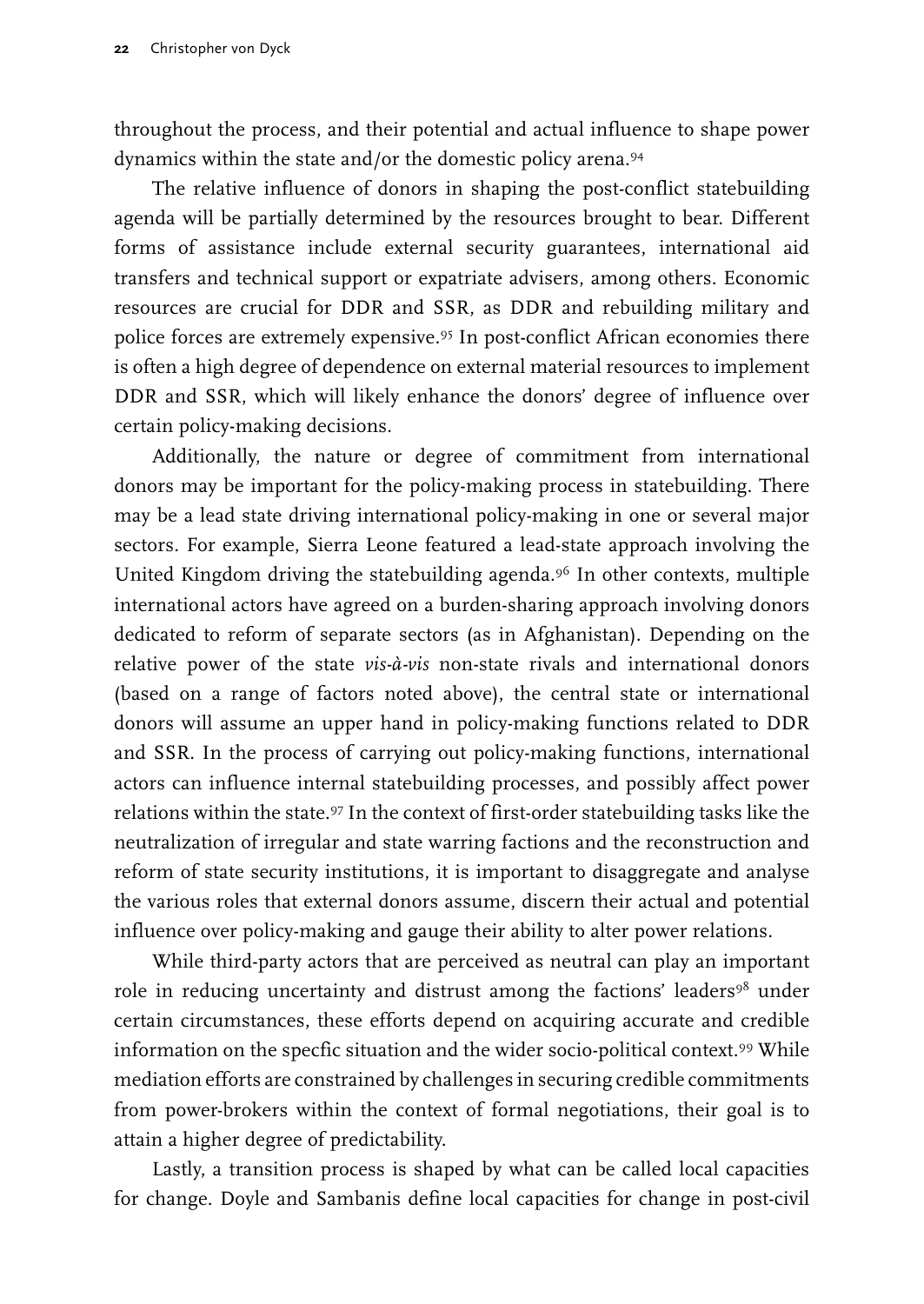war contexts as the basic macro-economic development condition (GDP per capita income) and economic and social development indicators. More broadly, they consider infrastructural needs and damage caused.<sup>100</sup> The duration of the war, the level of hostilities and the level of destruction during the war can shape local capacities.<sup>101</sup> This conception of capacities is arguably vague and imprecise, because at best it can provide an indication of the developmental potential of that country after the war ends. But importantly, it does not account for the way in which states manage their resources. More precise indicators are needed for assessing local capacities for change.

#### *Research methodology*

Given the above discussion on the need for careful consideration of the chronology of events involved in state restoration, a process-tracing methodology based on two small-n comparative case studies was employed in this study.<sup>102</sup> This facilitates a discussion of both the substance and the process of how DDR and SSR interacted in respective contexts of state restoration and statebuilding. The next two sections elaborate on these arguments through an exploration of DDR and SSR experiences in Sierra Leone and Liberia. These two case studies draw on primary sources collected from archival research and confidential interviews with a range of African and international officials with first-hand experience in the respective DDR and SSR programmes.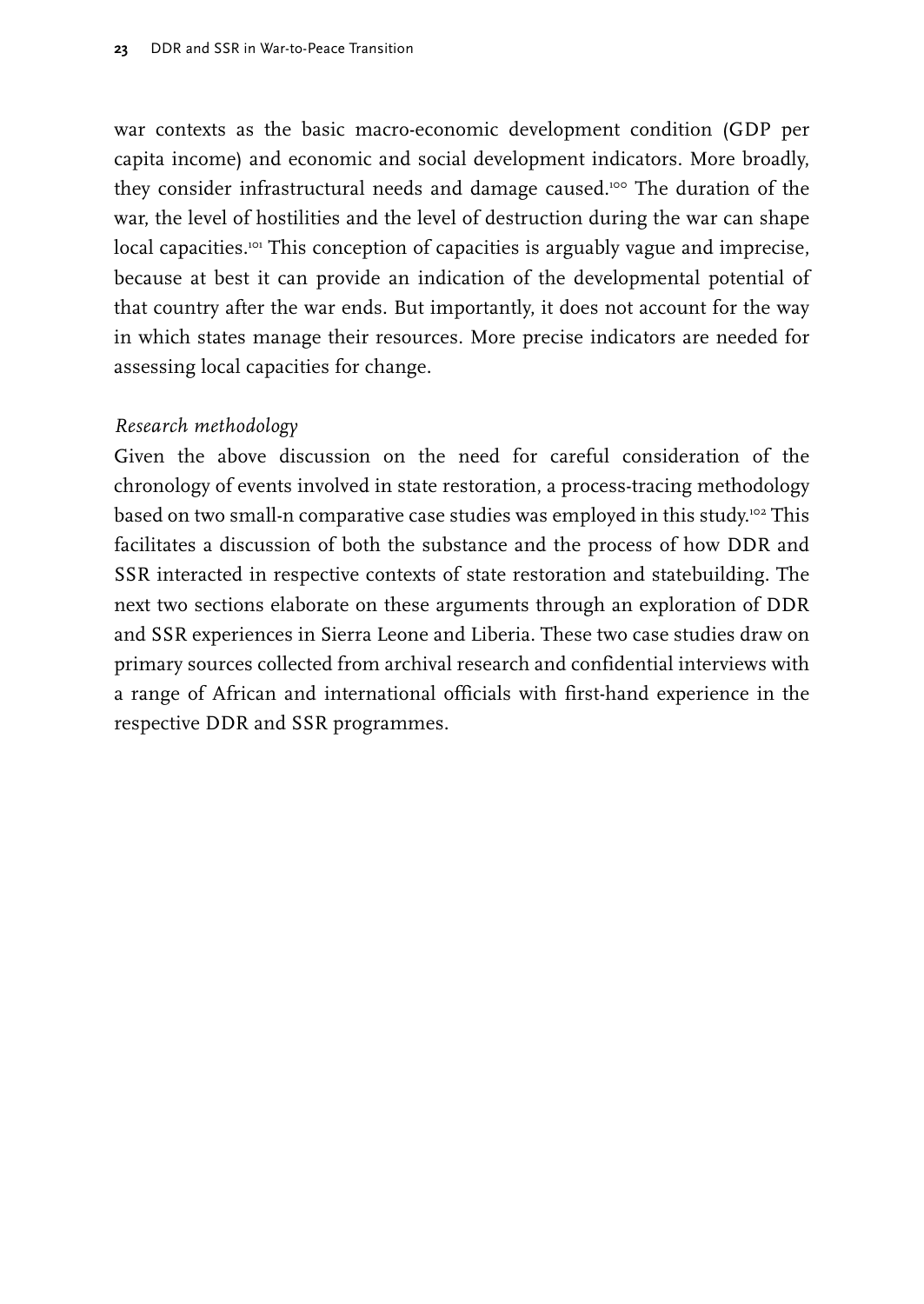# <span id="page-25-0"></span>DDR And SSR in Sierra Leone

This section links the previous discussion on the four dimensions critical in a post-conflict political environment to the case of Sierra Leone. The transition period starting from the July 1999 Lomé peace accord initially featured a power-sharing political settlement between the government and the Revolutionary United Front (RUF). Political power in the state was consolidated in one mainstream political party, the Sierra Leone People's Party (SLPP), and the RUF was included in a "national unity" government. However, the political settlement was under threat by irregular factions holding on to their arms and territory in the outskirts of Freetown, and other excluded armed elements in the country. A large international intervention was deployed to Sierra Leone beginning in late 1999 to support the consolidation of peace and security and strengthen the "unity" government. A more durable political settlement was eventually forged between May and September 2000 after British and Guinean military forces neutralized the remaining rebel militia forces.

The case illustrates several key aspects of the DDR–SSR relationship, particularly in relation to how evolving political settlements shape incentives for a state to engage in particular post-conflict statebuilding tasks. It features a country that attracted considerable interest among international donors to implement SSR and DDR in the state restoration process. Due to the relative weakness of the central state, DDR and SSR interventions featured prominently in peacebuilding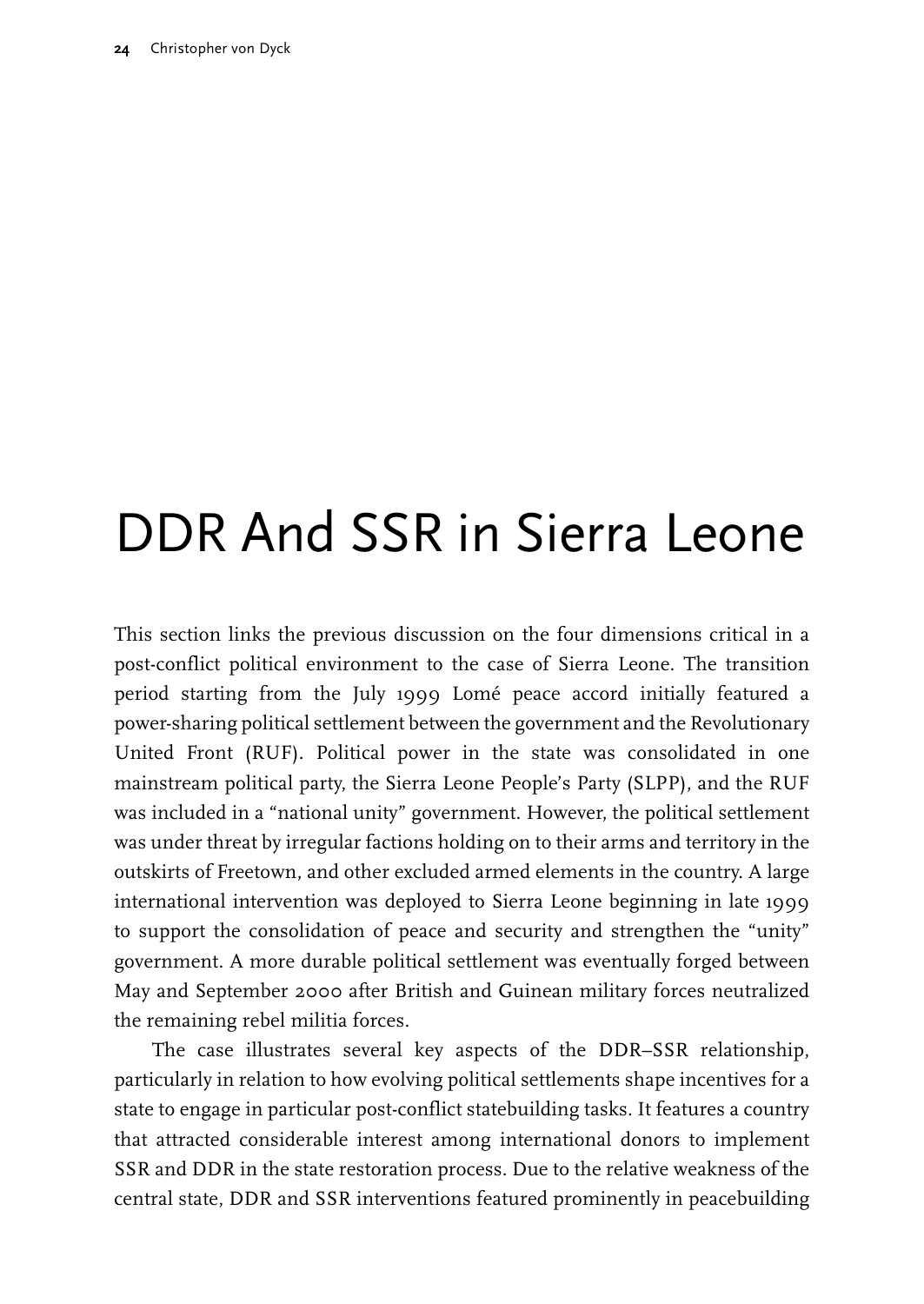<span id="page-26-0"></span>from 2000 to 2010. External actors (notably the UK, the UN and the World Bank) designed various components of the Sierra Leonean DDR programmes from 1998 to 2004, while major aspects of the SSR programme were designed and implemented by the UK government from 1998 to 2008.

#### **The war-to-peace transition in Sierra Leone**

Over the course of Sierra Leone's decade-long civil war several irregular factions and splinter groups emerged from the army, the RUF and the pro-government civil defence forces (CDF).103 Failed efforts to establish a political settlement throughout the 1990s resulted in a prolonged 11-year crisis.104 One of the turning points in the conflict occurred during February–March 1998 when the ECOWAS Monitoring Group (ECOMOG) military intervention successfully mounted an offensive to dislodge the joint Armed Forces Revolutionary Council (AFRC)/RUF junta<sup>105</sup> from its positions in Freetown. This resulted in the restoration of the democratically elected President Tejan Kabbah. After the rebel alliance attacked Freetown in early 1999, a political accommodation was sought between the government and the RUF, leading to the Lomé peace negotiations. Under the terms of the negotiated settlement concluded in July 1999, the RUF/AFRC alliance received four full cabinet posts (two senior and two junior ministerial portfolios) and four deputy ministerial positions. RUF leader Foday Sankoh was given a position equivalent to the vice president and placed in charge of the country's natural resources, while the AFRC leader Johnny Paul Koroma became the chair of the new Commission for the Consolidation of Peace. The agreement granted "absolute and free pardon and reprieve to all combatants and collaborators"<sup>106</sup> guilty of atrocities and crimes committed during the war. It also provided for the DDR of all combatants and the restructuring of the military.

However, the underlying political settlement remained precarious, as different groups of warring factions held on to their arms, in particular the RUF/ AFRC factions. They controlled territory in Kailahun, Kono and the northern towns of Makeni and Kabala. In October 1999 the UN established a new peacekeeping operation in Sierra Leone (UNAMSIL), incorporating the previous observer mission (UNOMIL). UNAMSIL's primary responsibility was to help implement the peace agreement and the DDR programme. The RUF capitalized on a temporary vacuum created during ECOMOG's withdrawal and UNAMSIL deployment in April 2000, abducting some UN peacekeepers. Intelligence sources suggested that the RUF was on its way to attack Freetown to take control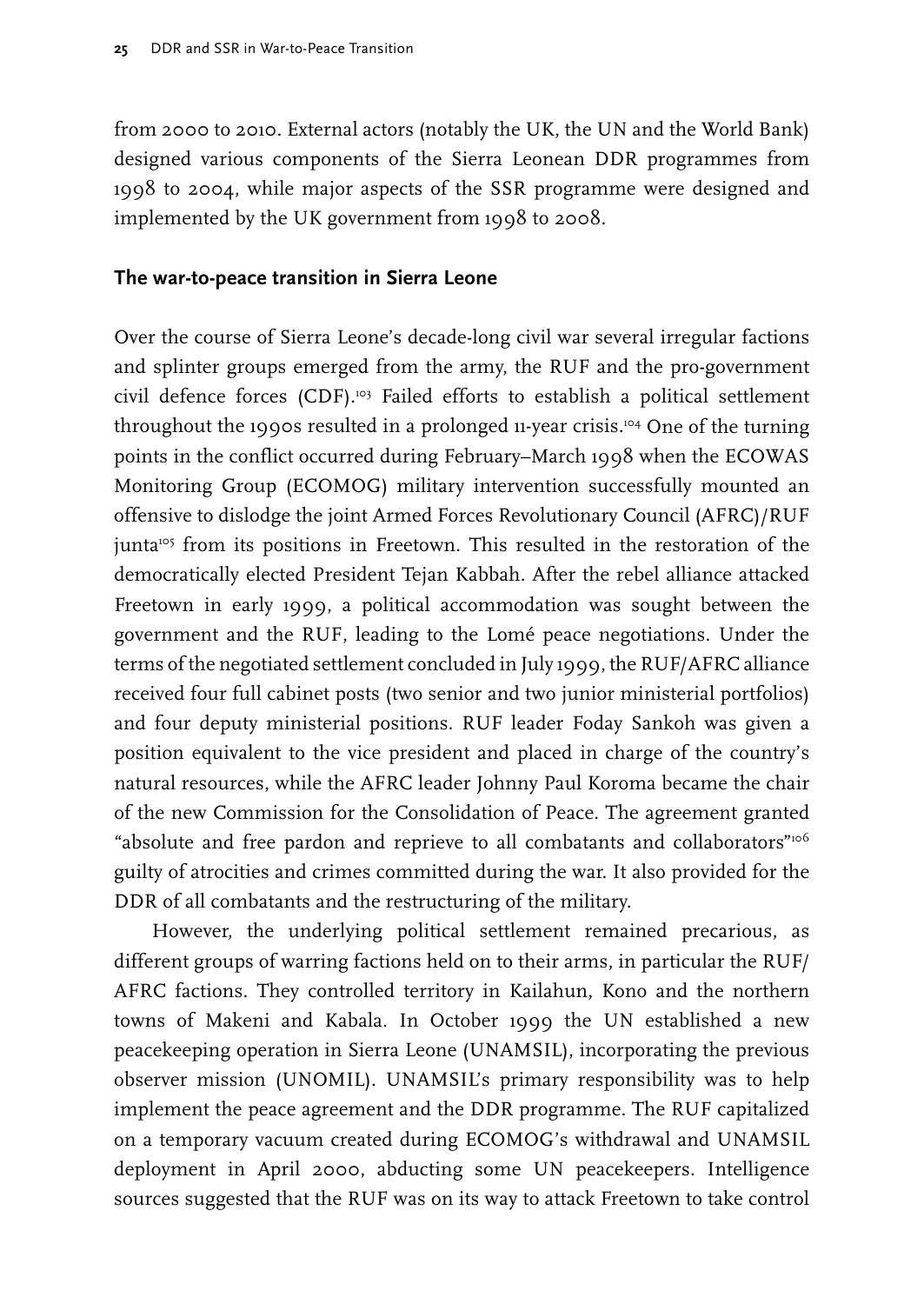of government. Demonstrators gathered outside the RUF leader's premises in Freetown on 6 May 2000 to protest the RUF's hostage-taking, and things soon turned violent, resulting in the deaths of over 20 protesters. These incidents gave a pretext for the government to issue an arrest warrant for Sankoh, leading eventually to his capture and the arrest of approximately 400 RUF members in Freetown (including the cabinet members in government).<sup>107</sup> These incidents represented the beginning of the end for the RUF.

Immediately thereafter, British troops deployed around Lungi international airport and with the help of the former AFRC leader mobilized pro-government elements in the army to save the UN mission from collapse.<sup>108</sup> British military forces took control of the existing remnants of the Sierra Leone Army (SLA) from the Nigerians and initiated a series of training exercises. Meanwhile, the remaining RUF commanders turned their attention to Guinea. A small group of RUF launched an incursion into Guinea, which resulted in their embarrassing defeat in September 2000 and diminished the group's fighting capacity.<sup>109</sup>

In May 2000 a group of former AFRC soldiers rejected their exclusion from the peace agreement, demanding a special accord with the government to re-enter the military.<sup>110</sup> Based in a remote jungle hideout, these ex-soldiers mounted attacks on civilians and commercial vehicles in an attempt to enhance their bargaining power with the government. The government viewed the group as illegitimate and denounced them for committing offences and criminal acts which endanger the State and peaceful citizens. During a cabinet meeting in August 2000, the government decided to withdraw the blanket amnesty provided to all combatants who "commit an offence" against the state. Although the Kabbah state was certainly "weak", it used the threat of prosecution to rein in some of the uncontrolled soldiers. The so-called West Side Boys, a splinter faction of the AFRC, came under heavy pressure, which prompted them to take 11 British soldiers and one Sierra Leonean military captain hostage in August 2000. This led to a British military intervention (Operation Barrass) that neutralized the group and resulted in the detention of all of its remaining members.<sup>111</sup>

The Kabbah government<sup>12</sup> thus gained the upper hand over all armed rivals by late 2000. Due mainly to the precarious standing of the state, $\frac{113}{12}$  a large international intervention was conceptualized in Sierra Leone. International actors brought government leaders and military commanders to Abuja in November 2000 to conclude final arrangements to end the war. In the meantime, Kabbah's government sought to weaken further the RUF and other internal dissenters. The extensive UN peacekeeping presence backed by British, American and World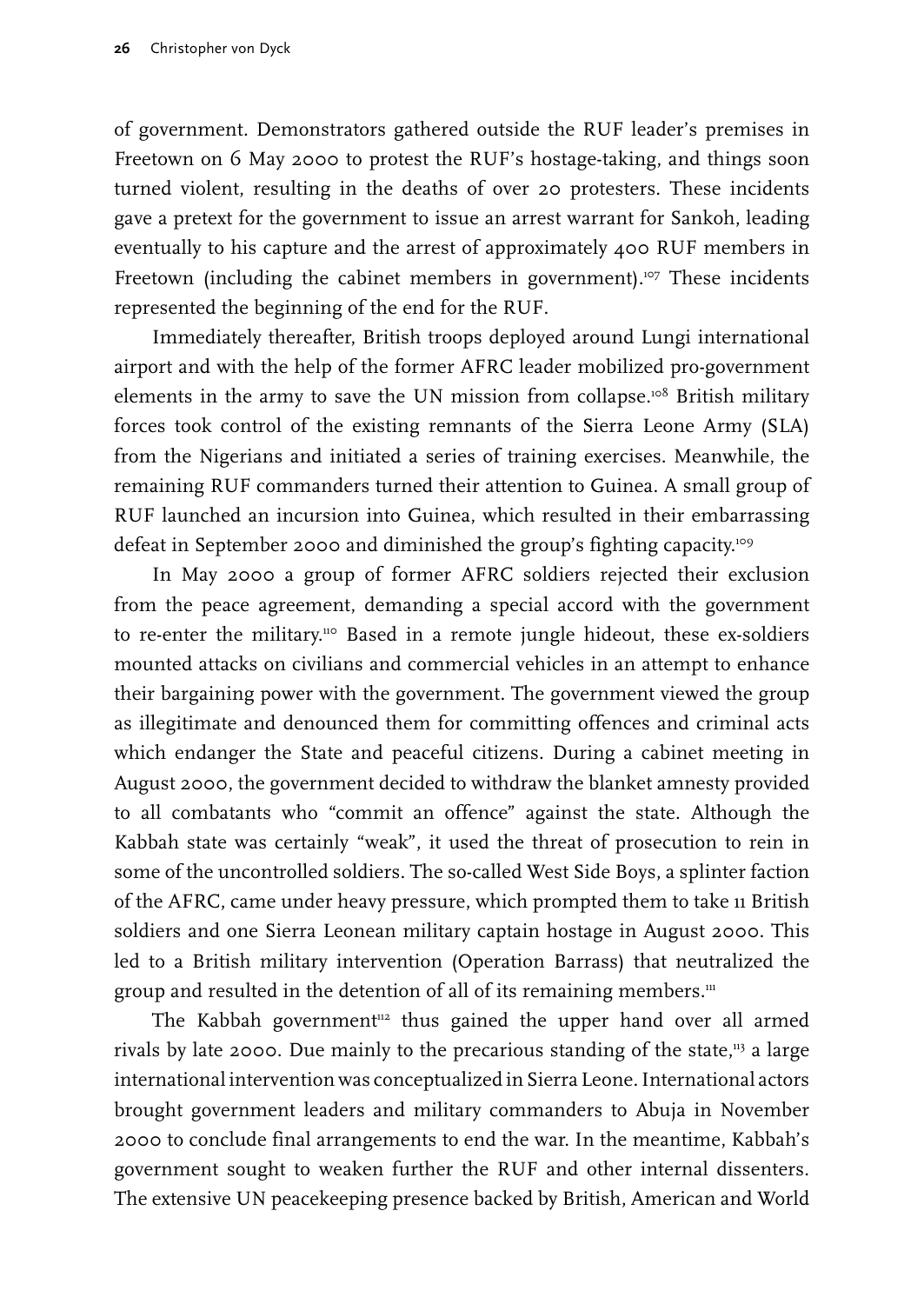<span id="page-28-0"></span>Bank financial and discursive resources decisively altered the balance of power in favour of the democratically elected Kabbah government.<sup>114</sup> The UN troops deployed in the country in March 2001 focused on enhancing state security and promoting human security.115 Two months later, with the signing of the Abuja II accord, the disarmament process resumed for the RUF and pro-government CDF. These changing security and political conditions demonstrate the changing and revocable nature of political settlements, which in Sierra Leone's case gave the government a decisive upper hand in the peace process.

While political power was now consolidated in one mainstream political party, President Kabbah's mandate from the 1996 elections formally ended in March 2001, but had to be extended due to the underlying insecurity in the country.116 After the signing of the Abuja II accord on 15 May 2001, the international community focused its attention on disarmament in preparation for holding elections scheduled for late 2001.<sup>117</sup> Within this context, DDR was rolled out nationally in May 2001, largely on terms defined by the UN and donors, with government input.

#### **DDR: Institutions and incentives**

To understand how "DDR" interacted within this political space and how local political processes influenced its form and substance, it is important to consider the incentives and constraints faced by the Kabbah state, on the one hand, and the remaining commanders of the irregular factions on the other. The third phase of the DDR programme ran from mid-May 2001 to early January 2002.118 The robust UNAMSIL peacekeeping force was deployed throughout Sierra Leone in tandem with the DDR programme. In early 2001 attention focused on disarming the remaining RUF forces. At the time, the RUF and CDF were based in different districts across the country. To facilitate a process for disarmament, a special commander incentive programme was conceptualized that targeted the remaining RUF and CDF leaders.119 The RUF leaders had an incentive to cooperate: they had been militarily defeated, and the special reintegration package promised to the leaders was conditional on good behaviour.120

UN mediators established a disarmament negotiation process on two levels: political and technical/field. At the political level, the National Commission for Disarmament, Demobilization and Reintegration (NCDDR) was a coordinating institution in charge of DDR on behalf of the fledging government. A team of international advisers from the World Bank and UN Development Programme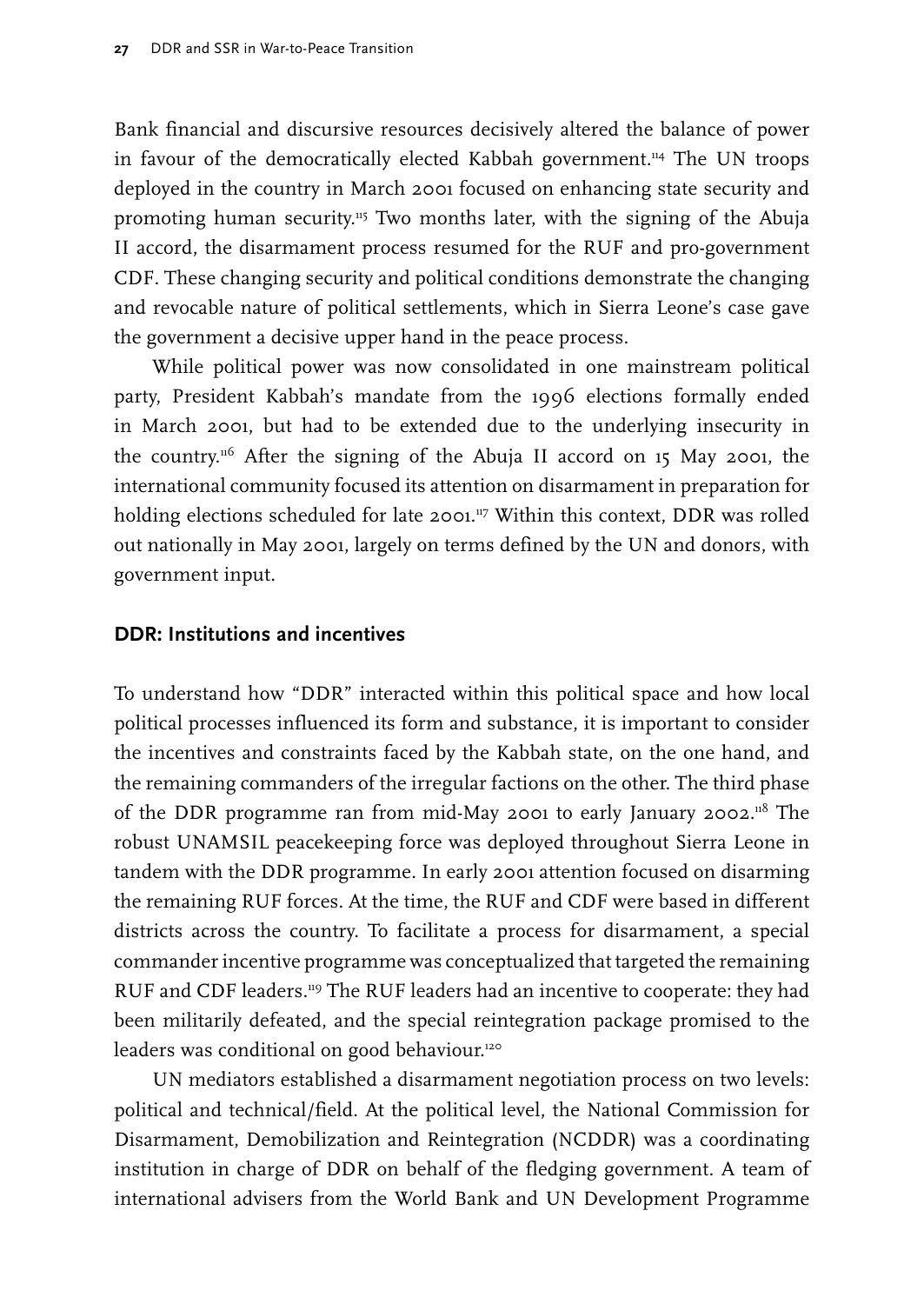(UNDP) was embedded in the NCDDR to ensure effective management of the process from May 2001 to 2004.<sup>121</sup> The Tripartite (composed of high-level representatives of the government, political leaders and UNAMSIL) and technical coordinating committees (TCCs) facilitated cooperation and coordination between the different actors involved in the design and implementation of the DDR programme. Their work was geared towards directly and indirectly enhancing the Kabbah state's policy formulation and implementation capacity while reducing the chances that loosely coordinated remnants of the RUF could disrupt the peace. Kabbah took an active interest and direct role in the DDR programme during its initial phases as *de facto* head of the NCDDR. He established a presidential taskforce following the Lomé peace accord to discuss its implementation, including the DDR programme. President Kabbah presided over taskforce meetings held on 10 and 14 May 2001, to prepare his government and solicit international support through foreign aid. Although international donors maintained control of the Multi-Donor Trust Fund, which financed the DDR programme,<sup>122</sup> Kabbah's government insisted on having access to small tranches that could be used at its discretion to overcome delays in donor funding. External actors insisted that the government take ownership of DDR-related policies and strategies, to the greatest extent possible.<sup>123</sup>

Through the NCDDR, Sierra Leonean government authorities and World Bank and UNDP staff played active behind-the-scenes roles in policy-making for the DDR programmes, some of which had relevance for the concurrent Britishfunded SSR programme (SILSEP). The Kabbah state had an interest in using some elements of DDR to consolidate its power, so it established thoughtful position statements on the MRP for former SLA soldiers, locations of demobilization centres, acceptance criteria for combatants entering DDR (group versus individual, weapons handover, etc.) and reintegration options, and endorsed a revised UN DDR joint operation plan with a handful of its own reservations.<sup>124</sup> As the security gains for the government accumulated, the government and the World Bank recruited a Sierra Leonean administrator to take over as head of the NCDDR Secretariat. The president was able to withdraw from his role as the head of the NCDDR to focus on wider state priorities.

The NCDDR's work was also driven by the Tripartite, which discussed emergent challenges related to ceasefire violations, the release of prisoners of war and donor involvement, among others. It included cabinet members, members of the NCDDR, RUF and CDF political leaders, and key UNAMSIL military and civilian officials. Chaired by the UN special representative to the Secretary-General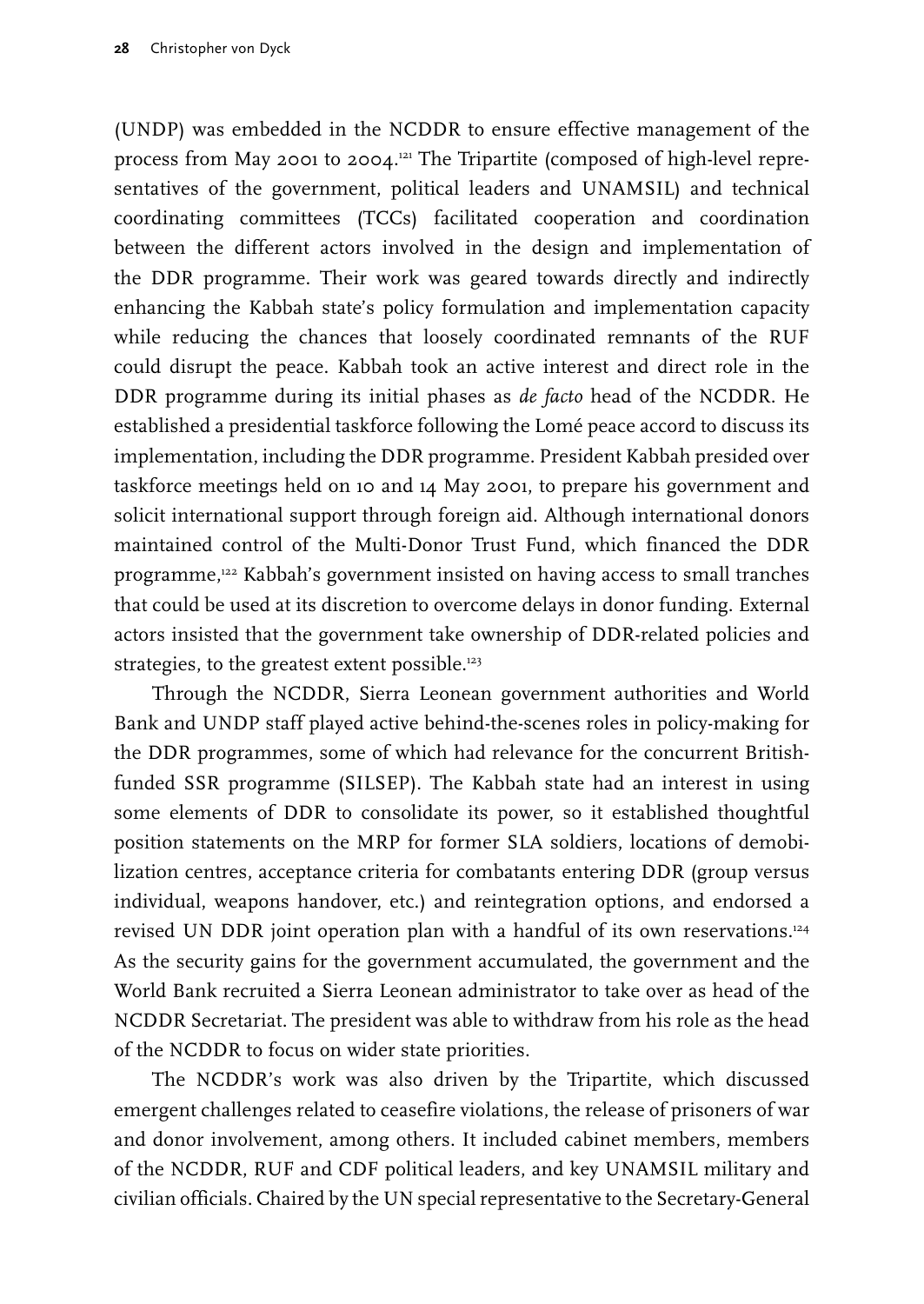(SRSG) and advised by representatives of key international donors (such as the UK high commissioner and the US ambassador), the Tripartite was dominated by the most powerful outside donors. The executive secretary of the NCDDR (a Sierra Leonean) served as the secretary of the Tripartite, and it was useful for signalling intentions between the RUF and government<sup>125</sup> and negotiating formal and informal constraints and incentives that became the framework for two-tier political negotiations to disarm the RUF.126 From May 2001 to January 2002 eight Tripartite meetings were held. Aside from a few minor setbacks, the Tripartite was efficient in overcoming the key policy and political challenges that hindered effective implementation of DDR. It is important to underline that implementation of disarmament was relatively efficient in large part because a fairly coherent central government was in place, along with a political pact with the remaining RUF leaders and strong international commitment.

To ensure top-down and bottom-up coherence for disarmament, several mechanisms were established to facilitate political and field-level negotiations. One mechanism was the integration of "liaison officers" from both the RUF and the CDF in the NCDDR Executive Secretariat.<sup>127</sup> Once the process gathered momentum in mid-2001, six junior commanders from each of the three warring factions were integrated as liaison officers to assist in the implementation of DDR in the NCDDR's regional offices after May-June 2001.<sup>128</sup> The liaison officers reported back to their factions' command structure during the DDR process, and in some cases worked together with UNAMSIL and local leaders to form local peace committees. Their role was critical for verifying and validating the identity of demobilized combatants during the reintegration phase.129

At the technical/field level the TCCs were established to discuss policy affecting local implementation of DDR. The UNAMSIL force commander, deputy force commander, chief military observer, the chief of staff and the senior DDR staff in UNAMSIL led the TCCs' work. The TCCs had local-level field-based problem-solving committees chaired by UNAMSIL military observers (MILOBS) that met on a weekly basis (usually every Friday) to review concerns in the political and security environment that directly affected the DDR operations.<sup>130</sup> The TCCs aimed to implement the policies agreed by the Tripartite on issues relating to scheduling and logistics.<sup>131</sup> The principal links between UNAMSIL and the local RUF and CDF commanders were the MILOBS and officials from the UN DDR cell. These actors played important problem-solving roles in an evolving context to address logistical constraints affecting the implementation of disarmament and demobilization, including investigating ceasefire violations and sensitization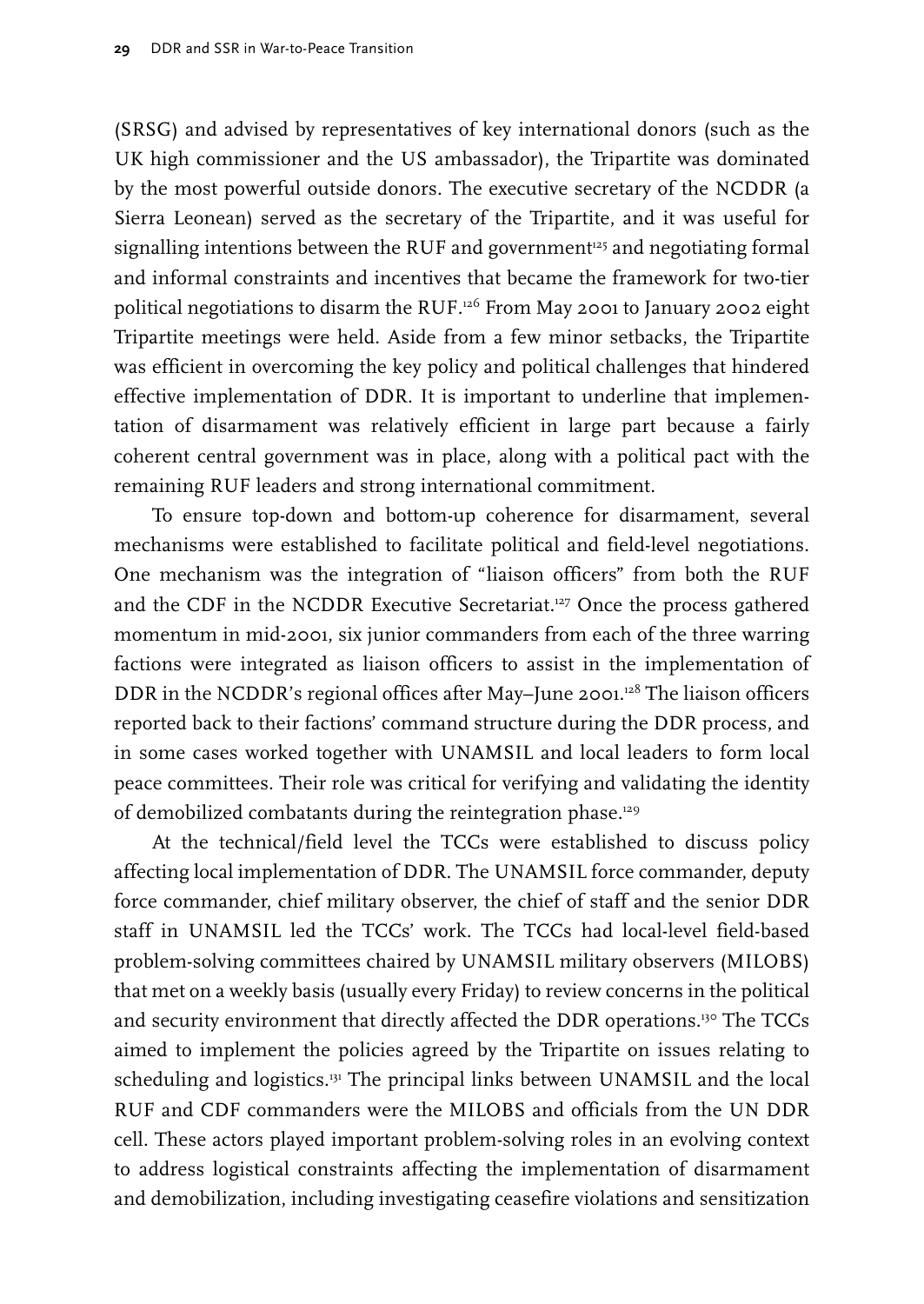visits to ensure disarmament continued.132 Members of the TCCs negotiated the final disarmament schedule and made recommendations to the Tripartite on any changes to the timeline. An important aspect of this work involved negotiating and consulting with the local commanders to finalize details related to the logistics for disarmament at the district level. This was essential, since irregular forces' commanders on the ground acted as gatekeepers to combatants before their release for disarmament and demobilization. Policy issues that emerged in the field were sometimes elevated to higher forums such as the Tripartite, depending on the sensitivity of the issue.133 In late 2001 UNAMSIL announced that about 45,000 combatants had been disarmed, and the government declared the war officially over in early January 2002.<sup>134</sup>

In the context of the DDR programme, Kabbah's government was restored as the only legitimate authority capable of using force. The government capitalized on the success achieved by the UN DDR programme by designing its own community arms collection and destruction (CACD) programme in October 2001. Again, the Kabbah state had an interest in – and, with the help of the UN, the capacity to pursue – a programme to disarm the civilian population.<sup>135</sup> Designed by members of the Sierra Leonean Ministry of Internal Affairs with input from the police, the programme aimed not only to collect all remaining arms from civilians but to pursue SSR-related issues to enhance the system for regulating and licensing all arms and ammunition in the country.

The CACD was implemented at the district and chiefdom levels in the final months of the UN DDR programme.<sup>136</sup> From December 2001 to April 2002 recently retrained members of the Sierra Leone Police (SLP) implemented the CACD programme, and specifically focused on collecting weapons in the possession of the CDF that were beyond the UN's criteria for disarmament, notably single-barrel hunting rifles and pistols.<sup>137</sup> Civilians were "required to voluntarily submit all arms, ammunition and explosives in their possession within a specified period during which an amnesty will be granted".138 The CACD depended on the support of paramount chiefs to "actively encourage the population within their chiefdoms" to submit their arms and locate hidden arms caches through community networks.139 After the specified amnesty period (usually eight weeks), the SLP conducted limited cordon and search operations "in close consultation and collaboration with UNAMSIL".<sup>140</sup> The SLP and Ministry of Internal Affairs invoked the country's firearms legislation, two ordinances previously established before the war.<sup>141</sup> Threats of prosecution were used as a powerful motivator to encourage weapon handovers. According to the government, any person found in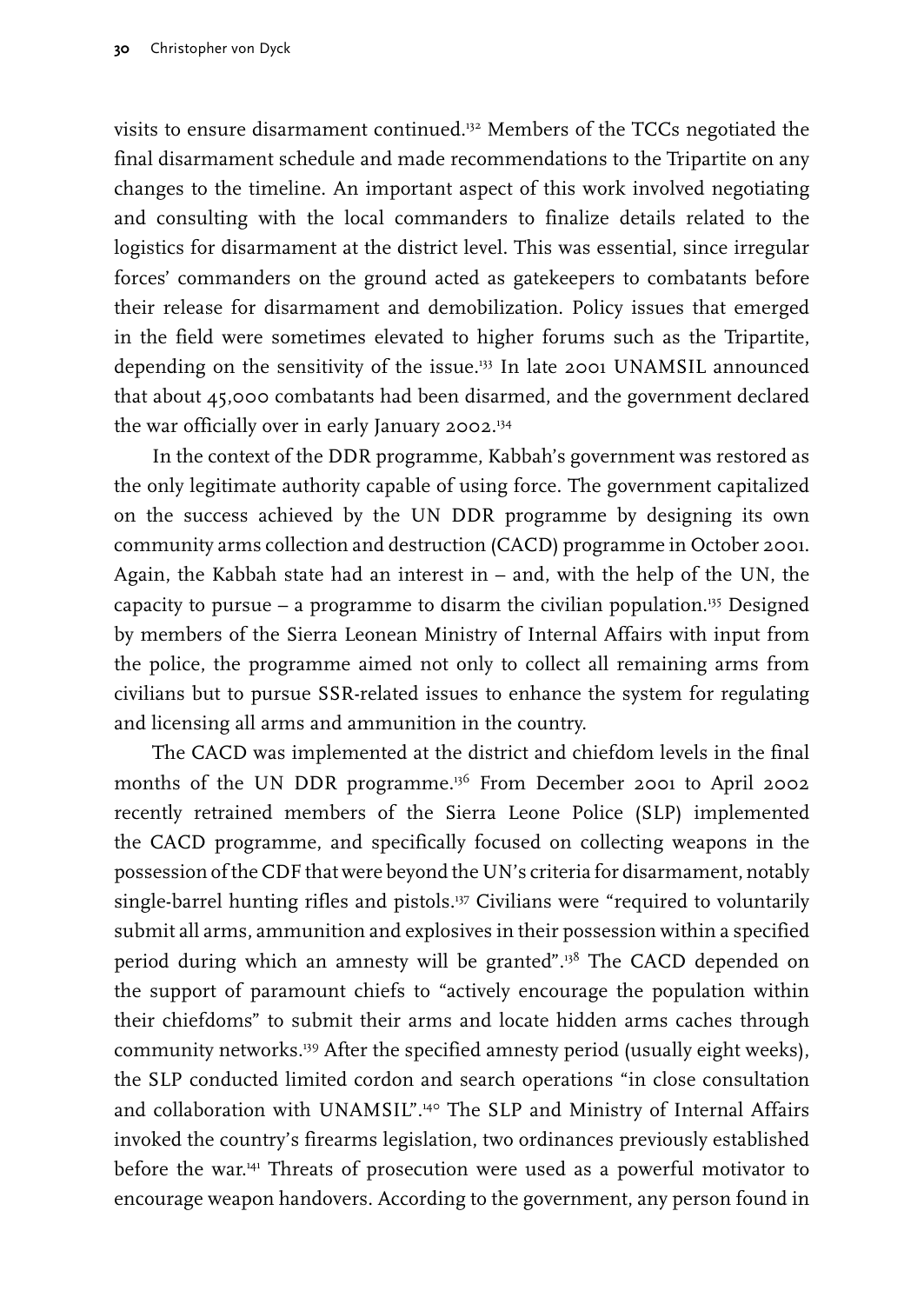<span id="page-32-0"></span>possession of arms, ammunition and explosives after the specified period could be "subject to criminal proceedings and subsequent prosecution".<sup>142</sup>

In the end, the community disarmament programme collected 9,237 arms and a total of 34,035 pieces of ammunition and explosives.143 As a key component, any functioning small arms were stored in police-monitored depots around the country with the help of UNAMSIL, which also played an important role in destroying some of the unusable weapons and ammunition that were collected.144

Key outside actors (Britain, the United States and the UN) capitalized on this enhanced security environment to support presidential and parliamentary elections in May 2002.<sup>145</sup> By the end of March 2002 there were  $17,455$  UN peacekeepers deployed throughout Sierra Leone, which allowed elections to be conducted.146 Tejan Kabbah's re-election in May 2002 left little doubt over who was in power.<sup>147</sup>

#### **SSR, democratic governance and state consolidation**

After ascertaining the process by which a central state authority was restored during the transition, and DDR's role in this process, this subsection addresses the relationship between international SSR and efforts to consolidate the state and enhance its "democratic governance". As previously mentioned, the fact that political power was consolidated in one political party made it easier for the British to support the Kabbah government to overcome critical collective action problems in the security realm. Immediately following the May 2002 elections, the government of Sierra Leone signed a memorandum of understanding (MOU) with the UK government which committed the UK to a 10-year peacebuilding partnership. First, a political settlement between Kabbah and the various elements in the Sierra Leone military had to be forged by extensive UK involvement.<sup>148</sup> Second, while seeking to prop up the Sierra Leonean state after the 2002 elections through direct budget support and international development and security assistance, UK statebuilders insisted that the Kabbah state improve the transparency and accountability of the government in the delivery of security and social provisions. The UK government invested significantly in SSR, specifically in the SLP and military as core pillars of Sierra Leone's state reconstruction process and in the government's poverty reduction strategy. A core group of 150 trainers from the British-led International Military Advisory Training Team (IMATT) focused on improving the state's capacity to control its legitimate use of force through retraining and restructuring of the SLA. Meanwhile, IMATT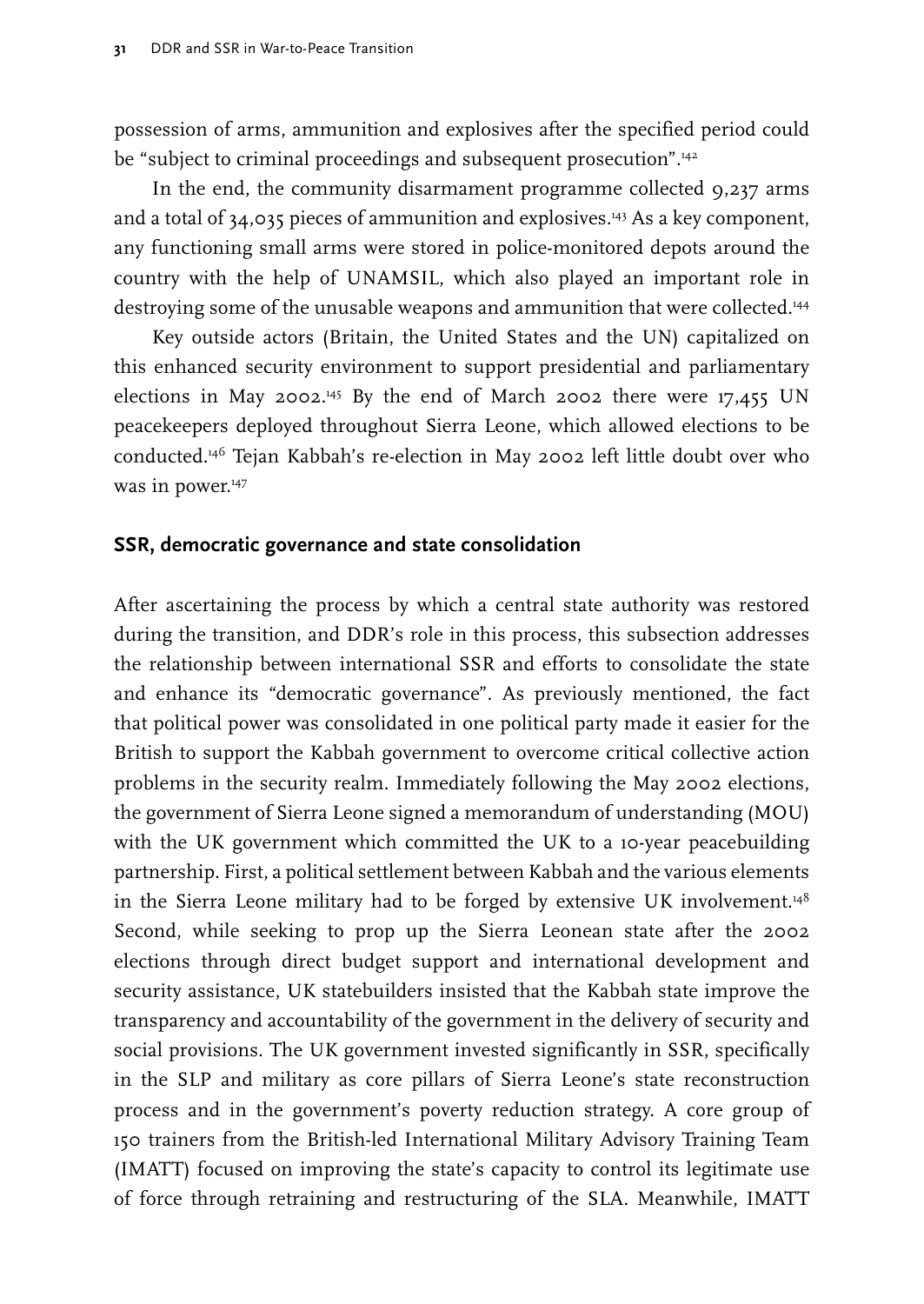worked with the UN to address the issue of civil and military reintegration on the one hand, and SLP retraining and restructuring on the other.<sup>149</sup>

#### *Forging a political settlement with the army*

The relative weakness of the Sierra Leonean state, particularly Kabbah's inability to establish a unified command within the police and army to "hold together" the political settlement, was one of the main reasons for the expansive UK-led SSR intervention in Sierra Leone.150 Several channels were created to facilitate the UK's direct involvement in the country's security sector. First, British advisers were deployed to Sierra Leone and embedded in key government bodies. For instance, a small team of UK Ministry of Defence (MOD) advisers was engaged in policy-making functions in a new Sierra Leonean MOD from 1999 to 2002, then expanded in scope and personnel from 2002 to 2007. UK military officers from IMATT also effectively took control of key functions within the newly established MOD and the SLA, reconstituted in 2002 as the Republic of Sierra Leone Armed Forces (RSLAF). Additionally, UK military officers were embedded in commanding positions in the RSLAF, including at the operational level through the Joint Force Command, the Joint Support Command, brigade and battalion commanders, and the Armed Forces Training Centre and Officers Academy.151 Britain provided all the funds for restructuring the RSLAF (through the Africa Conflict Prevention Pool) and 80–90 per cent of the IMATT personnel.

One of the "first-order" tasks involved consolidating control of the existing army personnel and creating some semblance of a unified command. While some 9,500–11,500 soldiers and officers remained on the army pay list in June 2000, the "national" army was divided between three main factions: a pro-Kabbah coalition of SLA figures, ex-SLA personnel and Kamajor fighters (a security force composed of traditional hunters from the Mende ethnic group). Up to this time, control of the SLA had fallen on the shoulders of a Nigerian brigadier as chief of defence staff. The British military took over this responsibility from the Nigerians in May 2000. At the time it would have been arguably impossible for Kabbah to gain control of all of these factions, let alone develop a credible mechanism to coordinate their war-fighting efforts. British military commanders reduced the costs that would have been incurred had Kabbah been required to organize the military on his own. A core group of about 3,700 existing soldiers and officers were actively involved in assisting ECOMOG's war-fighting efforts against the RUF in 1999. These soldiers and officers were organized into three battalions by the Nigerians to assist the regional ECOMOG peacekeeping force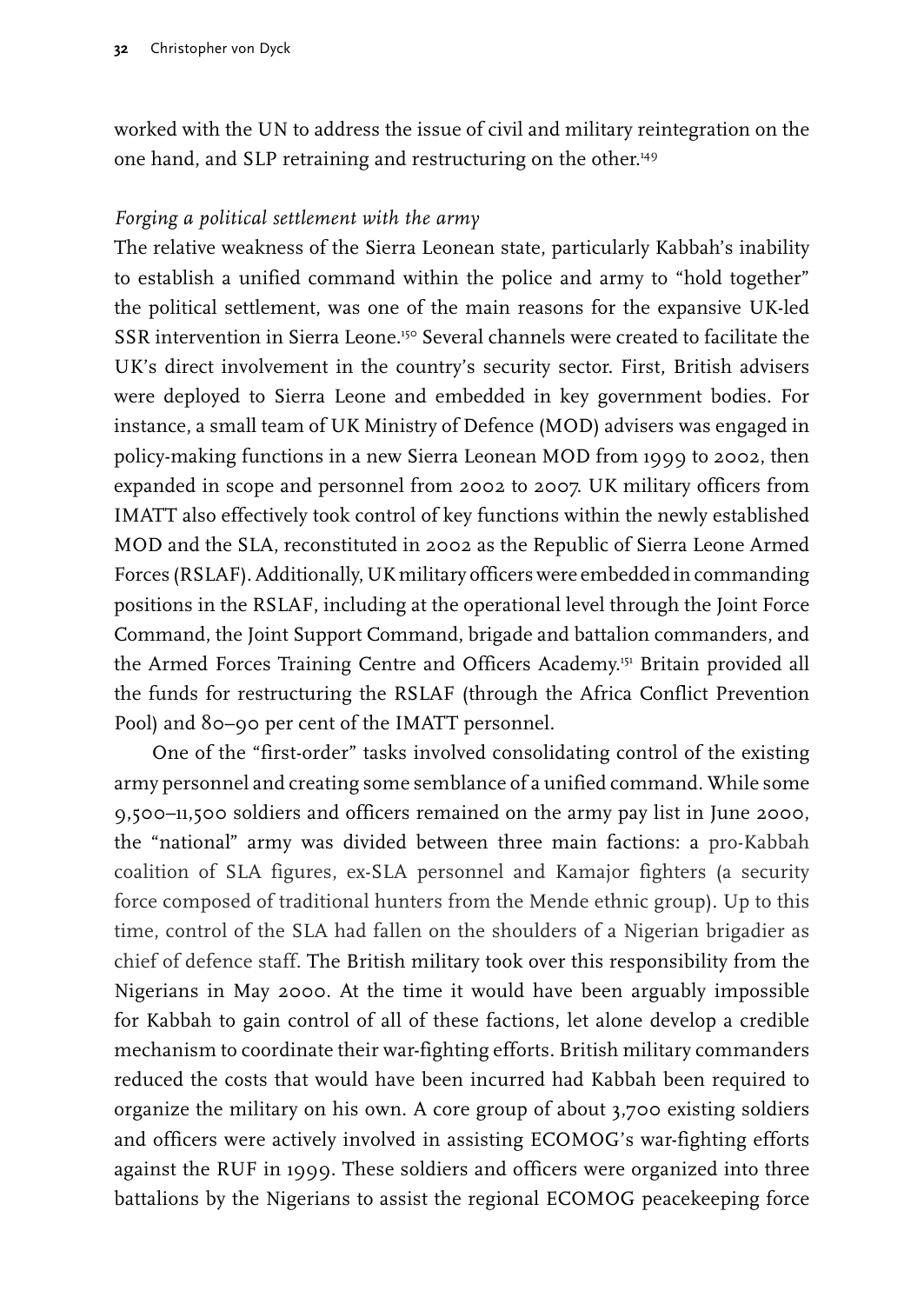to fight the AFRC/RUF alliance during the attacks on Freetown in early January 1999.<sup>152</sup> The existing army received British short-term training between 1999 and August 2000.153 One of the first mechanisms for the UK SILSEP I team to gain control of the SLA was to resume pay for the soldiers, around December 1999.<sup>154</sup> Under British supervision, a nominal roll call was conducted in early January 2000 which registered approximately 3,720 personnel.155 On 12 August 2000 a second nominal call was conducted by the British (deadline extended to 28 August), which required all military personnel to reregister for the army.<sup>156</sup> The UK-led military mission focused on retraining Sierra Leone military personnel, implementing an MRP and introducing new incentive systems within the MOD and RSLAF.

#### *SSR and democratic governance*

The MOU agreement called on the UK to provide material assistance in direct budget support and lead the Sierra Leone police and military reform processes, as well as to provide material support for the creation of new central state institutions such as the Office of National Security, Central Intelligence and Security Unit and Anti-Corruption Commission. The UK's overarching focus was to shore up the capacity of the government of Sierra Leone and expand its presence in the countryside (through redeployment of chiefs, civil administrators and police). The tasks and timing of external support were largely structured around achieving an exit strategy for the UN peacekeeping force according to certain key benchmarks.

The UK's initial bilateral SSR intervention in Sierra Leone focused on defence and security institutions, including standard "train-and-equip" and force-modernization elements. The approach later evolved into a broader focus on improving the governance of the security sector, including modernizing the legal framework in which security actors operate and strengthening oversight of these institutions, particularly the MOD and parliament. Extensive efforts were made to improve Sierra Leone's national security architecture, including establishing new national security institutions, introducing new legislation and improving security management through ministerial reform.<sup>157</sup> These efforts aimed to lay some foundation for democratic governance in the security sector.

IMATT envisioned a three- to five-year programme involving a complete overhaul of the MOD and the military apparatus as part of a process to establish appropriate civilian oversight of the armed forces.<sup>158</sup> At least nine IMATT officers remained in the new post-war MOD after its formal opening in January 2002.159 During this period (2003–2004), IMATT focused on "stabilization" of the RSLAF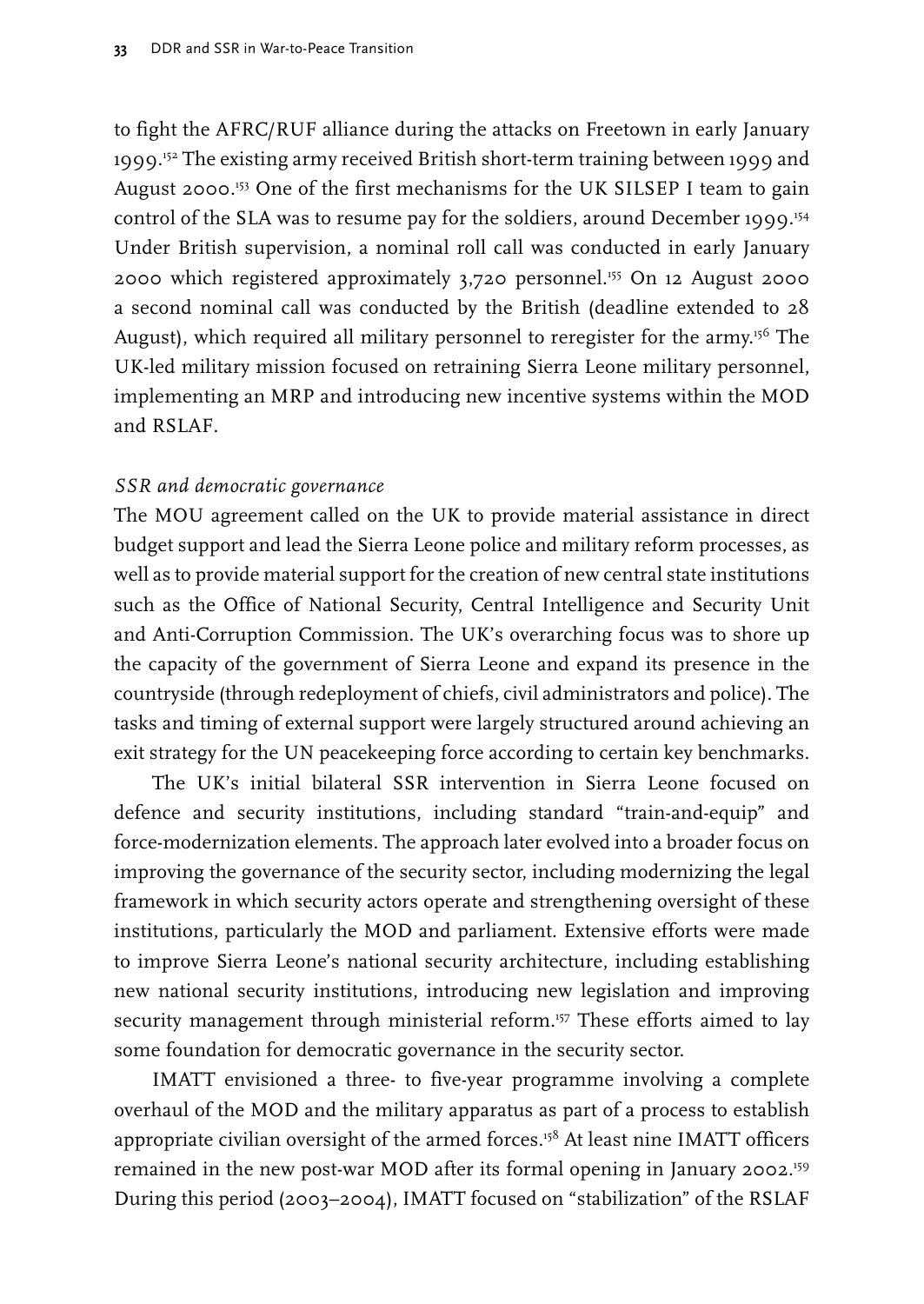<span id="page-35-0"></span>command through various measures, including leadership and collective training exercises.160 Kabbah had an interest in supporting a strong UNAMSIL and IMATT presence in the country to improve security, restart economic activity and consolidate state control of the armed forces.

Earlier, in Commonwealth and British-led SLP restructuring in 1998–1999, efforts were made to lay the groundwork for a substantive revision of the SLP's policing practices, training and recruitment. British police officials were deeply involved in commanding positions in the SLP. The UK's Department for International Development and Foreign and Commonwealth Office funded the programme, with a focus on redefining the SLP's role, composition and training, the mechanisms for oversight and conditions of service. Kabbah appointed a British national as the highest-ranking police officer (inspector-general), who was firmly in control of key aspects of Sierra Leone's police reform from October 1999 until 2003.<sup>161</sup> Significant restructuring of the SLP took place from 2000 to 2002, including retraining of existing personnel and recruitment of new officers.

Thus a unique feature of both military and police reform programmes was the ability to induce change through direct involvement of external actors in the security apparatus and the emphasis on reform and oversight.

#### **DDR–SSR links**

The civilian reintegration programme, which targeted ex-combatants for civilian livelihoods, was accelerated by the NCDDR after the 2002 election, lasting for a maximum of two years up to 2004. The civilian and military reintegration components were ongoing simultaneously from 2001 to 2004, when SSR was implemented. Thus of interest for this study are possible realized (or missed) synergies or overlaps in their programming.<sup>162</sup> From a temporal point of view, there was a short period when the respective DDR and SSR processes overlapped. The DDR intervention lasted less than three years, from May 2001 until 2004, while the SSR process lasted more than a decade through different phases from about 1999 (while police reform was under way) until around 2012–2013. The core overlapping period occurred before and following May 2001 (after the signing of the second Abuja accord) until mid-May 2002. This section focuses on this period to identify a chronology of events and discern whether links were established in the DDR and SSR programmes.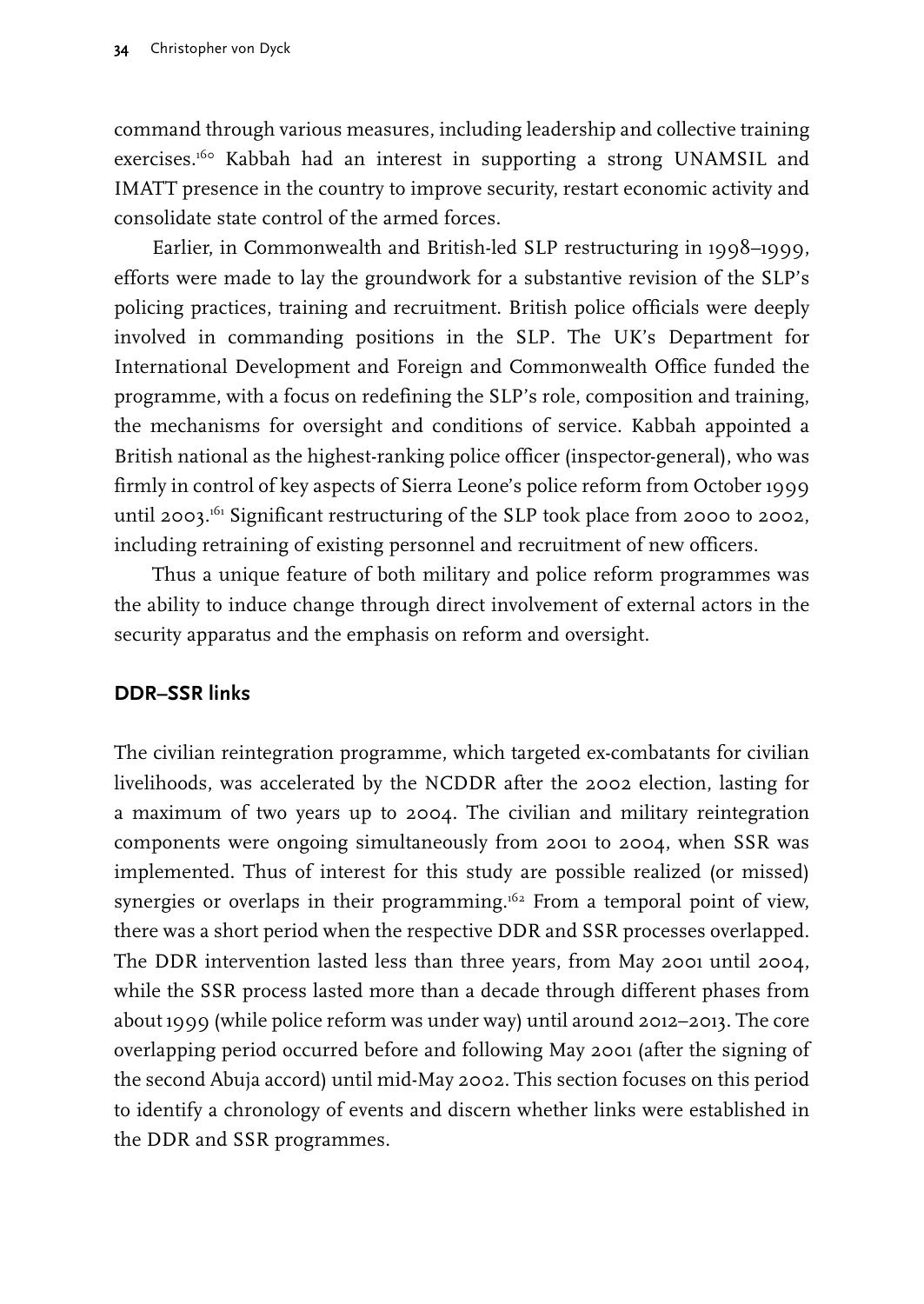## *DDR–SSR links at the policy level*

As mentioned, the 2009 IDDRS module on DDR and SSR identifies the formation of national security policies, integration and information sharing as potential opportunities where links can be established between DDR and SSR. While it is impossible to cover all the national security policy planning that occurred after the war, a few core issues are worth mentioning. During this period, the government was considering proposals to establish a territorial defence force out of some of the CDF, particularly the southeastern-based Kamajors, who were progovernment and closely aligned with Kabbah's SLPP. The head of the CDF was Kabbah's deputy minister of defence, the retired army captain Hinga Norman, who was actively involved in early military reform in 1999 and the disarmament of the CDF in 2001.163 However, President Kabbah was dissuaded from creating a territorial force to police the borders modelled after the British territorial force because of the long-term security implications of maintaining both an irregular paramilitary-style army and the regular army. This idea was eventually discarded following the 2002 elections, and Kabbah shifted Norman to the Ministry of Interior and retained the position of minister of defence to ensure the British military would have full control of RSLAF reforms. Instead, many of the CDF fighters went through DDR or simply self-integrated into their chiefdoms.

Another relevant policy decision was whether to reintegrate old soldiers who had been recruited before and during the war into the army. Around November 1999 the government (through the NCDDR) developed a policy stating that all ex-combatants must be disarmed and demobilized by a third-party peacekeeper force, after which they could opt for either the civilian reintegration programme or enter a recruitment programme for the national army. Those unable or unwilling to enter the military would be automatically considered for the civilian reintegration programme.164

On 16 December 1999 President Kabbah chaired a national security meeting at his presidential lodge to discuss the status of the former SLA soldiers and options for either civilian or military reintegration. The government decided to reinstate all ex-SLA soldiers back into the army except those clearly known to be unsuitable.165 The government was uncertain about how many and which officers and soldiers would be reinstated in the army. In addition, it developed a policy stating that promotions awarded after the expulsion of the junta from Freetown in 1998 would not be recognized. Since the Kabbah-led government was particularly sensitive to the potential role that AFRC elements could play in destabilizing the transition period, it decided to open promotions made by the AFRC junta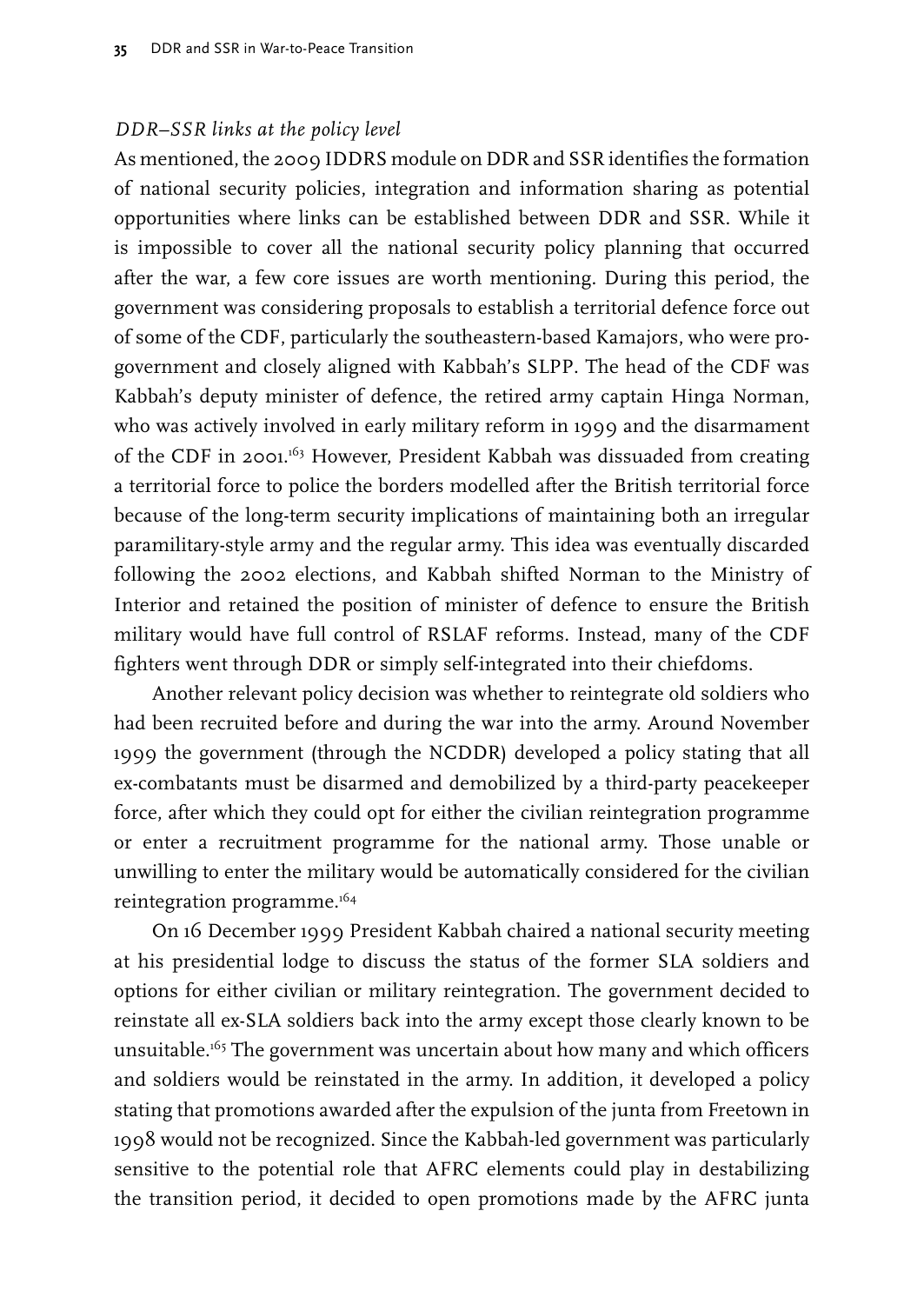to a negotiation process. In the same vein, it agreed to pay salary arrears to all soldiers who were "eligible … except for the period May 27th, 1997 to the time of reinstatement".166

The British advisers and the Sierra Leonean government developed an NCDDR policy framework and process for screening ex-combatants for the army. First, combatants who wished to be considered for integration in the army were required to express an interest at the end of demobilization. Their names were submitted by UN military personnel to the MOD for consideration in the army. Irregular combatants and military personnel were screened by UK and Sierra Leone defence officials; those who did not meet the established criteria were permitted to return to the civilian DDR process and were entitled to receive a demobilization and reintegration assistance package as well as a pension/gratuity from the government in accordance with the terms and conditions of their service.

The British government capitalized on the fact that a team from the UK MOD was already deployed to Freetown as embedded staff in Sierra Leone's MOD. The team of three military personnel and civilians led by Colonel Mike Dent drafted policies for the new force structure and strength, and developed strategies for basing requirements.<sup>167</sup> A few weeks after the Lomé accord was signed (7 July 1999), the UK military team began drawing up plans to establish an 8,600-strong army, build a new Defence Ministry headquarters (moving the MOD office to a hotel lot adjacent to the State House) and create a new joint support command and armed forces personnel centre at defence headquarters. From late 1999 and early January 2000, Britain deployed an SSR team (SILSEP) to Freetown to ramp up efforts to envision the military reconstruction programme.<sup>168</sup>

## *DDR–SSR links in military and police integration programmes*

There is no publicly available evidence indicating any practical links between the DDR programme and the SLP recruitment process. The British Inspector-General Keith Biddle insisted on avoiding deals with the ex-RUF to integrate some of them directly into the police. Although the UN Civilian Police (CivPol) officers supported the idea of permitting former combatants to join the police force as a way to employ youth who had fought during the war, Biddle convinced President Kabbah to avoid an integration programme for the SLP, arguing that this would undermine the ethos of the new police force.<sup>169</sup> In mid-2001, when the DDR programme was rolling out, Biddle initiated a nationwide recruitment drive for the SLP. Biddle worked with the assistant inspector-generals to reconfigure the recruitment procedures in an effort to professionalize the force and reduce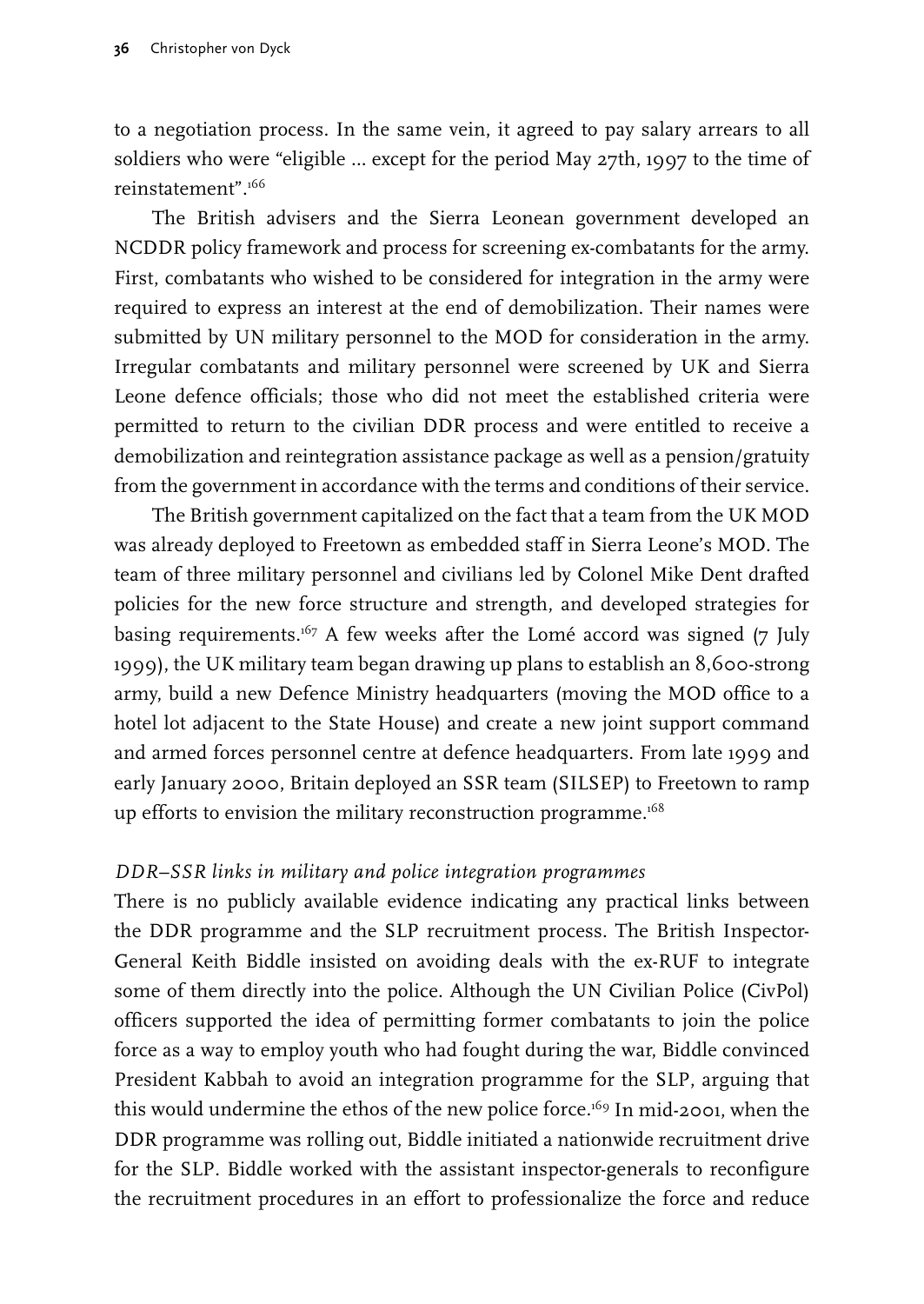the likelihood of politicians manipulating recruitment practices based on ethnic or political calculations.170

British military officers involved in RSLAF reform established links with UN and NCDRR authorities for the purpose of coordination with the DDR programme during recruitment of ex-combatants into the new RSLAF from mid-May 2001 to mid-May 2002. The integration of the warring factions into the army was first discussed during the peace talks at Lomé in July 1999.<sup>171</sup> Article 16 of the Lomé agreement states that all combatants and paramilitary groups, including the RUF, CDF and SLA, should be disarmed and demobilized from their respective existing military structures.172 Article 17 states that all combatants wishing to be integrated in restructured national armed forces may do so provided they meet the "established criteria".173 The government of Sierra Leone's 1999 policy recognized a link between the DDR programme and the restructuring of the armed forces, considering that "each is separate and follows a distinct process".174 The Kabbah government was initially open to the idea of establishing a quota system for permitting integration of combatants in the army. However, since the government outsourced RSLAF reform to the British, it was left to the senior British military officers to decide. Their rationale was to ensure a credible and neutral process of selection in the army based on "established criteria" that could be "applied uniformly in an open and transparent manner towards combatants from all fighting forces".175 Senior British military officers wanted to avoid politicization of the army, as much as possible. The government approved this decision, and suspended all recruitment processes "in order to provide each interested combatant the opportunity for consideration into the restructured armed forces".176

The British-designed MRP, implemented by IMATT in May 2001, featured strongly in the early SSR efforts.<sup>177</sup> The MRP was intended to "lay the foundation for future recruit training in the RSLAF as a whole".178 Links were established at the operational level between IMATT authorities in charge of implementing the MRP and UN authorities implementing the DDR programmes. As part of IMATT's Operation Silkman, IMATT commanders maintained a communication link with the NCDDR for the purpose of information sharing, particularly when clarification was needed on the eligibility of certain discharged soldiers for DDR. For instance, combatants entering the DDR process were required to indicate immediately to UN MILOBS their interest in joining the army. IMATT personnel screened the ex-combatants. If an individual passed the initial selection tests, he/ she was selected as a "potential" rank. Further testing and training were done at the platoon level. Ex-combatants were then transferred to MRP holding centres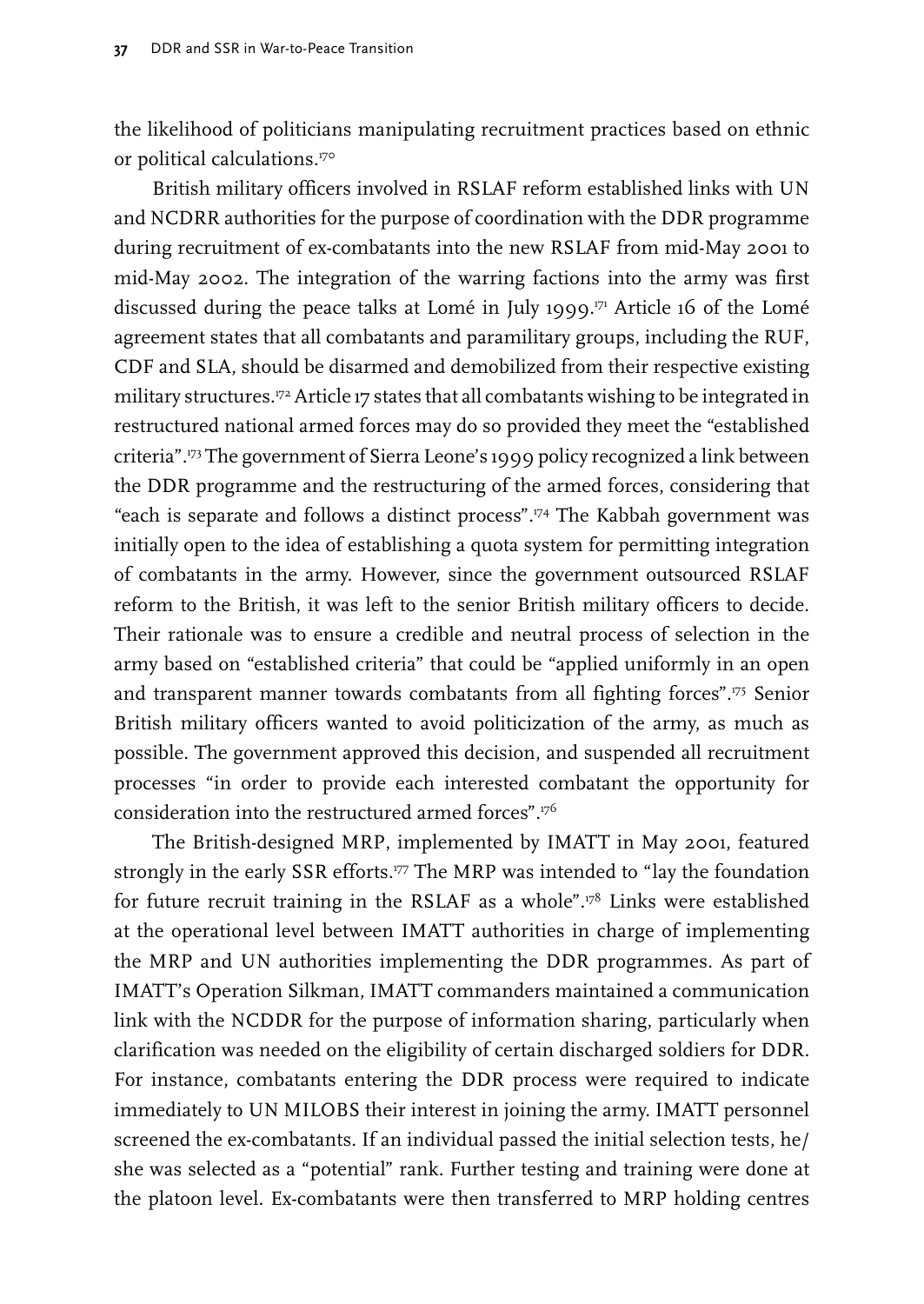where they would undergo screening, including tests of physical fitness, basic reading and writing, and knowledge comprehension.<sup>179</sup> The experience in Sierra Leone demonstrates the difficulty of recruiting highly qualified individuals into a post-war army: the vast majority could not pass the basic literacy tests. However, the British officers involved in this process were extremely lenient on these restrictions. A large percentage of ex-AFRC (from those who volunteered to re-enlist in August 2000) were integrated, along with about 3,000 ex-combatants from the RUF and  $CDF<sub>180</sub>$  The majority of MRP entrants were integrated into the army as privates, lance-corporals or corporals. $181$  If at any stage an ex-combatant failed a test and was discharged, he/she was eligible to receive the DDR benefits. The IMATT liaisons remained in regular contact with the NCDDR and UNAMSIL's DDR cell to ensure that those discharged would qualify for reintegration benefits.

At the officer corps level, "all potential officers sat a series of examinations designed to select those candidates best suited for further training on the RLSAF Commissioning Course".182 Additionally, all candidates sat before an interview board made up of IMATT and RSLAF officers. About 40 ex-combatants were made officers (mostly former Kamajors) and about 200 were integrated as non-commissioned officers.183 If a "potential officer" did not pass the selection process, he/she was given the option of either staying in the RSLAF as a soldier or being discharged from the military. In the event of a discharge, IMATT officials sent an official request to the NCDDR to indicate that the individual had been discharged and was eligible for DDR programme benefits. Officials from IMATT and the NCDDR shared a common interest in preventing duplicate payments in both military and civilian reintegration programmes.

## *DDR–SSR links during implementation*

What mechanisms linked SSR and DDR? The Sierra Leone government (through the NCDDR Executive Secretariat and MOD) worked together with civilian and military staff in UNAMSIL's DDR cell to develop a policy for ex-soldiers officially discharged from the army to benefit from the civilian DDR programme. In December 2000 NCDDR executive secretary Francis Kai-Kai requested Sierra Leone's then acting chief of defence staff, Brigadier Tom Carew, to submit a list of Sierra Leonean ex-soldiers who qualified for DDR assistance.<sup>184</sup> The UN insisted on good recordkeeping practices and open communication between the NCDDR, UNAMSIL's DDR cell and field staff to ensure information sharing. On 27 September 1999 the NCDDR had approved a policy that all ex-SLA discharged from the army would receive support "in line with the support offered to all members of the various fighting forces".<sup>185</sup>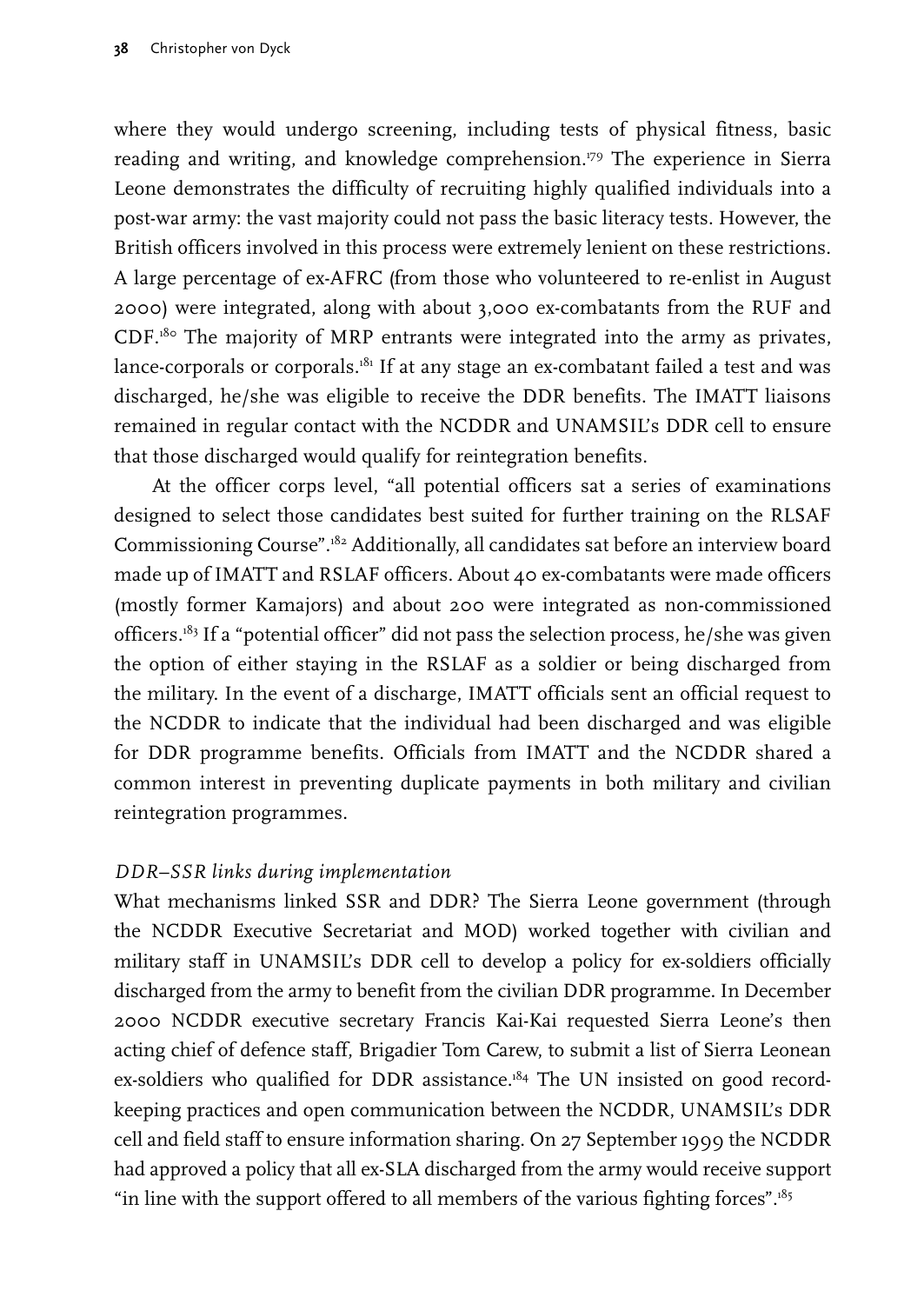The British troops in command of IMATT also established a liaison programme with UNAMSIL, beginning in August 2000. IMATT established a DDR civil– military cooperation unit, led by a junior military officer, to liaise with the appropriate UN authorities involved in the DDR programme. As part of this programme, the British military embedded Major Michael A. Evanson-Goddard in the UNAMSIL headquarters DDR cell to help conceptualize and implement the DDR programme during its third phase (from 2001). The British officer Colonel Paul Farrar, who served as director of army training in the RSLAF, liaised with both UN civilians working on the DDR programme and civilian and military staff in UNAMSIL, on behalf of IMATT.186

The implementation of a screening process during the MRP does not necessarily result in effective capacity building in the army. The screening was constrained by a limited amount of information on recruits, since many of the army's personnel records were destroyed during the war. Civil society leaders claimed that the screening process developed by the British was poor, resulting in the integration of soldiers with a record of gross human rights violations, which raised concerns about the RSLAF's legitimacy in the transitional period.<sup>187</sup> It is fair to say that the standards for selection (in terms of assessing a recruit's psychological health and literacy level) declined significantly during the MRP.188 However, this was considered as a fair trade-off in an effort to promote short-term reconciliation.<sup>89</sup> The size of the RSLAF grew to about  $14,400$  troops following the integration of ex-AFRC soldiers and three subsequent rounds of the MRP. The mechanisms linking the NCDDR with IMATT were crucial in the years immediately following the MRP. Recruits demobilized within the initial one-year contract were entitled to receive civilian reintegration benefits, but after that initial year such benefits were no longer available.

#### **Main findings on the DDR–SSR relationship**

The RUF's military defeat in late 2000 and the neutralization of the West Side Boys soldiers gave the Kabbah state a decisive victory at the end of the war. Due mainly to a precarious financial state of affairs, a large international intervention was conceptualized in Sierra Leone, which drastically altered the incentives system. Extensive British military engagement effectively assisted the government of Sierra Leone to capitalize on the evolving security and political conditions to assume an upper hand in the peace process in late 2000, and effectively shored up the political settlement underlying the central state. When the DDR programme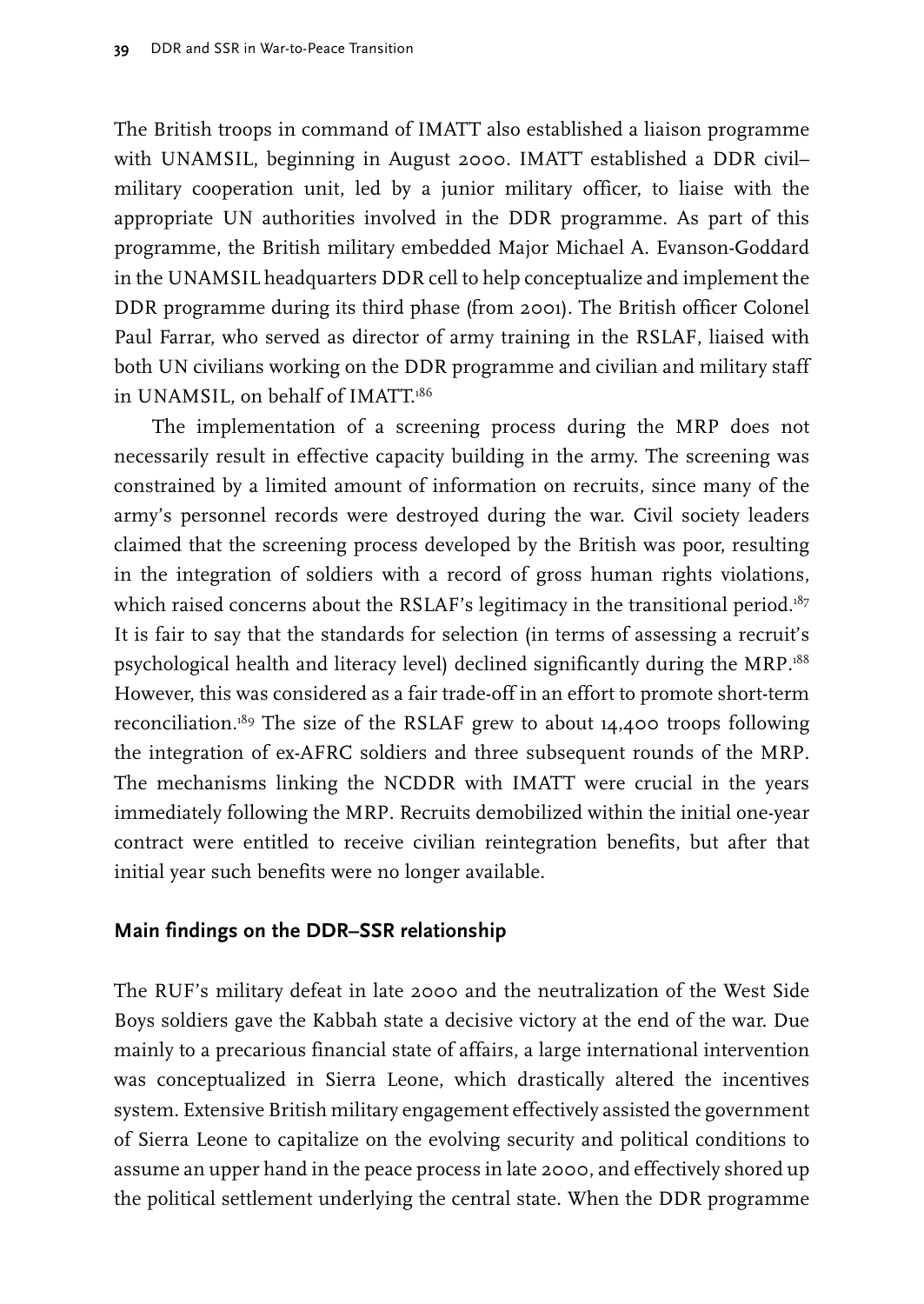was rolled out nationally in May 2001, the government (with strong international backing) had acquired the balance of power *vis-à-vis* other irregular armed groups. The Kabbah state appropriated certain elements of the UN-led DDR programme to enhance its domestic position in advance of the post-war elections held in May 2002. Despite the state's precarious financial standing, Sierra Leonean authorities engaged extensively in national policy-making in DDR and SSR-related issues during the transition process. The relevant question is why did the government embrace some elements of the international DDR and SSR programmes over others? The findings from this study suggest that the Kabbah state selectively adopted the elements that would either be useful to consolidate its *infrastructural power*<sup>190</sup> and establish control over territory and the population, or could enhance the state's legitimacy in the eyes of relevant international donors.

The SSR intervention occurred over a much longer time horizon – just over 10 years – well beyond the three-year DDR programme.191 During the time overlap, several mechanisms were created to link some components of the DDR programme with the SSR programme, such as the NCDDR, Tripartite, TCCs and the CACD. Combined, these mechanisms facilitated a process of collecting arms from the irregular factions, which aided a power shift from the irregular factions to central government from mid-2000 until mid-2002. By neutralizing the remaining armed elements of the irregular factions (RUF, West Side Boys) and integrating thousands of ex-SLA and former AFRC fighters into the army, the UK supported the Kabbah state to restore itself as the sole political entity capable of legitimately using force. The integration of these factions was key to sustaining the existing political settlement. Through the post-war SSR process – which was largely directed by hands-on UK involvement and funding – the central state had an interest in supporting this programme to maintain its power and capitalize on this power shift while improving the state's security capacity in key areas of police and military reform through retraining and restructuring of the security forces. The Kabbah state saw this as an opportunity to consolidate its control of the armed forces and enhance the legitimacy of the central state.

Within this context, several mechanisms were created at the field level to facilitate cooperation between the various actors, notably IMATT, UNAMSIL and the NCDDR during the DDR and SSR interventions. These included a liaison programme between IMATT and the UNAMSIL DDR cell to ensure effective information sharing between the military and civilian reintegration programmes for both demobilized combatants seeking to enter the army and those returning to civilian life. The conditions under which these mechanisms were effectively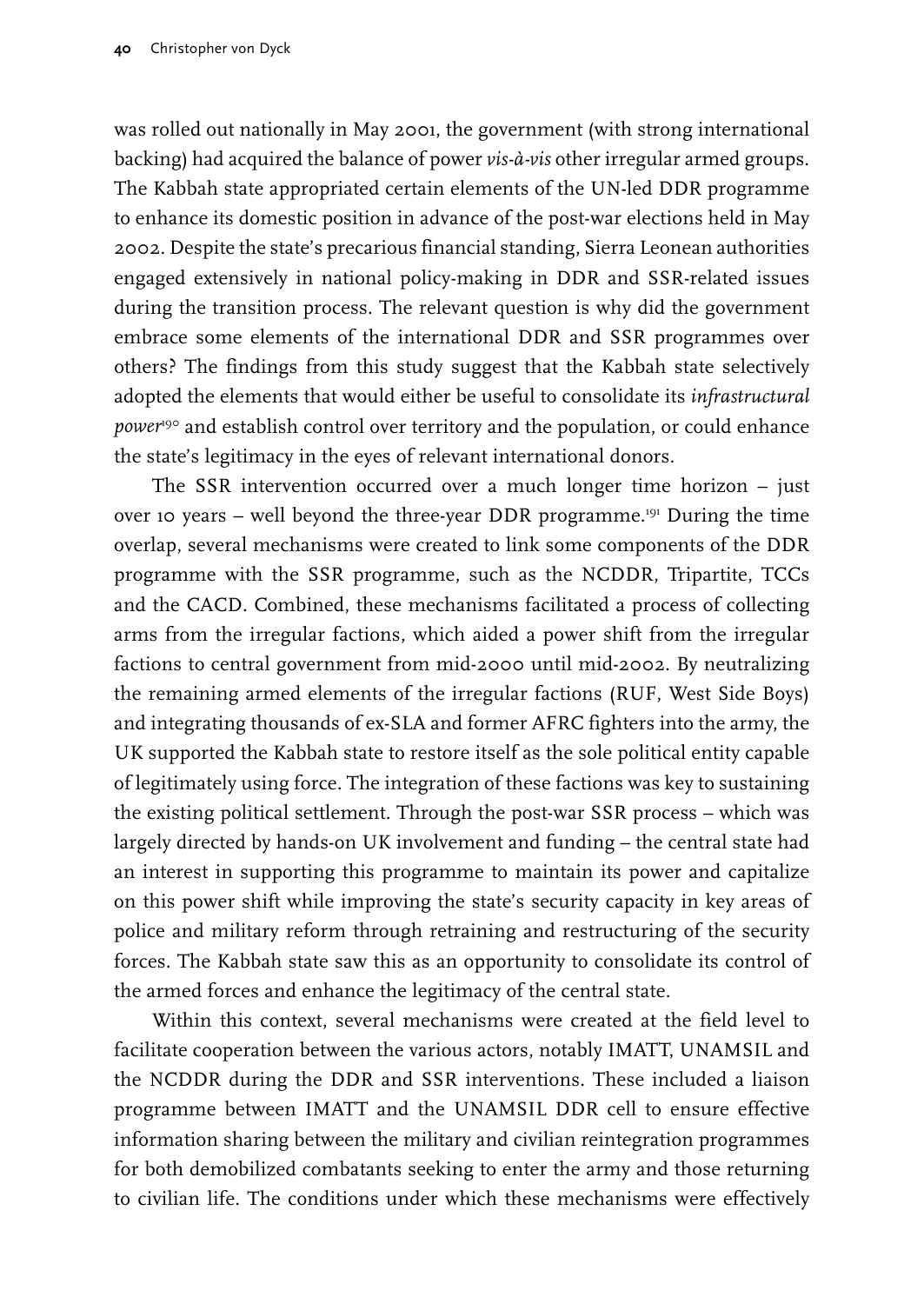operationalized included a sufficiently secure political and military environment (in which organized irregular factions were neutralized, backed by a strong UN peacekeeping force), and a central state authority shored up by external support that had an interest in embracing certain elements of DDR–SSR for its own Tillyean statebuilding purposes.

In short, DDR–SSR synergies depend not only on temporal overlaps but also local conditions and politics. We need to understand the contextually contingent impact that politics has on policy-making, including the nature of central state authority and its interests in embracing or undermining different DDR–SSR elements. Thus it is important to consider the relationship from both supply *and* demand perspectives, and discern whether or to what extent the state benefits from DDR–SSR interventions in pursuit of its statebuilding and political objectives.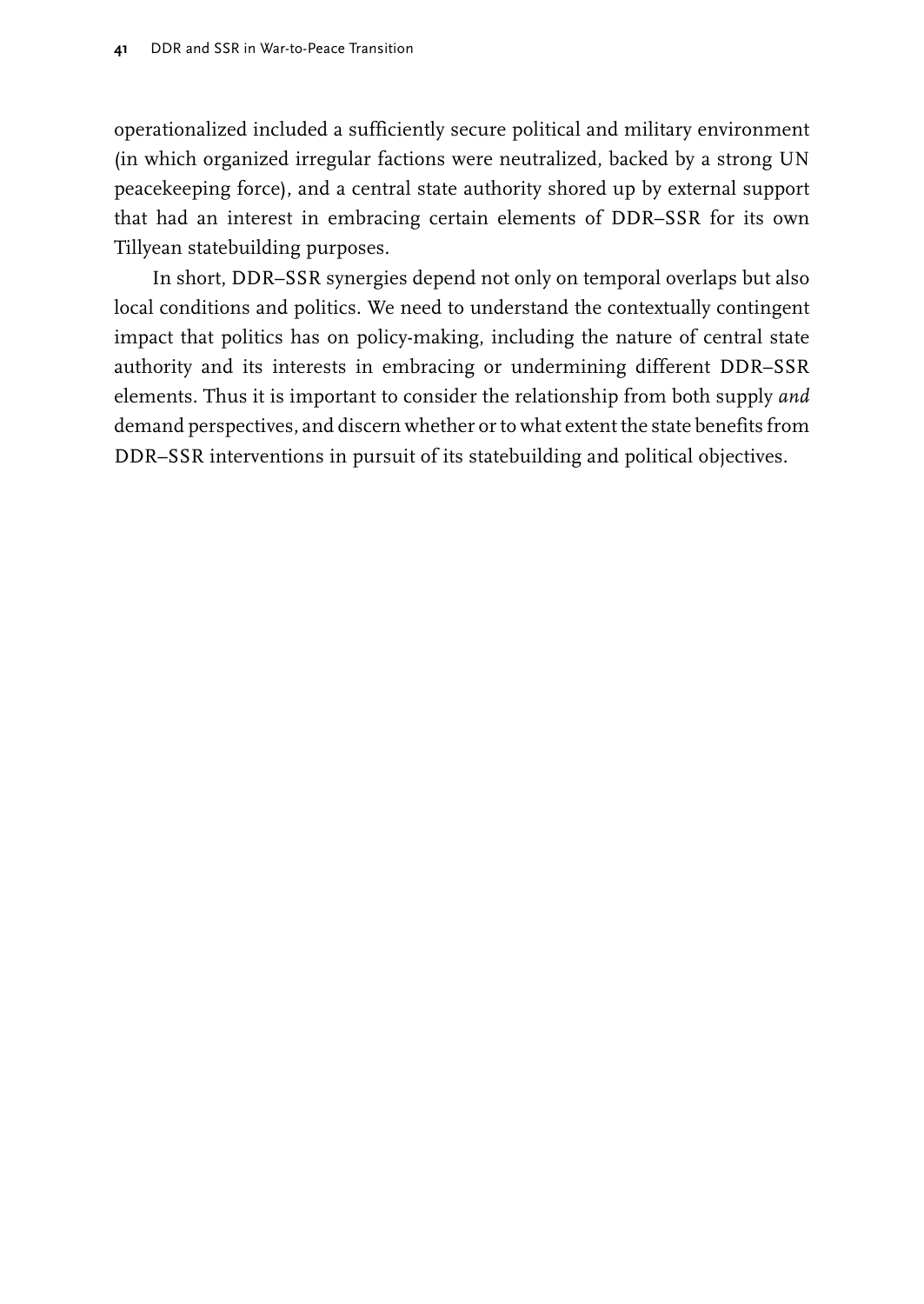# DDR and SSR in Liberia

After more than  $14$  years of crisis in Liberia,<sup>192</sup> a military ceasefire was signed on 17 June 2003 between Liberia's minister of defence and Liberians United for Reconciliation and Democracy (LURD) military leaders.193 This effectively created the context for subsequent political negotiations in August held in Accra, Ghana, involving the three warring factions and members of Liberia's political elite. In contrast to Sierra Leone there was no winner from the war, and the international community implemented a power-sharing agreement between the three warring factions. Liberia's early transition (2003–2005) became defined by this unstable power-sharing agreement, resulting in a highly dysfunctional two-year transitional government comprising leaders and members of the factions. Members of this government used their power to further their own agendas and jockeyed for political position in the central state among themselves and with the established political elite. Additionally, the post-conflict reconstruction process was shaped by an extensive international intervention involving a UN-led police restructuring and DDR programme and US-led military reform. The dysfunctionality of the central government opened opportunities for greater external oversight of key government institutions.

DDR and SSR featured prominently in Liberia's peacebuilding transition. External actors, notably the UN and the International Contact Group on Liberia  $(ICGL)^{194}$  established the framework for the Liberian DDR programme, while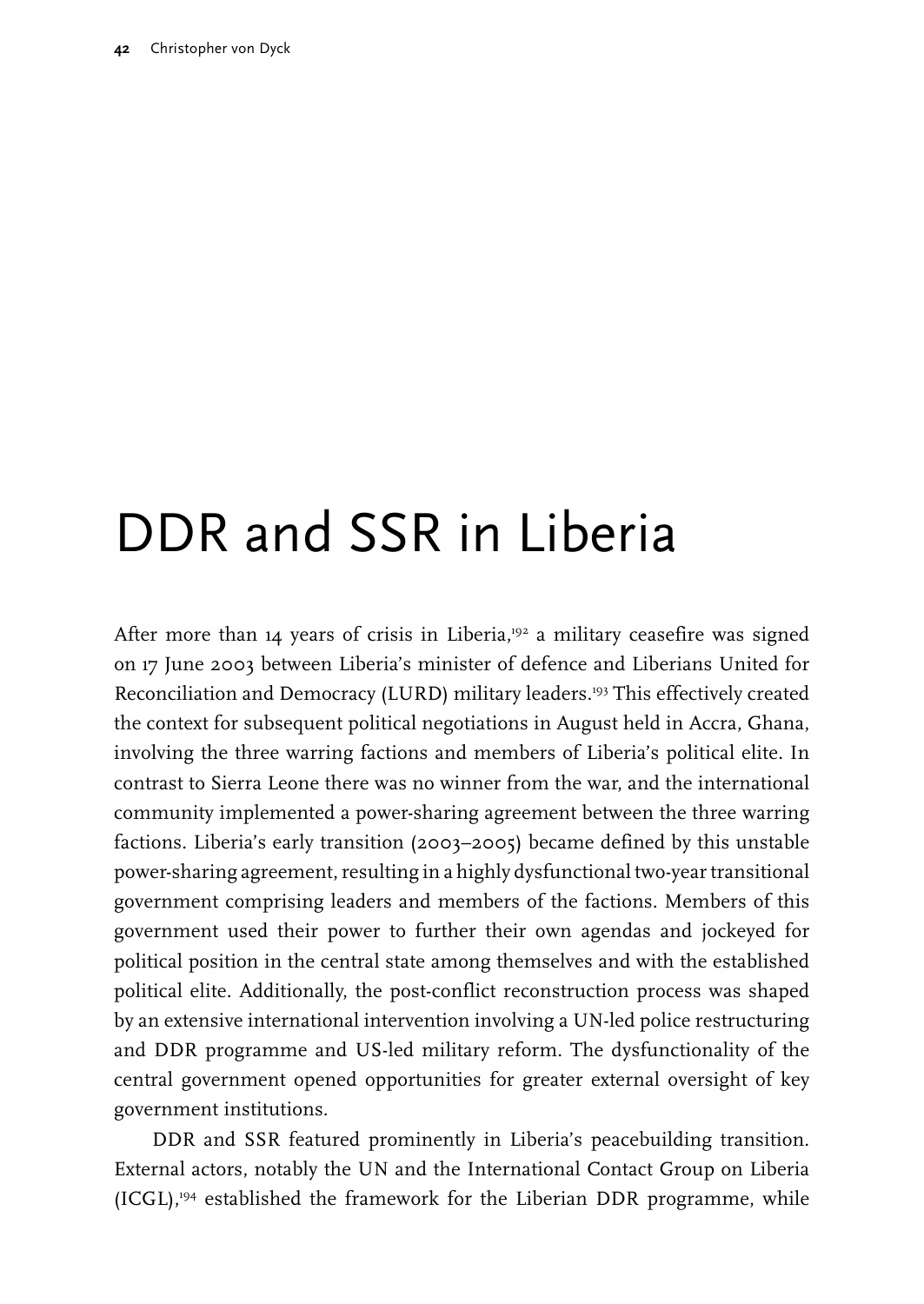major aspects of the SSR programme were designed and implemented by UN, US and Nigerian/ECOWAS authorities. DDR and SSR policy design and implementation were "muddled through" and compartmentalized by several external and internal actors. As part of the wider peacebuilding strategy, external actors sought to dismantle and neutralize the former Taylor regime's security apparatus by reforming Liberia's security sector and security-oriented institutions.<sup>195</sup>

This section argues that the absence of a coherent political settlement underlying the Liberian transitional government limited opportunities for joined-up policy-making on DDR and SSR issues. In regards to DDR, the prominent leaders of the three factions concentrated their efforts on accessing the "spoils" of state and were less concerned with the coordination of disarmament. In terms of SSR, the national transitional government (NTGL) viewed the development of national security strategy as outside the scope of its mandate, which was to implement the Comprehensive Peace Accord (CPA) and not to ensure "good governance". As a result, there were fewer incentives for the members of the NTGL to implement collective action projects on behalf of the central state. This led to a dearth of national strategies, at least in relation to security policies, for the duration of the time that DDR and SSR were implemented.

#### **The war-to-peace transition in Liberia**

After the military ceasefire ended the final battle for Monrovia in July 2003, a 32-member US military assessment team arrived in Monrovia on 6 July 2003 to support troops supplied by the West Africa regional body ECOWAS and try to prevent further attacks on the capital. ECOWAS held an extraordinary summit in Accra on 31 July 2003 to deal with the Liberian crisis, and passed a resolution to deploy a 3,600-strong peacekeeping force to Liberia on 4 August. The consequences of Liberia's protracted civil war for development were profound. Beyond the number of casualties, the war left a harsh legacy in the country. Forced migration, refugee flows, capital flight and the destruction of social, health and educational infrastructure were only some of the negative consequences of internal crisis. Liberia's post-war economic and social conditions were arguably worse than those in Sierra Leone.196

To appreciate the DDR and SSR process fully, it is important to place the post-war intervention in its proper political context. The prize for the three main irregular factions was political and military supremacy in Liberia's post-war institutions, including the executive branch of government, the ministries and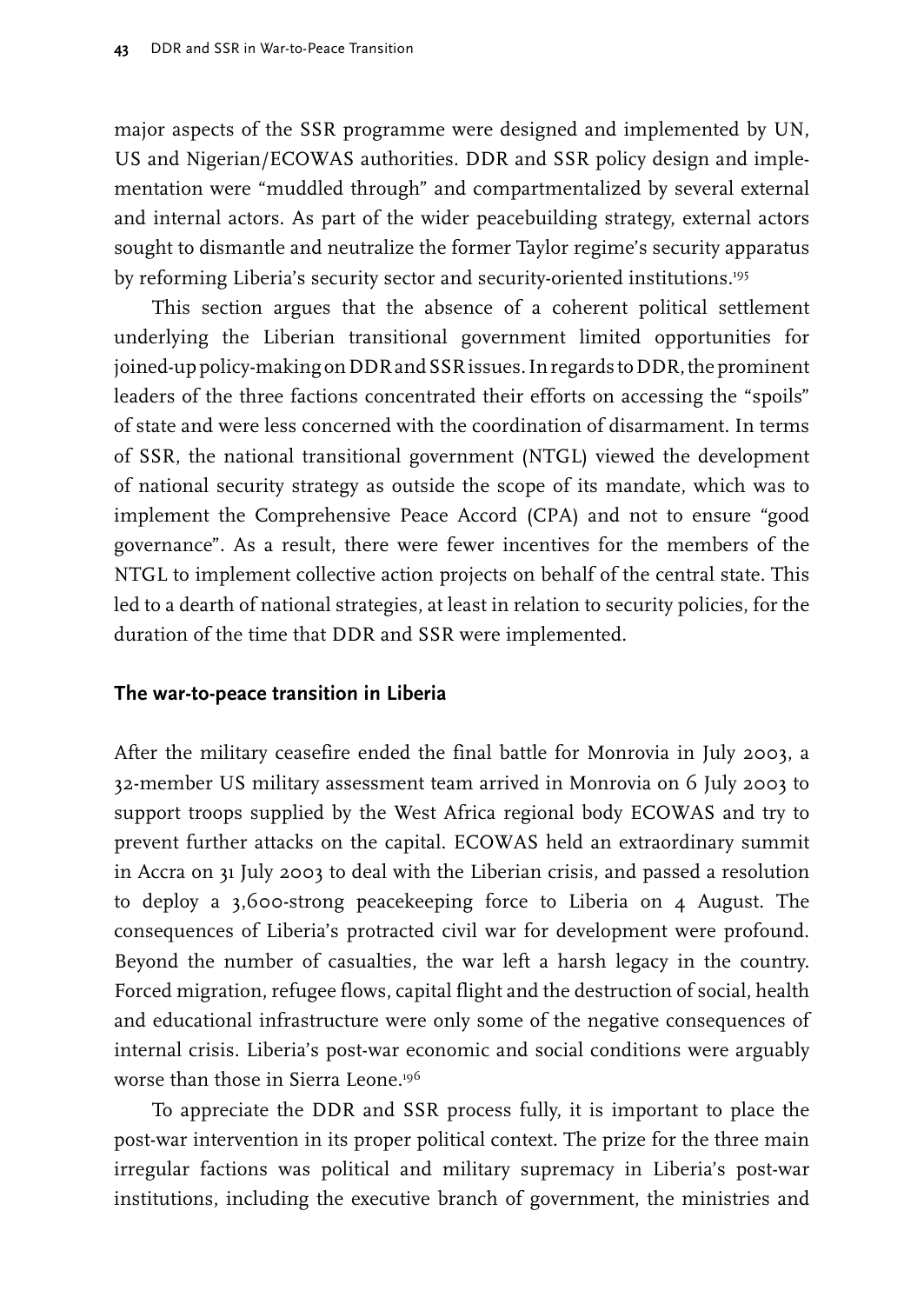parastatals and the legislative bodies, during the transition period. Intensive political jockeying occurred in the last days of the war between Taylor's former National Pariotic Front of Liberia (NPFL) forces, who were in control of the executive mansion and certain areas in Monrovia (and recognized as the government),<sup>197</sup> LURD, an anti-Taylor rebel force controlling some areas on the western outskirts of Monrovia,<sup>198</sup> and the Movement for Democracy in Liberia (MODEL),<sup>199</sup> also an anti-Taylor movement based in the southeast.<sup>200</sup>

Political negotiations in mid-June 2003 and early August 2003 concluded with the signing of the CPA on 18 August 2003.<sup>201</sup> A defining characteristic of Liberia's transition process was the fact that these factions became the state. Liberia's power-sharing framework divided political power equally among the three factions. The CPA called for the establishment of a two-year transitional government as an interim measure until presidential elections could be held in October 2005.

The NTGL consisted of an executive and cabinet, the legislative assembly, a judiciary and government commissions.<sup>202</sup> To prevent any one faction from heading the government, two political party leaders, Gyude Bryant (a former chair of the Liberian Action Party in 1992) and Wesley Johnson (member of the United People's Party), were selected as the interim chair and vice-chair.<sup>203</sup> The balance of forces within the NTGL involved a complex configuration with key government ministries divided up among the leaders of the three factions, while eight ministerial positions were allocated to members of the country's political parties and seven to "civil society".204 Each of the three factions was given control of one of the strategic ministerial positions, while the remaining ministerial posts were given to representatives from political parties and civil society groups.<sup>205</sup>

While the mediator's intention was to give the political parties and civil society the balance of power in the transitional state, power continued to be concentrated among the senior leaders of the three former factions. The transitional state was institutionally weak and lacked competencies in performing basic policy-making tasks. Since the power-sharing arrangement underlying the NTGL lasted for only two years, there were very few, if any, incentives for ministers to think long term. There were few functioning financial management policies introduced in the state or self-enforcing constraints on self-maximizing and predatory behaviour by the NTGL officials. Although this varied across the different ministries and parastatals, some leaders of the factions continued their rent-seeking practices through control of the state apparatus.<sup>206</sup> The power-sharing arrangement and the broader institutional context proved too unstable to permit the effective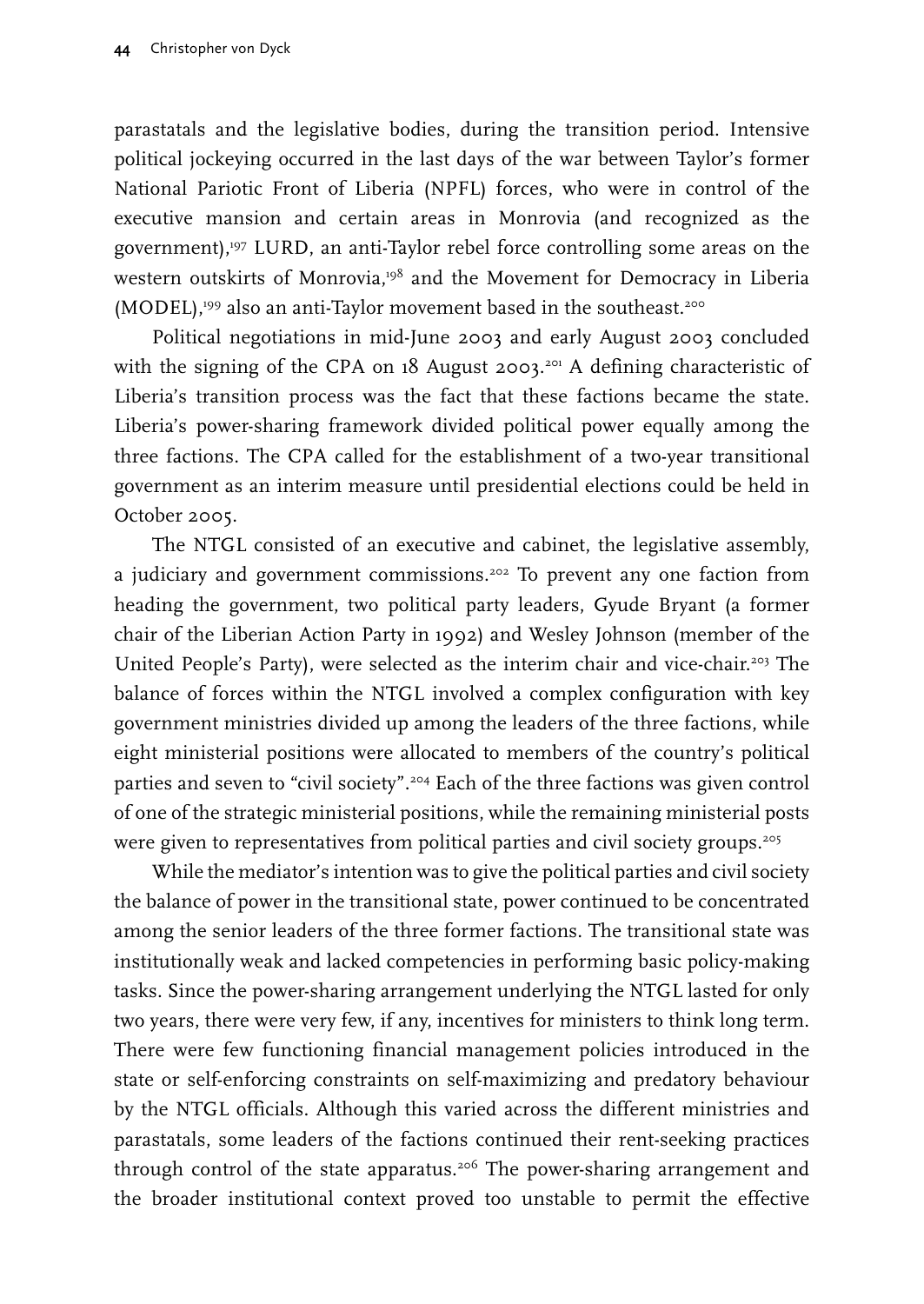functioning of government business. The first year of the transition process (January 2004–January 2005) proved highly dysfunctional, and by the end of the year the NTGL was imploding from within.<sup>207</sup>

Since there was no national army or police force to provide equitable security in November–December 2003, a 3,700-strong ECOMOG military force stationed in Monrovia was in charge of manning checkpoints and strategic posts. This force was to be reinforced by the peacekeeping mission for Liberia (UNMIL) approved by the UN Security Council in September 2003, comprising approximately 15,000 UN peacekeeping personnel (both military and police). After the final battle that ended the war, the majority of the remaining fighters were based in Monrovia. While there was no central authority to impose order or implement disarmament, there was an existing structure of power that resembled some sense of order in Monrovia.<sup>208</sup> The first puzzle was to determine how to restore the state as the sole political authority capable of legitimately using force.

UNMIL, led by Special Representative Jacques Klein, problematically assumed that local capacities in Liberia were non-existent.<sup>209</sup> Senior officials from the UN Department of Peacekeeping Operations (DPKO) and UNMIL designed the DDR programme in November 2003 without consulting any of the leaders of the warring factions or the Liberian officials from the National Commission for Disarmament, Demobilization, Rehabilitation and Reintegration (NCDDRR). With only 5,000 troops stationed in Monrovia by 1 December, Klein pushed a timeline to disarm the estimated 40,000 combatants from the three factions. It was simply assumed that the Accra accord was a sufficient condition to implement disarmament on the leaders' behalf. Despite being warned by local commanders that this would fail, the UN insisted on moving ahead with its imposed schedule.<sup>210</sup> On 1 December a symbolic disarmament kicked off in Monrovia in advance of the scheduled start on 7 December. Despite being warned again by the commanders and senior leaders of the factions on 5 December, the UN pushed the original timeline. On 7 December approximately 14,000 combatants (mostly male youth from Taylor's militia forces) brought their arms to the designated cantonment site at Camp Sheffelin.211 Combatants were told they would receive US\$300 cash immediately upon handing over their weapons to a UN soldier. The camp lacked basic provisions such as water, shelter and food, and suddenly became chaotic when some combatants got restive and frustrated after learning they would only receive half the cash promised to them.212 One combatant fired into the air, resulting in an eruption of armed violence.213 Thousands of battled-hardened combatants exited the camp in mass numbers, which led to riots in the streets and at least nine deaths.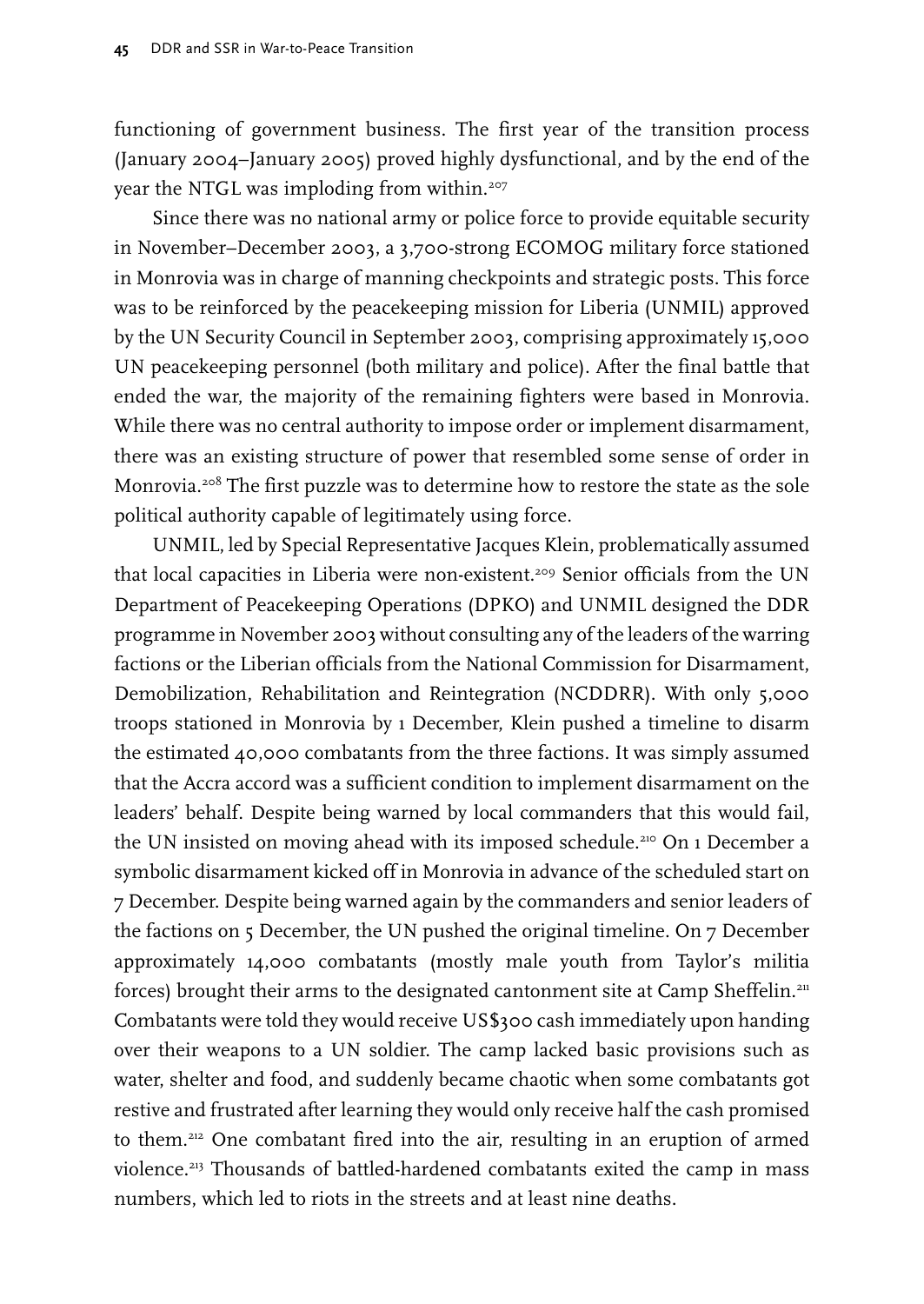Klein consulted with senior members of Taylor's government, notably Vice President Moses Blah and Defence Minister Daniel Chea, to bring order to the situation. Chea instructed his key senior commanders (Coco Denis and Roland Duo) to organize an informal force of about 30–40 men to stop the violence and forcefully disarm the thousands of combatants roaming the streets, looting homes, stealing property and harassing people in Monrovia. The pro-Taylor militia forces restored basic order in Monrovia by 27 December 2003,<sup>214</sup> thus creating some time and space for international actors on the ground to establish the NTGL as the sole authority capable of legitimately using force. However, the NTGL still remained divided along factional lines and lacked a "national" orientation, as shown in the next subsection. The central state authority (which itself was unstable) lacked an incentive to start a coherent and unified national policy-making process. To a limited extent the MOD did engage in some policy and planning initiatives, but these were eventually discarded in favour of a US plan.

During this reconstruction process, the US government took the lead within UN Security Council matters related to Liberia and in the International Contact Group. In contrast to the British approach in Sierra Leone, the US government preferred to keep at "arm's length" on the ground to share the burden and costs of peacebuilding, so it worked through UNMIL and assumed leadership positions in the peacekeeping mission.<sup>215</sup> The UN's role was to support the NTGL to implement the CPA, and lead in the preparation and organization of elections in October 2005. The ICGL decided to step in and assume *de facto* control of Liberia's economic institutions in late 2005.<sup>216</sup> The UN brought enormous material and discursive resources to the extremely poor setting of Liberia. Indeed, in both Sierra Leone and Liberia the best jobs and biggest contracts came from the UN, and the injection of capital for development and DDR-related projects provided an immediate incentive to exploit for a range of different local actors.<sup>217</sup>

When the NTGL's internal dysfunctionality became clear to the donors, the World Bank and the US government introduced more extensive measures to contain corruption and alter incentives within the Liberian state to prevent rent-seeking. International technocrats and judges were recruited in core national institutions to handle policy-making and set up administrative procedures on behalf of the "state". The most important state economic institutions were targeted for external oversight in an arrangement called the Governance and Economic Management Assistance Programme (GEMAP), implemented from mid-2005 to 2007.<sup>218</sup>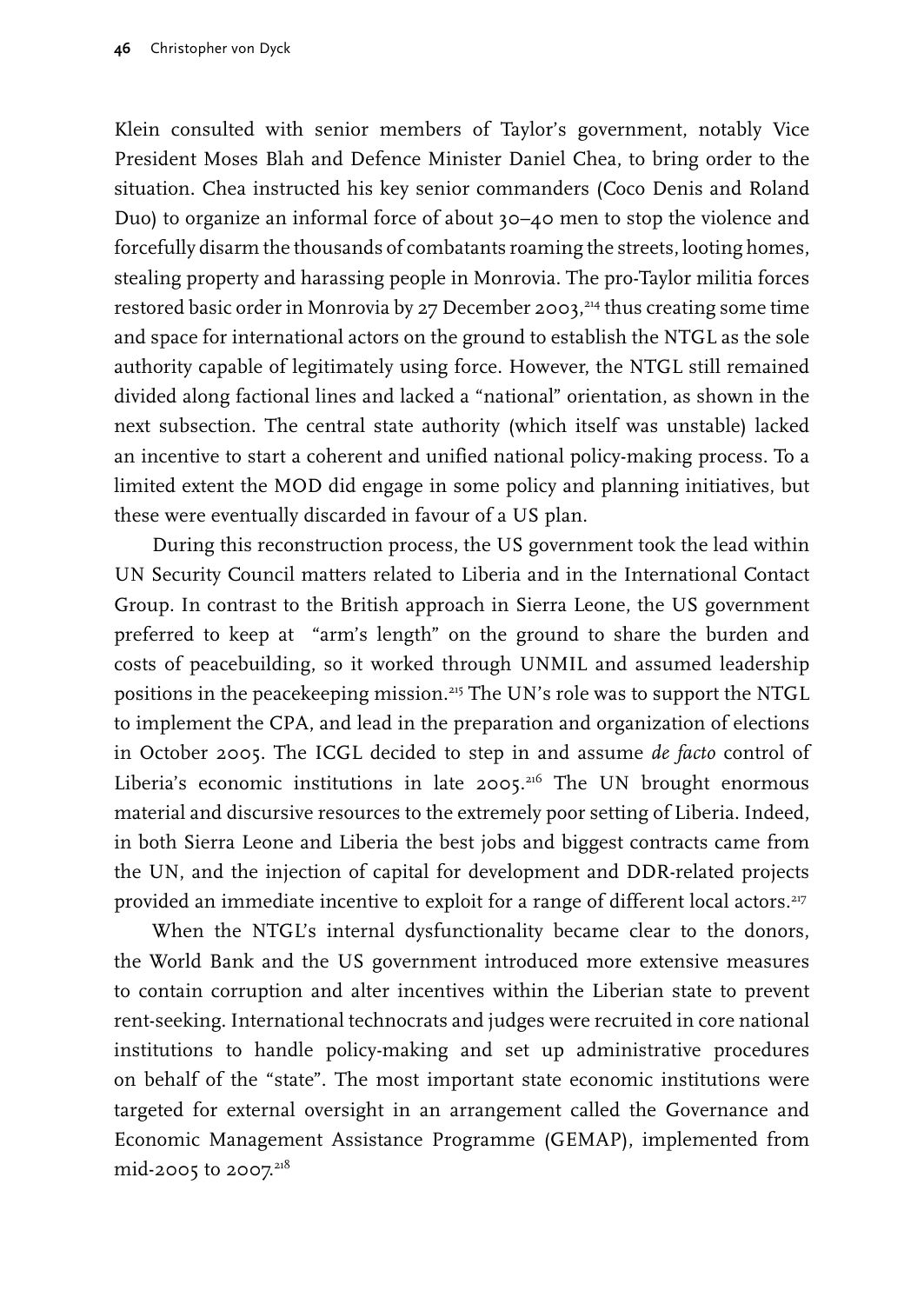### **DDR: Institutions and incentives**

Within this socio-political context, the United States and the European Union played a direct role in DDR and SSR. The NCDDRR managed Liberia's DDR programme, and a joint implementation unit (JIU) included staff from the UN mission (UNMIL) and UNDP. The international community provided over 90 per cent of the total US\$133 million spent on DDR in Liberia.219 Modelled after Sierra Leone's DDR programme, a national commission was established to coordinate efforts between international and local actors.<sup>220</sup> The NTGL appointed Moses Jarbo (who was previously linked with LURD) as head of the NCDDRR.221 Initially, international donor community representatives from UNMIL, ECOWAS, the European Community and the United States dominated the NCDDRR, which was to serve as both a policy (through the Policy Committee<sup>222</sup>) and a managerial/ supervisory body. Approximately 400 Liberians staffed the NCDDRR.<sup>223</sup>

The responsibility for implementing the DDR programme rested within the authority of UNMIL's JIU, which reported directly to the deputy SRSG<sup>224</sup> and was primarily responsible for day-to-day implementation. Coordination and information sharing were facilitated through the programme and policy adviser (a non-Liberian UNDP staff member transferred from Sierra Leone's NCDDR), who reported to the UNDP country director, who interfaced with Jarbo on implementation of the DDR programme. UNMIL agreed to provide funding for Jarbo's office to support collaboration with the programme and policy adviser. The UN initially excluded the NTGL and the warring factions from this unit.<sup>225</sup>

TCCs comprising UNMIL commanders and members of the three warring factions were established to address implementation issues on the ground. Coordination and implementation support for the DDR programme was provided by UNDP, which reported to the project board. Additionally, a technical working group was created, chaired by an NCDDRR official and comprising specialists from UNMIL's reintegration, rehabilitation and recovery section, UNDP and the International Labour Organization.<sup>226</sup>

After order was re-established in Monrovia in late December, the UN authorities began to take the views of senior and junior commanders from the warring factions more seriously. A plan was negotiated with the factions' leaders to integrate some junior commanders into the NCDDRR to implement a national disarmament programme. This led in early 2004 to the NCDDRR hiring 16 junior commanders from each of the three factions (known as the "48 Generals") to assist UNMIL to implement disarmament. Their task was to convince, cajole and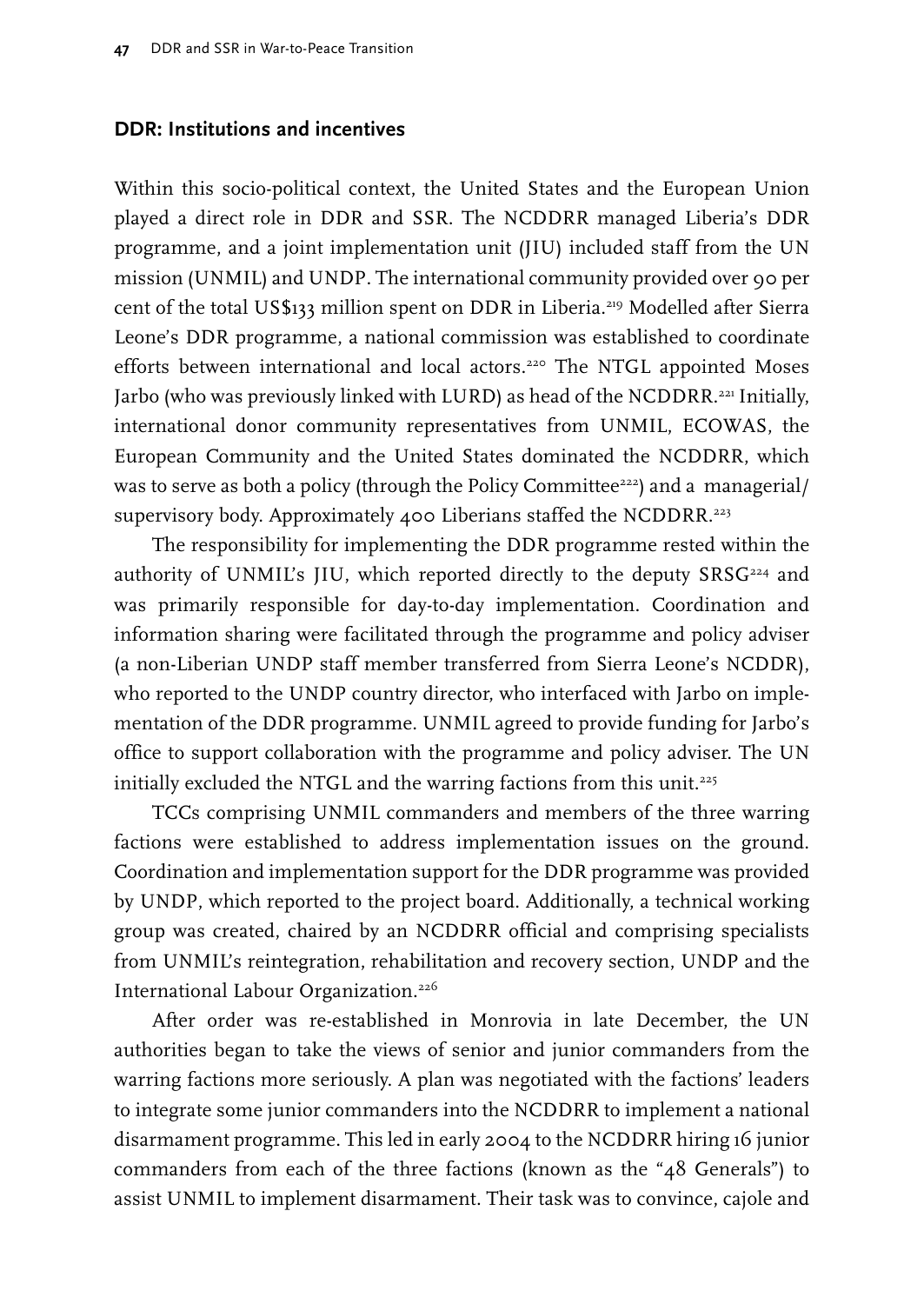otherwise disarm all three factions in a systematic manner.227 Additionally, this arrangement allowed time for the UN peacekeeping force to deploy gradually to some areas outside Monrovia before rolling out the nationwide DDR programme.

The overall management of DDR did not change significantly, since UNDP maintained leadership over the Multi-Donor Trust Fund, which financed the programme.228 In May 2004 NCDDRR head Moses Jarbo complained to the deputy SRSG (Abou Moussa) that UN and international actors failed to include and consult members of the NTGL. Following a dispute between Jarbo and Moussa, the deputy SRSG for humanitarian affairs stepped in to lead UNMIL's efforts.<sup>229</sup> This created greater space for more governmental input through the integration of Liberian line ministries and members from the private sector and chamber of commerce into the NCDDR.

The disarmament programme resumed in early April 2004, backed by significant material resources from the UN.<sup>230</sup> With the help of junior commanders, UNMIL deployed to the different territories formerly controlled by LURD, the government and MODEL to negotiate with units throughout the country. Overall, the integration of the "48 Generals" had a positive impact in the implementation of DDR: relying heavily on the "Generals", an estimated 60 per cent of weapons were collected by November 2004 when the disarmament process came to a close. One of the problems was that many of the armaments were transferred across the borders to Guinea and Côte d'Ivoire.<sup>231</sup> Programmatically, the results of the DDR programme in Liberia were decidedly mixed, $232$  and 102,193 Liberians participated, as compared to the initial estimates of 40,000 combatants.<sup>233</sup>

As one example of powerful incentives to exploit the international intervention, there was a proliferation of local community organizations in response to UN reintegration contracts.234 Hundreds of local non-governmental organizations (NGOs) and community-based organizations were set up in Sierra Leone and Liberia to access resources from the international community's DDR programme.235 The majority of these NGOs had little interest in establishing credible programmes and the UN project appraisal committee failed to use stringent standardized measures to ensure quality control, especially in terms of training that was offered.<sup>236</sup> As a result, the training that ex-combatants received fell well below local standards.<sup>237</sup> This contributed to considerable fraud and undermined the legitimacy of the DDR training programmes.

The second part of the puzzle was to fill the political vacuum by restoring a legitimate central state authority during the transition and laying foundations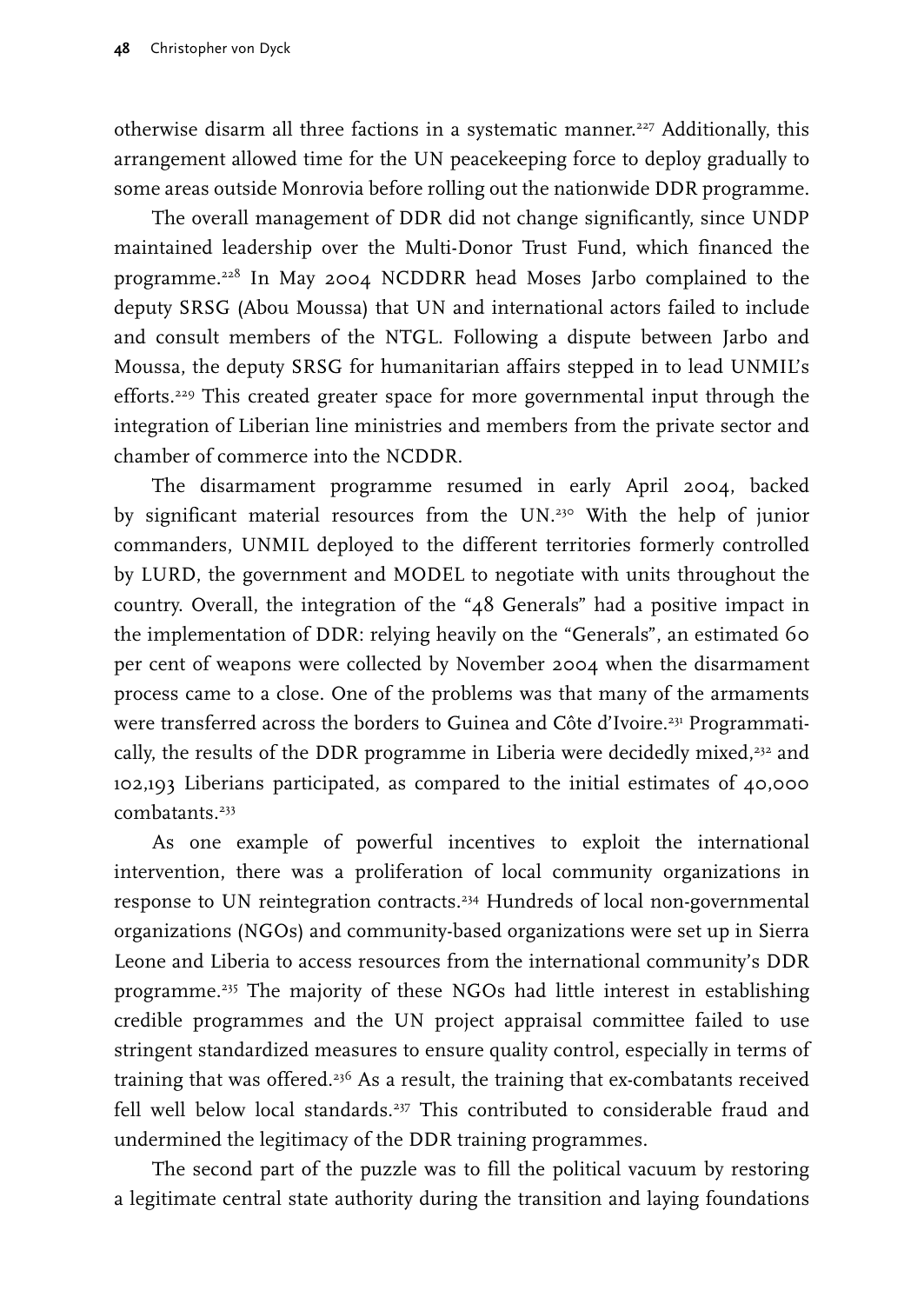for democratic governance. An exploration of sectoral reforms in the security sector will shed some light on whether and to what extent some foundational basis of legitimate democratic governance based on respect for the rule of law and accountability was established.

#### **SSR, democratic governance and state consolidation**

The first two years of the transition were merely a holding pattern in an effort to "establish order and security" in preparation for the October 2005 elections. Given the weakness of central state authority during the first two years of the transition, the short-term priorities emphasized subsectoral components of SSR. Due to the above-outlined nature of the conflict and transition, police and defence reform were concentrated on so as to lay some initial foundations for a more "efficient, effective and accountable"238 Liberian security sector. Thus the "first-order" priorities concerned specifically the police and military dimensions of SSR, involving the post-war Liberian National Police (LNP) restructured by the UN and the new national Armed Forces of Liberia (AFL) supported by the United States. The medium-term goals associated with holistic SSR and linked to national security governance and policy-making for both security and justice-providing institutions and management and oversight actors were left unaddressed until after a new democratically elected government came to power in 2005–2006.

The US government became the largest donor to the Liberian SSR intervention, contributing over US\$220 million towards military reform.<sup>239</sup> UNMIL assumed a key security role and a lead role in reconstituting the LNP. The existing Liberian police force and its various ancillary units – including the notorious Anti-Terrorist Unit and the Special Security Services – from the former Taylor regime were viewed as ineffective, predatory and in need of substantive tear-down and reform. Donors sought to neutralize individuals from the former regime in the context of the DDR/SSR interventions.

## **DDR–SSR links**

#### *DDR and police reform*

Instead of implementing holistic subsectoral SSR in the police aimed at enhancing good governance and establishing the rule of law and accountability, the early reform efforts led by the UN CivPol unit and commenced in December 2003 were implemented in an *ad hoc* manner to reconstitute an interim Liberian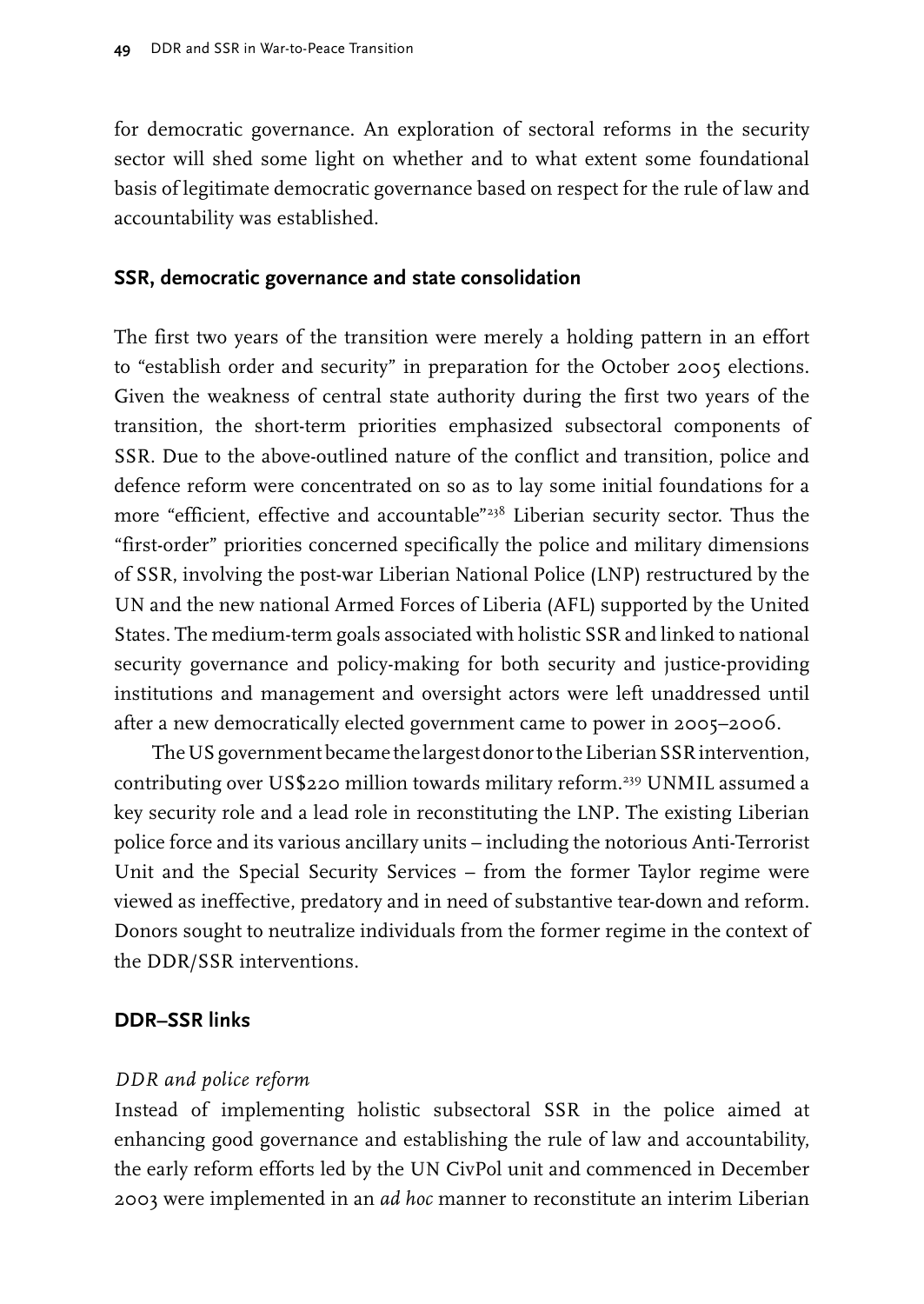police force to resume basic operational tasks.<sup>240</sup> The CivPol commander decided to retain some of the existing police officers from the previous regime to assist the UN forces to provide internal security until a proper Liberian police force could be established.241 This decision was informed by practical constraints on the ground, particularly by the fact that UNMIL lacked authority and a mandate to arrest criminals; the embryonic reconstituted force, called the Liberian National Police, conducted joint crime prevention patrols alongside UN CivPol units for the month of December 2003.<sup>242</sup> Approximately 5,000 former LNP were reregistered in the LNP by early January 2004.<sup>243</sup> In an effort to neutralize the old Taylor regime, the vast majority of former police and intelligence officers were sidelined from playing any meaningful role during this period. As part of this broader attempt to shift power in favour of the NTGL, UNMIL took action in 2004 to demobilize approximately 3,000 former LNP, some 870 Special Security Services bodyguards and the entire Anti-Terrorist Unit.<sup>244</sup> A separate disarmament process for state security forces was implemented under the civilian DDR programme, financed by the Multi-Donor Trust Fund managed by UNDP.<sup>245</sup>

In contrast to the earlier *ad hoc* reforms, UNMIL engaged in foundational SSR tasks such as developing a civilian police training programme. After the NTGL was inaugurated in early January 2004, UNMIL police officers and the government of Liberia collaborated on a vetting and screening programme for initiating LNP recruitment. The NTGL was dependent on UNMIL to provide resources for these efforts, including setting up training plans at the National Police Academy and addressing logistical challenges.<sup>246</sup> UNMIL/CivPol set a new policy on recruitment in line with African standards, implemented a basic aptitude test and aimed to train a total of  $3,500$  police officers by June 2007.<sup>247</sup>

The LNP restructuring process failed to develop non-partisan local contacts that could provide intelligence on the backgrounds of recruits. UNMIL was thus unable to conduct extensive background checks on new LNP personnel and the screening process was limited to interviews with NGOs and community-based organizations, as opposed to collecting information from the local communities.248 The CivPol-led vetting process resulted in a low rejection rate of 10 per cent.<sup>249</sup> Many high-school dropouts entered the new police force as a result. The slow deployment of UNMIL military troops, an unstable power-sharing government and poor initial planning for DDR contributed to a precarious security environment during the transition.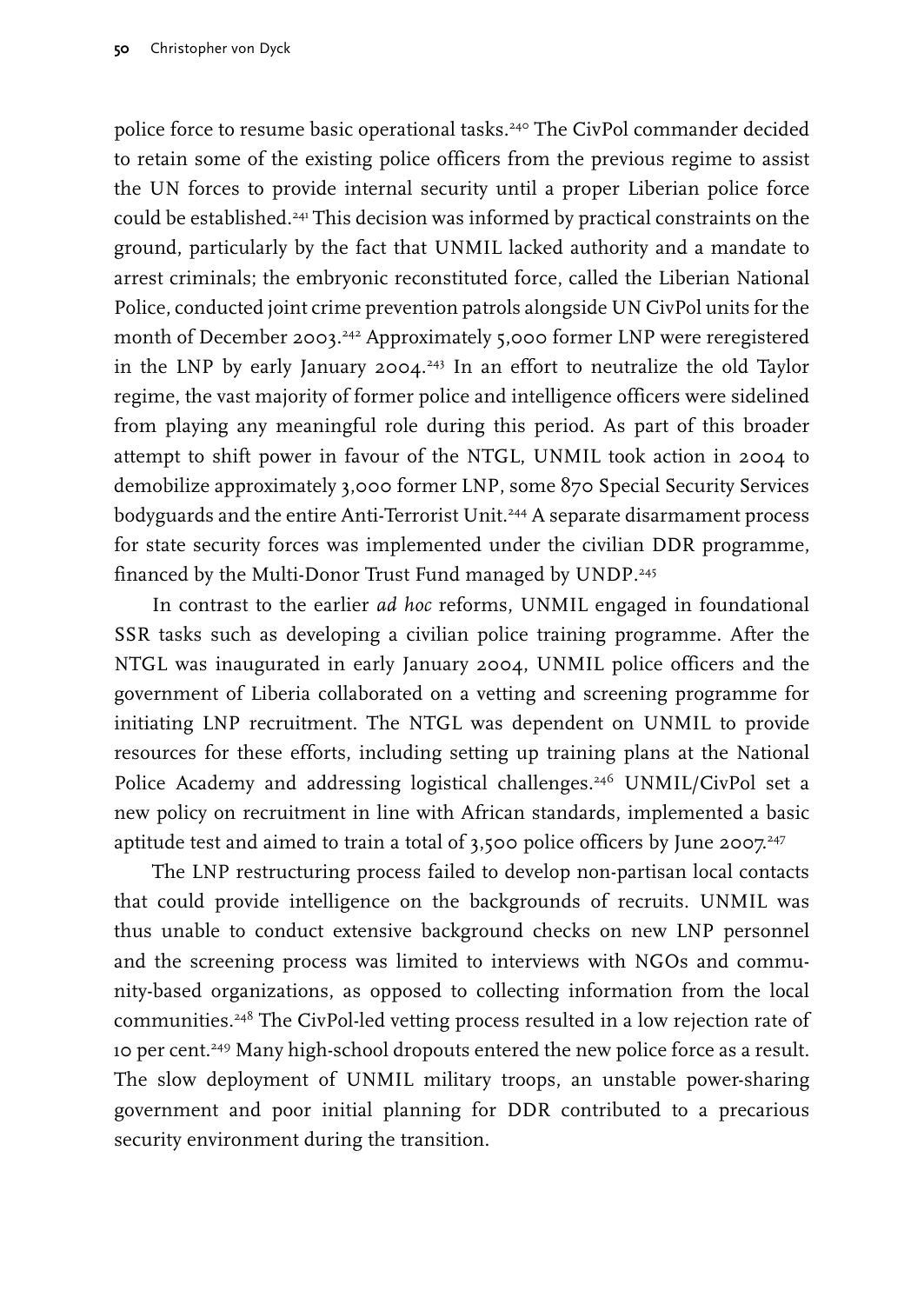## *DDR and defence reform*

The defence sector featured as a core component part of the Liberian SSR programme. As one of the primary good governance goals of comprehensive SSR, defence sector reform aims "to establish institutions that are well-led, honest, impartial, regarded as legitimate by the population at large, and committed to protecting and serving the entire population under the rule of law and with respect to human rights".250 The Liberian defence reform programme focused on training and mentoring newly recruited civilians to staff the national Defence Ministry. As part of the wider SSR intervention, national security legislation was drafted and promulgated later in the process, after 2007.<sup>251</sup>

The warring factions had reached a consensus during the Accra peace talks to outsource the SSR component of AFL reform to the US government.<sup>252</sup> In 2004, when the bulk of the UN-led disarmament and demobilization phases were implemented, some limited gains were achieved in reform of the AFL.<sup>253</sup> While the NTGL had little incentive to develop the national security framework necessary for good governance of the security sector, and specifically the armed forces, the transitional MOD engaged in some preliminary defence reforms. Since little implementation took place, there were fewer opportunities to sequence DDR with AFL reform. The process was held up in part due to a lack of resources and because the US government did not make any decisions on how to handle its responsibilities for AFL reform until 2004–2005. During a meeting at the Pentagon in mid-2004, the US government offered to retrain and re-equip the army and finance the severance packages as long as the Liberian authorities took full responsibility for their own demobilization process.<sup>254</sup> However, the US government was legally prevented from covering the severance pay for retiring soldiers in a country that lacked a democratically elected government. Liberian and US defence officials discussed recruitment policies and proposals related to the new and appropriately sized army.<sup>255</sup>

In early 2004 discussions took place with the NTGL Ministry of National Defence<sup>256</sup> on how to handle proposals for the defence component of SSR. Despite some initial internal bickering between members of the Defence Advisory Committee (DAC) in the ministry, the group was able to agree on a plan to develop a new national army it called the Liberian National Defence Force, comprising 6,500 personnel.257 The plan also called for building an army infantry brigade, the Air Reconnaissance Unit, the Liberian National Coast Guard and a reserve unit. Defence Minister Daniel Chea presented the proposal to retain a core group of 50–100 senior officers to form the foundation for the new force. The Liberian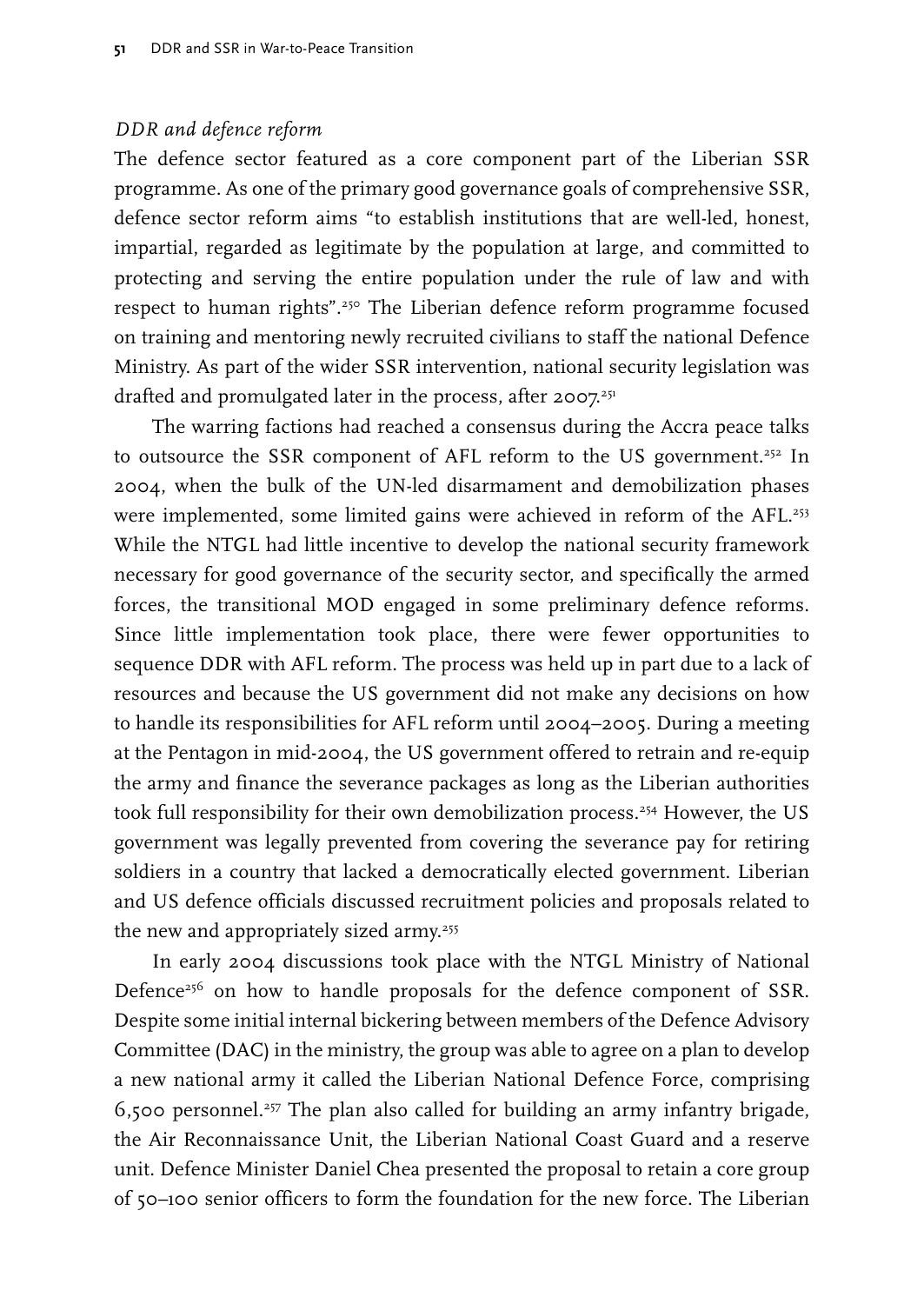plan was justified on the grounds that a military cannot be built from scratch and had to be re-established based on what already existed.<sup>258</sup>

Since at the time the US Department of Defense (DoD) was preoccupied with its intense military engagements in Afghanistan and Iraq, the US Department of State (DoS) made the decision to outsource its commitments to reform the AFL to two US-based private security companies, DynCorp and Pacific Architects and Engineers (PAE).<sup>259</sup> The DoS would coordinate US efforts, while DynCorp and PAE would take charge of implementing these sectoral reforms.<sup>260</sup>

In mid-May 2004 a team of DoD officials and personnel from the contractors was deployed to Liberia for a 10-day assessment mission.<sup>261</sup> The team ignored the previous DAC Liberian plan and proposed its own option of creating a 4,020-person AFL force, including a 412-strong combat engineer battalion. Curiously, the US assessment team envisioned the need to conduct tasks such as demining, constructing field fortifications and digging tank traps when mines and tanks were completely absent.<sup>262</sup>

In late October 2004 DynCorp was awarded the contract for restructuring the AFL as part of defence reform.<sup>263</sup> DynCorp and PAE failed to engage with Liberian defence officials in an open and transparent manner. Their employees reported directly to DoS staff through the US embassy in Monrovia and were insulated from being held accountable to the Liberian defence minister. In May 2005, when Liberia was struggling to roll out its reintegration programme, the US government appointed Ambassador Donald Booth to manage and oversee US peacebuilding activities in Liberia. Liberian defence officials from the NTGL were unable to implement basic statebuilding tasks, including completing the demobilization of existing AFL personnel.<sup>264</sup> This led the DoS to conclude an MOU with the chair of the NTGL in an effort to clarify engagement.

The MOU became a framework to guide Liberia's defence reform process. The involvement of the US ambassador and US defence attaché gave much-needed legitimacy to the US programme. The contract stipulated that the demobilization of the old AFL was the primary responsibility of the NTGL.<sup>265</sup> The United States insisted on Liberia completing the demobilization of the AFL before it could initiate its defence reform assistance. Within the DAC, Defence Minister Daniel Chea and Internal Affairs Minister Blamo Nelson designed and implemented a redocumentation process for the AFL in 2004. The DAC relied on old Ministry of National Defence rudimentary records of pay stubs and recovered files from the MOD G1 section. The DAC classified soldiers into two broad categories: AFL personnel recruited by the governments of Doe and Taylor since 1990, who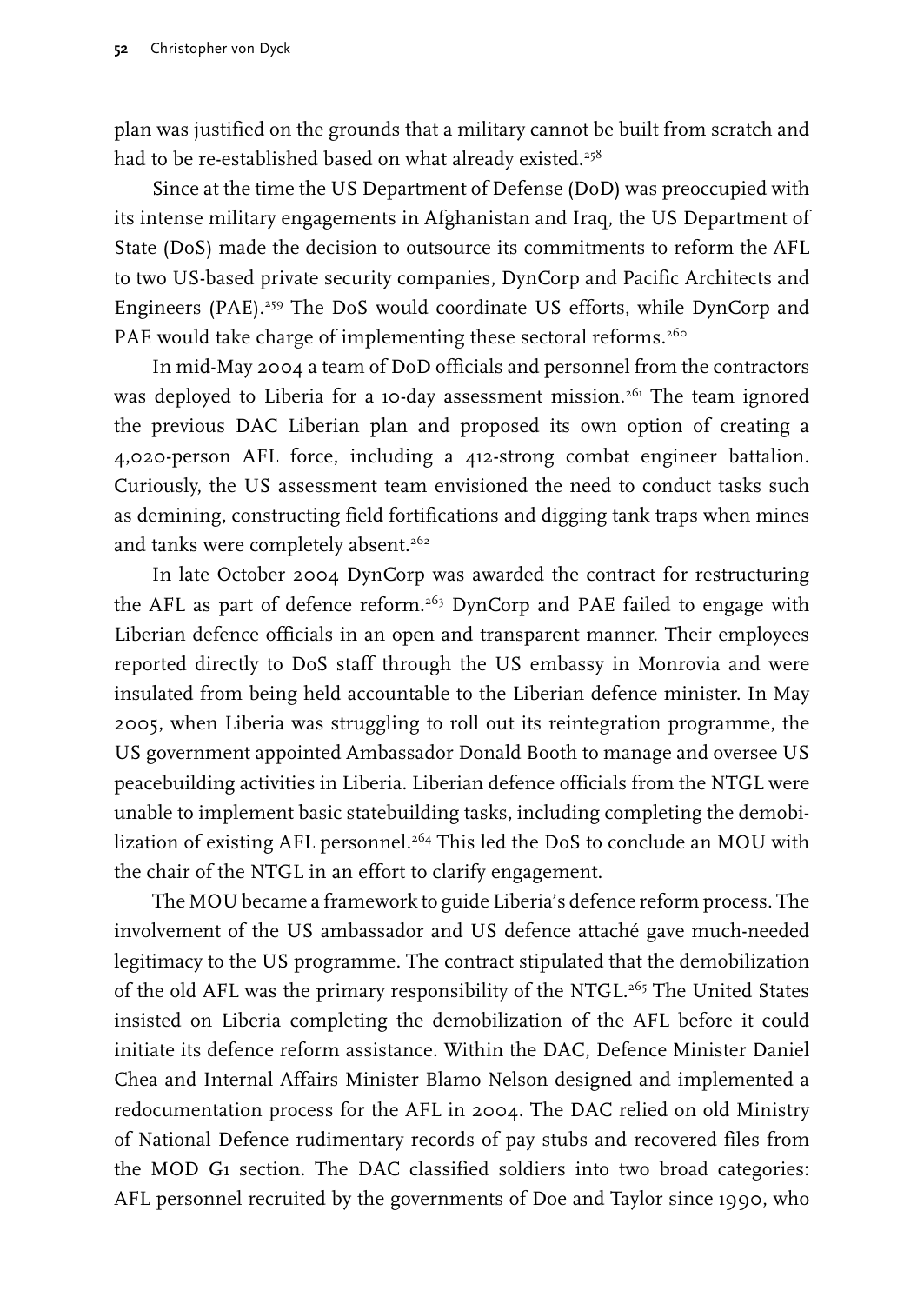would be demobilized; and the pre-1980 soldiers, who would be "honourably retired".266 The process became politicized when Krahn tribe elements in the AFL decided to inflate the number of personnel in the army so as to receive a greater amount of the severance packages.<sup>267</sup> According to informants from the DAC, the majority of the AFL were to be demobilized, reducing the AFL's size from some 13,000–14,000 soldiers and officers to about 300 officers.268 These 300 senior officers would form the core of a new army comprising some 4,000 troops.

However, the existing Liberian Ministry of National Defence's perceived mismanagement of the demobilization process created an opportunity for DynCorp to take over some other policy-making functions. First, the Liberian proposal was discarded in favour of a US plan to disband the entire army. This decision was controversial among military officers, but was pushed through and approved by the interim chair of the NTGL with the signing into law of Special Executive Order #5 on 15 May 2005.<sup>269</sup> Senior officers in the AFL and some NTGL officials protested the decision, viewing it as unconstitutional and illegal.<sup>270</sup> Despite protests from the army, full demobilization of the AFL was implemented with strong US and international backing.

The MOU committed the United States to assisting the Liberian authorities to demobilize the existing military, followed by a rigorous recruitment and vetting process. After these components were completed, US military assistance focused on reforms in the defence sector aimed at enhancing the basic effectiveness and professionalization of the armed forces through modernization and trainand-equip elements, and providing infrastructural aid to outfit the new force. DynCorp trainers arrived in Monrovia in mid-2005, surprised to find that demobilization had not been completed. DynCorp was forced to complete the bulk of the demobilization of nearly 13,000 soldiers and officers and about 400 Defence Ministry staff.271

A provision in the MOU agreed the establishment of a Liberian–US Joint Defense Advisory Committee (JDAC) that was charged with formulating policy for the SSR programme and (jointly) overseeing its administration/implementation. The JDAC included two statutory members: the Liberian minister of national defence and a "US senior military representative", notably the chief of the US Office of Defense Cooperation in Liberia (filled by the defence attaché at the US embassy in Monrovia).<sup>272</sup> The US embassy (through Ambassador Donald Booth) maintained a strong and active role in providing political leadership on the ground. However, in practice the United States maintained autonomous influence over decision-making processes, and in many cases sidelined Liberia's NTGL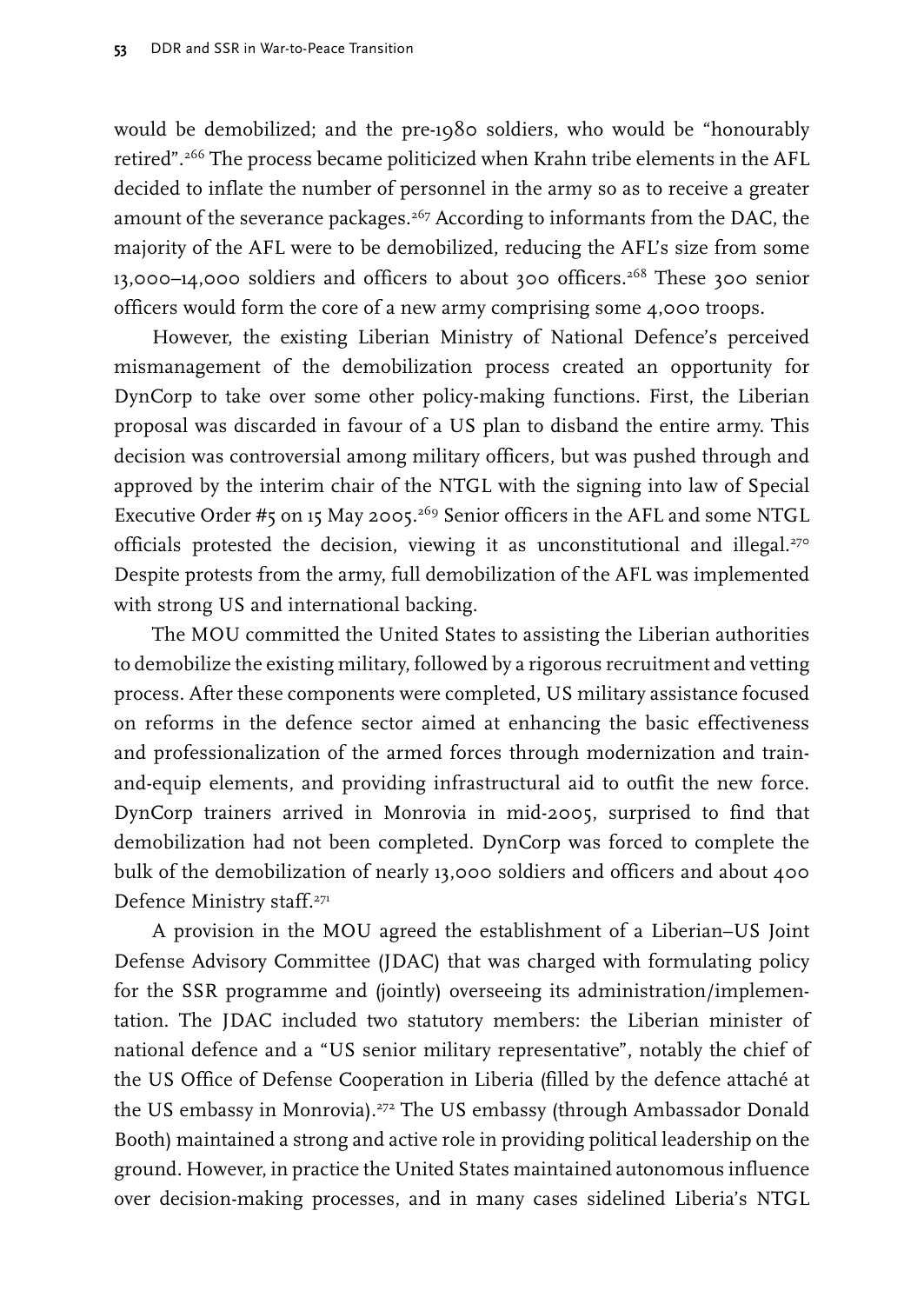defence officials from playing much of an administration and oversight role.<sup>273</sup> US defence officials made an executive decision to establish a 2,000-strong national army, based on their understanding of Liberia's budgetary constraints, instead of consulting local experts or conducting a comprehensive threat assessment.<sup>274</sup>

Due to the significant challenges and delays in completing the demobilization, the US-led recruitment and vetting process could not commence until 2006. DynCorp instructors sat idle in Monrovia for the latter half of 2005 and most of 2006.275 During this time DynCorp's consultants continued to be paid, draining the SSR project budget.

At this time, the UN and the NTGL were muddling through the reintegration component of the DDR programme. DynCorp staff designed and implemented a rigorous vetting and screening process for the AFL that kicked off on 18 January 2006, two days after President Ellen Johnson-Sirleaf was inaugurated in office. The first batch of 106 soldiers commenced their basic entry-level training in May 2006, and this group subsequently graduated in November of the same year.

The dysfunction within the NTGL resulted in a delayed national consensus for handling the AFL reform. Although the Liberian transitional defence officials drafted their own plan for rebuilding the AFL, the general incompetence within the NTGL and a lack of economic capacity prevented effective implementation. When the new democratically elected government of Johnson-Sirleaf came to power in 2006, Liberian authorities outsourced many key policy-making tasks to external actors.<sup>276</sup> The US government imposed its own plan for handling AFL reform and maximized its autonomy from Liberian stakeholders. As a result, the DDR programme and early sectoral SSR efforts of the AFL were implemented independently of each other.

# **Main findings on the DDR–SSR relationship**

Liberia lacked a stable political settlement with an interest in creating a sufficiently strong central state during the two-year transitional government. The political leaders from the former factions lacked incentives to implement countrywide disarmament, so peacebuilders had to rely more on the remaining command structures of the three factions to restore order following the failed UN disarmament process in December, and later to overcome coordination and information deficiencies related to DDR. Liberia's immediate transition suggests that the warring factions' residual organizational capacity for collective action may have been greater than that of the central state, at least in terms of the capacity of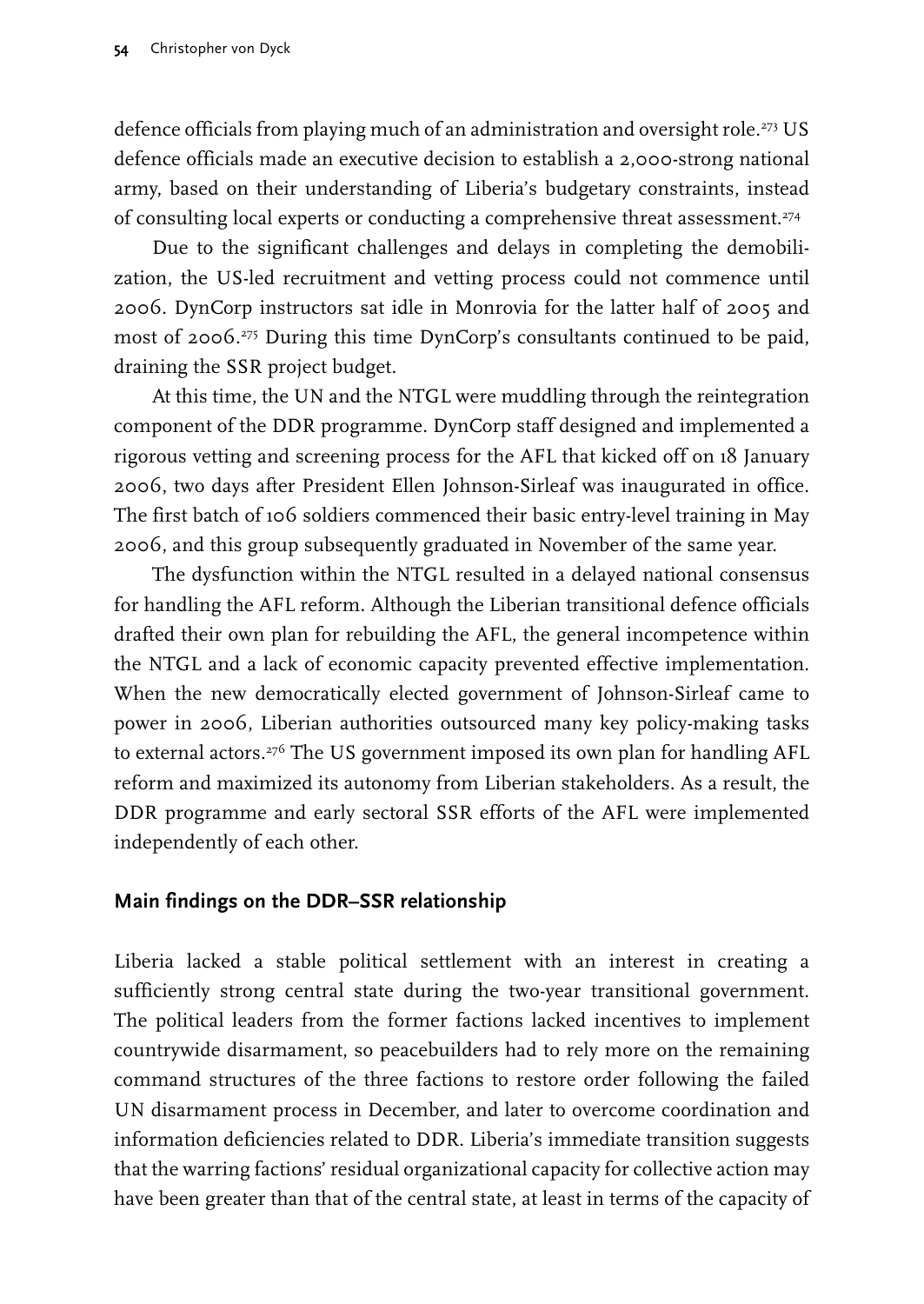the "48 Generals" to "get things done". In the absence of a central state authority, the hierarchical structures of irregular armed groups were an important and relatively efficient resource for controlling the ex-combatants.<sup>277</sup> Additionally, UNMIL's extensive peacekeeping presence was a necessary but insufficient step to fill the power vacuum left after the integration of the factions in government and disarmament of their commanders and lower ranks. UNMIL authorities made the mistake of assuming that integrating the senior leaders into the NTGL would be sufficient to secure buy-in from the factions, which destabilized the security situation in Monrovia in late 2003. The Liberian transition underscores the dangers of imposing blueprint logics on very different socio-political contexts and misreading local power dynamics. UNMIL was ill prepared to fill the vacuum from the mobilized warring factions, which contributed to a breakdown in the disarmament process in early December 2003.278 The two-year transition period reduced the time horizon for the integrated political leaders to concentrate on rent-seeking within the state. There were fewer incentives for them to support a well-ordered disarmament process. The UN's assumption that this was a necessary and sufficient condition to implement disarmament was naïve. The junior commanders excluded from political or military positions had to be integrated into the DDR process to overcome information and coordination challenges. In short, factional buy-in from senior leadership was a necessary but insufficient condition for disarmament.

In hindsight, there were (missed) opportunities for linking DDR and SSR. For instance, considering it had already been decided that irregular combatants would not be permitted to integrate into the army, and given the nature of the precarious NTGL, one strategy could have involved some special combatant programme for the remaining senior and mid-rank commanders not part of the NTGL who acted as gatekeepers to the rank and file. The senior and junior (mid-rank) commanders have varying degrees of power to disrupt state restoration processes in post-civil-war politics, based on their continued access to the means of violence (arms and ammunition) and their networks for remobilization. DDR and SSR share a common statebuilding objective to neutralize these actors through inducement, socialization or coercion. Mediators must possess good intelligence on the relative power of commanders, and where their potential loyalties with powerful figures may lie.

Three main structural factors inhibited DDR–SSR linkages from developing on the ground. First, the absence of a unified state underpinned by a stable political settlement prevented effective implementation of DDR and SSR policies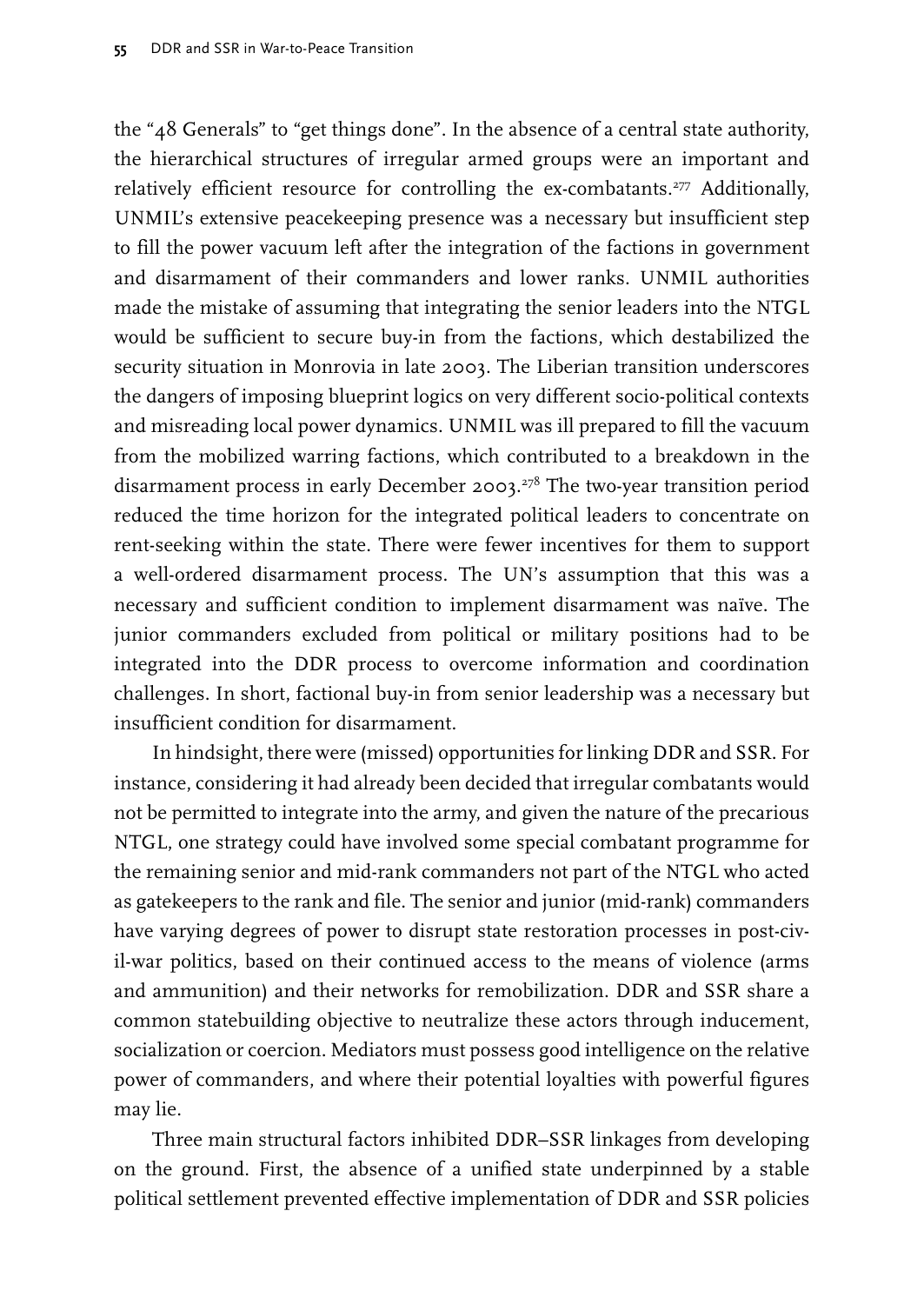(as a collective action problem). When the transitional government was formed, factions splintered into separate units based on new alliances and loyalties. When Liberian authorities in the MOD engaged in policy-making processes (i.e. the Liberian plan to retain a core group of officers from the army), their ideas were eventually discarded in favour of US plans.<sup>279</sup> The NTGL seemed uninterested in executing vital statebuilding tasks, preferring instead to maximize rent-seeking opportunities and pass the burden of statebuilding on to external donors. Since external actors were required to step in to perform major statebuilding roles (through GEMAP and military restructuring), it would appear that more direct involvement in other areas, including defence reform, was required. These factors contributed to more top-down, externally driven DDR and SSR programmes, characterized by minimal Liberian input in national policy-making processes.

Second, US-led military reform advisers seemed to operate in silos, which also explains the lack of mechanisms to link up with the NCDDRR. On the ground, DynCorp and PAE preferred to conduct their work autonomously from Liberian stakeholders. The only real evidence of a link established during the implementation phase was when DynCorp consultants requested access to the NCDDRR's database on ex-combatants. Senior staff in the NCDDRR accepted the request and provided the database to DynCorp without delay; it was used to verify the identity of individuals under consideration for employment in the new AFL, and to a more limited extent in the Liberian national security apparatus.

Lastly, timing and sequencing appear to be critical factors in an overall disjointed DDR–SSR approach. DDR was implemented in the context of a transitional government before substantive SSR commenced, and well before national security policy development became a priority.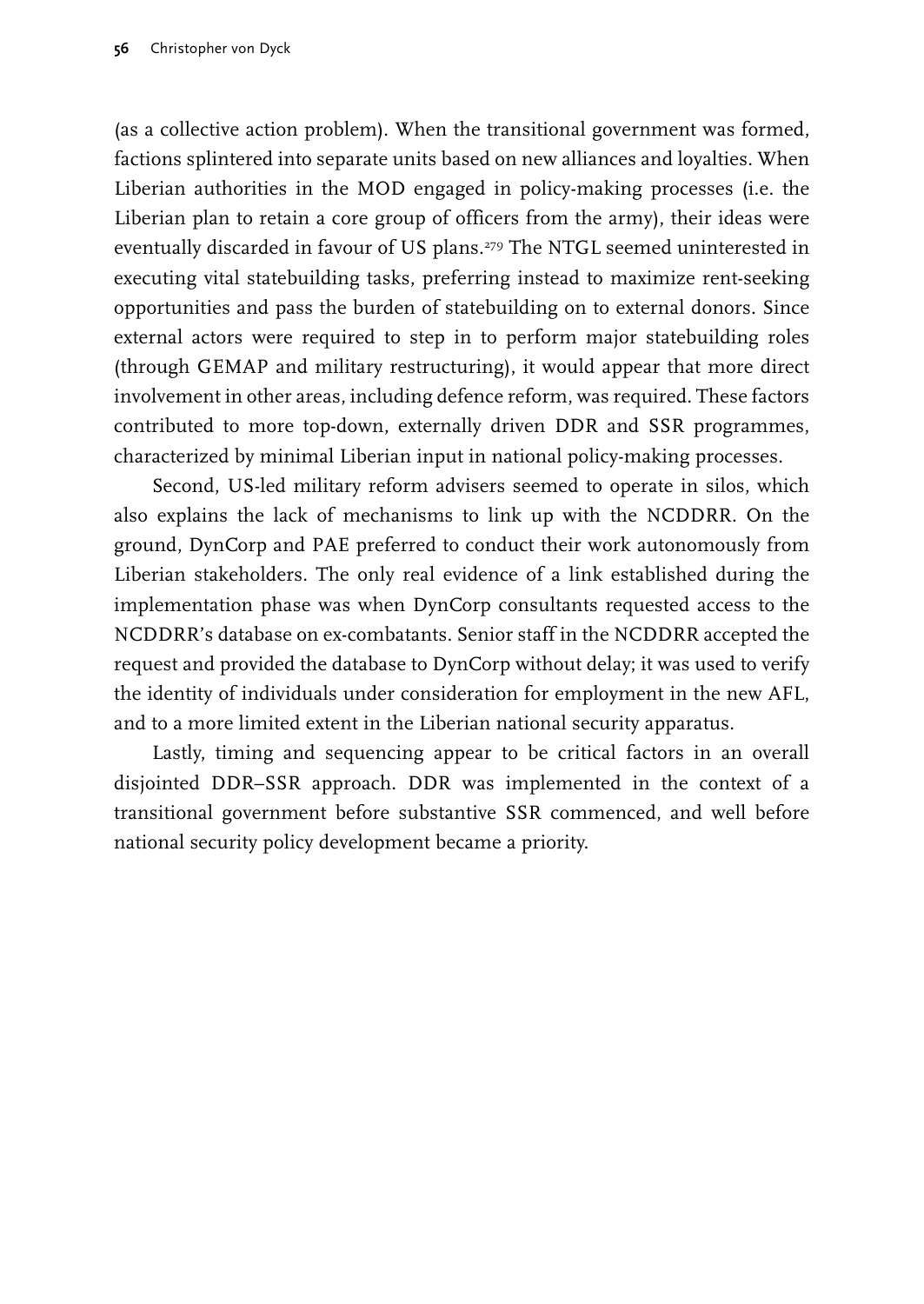# Conclusion

As existing literature on DDR and SSR presumes the existence of an already consolidated state, this paper seeks to introduce the assumption that linking DDR and SSR effectively in practice requires taking the post-conflict peacebuilding and statebuilding context into consideration. In particular, it argues that the processes of restoring the state as the sole authority capable of legitimately using force and legitimizing the state both affect the programming and implementation of DDR and SSR. Based on statebuilding literature, it is evident that the nature of the conflict and how it ends, the nature and interests of the central state authority, the central state's relative strength *vis-à-vis* the relative influence of international actors, and local capacities for change affect the success of DDR and SSR in such transitions. The paper proposes that DDR and SSR should be regarded as two distinct processes occurring at concurrent or different periods in time with overlapping objectives in a war-to-peace transition. Linking DDR with SSR is especially important in the context of enhancing democratic governance, which can facilitate DDR. This is evidenced in Sierra Leone, where the state was first restored and subsequently reformed before the management of arms could be addressed.

While it is impossible to generalize the findings of the comparative analysis of relatively older West African case studies involving externally assisted statebuilding, the cases suggest that local context can potentially shape the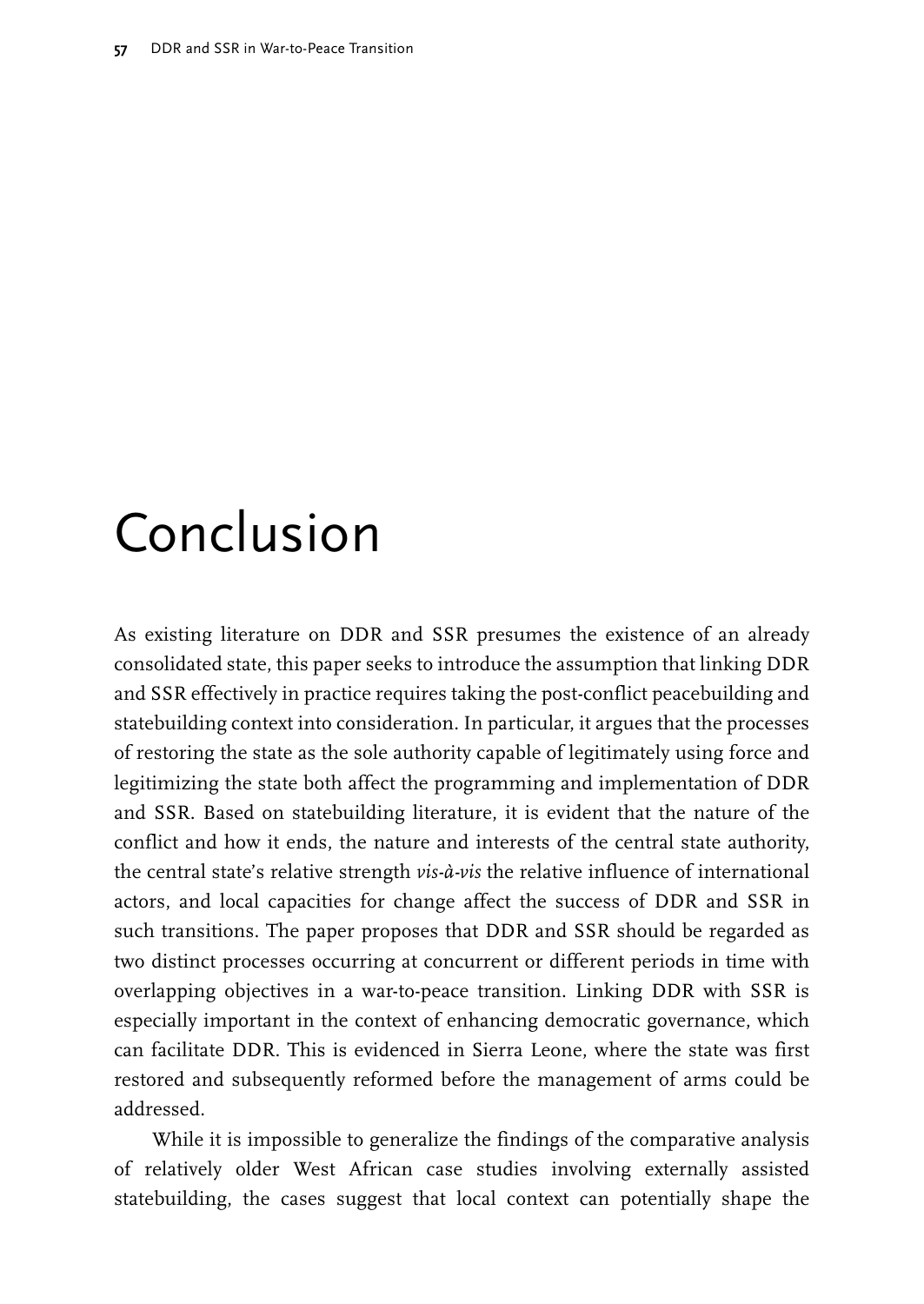outcome of these interventions.280 As this paper demonstrates, existing research has overemphasized supply-side considerations in DDR–SSR programming. The evidence provides a stepping-stone for future studies focusing on linking DDR and SSR in post-conflict environments by raising the important issue of demand-side considerations in war-to-peace transtitions, which can facilitate or spoil DDR– SSR programming. Since this contains a comparative analysis of only two cases, it is imperative to include a larger number and broader range of countries in future empirical research on this topic. Despite their weak explanatory power, the cases of Sierra Leone and Liberia nevertheless provide lessons learned that can have implications for other cases in post-conflict contexts and inform future studies.

In *Sierra Leone* the post-conflict state engaged in national policy-making related to DDR and SSR. The fundamental reason for this is that the Kabbah state had an interest in consolidating its power and restoring its authority in society, and saw some elements of DDR and SSR as opportunities to achieve these goals. This convergence of interests between national politicians and external donors occurred within the context of a distinct shift in power in favour of the government in mid-2000 that created the conditions for effective implementation of the Lomé accord. The DDR programme sponsored by the UN and World Bank laid the ground for a national disarmament programme. External actors supported the Kabbah state to overcome challenges related to coordination and collective action to follow up this UN disarmament with two subsequent community disarmament programmes of its own. These programmes collectively allowed the central government to restore itself as the sole political authority capable of legitimately using force. British advisers were able to reinforce the shift in power for the state by implementing SSR, particularly in the police, military and national security architecture. These efforts were embraced largely because the Kabbah state wanted to legitimize itself in the eyes of international donors. The UK-led police reform allowed a comprehensive arms reduction process to occur, while the development of a system for arms licensing/registration was led by UNDP. The government could, however, sideline certain sensitive aspects of this process through its own domestic national processes.

In *Liberia* a defining characteristic of the early transition process was the fact that the warring factions became the state. The Accra peace accord resulted in an unstable and inefficient political settlement (or power-sharing arrangement) underpinning state power, which limited the possibilities for national policy-making on DDR and SSR-related tasks. Additionally, there were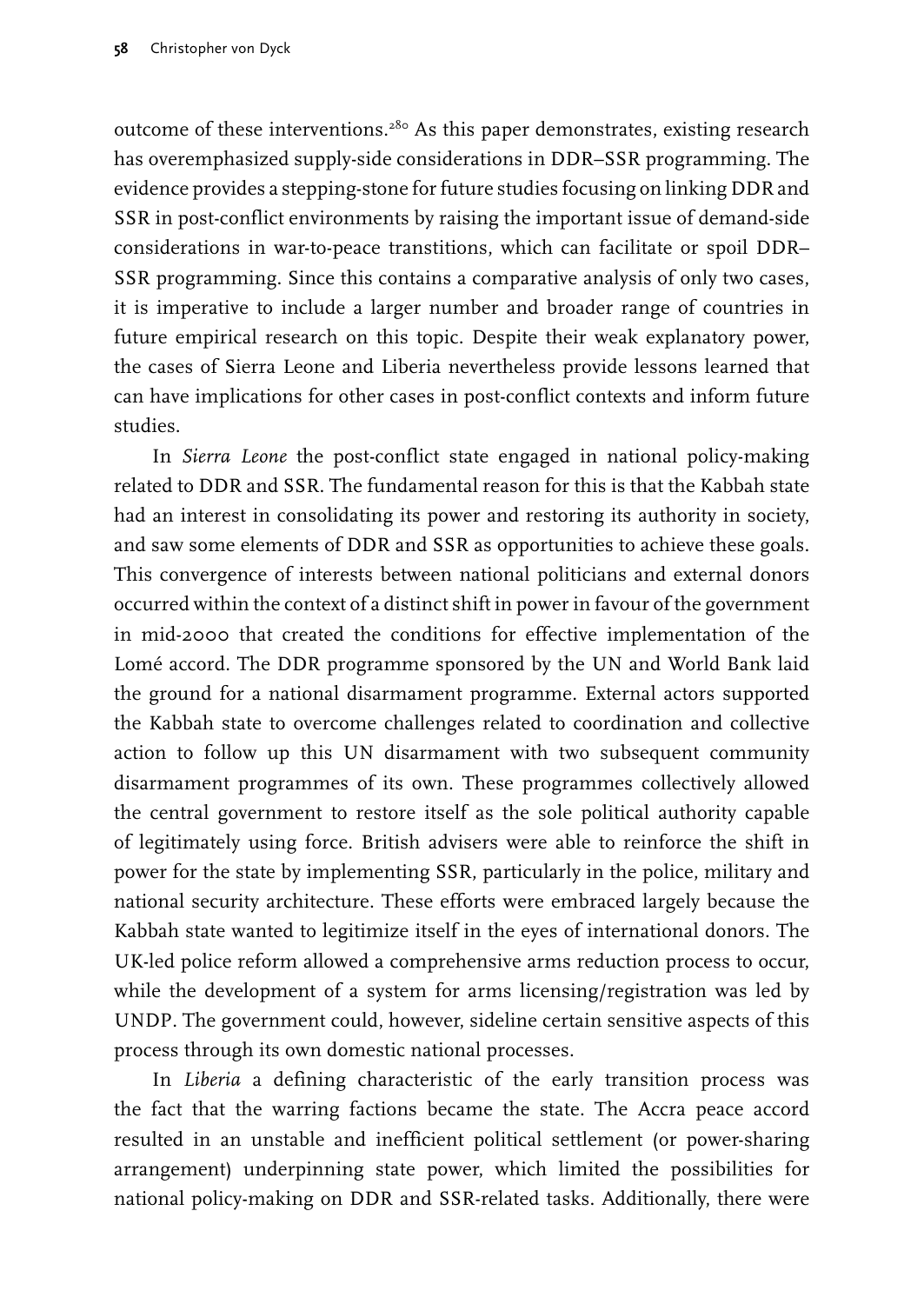no national security frameworks in place to guide DDR and AFL/LNP reform. The possibility of linking DDR and SSR tasks was additionally hampered by the fact that the US government's approach to military reform was not conducive to significant cooperation and collaboration with non-US entities. The US SSR practitioners who implemented military reform preferred to work on their own terms with minimal Liberian involvement and "buy-in", while UNMIL and UNDP operated mostly in isolation during DDR-related activities. In other words, UN DDR practitioners and SSR staff seemed to operate as if they were in silos, in isolation from one another. This suggests that the nature of a state's authority after the end of a war matters significantly for possible DDR–SSR synergies.

In the power-sharing context of Liberia, international actors were far less successful in filling the vacuum of central state authority than in Sierra Leone. This failure negatively impacted on other areas of the reconstruction process, as ex-combatants (some of whom remained linked to the NTGL authorities) became the most likely group to fill these institutional vacuums to exploit the international intervention. In some instances, some local capacities were overlooked or sidelined. Thus the nature of the state authority in post-conflict contexts is a critical variable for the DDR–SSR nexus, and conditions what degree of integration is feasible.

The SSR agenda in both countries was linked to broader practices to shape preferences of actors within the state and the security sector, and to alter incentive structures to inculcate the principles of accountability, transparency and participatory decision-making into security institutions in the developing world.<sup>281</sup> Despite SSR's perceived infringement of sovereignty, the Kabbah state in *Sierra Leone* embraced the SSR concept, at least initially. The president himself requested outside assistance, appointed expatriate police and military officers as national security advisers and allowed external advisers to assume key roles in the development of SSR policies and strategies. There were obvious political benefits in embracing some dimensions of SSR, at least in the short term, to gain international legitimacy and capitalize on gains made during the transition process to consolidate domestic power. In *Liberia* members of the transitional government were more interested in rent-seeking opportunities, and due to their short time horizon had fewer incentives to support far-reaching measures that promoted accountability and transparency.

There is no standard formula for integrating DDR and SSR in practice, since it assumes a sufficient degree of political commitment on the part of lead external donors to operationalize synergies in practice (and problematically assumes that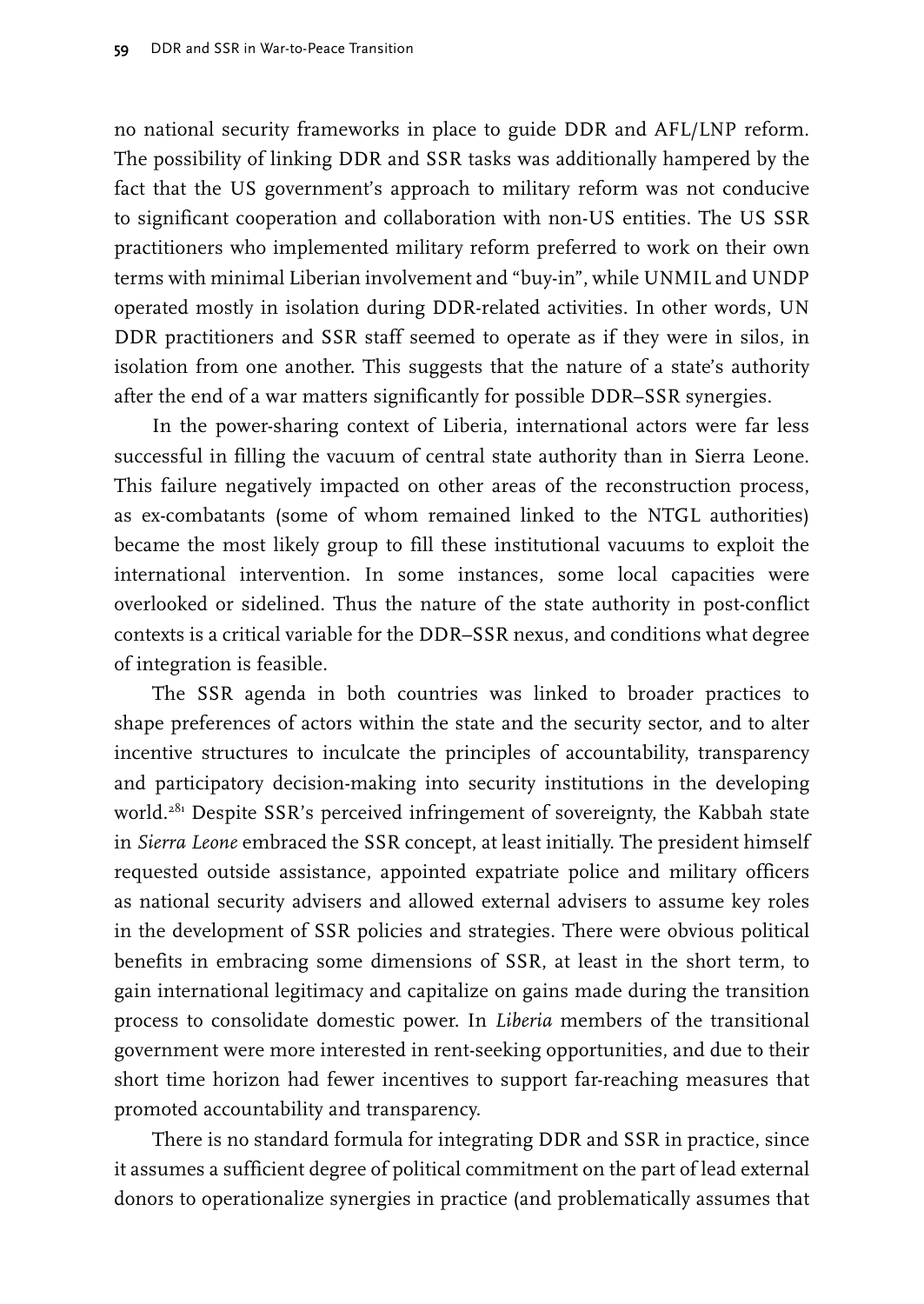these outside actors know what is "best" for recipient countries). This paper demonstrates that operationalizing DDR–SSR links also largely depend a great deal on the local power relations in a given post-war context, the nature of central state authority and whether there is a sufficient convergence of interests. The role that DDR and SSR can play in this regard can perhaps be enhanced if they are complemented by a range of other instruments that can secure a stable distribution of political power for a central authority, and if those efforts are matched by initiatives to ensure that the state is sufficiently concerned about its own legitimacy to protect all its citizens from violence.

Regarding the central research question of this paper – under what conditions DDR and SSR programmes can be linked in practice – the findings suggest that international actors may be more likely to integrate DDR and SSR when there is a stable political settlement underlying state authority and the power holders view elements of DDR and SSR as strategies to consolidate their power and/or enhance their domestic/international legitimacy. The actual form that this DDR– SSR relationship will take is likely to depend on power relations between the host state and international actors.

The case studies show that a number of mechanisms were established to link DDR and SSR in practice. In *Sierra Leone* the British-led IMATT SSR process developed some programmatic links with certain elements of the DDR programmes. These mechanisms were established mostly to facilitate information sharing and collaboration on logistics to ensure a smoother transfer of combatants to the military and civilian reintegration programmes. One finding from the case study suggests a direct link between the degree of external commitment and involvement in a transition process and prospects for planning for DDR–SSR synergies. British officials had the distinct advantage of embedding a team of civilians in the MOD in Sierra Leone to carry out upstream planning on SSR-related policies in 1998–1999. This provided an opportunity to plan before the British took direct control of more ambitious reform processes once political conditions allowed. In *Liberia* the only real evidence of a practical link between DDR and SSR was a communication link established by DynCorp SSR officials with senior Liberian staff in the NCDDRR to access information from its database to help with the vetting/screening process for the AFL. This evidence can be a basis for further research into other case studies.

At the programmatic level, DDR databases were a useful resource for the investigative work of SSR practitioners involved in vetting and screening exercises, particularly for army recruits.<sup>282</sup> This may be particularly important in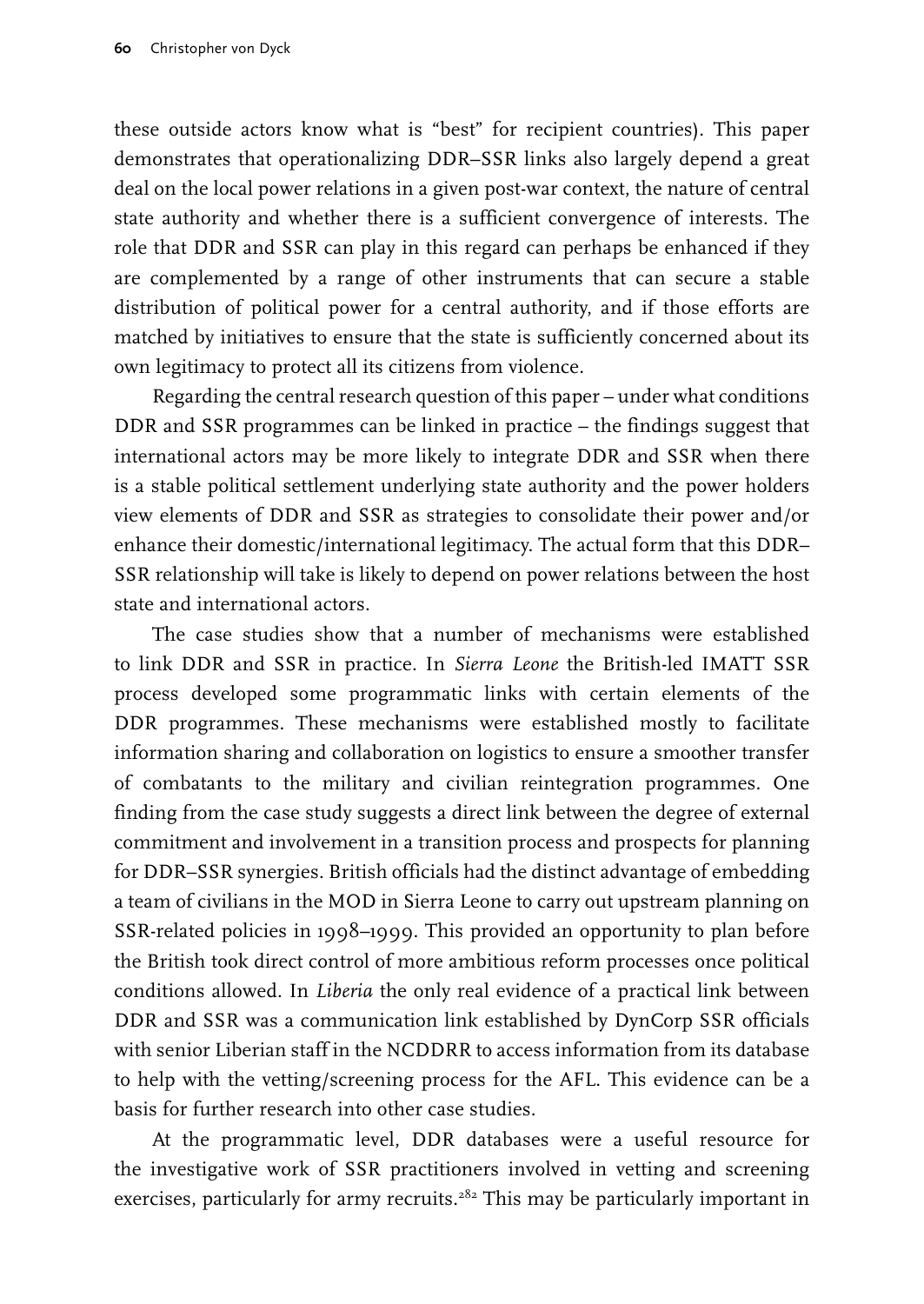underdeveloped contexts where information on recruits is scarce and the cost of collecting intelligence is high. Depending on the degree of political interference in state security forces, SSR programmes may involve groundwork for establishing new basic rules for recruitment and selection criteria, including deciding whether to integrate ex-combatants into the armed forces. The 2009 IDDRS module states that "clear criteria should be established to ensure that individuals with inappropriate backgrounds or training are not re-deployed within the security sector".<sup>283</sup> Basic information such as demographics on individual combatants collected during demobilization can be a useful resource to aid in the identification of appropriate personnel in support of internationally acceptable vetting processes. From this perspective, demobilization can been seen as a "filtering process" that supports SSR-related decisions on whether a particular individual is suitable for official security duties.<sup>284</sup>

To conclude, DDR and SSR planners could rely on both deductive and inductive approaches to the study of power relations within post-conflict states and between social forces engaged in struggles for control of state power, which could also be a focus of future empirical studies on this topic. This framework should emphasize several elements: the political and economic interests of the most powerful actors involved; how likely specific measures are to destabilize the system, and who are the likely political losers; the extent to which DDR and SSR practices can place constraints on the exercise of power by powerful actors; and how DDR and SSR activities are used instrumentally by the state to pursue its political interests.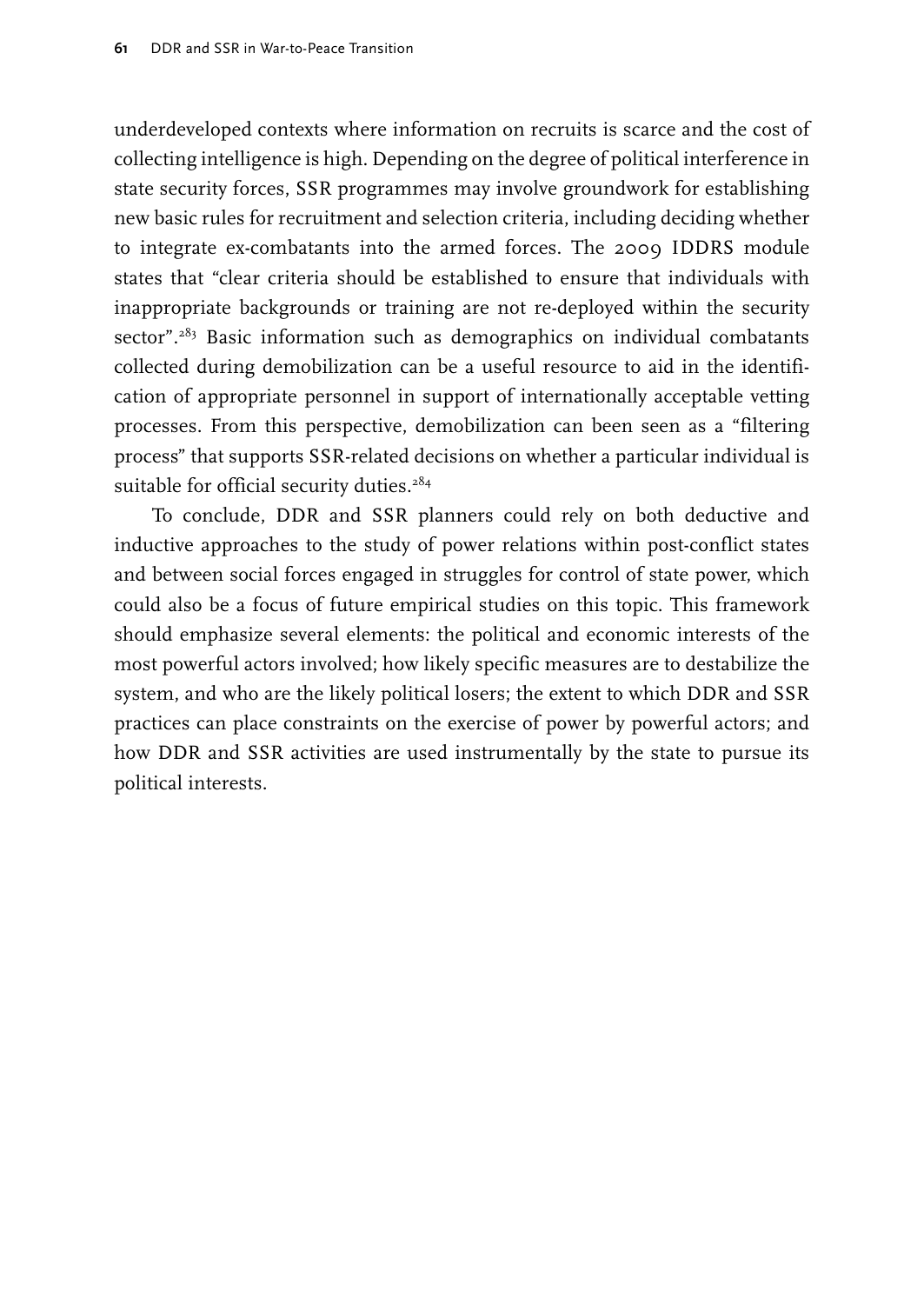# **Notes**

- 1 Andy Knight, "Linking DDR and SSR in post-conflict peacebuilding in Africa: An overview", *African Journal of Political Science and International Relations*, Vol. 4, No. 1 (2010), pp. 29–54; Alan Bryden and Vincenza Scherrer (eds), *Disarmament, Demobilization and Reintegration and Security Sector Reform* (Munster: LIT Verlag, 2012); Mark Sedra (ed.), *The Future of Security Sector Reform* (Waterloo, ON: CIGI, 2010).
- 2 United Nations, "Integrated DDR standards. Module 6.10: DDR and security sector reform", New York, 2009, [http://issat.dcaf.ch/content/download/3093/26375/file/UN%20](http://issat.dcaf.ch/content/download/3093/26375/file/un%2520iddrs%2520ddr%2520and%2520ssr.pdf) [IDDRS%20DDR%20and%20SSR.pdf](http://issat.dcaf.ch/content/download/3093/26375/file/un%2520iddrs%2520ddr%2520and%2520ssr.pdf); OECD-DAC, *OECD-DAC Handbook on Security System Reform: Supporting Security and Justice* (Paris: OECD, 2007), pp. 108–109.
- 3 Bryden and Scherrer, note 1 above; Michael Miklaucic and Melanne A. Civic, *Monopoly of Force: The Nexus of DDR and SSR* (Washington, DC: National Defense University Press, 2011); Knight, note 1 above; Michael Brzoska, "Embedding DDR programmes in security sector reconstruction", in Alan Bryden and Heiner Hänggi (eds), *Security Governance in Post-Conflict Peacebuilding* (London: DCAF/Transaction Publishers, 2005).
- 4 Hugo de Vries and Erwin van Veen, "Living apart together? On the difficult linkage between DDR and SSR in post-conflict environments", Clingendael Conflict Research Unit Policy Brief 15, The Hague, October 2010.
- 5 See for instance UN best practices and "lessons learned" documents, such as United Nations, note 2 above.
- 6 Joanna Spear, "The disarmament and demobilization of warring factions in the aftermath of civil wars: Key implementation issues", *Civil Wars*, Vol. 2, No. 2 (1999), pp. 1–22.
- 7 While there is no consensus definition of statebuilding, Paris and Sisk define it as a "subcomponent of peacebuilding" that is concerned with "the strengthening or construction of legitimate governmental institutions in countries that are emerging from conflicts". Roland Paris and Timothy Sisk, *The Dilemmas of Statebuilding: Confronting the Contradictions of Postwar Peace Operations* (London: Routledge, 2009), p. 14.
- 8 William Zartman, *Collapsed States: The Disintegration and Restoration of Legitimate Authority* (Boulder, CO: Lynne Rienner, 1995); Peter Lassman and Ronald Speirs, *Weber: Political Writings* (Cambridge: Cambridge University Press, 1994), pp. 310–311.
- 9 Charles T. Call, *Constructing Justice and Security after War* (Washington, DC: US Institute of Peace Press, 2007), p. 7.
- 10 Timothy Donais (ed.), *Local Ownership and Security Sector Reform* (Munster: LIT Verlag, 2008); Alex de Waal, "Mission without end? Peacekeeping in the African political marketplace", *International Affairs*, Vol. 85, No. 1 (2009), pp. 99–113; D. Hendrickson and A. Karkoszka, "Security sector reform and donor policies", in Albrecht Schnabel and Hans-Georg Ehrhart (eds), *Security Sector Reform and Post-Conflict Peacebuilding* (Tokyo: United Nations University Press, 2005).
- 11 Tony Addison, "Reconstruction from war in Africa: Communities, entrepreneurs, and states", Discussion Paper No. 2001/18, UNO/WIDER, Helsinki, 2001.
- 12 Duncan Barley, "Rebuilding Afghanistan's security forces: Security sector reform in contested state-Building", *RUSI Journal*, Vol. 153, No. 3 (2008), p. 52. It is not explicitly stated *why* these cases were relatively more "benign", however.
- 13 For a comprehensive history of contemporary DDR see Robert Muggah, *Security and Post-Conflict Reconstruction: Dealing with Fighters in the Aftermath of War* (London: Routledge, 2009).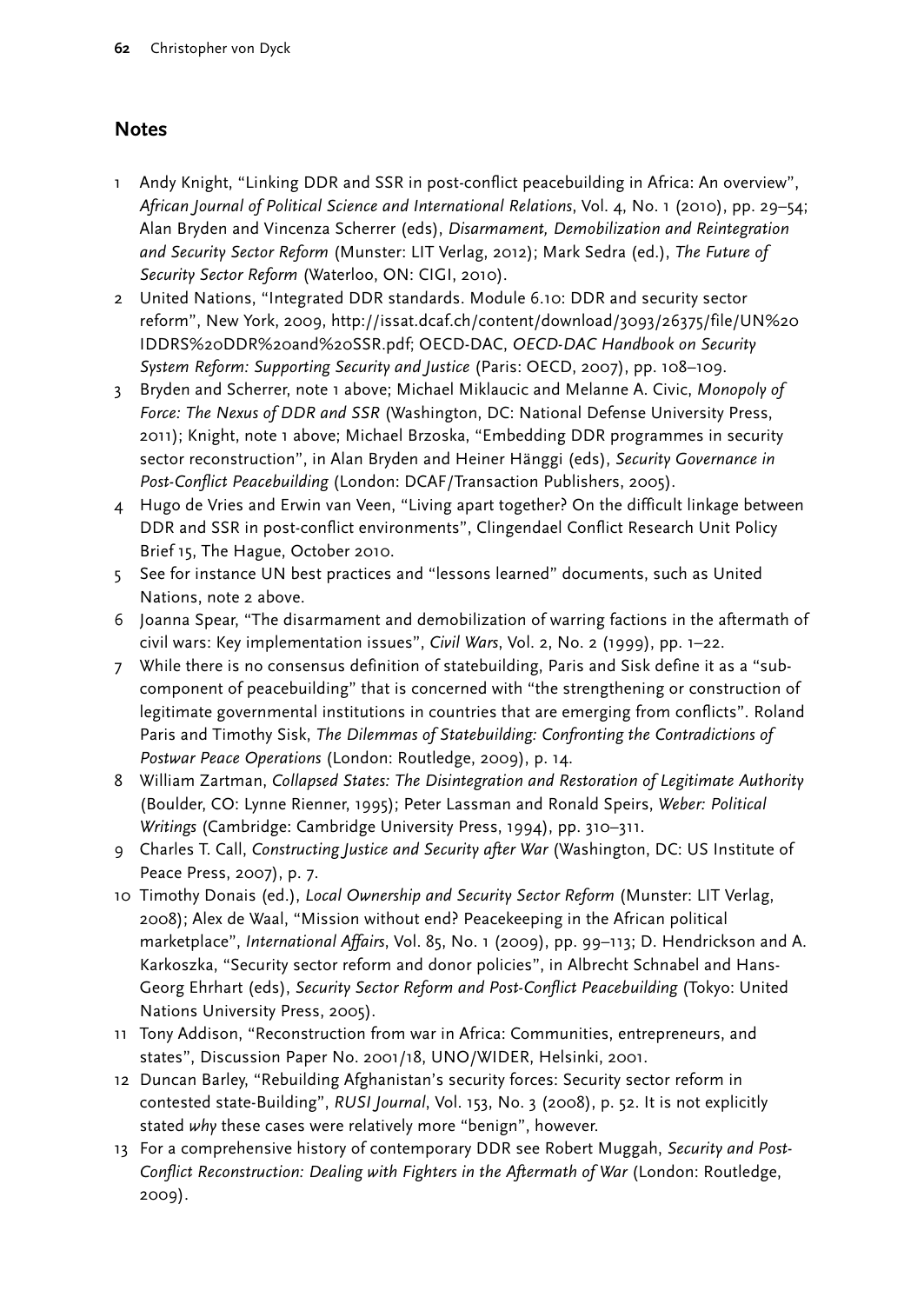- 14 Lena Sundh and Jens Samuelsson Schjørlien (eds), "Stockholm Initiative on Disarmament, Demobilization and Reintegration (SIDDR): Final report", Swedish Ministry for Foreign Affairs, Stockholm, 2006, p. 14.
- 15 Alcira Kreimer, "The World Bank's experience with post-conflict reconstruction", World Bank, Washington, DC, 1998, https://ieg.worldbankgroup.org/Data/reports/postcon.pdf.
- 16 United Nations, "Second generation DDR", 2010, www.un.org/en/peacekeeping/ documents/2GDDR\_ENG\_WITH\_COVER.pdf, p. 25; Denise Garcia, *Small Arms and Security: New Emerging International Norms* (London: Routledge, 2006).
- 17 UN General Assembly, "Note by the Secretary-General on administrative and budgetary aspects of the financing of UN peacekeeping operations", 24 May 2005, UN Doc. A/C.5/59/31.
- 18 United Nations, note 2 above, p. 18.
- 19 UN General Assembly, note 17 above.
- 20 United Nations, note 2 above.
- 21 Paul Collier, "Demobilization and insecurity: A study in the economics of the transition from war to peace", *Journal of International Development*, Vol. 6, No. 3 (1994), pp. 343–351.
- 22 United Nations, note 2 above.
- 23 Robert Muggah and Nat Colletta, "Rethinking post-war security promotion", *Journal of Security Sector Management*, Vol. 7, No. 1 (2009), p. 1.
- 24 Muggah, note 13 above.
- 25 Knight, note 1 above.
- 26 Bryden and Scherrer, note 1 above, p. 6.
- 27 Nicole Ball, "The evolution of the security sector reform agenda", in Sedra, note 1 above, p. 29; Hendrickson and Karkoszka, note 10 above, p. 176.
- 28 The degree to which specific national authorities embrace these post-conflict reforms and allow for a role for international actors varies depending on the context.
- 29 Kofi Annan, "Peace and development One struggle, two fronts", address of the UN Secretary-General to World Bank staff, 19 October 1999, http://reliefweb.int/report/ afghanistan/united-nations-secretary-general-kofi-annan-address-world-bank-staff-peaceand.
- 30 For a comprehensive list of all the monitoring institutions and organizations see Dylan Hendrickson and Adrezj Karkoszka, "The challenges of security sector reform", in *SIPRI Yearbook 2002: Armaments, Disarmament and International Security* (Stockholm: SIPRI, 2002), [www.sipri.org/yearbook/2002/files/SIPRIYB0204.pdf,](http://www.sipri.org/yearbook/2002/files/SIPRIYB0204.pdf) p. 181.
- 31 Ibid., p. 180.
- 32 Nicole Ball and Dylan Hendrickson, "Trends in security sector reform (SSR): Policy, practice and research", CSDG Papers Number 20, King's College, London, March 2009, www.securityanddevelopment.org/www.securityanddevelopment.org/pdf/CSDG%20 Paper%2020.pdf, pp. 14–24; Michael Brzoska, "Development donors and the concept of security sector reform", Occasional Paper 4, DCAF, Geneva, 2003, pp. 33–36.
- 33 SSR is considered as a policy process aimed at enhancing security sector governance. See DCAF's SSR Backgrounders for these distinctions, http://ssrbackgrounders.org.
- 34 OECD-DAC, note 2 above.
- 35 Ibid., p. 105.
- 36 United Nations, "Securing peace and development: The role of the United Nations in supporting security sector reform", report of the Secretary-General, 2008, UN Doc. A/62/659-S/2008/39. See Ministry of Foreign Affairs of the Slovak Republic, "Developing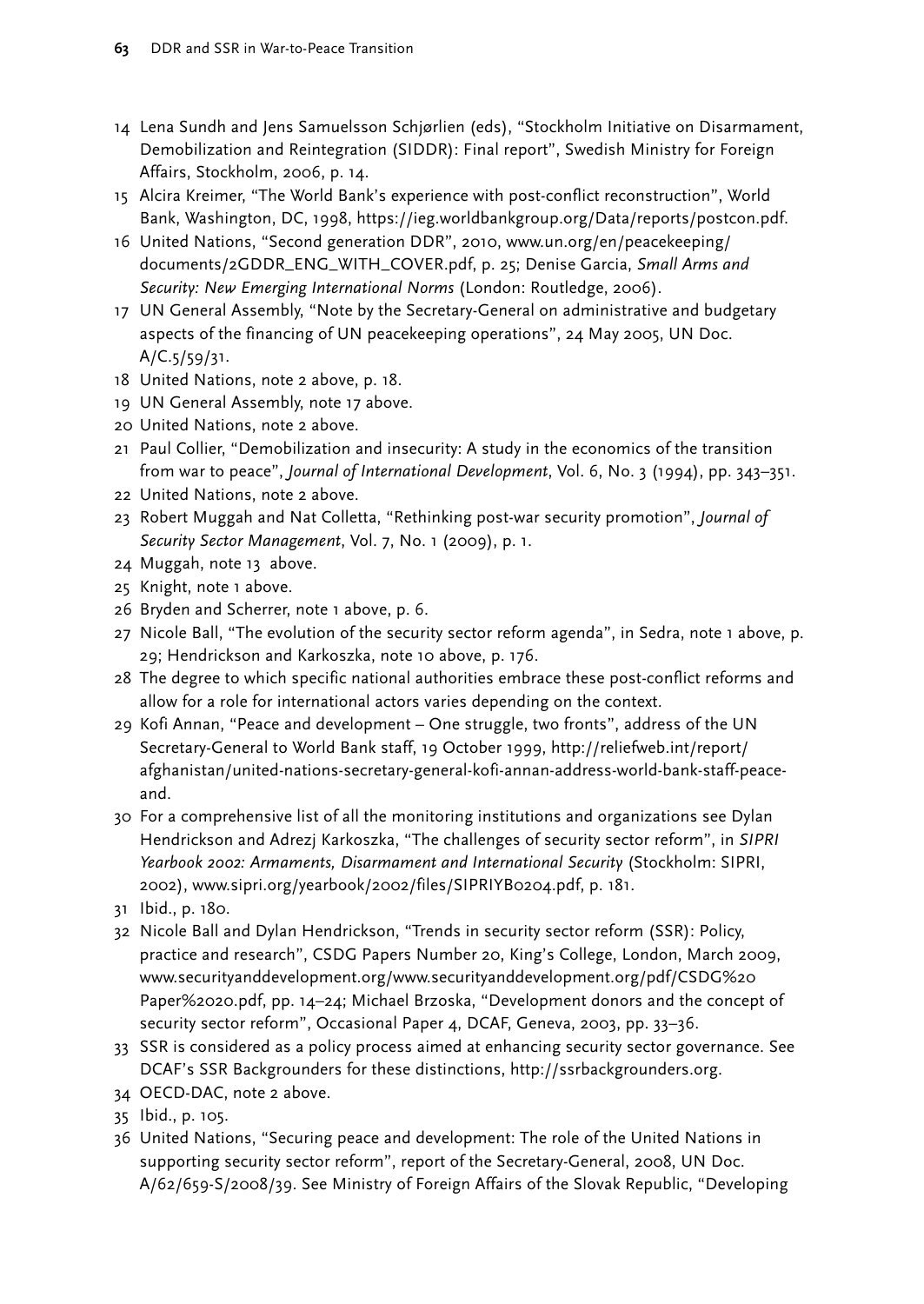a security sector reform concept for the United Nations", proceedings of expert workshop, Bratislava, 7 July 2006, [www.securitycouncilreport.org/atf/cf/%7B65BFCF9B-6D27-4E9C-](http://http://www.securitycouncilreport.org/atf/cf/%7B65BFCF9B-6D27-4E9C-8CD3-CF6E4FF96FF9%7D/SSR%204%20Developing.pdf)[8CD3-CF6E4FF96FF9%7D/SSR%204%20Developing.pdf,](http://http://www.securitycouncilreport.org/atf/cf/%7B65BFCF9B-6D27-4E9C-8CD3-CF6E4FF96FF9%7D/SSR%204%20Developing.pdf) p. 5.

- 37 United Nations, ibid., para. 17.
- 38 Since the UN Charter prohibits intervention in the domestic political and security affairs of its member states, the UN is restricted to tasks that support the host state's own national initiatives. The UN's work is therefore focused on improving the capacity of member states to comply with international norms.
- 39 UN Security Council, "Security sector reform in post-conflict states critical to consolidating peace, report needed aimed at improving UN effectiveness, Security Council says", press release, 20 February 2007, UN Doc. SC/8958.
- 40 See Call, note 9 above, p. 405.
- 41 See the arguments of Cuba and Egypt in the Security Council's discussions on the organization's role in SSR. UN Security Council, "The maintenance of international peace and security: Role of the Security Council in supporting security sector reform", Repertoire of the Practice of the Security Council, 2004–2007, [www.un.org/en/sc/](http://http://www.un.org/en/sc/repertoire/2004-2007/Chapter%208/Thematic/04-07_8_SC%20role%20in%20supporting%20security%20sector%20reform.pdf) [repertoire/2004-2007/Chapter%208/Thematic/04-07\\_8\\_SC%20role%20in%20](http://http://www.un.org/en/sc/repertoire/2004-2007/Chapter%208/Thematic/04-07_8_SC%20role%20in%20supporting%20security%20sector%20reform.pdf) [supporting%20security%20sector%20reform.pdf,](http://http://www.un.org/en/sc/repertoire/2004-2007/Chapter%208/Thematic/04-07_8_SC%20role%20in%20supporting%20security%20sector%20reform.pdf) p. 785.
- 42 Max Weber, "Politics as vocation", in *Max Weber: Essays in Sociology* (New York: Oxford University Press, 1968), pp. 77–128.
- 43 OECD-DAC, *Security Sector Reform and Governance*, DAC Guidelines and Reference Series (Paris: OECD, 2005), p. 64.
- 44 Alan Bryden and Heiner Hänggi (eds), *Security Governance in Post-Conflict Peacebuilding* (London: DCAF/Transaction Publishers, 2005).
- 45 Donais, note 10 above, p. 45.
- 46 While post-conflict contexts vary, there is a high likelihood that under such conditions the remaining state authority will be based on personal loyalty, with little or no separation between the "private" and "official" spheres (or what some scholars characterize as the patrimonial structure). See for instance Patrick Chabol and Jean-Pascal Daloz, *Africa Works: Disorder as Political Instrument* (Bloomington, IN: Indiana University Press, 1999).
- 47 Bryden and Scherrer, note 1 above, p. 9.
- 48 Ibid.
- 49 Ibid, p. 10
- 50 There is a lively debate ongoing within the UN about whether DDR is indeed a subcomponent of SSR (author's conversation with UN staff). See also Bryden and Hänggi, note 44 above, p. 33; Alan Bryden, "Pushing pieces around the chessboard or changing the game? DDR, SSR and the security–development nexus", in Albrecht Schnabel and Vanessa Farr (eds), *Back to the Roots: Security Sector Reform and Development* (Munster: LIT Verlag, 2012), p. 205.
- 51 Bryden, note 50 above, p. 205.
- 52 The UN IAWG-DDR created a subgroup during the development of the DDR–SSR module for the IDDRS, which was intended to foster critical linkages with SSR. This module was one of the first attempts to flesh out the policy synergies and linkages between DDR and SSR.
- 53 de Vries and van Veen, note 4 above.
- 54 Knight, note 1 above, p. 41.
- 55 Roy Licklider (ed.) *New Armies from Old: Merging Competing Military Forces after Civil War* (Washington, DC: Georgetown University Press, 2014).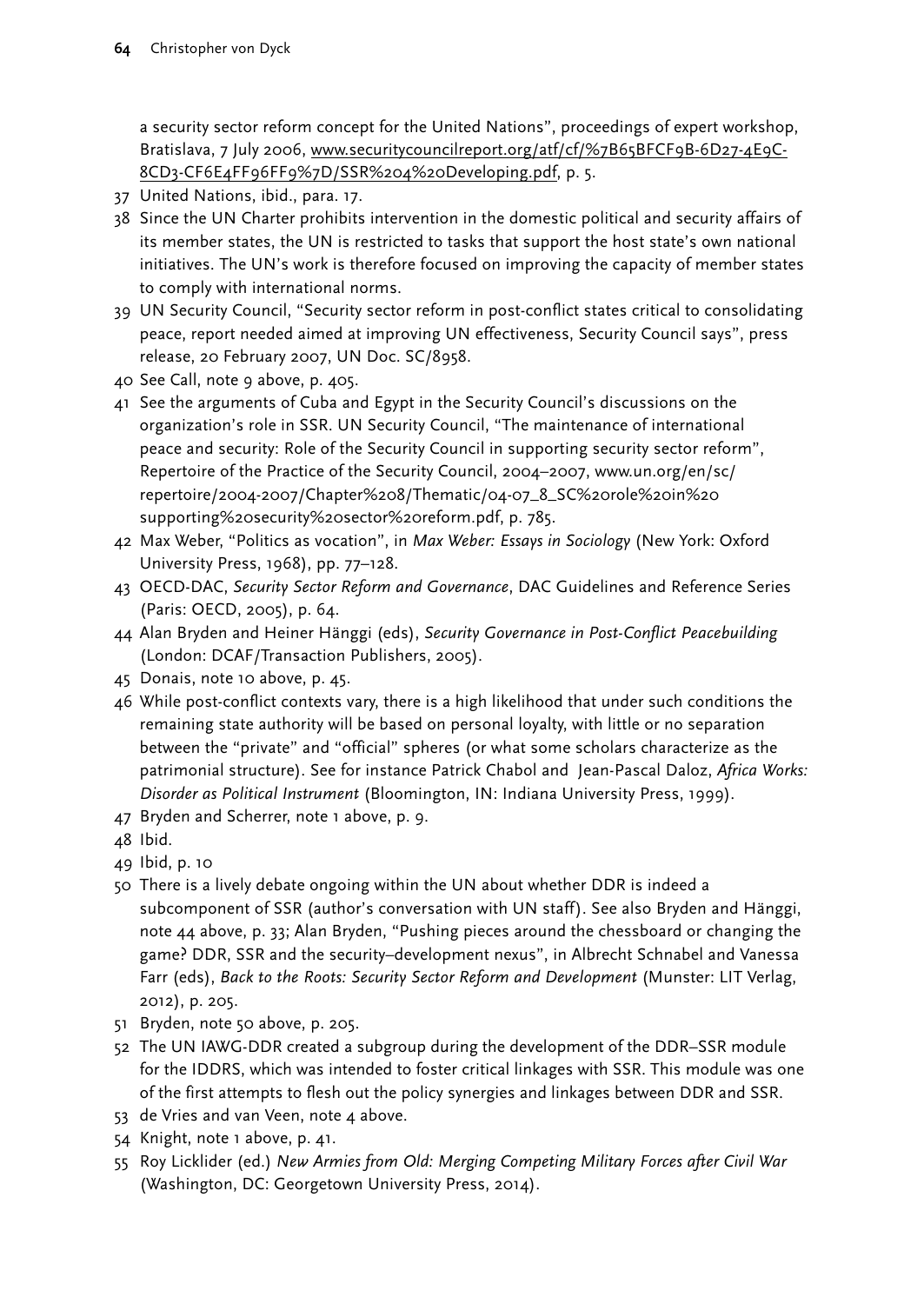- 56 K. Glassmyer and N. Sambanis, "Rebel–military integration and civil war termination", *Journal of Peace Research*, Vol. 45, No. 3 (2008), pp. 365–384.
- 57 United Nations, note 2 above.
- 58 Bryden and Scherrer, note 1 above; United Nations, "Integrated DDR standards. Module 3.30: National institutions for DDR", United Nations, New York, 2006.
- 59 Adrian Leftwich, *Developmental States, Effective States and Poverty Reduction: The Primacy of Politics* (Geneva: UNRISD, 2008).
- 60 Virginia Page Fortna, *Does Peacekeeping Work? Shaping Belligerents' Choices after Civil War* (Princeton, NJ: Princeton University Press, 2008), p. 94.
- 61 Research that connects disarmament with the local political economy has advanced knowledge on the challenges of implementing these tasks. Disarmament may be connected to broader efforts aimed at altering or disrupting incentive structures in a post-conflict society that sustain militarization as a viable economic strategy for some local actors. See Paul Collier, "Doing well out of war: An economic perspective", in Mats Berdal and David Malone (eds), *Greed and Grievance: Economic Agendas in Civil Wars* (Boulder, CO: Lynne Rienner, 2000); David Keen, "Incentives and disincentives for violence", in Mats Berdal and David Malone (eds), *Greed and Grievance: Economic Agendas in Civil Wars* (Boulder, CO: Lynne Rienner, 2000).
- 62 In the absence of this condition, disarmament may be dependent in part on broader international (UN Security Council) commitments to prevent transfers of arms and light weapons in volatile transitional contexts.
- 63 Mats Berdal, *Disarmament and Demobilization after Civil Wars: Arms, Soldiers and the Termination of Conflict*, Adelphi Paper No. 303 (London: Routledge, 1996).
- 64 These networks can be remobilized in a context where arms are not fully collected.
- 65 Reintegration assistance has been criticized for lacking quality training, sustainable funding and serious interest from donors. Macartan Humphreys and Jeremy M. Weinstein, "Demobilization and reintegration", *Journal of Conflict Resolution*, Vol. 51, No. 4 (2007), p. 531; Sundh and Schjørlien, note 14 above.
- 66 The UN refers to these as "special commander programmes". United Nations, note 16 above.
- 67 Paul Bonard and Yvon Conoir, "Evaluation of UNDP reintegration programmes: Final evaluation report", February 2013, UNDP, New York, p. 31.
- 68 United Nations, note 58 above. In this sense, scholars have urged that reintegration should be more effectively linked with economic development strategies. Knight, note 1 above.
- 69 Doyle and Sambanis have developed one of the most elaborate analytical and empirical frameworks on peacebuilding – a large-n cross-country study which compared over a hundred international peacebuilding efforts in civil-war-affected countries. Their findings emphasize three variables that jointly shape probabilities of peacebuilding success or failure at the aggregate level: international capacity (or commitment), local capacity, and residual animosity between previously warring factions. Mark Doyle and Nicholas Sambanis, "International peacebuilding: A theoretical and quantitative analysis", *American Political Science Review*, Vol. 94, No. 4 (2000), pp. 779–801; Mark Doyle and Nicholas Sambanis, *Making War and Building Peace* (Princeton, NJ: Princeton University Press, 2006).
- 70 Robert Harrison Wagner, "The causes of peace", in Roy Licklider (ed.), *Stopping the Killing: How Civil Wars End* (New York: New York University Press, 1993); Monica Duffy Toft, "Ending civil wars: A case for rebel victory?", *International Security*, Vol. 34, No. 4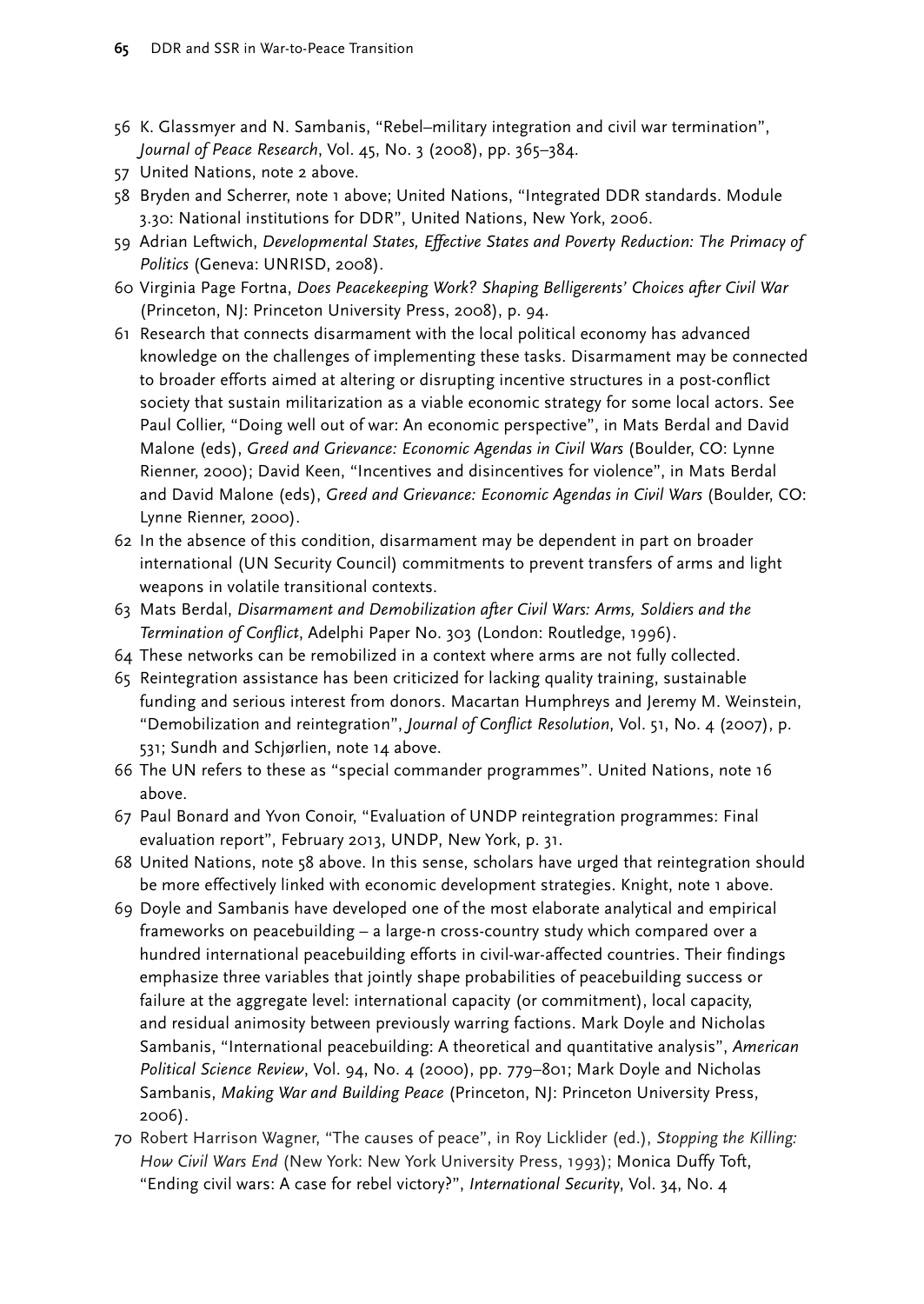(2010), pp. 7–36; Barbara F. Walter, "Designing transitions from civil war: Demobilization, democratization and commitments to peace", *International Security*, Vol. 24, No. 1 (1999), pp. 127–155; Jeremy Weinstein, "Autonomous recovery and international intervention in comparative perspective", Working Paper No. 57, Centre for Global Development, Washington, DC, April 2005.

- 71 Roy Licklider, "The consequences of negotiated settlements in civil wars, 1945–1993", *American Political Science Review*, Vol. 89, No. 3 (1995), p. 684.
- 72 There is a tendency for the international community to support hasty "quick-fix" resolutions that will immediately stop the fighting. Pierre Englebert and Dennis M. Tull, "Post-conflict resolution in Africa: Flawed ideas about failed states", *International Security*, Vol. 32, No. 1 (2008), p. 106.
- 73 Caroline Hartzell, "Institutionalizing peace: Power-sharing and post-civil war conflict", *American Journal of Political Science*, Vol. 47, No. 2 (2003), p. 318.
- 74 Weinstein, note 70 above; de Waal, note 10 above.
- 75 Toft, note 70 above; Monica Toft, *Securing the Peace: The Durable Settlement of Civil Wars* (Princeton, NJ: Princeton University Press, 2009); Licklider, note 71 above; Hartzell, note 73 above.
- 76 Weinstein, note 70 above.
- 77 Relative strength is defined in terms of political and military power (capital, accumulation of arms, fighting skills, degree of support from the civilian population), and military capabilities (their capacity to hold on to territory, and what "external" support they receive). Weinstein, note 70 above.
- 78 Jonathan Di John, "The concept, causes and consequences of failed states: A critical review of the literature and agenda for research with specific reference to sub-Saharan Africa", *European Journal of Development Research*, Vol. 22 (2010), pp. 10–30; OECD, *Supporting Statebuilding in Situations of Fragility and Conflict* (Paris: OECD, 2011); Berdal, note 63 above; Spear, note 6 above.
- 79 Andreas Wimmer, Lars-Erik Cederman and Brian Min, "Ethnic politics and armed conflict: A configurational analysis of a new global data set", *American Sociological Review*, Vol. 74, No. 2 (2009), p. 316.
- 80 Walter, note 70 above; Barbara F. Walter, *Committing to Peace*: *The Successful Settlement of Civil Wars* (Princeton, NJ: Princeton University Press, 2002), pp. 104–105. See also Doyle and Sambanis (2006), note 69 above.
- 81 Zartman, note 8 above, p. 269; Stephen Stedman, "Spoiler problems in peace processes", *International Security*, Vol. 22, No. 2 (1998), pp. 5–53.
- 82 Collective action problems are defined as pervasive dilemmas found where the pursuit of short-term, self-interested strategies leaves everyone worse off than other possible alternatives might. See Mancur Olson, *The Logic of Collective Action: Public Goods and the Theory of Groups*, 20th edn (Cambridge, MA: Harvard University Press, 2002); Elinor Ostrom, "A behavior approach to the rational choice theory of collective action", *American Political Science Review*, Vol. 92, No. 1 (1998), p. 1.
- 83 There is, however, a particular risk that this assistance will reduce incentives for the state to engage directly in this bargaining process with citizens. See Todd Moss, Gunilla Pettersson and Nicolas van de Walle, "An aid-institutions paradox?", Center for Global Development Working Paper, Washington, DC, 2006; Deborah Brautigam and Stephen Knack, "Foreign aid, institutions and governance in sub-Saharan Africa", *Economic Development and Cultural Change*, Vol. 52, No. 2 (2004), pp. 255–285.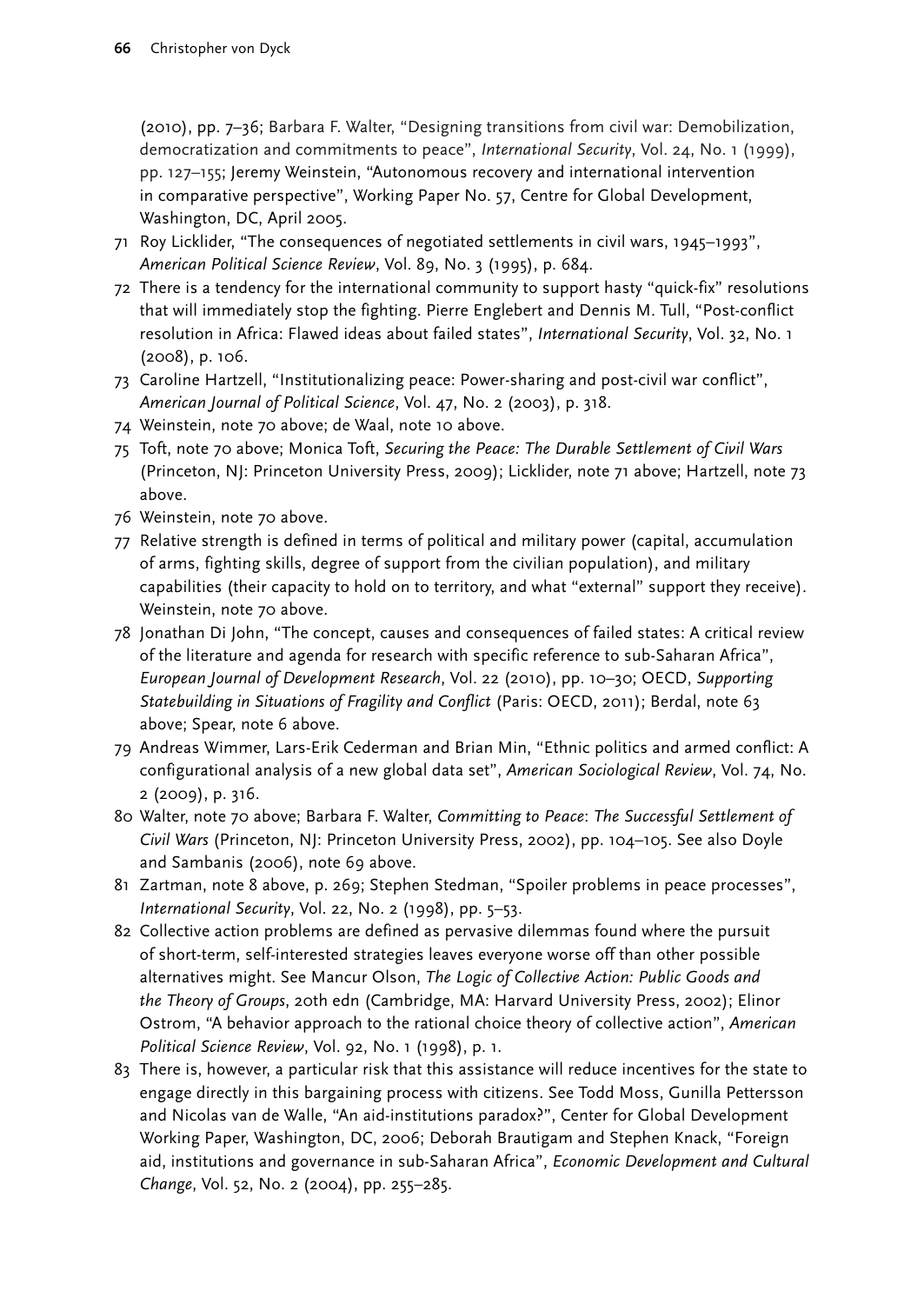- 84 Berdal, note 63 above.
- 85 Virgina Page Fortna talks about a shift in power between factions in post-intrastate conflict contexts, in which UN peacekeepers play a third-party role to shape the choices of belligerents. She draws on international relations theory on the balance of power to explain domestic power shifts. See Fortna, note 60 above, p. 83.
- 86 The costs of deploying coercion are higher than bargaining and are more difficult to sustain over the longer term. Robert Bates, *When Things Fell Apart: State Failure in Late-Century Africa* (Cambridge: University of Cambridge Press, 2008).
- 87 Di John, note 78 above.
- 88 Albrecht Schnabel and Hans Born, "Security sector reform: Narrowing the gap between theory and practice", DCAF, Geneva, 2011, [www.dcaf.ch/Publications/Security-Sector-](http://http://www.dcaf.ch/Publications/Security-Sector-Reform-Narrowing-the-Gap-between-Theory-and-Practice)[Reform-Narrowing-the-Gap-between-Theory-and-Practice](http://http://www.dcaf.ch/Publications/Security-Sector-Reform-Narrowing-the-Gap-between-Theory-and-Practice), p. 6.
- 89 Doyle and Sambanis (2006), note 69 above.
- 90 The crucial point is that these two sources of funding are problematic because governments that are dependent on aid and rents from resources have fewer incentives to engage directly with their citizens. Mick Moore, "Political underdevelopment: What causes 'bad governance'?", *Public Management Review*, Vol. 3, No. 3 (2001), p. 385.
- 91 Doyle and Sambanis (2000), note 69 above.
- 92 de Waal, note 10 above.
- 93 It is essential to acknowledge that in poor countries external actors are active stakeholders in the domestic policy arena through agenda setting and orchestrating alliances between interested players. Lise Rakner, "Methods for analyzing power", in Division for Democratic Governance, *Methods for Analyzing Power – A Workshop Report*, SIDA, Stockholm, May 2005, p. 18.
- 94 Doyle and Sambanis (2000), note 69 above; Doyle and Sambanis (2006), note 69 above.
- 95 Berdal, note 63 above; Spear, note 6 above.
- 96 Britain resumed its role as Sierra Leone's largest bilateral donor in the immediate postconflict period, and was viewed as an "aid darling" among UN member states. DFID (the UK Department for International Development) channelled an average of about  $f_5$ o million (US\$79.53 million) of aid per year to Sierra Leone from 2000 until 2010. Jimmy Kandeh, "Intervention and peacebuilding in Sierra Leone: A critical perspective", in Tunde Zack-Williams (ed.), *When the State Fails: Studies on Intervention in the Sierra Leone Civil War* (Chicago, IL: University of Chicago Press, 2012), p. 98. As much as 39 per cent of DFID funding went directly to budget support to the Sierra Leonean government.
- 97 Weinstein, note 70 above.
- 98 Walter, note 70 above; Walter, note 80 above.
- 99 As Fortna states, "factions often make decisions with incomplete information in the face of uncertainty about their opponents, about the likely actions of peacekeepers, or about the outcomes of future political processes". Fortna, note 60 above, p. 81.
- 100 Doyle and Sambanis (2000), note 69 above; Berdal, note 63 above.
- 101 Doyle and Sambanis, ibid., p. 787; Doyle and Sambanis (2006), note 69 above.
- 102 On the process-tracing methodology see Alexander L. George and Andrew Bennett, *Case Studies and Theory Development in the Social Sciences* (Cambridge, MA: MIT Press, 2005). As Tansey points out, the process-tracing method can highlight where political developments were generated primarily by domestic or international actors, or a combination of both. Oisin Tansey, "Evaluating the legacies of state-building: Success, failure, and the role of responsibility", *International Studies Quarterly*, Vol. 58, No. 1 (2014), pp. 174–186.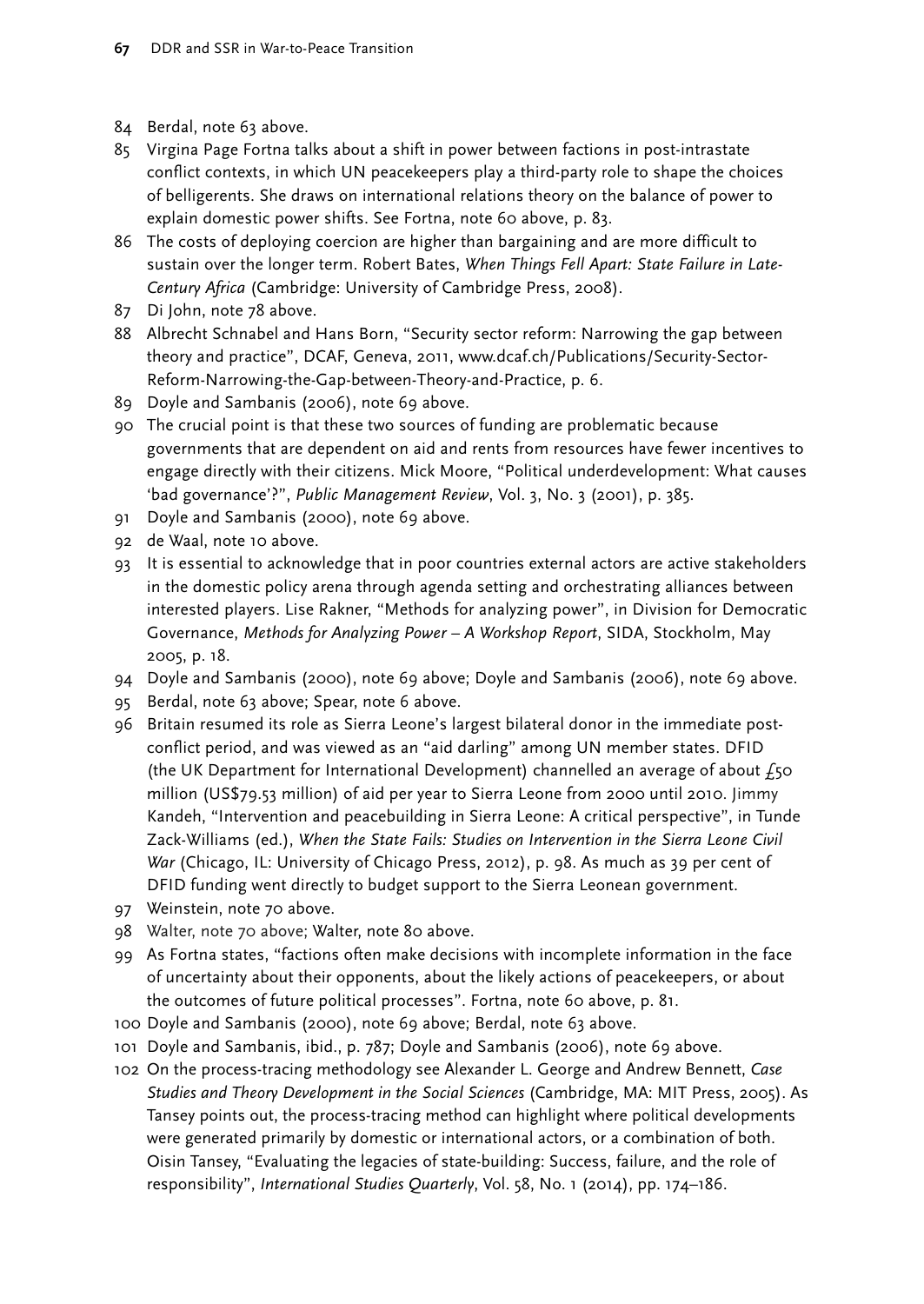- 103 See Paul Richards, *Fighting for the Rainforest* (Oxford: International African Institute in association with James Currey, 1996); Zubairu Wai, *Epistemologies of African Conflicts: Violence, Evolutionism, and the War in Sierra Leone* (London: Palgrave, 2012), pp. 94–112; David Keen, *Conflict and Collusion* (Oxford: James Currey, 2005); Lansana Gberie, *A Dirty War in West Africa: The RUF and the Destruction of Sierra Leone* (Bloomington, IN: Indiana University Press, 2005).
- 104 See Ibrahim Abdullah and Ismail Rashid, "Smallest victims, youngest killers: Juvenile combatants in Sierra Leone's civil war", in Ibrahim Abdullah (ed.), *Between Democracy and Terror: The Sierra Leone Civil War* (Dakar: Codesria Books, 2004), pp. 238–253; John Hirsch, *Sierra Leone: Diamonds and the Struggle for Democracy* (Boulder, CO: Lynne Rienner, 2001); Keen, ibid.; Gberie, ibid.; John-Peter Pham, *Child Soldiers, Adult Interests: The Global Dimensions of the Sierra Leonean Tragedy* (New York: Nova Science Publishers, 2005).
- 105 This alliance was comprised of members of the AFRC, which overthrew the Kabbah state in May 1997, and the rebel RUF.
- 106 Lomé peace accords, cited in Hirsch, note 104 above, p. 135–157.
- 107 Paul Richards and James Vincent, "Sierra Leone: Marginalization of the RUF", in Jeroen de Zeeuw (ed.), *From Soldiers to Politicians: Transforming Rebel Movements After War* (Boulder, CO: Lynne Rienner, 2008), p. 88.
- 108 'Funmi Olonisakin, *Peacekeeping in Sierra Leone: The Story of UNAMSIL* (Boulder, CO: Lynne Rienner, 2008); Wai, note 103 above, p. 111.
- 109 Lansana Gberie, "Destabilizing Guinea", Partnership Africa Canada Occasional Paper No. 1, 2001, [www.pacweb.org/Documents/diamonds\\_KP/1\\_dastabilizing\\_Guinea\\_Eng\\_](http://www.pacweb.org/Documents/diamonds_KP/1_dastabilizing_Guinea_Eng_Oct2001.pdf) [Oct2001.pdf.](http://www.pacweb.org/Documents/diamonds_KP/1_dastabilizing_Guinea_Eng_Oct2001.pdf)
- 110 Wai, note 103 above, p. 112.
- 111 Andrew M. Dorman, *Blair's Successful War: British Military Intervention in Sierra Leone* (Farnham: Ashgate Publishing, 2009); William Fowler, *Certain Death in Sierra Leone: The SAS and Operation Barass 2000* (Oxford: Osprey Publishing, 2010).
- 112 Underlying the Kabbah state was a robust political settlement with demonstrated commitment and support for President Kabbah. This settlement, which dated back before the 1996 elections, involved prominent members of the SLPP. The party's mechanisms also helped the state to overcome collective action problems.
- 113 The poor state of the Sierra Leonean economy severely constrained the immediate transition period. The protracted 11-year conflict took a devastating toll on all facets of life, from social and economic development to infrastructure and human capacity. See UN data on Sierra Leone, [http://data.un.org/CountryProfile.aspx?crName=SIERRA%20](http://data.un.org/CountryProfile.aspx?crName=SIERRA%20LEONE) [LEONE.](http://data.un.org/CountryProfile.aspx?crName=SIERRA%20LEONE)
- 114 The British government was deeply invested in Kabbah's presidency. As far back as 1996, President Kabbah requested assistance from the UK to support his central government's weak capacity to enforce domestic order in the country. When Kabbah was exiled in Conakry for nine months, the UK and the United States bankrolled his government. British and US support through the United Nations was essential to tilting the balance of power in favour of the Kabbah state.
- 115 UNAMSIL was one of the largest UN peacekeeping missions in the world at the time. The UN spent US\$2.775 billion on its operations from 1998 until the end of December 2005. United Nations, "Assessment of Member States' contributions for the financing of the United Nations Observer Mission in Sierra Leone (UNOMSIL) and the United Nations Mission in Sierra Leone (UNAMSIL)", New York, 30 November 2004, UN Doc. ST/ADM/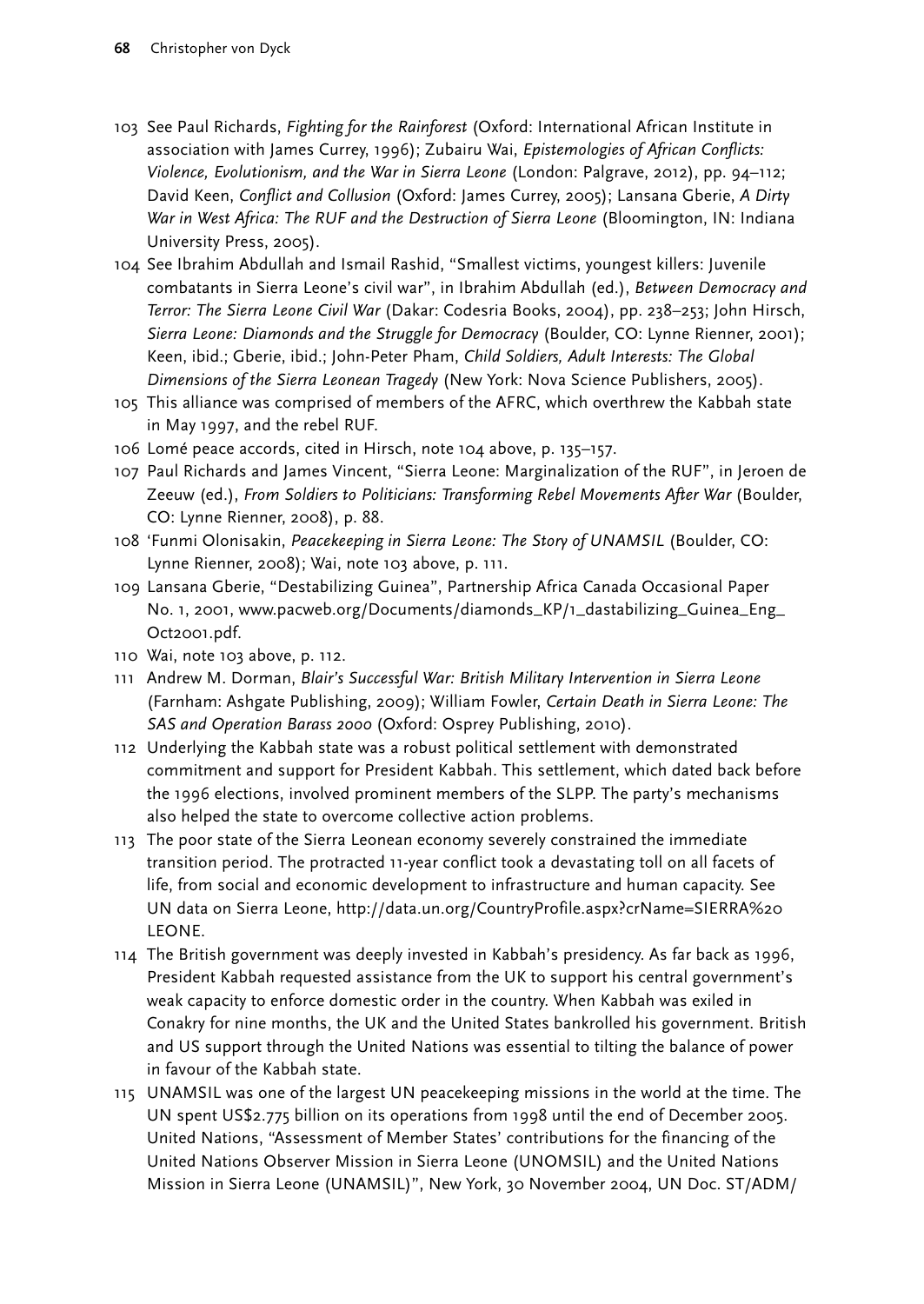SER.B/537. After the war the government of Sierra Leone's budget was initially almost entirely dependent on foreign aid (2000–2001).

- 116 General elections in Sierra Leone are organized every five years. With Kabbah's mandate coming to a close around March 2001 and Britain's unwillingness to establish a formal trusteeship over Sierra Leone, preparations for multiparty elections appeared to be the most viable option to forge a political settlement that reflected local realities.
- 117 A national electoral commission was established, albeit with substantial financial support from international donors.
- 118 Institutions associated with DDR were in place in early 2001. However, the focus of this section is on the third phase of DDR when the disarmament was accelerated.
- 119 The lack of strong political and military leadership within the RUF meant that international and regional actors agreed to recognize Issa Sesay as interim leader of the RUF in mid-2000 and pursued a "political buy-in" strategy with him, Kallon and Gbao. Author's confidential interview with former NCDDR official, 23 December 2011.
- 120 Special material incentives (now known as "commander incentive packages" in UN language) were used by the NCDDR to ensure the RUF's buy-in, according to the government, to "satisfy the ambitions of the fighting forces, which are undefined and/or greater than what was negotiated". "NCDDR policy issues for NCDDR consideration", 23 August 2000, p. 2, National Archives of Sierra Leone, Freetown, archive document 642 in author's possession.
- 121 Policy development was left to the government and appropriate international bodies, including staff from UNDP and the World Bank.
- 122 The reintegration phase was funded through the Multi-Donor Trust Fund established and managed by the World Bank. The majority of funds for Sierra Leone's DDR process was procured from external donors, which meant that external actors had significant control over the DDR programme.
- 123 Gebreselassie Tesfamichael, Nicole Ball and Julie Nenon, "Peace in Sierra Leone: Evaluating the disarmament, development, and reintegration process, final evaluation of Disarmament, Demobilization and Reintegration Program and the Multi-Donor Trust Fund supporting DDR", Creative Associates, Washington, DC, October 2004, p. 70. The World Bank retained majority control over the Multi-Donor Trust Fund and decisions related to how funds were distributed. See also NCDDR archives, National Archives of Sierra Leone, Freetown, archive document 625 in author's possession.
- 124 NCDDR document on the post-May 2001 DDR, p. 3, National Archives of Sierra Leone, Freetown, archive document 625 in author's possession.
- 125 The government of Sierra Leone wrote regular position papers in advance of each Tripartite meeting, commenting on the need continually to test the RUF's level of commitment towards the peace process. At the start of each Tripartite meeting it became customary for the government to provide a briefing on its own perception of the security situation in the country.
- 126 For instance, in July 2001, when momentum for disarmament was gathering, the government released 33 RUF detainees from prison. The RUF's level of commitment could be partially measured by its increased representation and participation at the Tripartite talks from July 2001 onwards. At the July 2001 meeting in Bo, a schedule for disarmament was drafted based on input from the RUF and CDF and a timetable was established in which two districts (one RUF and one CDF stronghold) would be disarmed at the same time within a period of 31 days. See Executive Secretary NDCCR notes from 17 July 2001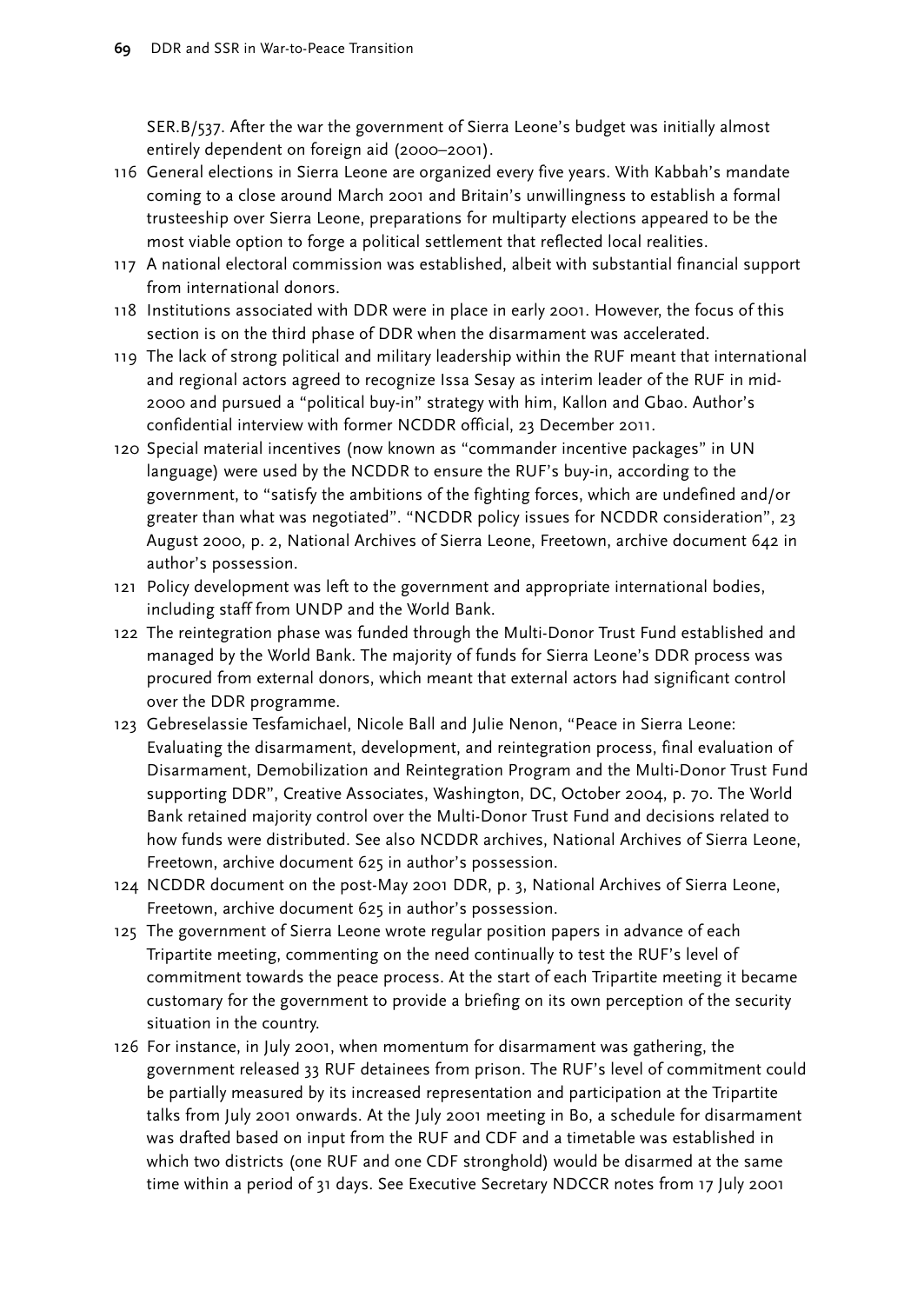Joint Commission meeting on DDR, National Archives of Sierra Leone, Freetown, archive document 927 in author's possession.

- 127 Early in the disarmament and demobilization phase, three "liaison officers" (one from each faction) were incorporated into the NCDDR Executive Secretariat and paid monthly salaries. NCDDR archival notes in author's possession, 18 November 2011.
- 128 Author's confidential interviews with former NCDDR official, Freetown, February 2012; Tesfamichael et al., note 124 above. A review of NCDDR archives reveals that Issa Sesay nominated six members of the RUF to serve as staff members in the NCDDR on 15 June 2001. These RUF members were integrated into the NCDDR on 19 June. Their role was to verify the identity of demobilized combatants who had been previously screened by the faction's high command for subsequent reintegration assistance. Equal numbers of CDF were integrated in the north and at headquarters.
- 129 There were mixed perceptions about whether this was an effective strategy or not. Independent consultants claim that their integration in the governance system was "limited". Testfamichael et al., ibid.
- 130 Report of the Executive Secretary NCDDR to the Joint Commission on DDR, 17 July 2001, p. 9, National Archives of Sierra Leone, Freetown, archive document 909 in author's possession.
- 131 Its composition also included UNICEF, the National Commission for Rehabilitation, Reconstruction and Reintegration, UNAMSIL, the European Union, DFID, UNDP, the UN High Commissioner for Refugees and various international and local NGOs.
- 132 One of the issues that the TCCs dealt with was destruction of weapons collected. Since UNAMSIL did not have the technical expertise to perform this task, DFID provided a weapons disposal expert to advise on the handling of weapons and ammunition collected since 20 October 1999. NCDDR, "Policy issues for DDR", 30 April 1999, National Archives of Sierra Leone, Freetown, in author's possession.
- 133 The TCCs received orders from the Tripartite on issues and filtered information upwards when logistical constraints affected the scheduling and logistics of implementing disarmament. Report of the Executive Secretary NCDDR, 18 September 2001, p. 4, National Archives of Sierra Leone, Freetown, archive document 836 in author's possession.
- 134 Wai, note 103 above.
- 135 Ministry of Internal Affairs/Sierra Leone Police, "Community Arms Collection and Destruction Programme (CACD) concept paper", October 2001, p. 1, National Archives of Sierra Leone, Freetown, in author's possession.
- 136 Alhaji M. S. Bah, "Micro-disarmament in West Africa: The ECOWAS moratorium on small arms and light weapons", *African Security Review*, Vol. 13, No. 3 (2004), p. 16.
- 137 Derek Miller, Daniel Ladoucer and Zoe Dugal, "From research to road map: Learning from the arms for development initiative in Sierra Leone", UNIDIR/UNDP, Geneva, 2003, pp. 14, 16; Mark Malan, Sarah Meek, Thokozani Thusi, Jeremy Ginifer and Patrick Coker, "Sierra Leone: Building the road to recovery", Institute for Security Studies Monograph 80, Pretoria, 2003, p. 29.
- 138 Ministry of Internal Affairs/Sierra Leone Police, note 136 above.
- 139 Bah, note 137 above, p. 40.
- 140 Ibid.
- 141 A third arms reduction programme was implemented in November 2002, driven by the UNDP office in Sierra Leone. From 2003 to 2008 UNDP assisted the Ministry of Internal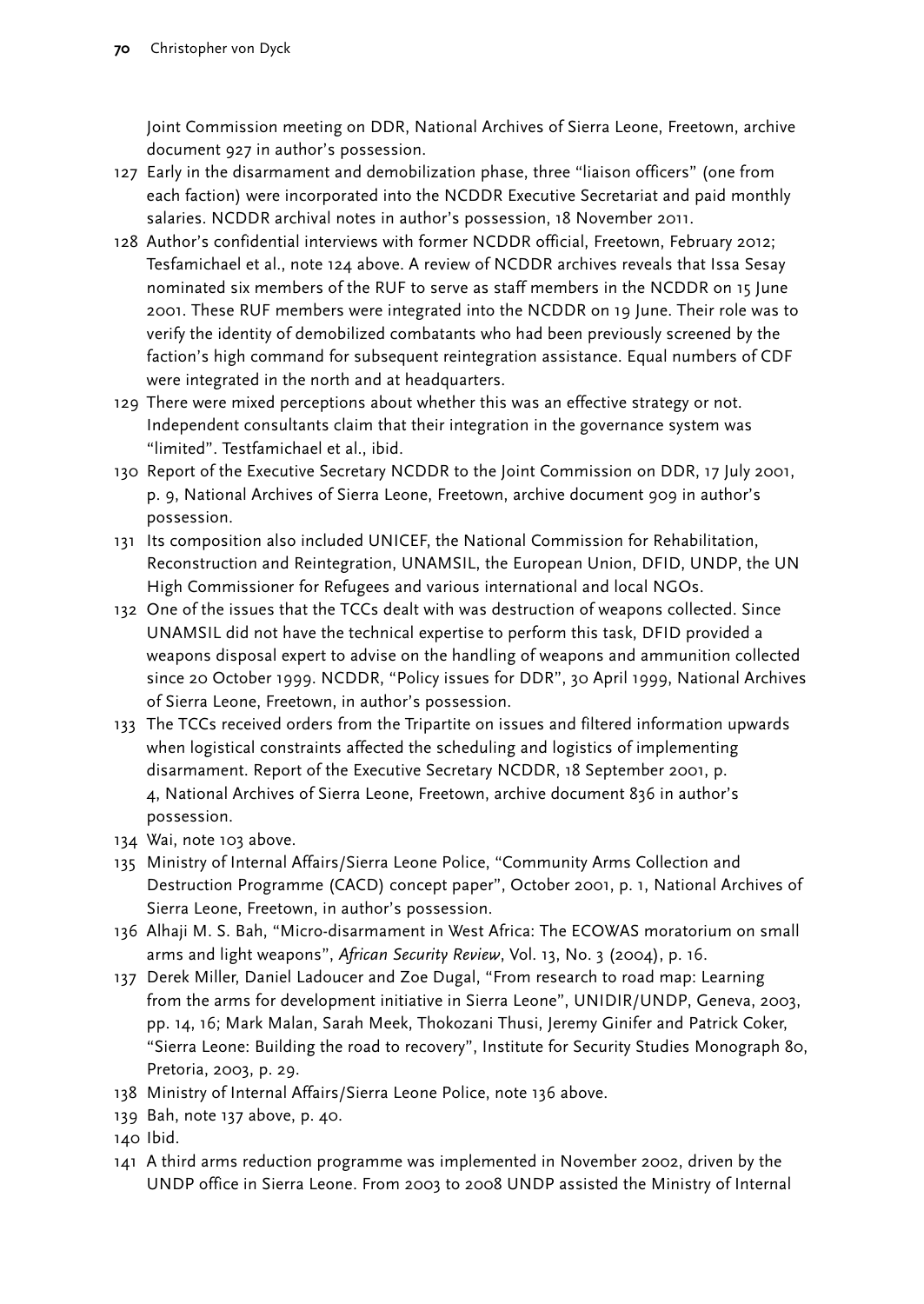Affairs legal department to develop legislation for regulations on arms, ammunitions and explosives and modernize the Sierra Leonean national armament legislation (the Arms and Ammunition Ordinance 1955 No. 14 and the Explosive Ordinance 1955 No. 15). The process was stalled for unclear political reasons. Bah, note 137 above, p. 45, fn 29; author's confidential interviews with National Commission for Small Arms officials, Freetown, November–December 2011. The single-barrel shotguns remained in the custody of the police until the executive and parliament approved the new licensing system in 2013.

- 142 Ministry of Internal Affairs/Sierra Leone Police, note 136 above.
- 143 Bah, note 137 above, p. 41.
- 144 Ministry of Internal Affairs/Sierra Leone Police, note 136 above, p. 2. The NCDDR provided logistical and technical support to the SLP to enable the collection of arms and ammunition from individuals who did not qualify for the DDR programme.
- 145 Kabbah's mandate from the 1996 elections had been disrupted by the May 1997 coup and extended several times already, as agreed by the UN. On the elections see David Harris, *Sierra Leone: A Political History* (London: Hurst, 2013), pp. 119–125.
- 146 Key international donors insisted on the need for elections, despite being only six months removed from war. Local civil society groups in Sierra Leone voiced their opposition to the timetable and proposed delaying the elections until reconciliation was under way, but this proposal fell on deaf ears.
- 147 The 2002 elections left no questions about the irrelevancy and disintegration of the RUF as a political movement. The RUF Party (now an official political party) received 1.7 per cent of the popular vote in the 14 May 2002 presidential elections and 2.2 per cent of the vote in the parliamentary elections held at the same time.
- 148 In the May 2002 presidential elections the majority of soldiers and police officers voted for Kabbah's opponents. To a large extent, reforms undertaken by the British insulated Kabbah from establishing a political settlement with the army to guarantee its loyal and unity.
- 149 von Dyck, note 111 above.
- 150 As one report noted, "Without the support of the UN peace mission and donors, the government would almost certainly collapse; owing to their presence, it will survive." Economist Intelligence Unit, "Country report Sierra Leone", September 2003, p. 2.
- 151 von Dyck, note 111 above.
- 152 Ibid.
- 153 Ibid.
- 154 The December 1999 pay schedule included 3,340 soldiers. Sierra Leone Security Sector Programme, "A paper on handling the ex-SLA", 8 January 2000, p. 1, National Archives of Sierra Leone, Freetown, in author's possession.
- 155 Minutes of a meeting on military reintegration, 20 January 2000, MOD archives, in author's possession.
- 156 After this deadline, any soldiers or officers who failed to report to work were to be considered discharged. Confidential government document on the peace process, 14 May 2001, p. 1, National Archives of Sierra Leone, Freetown, archive document 630 in author's possession.
- 157 Peter Albrecht and Paul Jackson, "Security system transformation in Sierra Leone, 1997– 2007", Global Facilitation Network for Security Sector Reform, University of Birmingham, Birmingham, February 2009; Osman Gbla, "Security sector reform under international tutelage in Sierra Leone", *International Peacekeeping*, Vol. 13, No. 1 (2006), p. 78.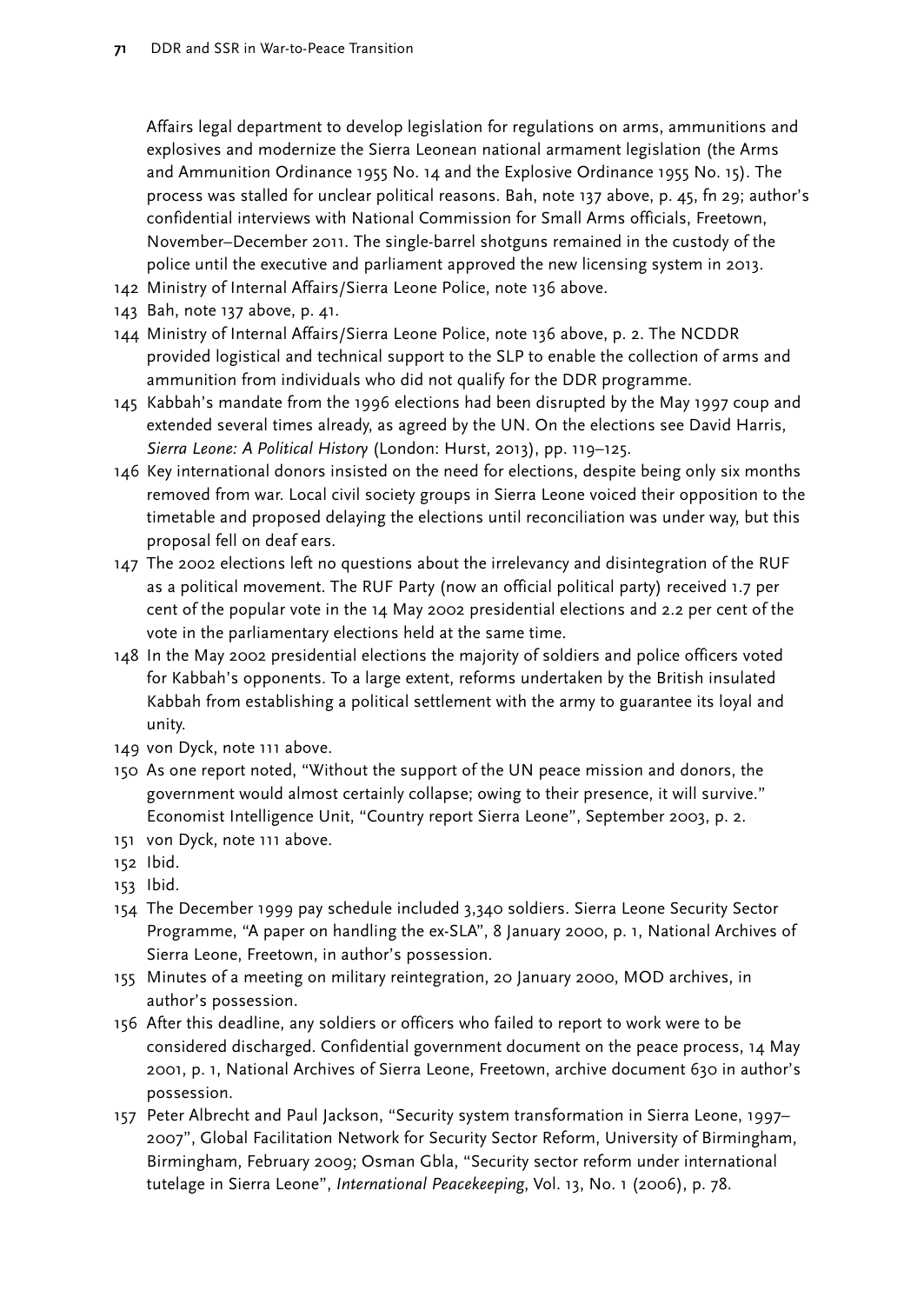- 158 Unlike in the past, civilians occupied senior positions in the military's bureaucracy. IMATT set up a civilian structure within the MOD modelled after the UK MOD. The director-general is the government's principal adviser on defence matters with primary responsibility for policy, finance, procurement and administration. He/she also serves as the principal accounting officer responsible to the minister of defence for the overall organization, management and staffing of the department. This officer is responsible for reporting to parliament on expenditures related to the military. Gbla, ibid., p. 84.
- 159 Malan et al., note 138 above.
- 160 IMATT recommended against any major demobilization of the RSLAF during this period to prevent destabilization of the security environment.
- 161 The inspector-general of the SLP was British ex-police officer Keith Biddle from 1999 to 2003. The bulk of the SLP reforms took place in 2000–2005, during which period the UK spent approximately £25 million on the police alone. Albrecht and Jackson, note 158 above; Peter Albrecht, "Transforming internal security in Sierra Leone: Sierra Leone Police and broader justice sector reform", Danish Institute for International Studies, Copenhagen, 2010, p. 12. Biddle insisted on direct access to President Kabbah as a condition for his support for the reform process.
- 162 The civilian reintegration was not well planned or executed. It suffered from too short a training period, and the quality of training offered was inadequate. See Tesfamichael et al., note 124 above; Simon Arthy, "DFID funded reintegration activities in Sierra Leone: Reintegration lesson learning impact evaluation", DFID, London, 2003.
- 163 Kabbah appointed Hinga Norman as deputy defence minister in May 1997. Norman had used his influence to shape early recruitment decisions in the RSLAF military reform efforts in 1999.
- 164 von Dyck, note 111 above.
- 165 Report of a meeting on the status of the ex-SLA held at the presidential lodge, 16 December 1999, p. 1, National Archives of Sierra Leone, Freetown, archive document 737 in author's possession.
- 166 MOD archive document in author's possession.
- 167 See SILSEP, "Development of a basing strategy for the restructured Republic of Sierra Leone Armed Forces (RSLAF)", sent to deputy minister of defence, chief of defence staff and national security adviser, 1 January 2000, National Archives of Sierra Leone, Freetown, archive document 730 in author's possession.
- 168 One of the top priorities for the UK was to discern strategies for basing requirements for the RSLAF. A team of UK military works advisers was sent to Freetown in January–February 2000 to assess options and make recommendations on the location/basing of RSLAF units by 14 February 2000.
- 169 However, former RUF and CDF could join the SLP later on provided they successfully passed the same entry requirements established for all cadets. Jonathan Friedman, "Building strategic capacity in the police: Sierra Leone, 1998–2008", Princeton University Innovations for Successful Societies, 2008, [www.princeton.edu/successfulsocieties/](http://http://www.princeton.edu/successfulsocieties/content/focusareas/PL/policynotes/view.xml?id=181) [content/focusareas/PL/policynotes/view.xml?id=181,](http://http://www.princeton.edu/successfulsocieties/content/focusareas/PL/policynotes/view.xml?id=181) p. 5.
- 170 Albrecht and Jackson, note 158 above.
- 171 During the political negotiations, some guidelines for handling the military reform were discussed. International and regional mediators encouraged discussion on a quota system for the warring factions, but the proposals were rejected because the parties could not come to an agreement.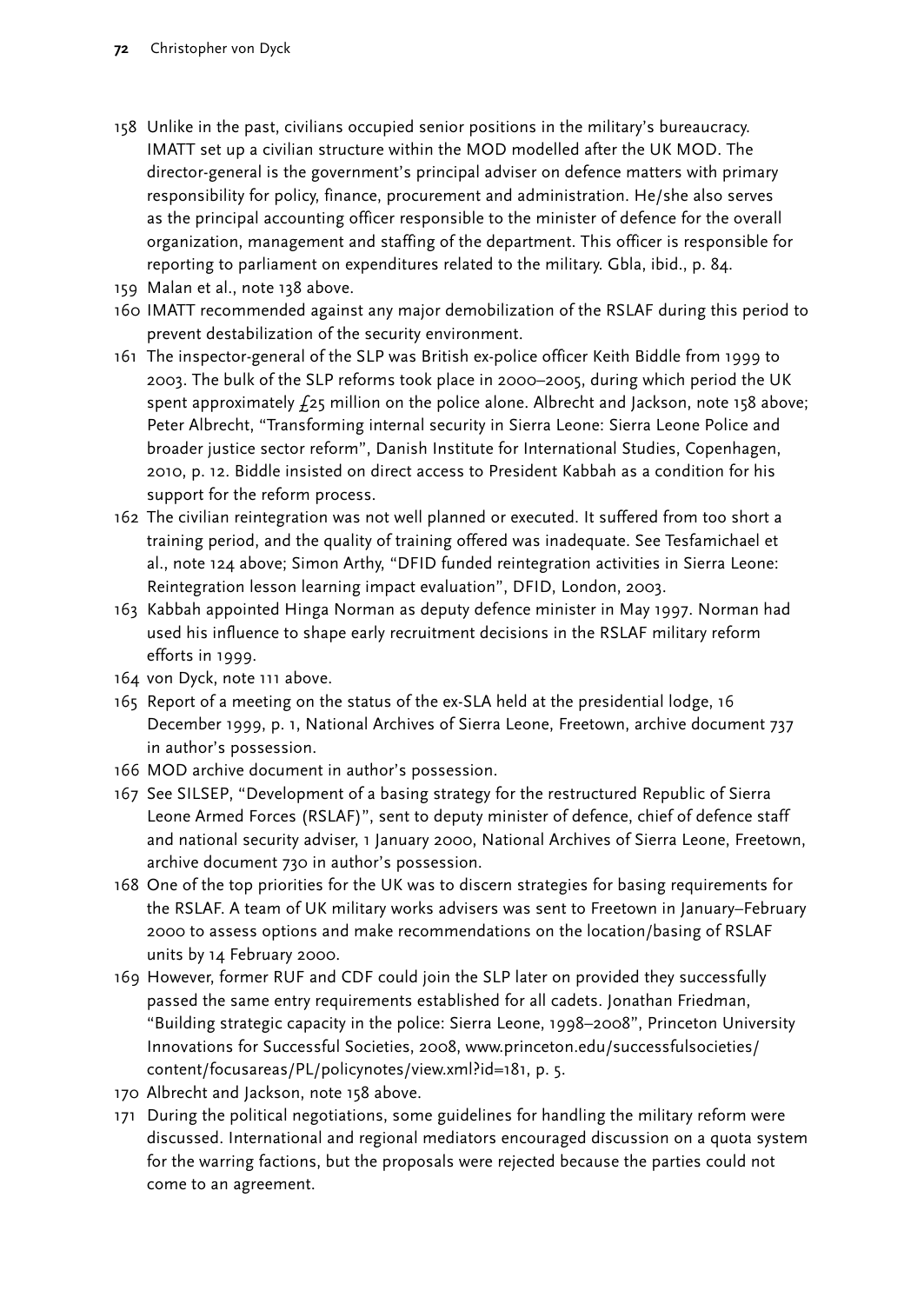- 172 Lomé peace accord, Article 16. See Hirsch, note 104 above, appendix.
- 173 Lomé peace accord, ibid., Article 17.
- 174 Government of Sierra Leone, "Policy clarification on combatant participation in the DDR program *vis-à-vis* the restructured army", no date, p. 1, NCDDR/MOD archives, National Archives of Sierra Leone, Freetown, archive document 712 in author's possession.

175 Ibid., p. 2.

176 Ibid.

- 177 British officer Colonel P. R. Farrar stepped into the role of assistant chief of staff (training) in Sierra Leone's MOD. He was responsible for implementing the MRP on behalf of IMATT.
- 178 SLAF training directive for MRPG 2, 16 December 2001, MOD/SLAF archives, National Archives of Sierra Leone, Freetown, archive document MRP 035 in author's possession.
- 179 Ibid.
- 180 Roughly two-thirds (67 per cent) of these recruits came from the RUF, while the rest were ex-CDF. Albrecht and Jackson, note 158 above, p. 66, table 2. The overall ratio of RUF/CDF was 65:35.
- 181 MRP soldiers were given ranks no higher than corporal regardless of previous experience and training before or during the war. This was to avoid creating resentment among the rank and file and the newly trained soldiers. Author's confidential interview with a senior defence official involved in the process, Freetown, 2 December 2011.
- 182 MOD archives in author's possession
- 183 NCDDR/MOD archives, National Archives of Sierra Leone, Freetown, archive document 712 in author's possession.
- 184 Ibid.
- 185 Letter from Francis Kai-Kai to Colonel Tom Carew, 5 December 2000, NCDDR archives, National Archives of Sierra Leone, Freetown, archive document MRP 005 in author's possession.
- 186 NCDDR/MOD archives, National Archives of Sierra Leone, Freetown, archive document 712 in author's possession.

187 Ibid.

- 188 Keen, note 103 above, p. 284; Albrecht and Jackson, note 158 above, p. 66.
- 189 International Crisis Group, "Managing uncertainty", Africa Report No. 35, Freetown/ Brussels, 24 October 2001, p. 12.
- 190 Michael Mann defines infrastructural power in terms of a central government's "institutional capacity … to penetrate its territories and logistically implement decisions". Michael Mann, "The autonomous power of the state: Its origins, mechanisms and results", *Archives européennes de sociologie*, Vol. 25 (1984), pp. 185–213.
- 191 It is beyond the scope of this paper to review the entire SSR process in Sierra Leone. For reviews of some core components see Albrecht and Jackson, note 158 above; Gbla, note 158 above. For a critical review of the relationship between statebuilding and SSR in Sierra Leone see von Dyck, note 111 above.
- 192 Taylor's faction was weakened militarily and could only hold on to some territory in central Monrovia. The anti-Taylor LURD force controlled over 60 per cent of the country and launched attacks on Monrovia in April 2003. The military ceasefire was agreed on 17 June 2003. All three factions, including Taylor's former regime, represented a narrow section of Liberians.
- 193 Author's personal interview with former Liberian government official, Monrovia, 13 March 2012.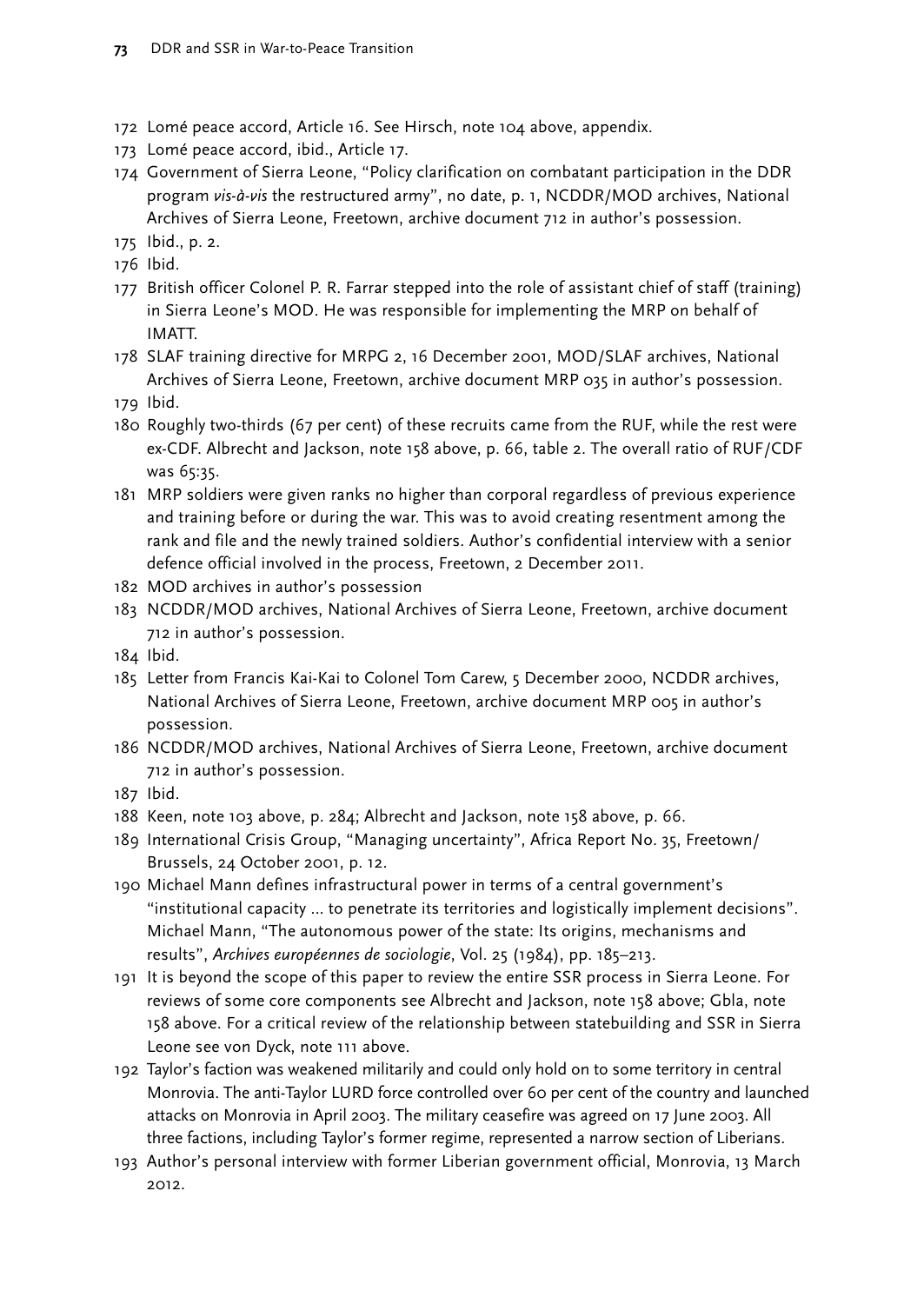- 194 The International Contact Group was led by the United States and Nigeria and comprised ECOWAS, the UN, the African Union, the European Union, France, the UK, Ghana, Morocco and Senegal.
- 195 The AFL, LNP, National Security Agency, National Bureau of Investigation, Special Security Service, Drugs Enforcement Agency, National Fire Service, Ministry of National Security, Bureau of Immigration and Naturalization, Bureau of Customs and Excise and Monrovia City Police. Judy Smith-Hölm, *Rebuilding the Security Sector in Post-Conflict Societies* (Munster: LIT Verlag, 2010), pp. 76–77.
- 196 Liberia's GNI per capita grew from \$250 to \$271, \$316 and \$341 from 2005 to 2008. It was just over \$1/day in 2009, and rose to \$452 in 2011 and \$480 in 2012 (based on World Bank and UN data, http://data.un.org/CountryProfile.aspx?crName=liberia).
- 197 At the political negotiations, each faction was represented by a 10-person delegation. Charles Taylor took part in the early rounds of negotiations until the UN-backed Special Court for Sierra Leone announced an indictment against him in the middle of the talks. Taylor immediately left the talks and flew back to Monrovia. Desirée Nilsson, "Crafting a secure peace – Evaluating Liberia's Comprehensive Peace Agreement 2003", Department of Peace and Conflict Research, Uppsala University, Uppsala, 2009, p. 23. On 10 August 2003 Taylor announced from his executive mansion in Monrovia that he would step down and accept asylum in Nigeria on an invitation from Nigerian President Olusegun Obsanajo. Taylor handed over power to Vice President Moses Blah on 11 August 2003. Author's personal interview with a high-ranking government of Liberia delegate, 15 March 2012.
- 198 LURD's 10-person delegation was headed by Kabineh Janneh (appointed as minister of justice and subsequently appointed to the supreme court in 2006).
- 199 Leaders of the Krahn tribe split from LURD in 2002–2003 to form their own movement to pursue power as an independent movement. MODEL's 10-person delegation was headed by Thomas Yaya Nimely (later appointed as minister of foreign affairs).
- 200 Stephen Ellis, *The Mask of Anarchy: The Destruction of Liberia and the Religious Dimension of an African Civil War* (London: Hurst & Co., 1999).
- 201 Civil society and religious groups included the Mano River Women Peace Network, the Liberian Bar Association and the Inter-religious Council for Liberians. Nilsson, note 198 above, p. 22.
- 202 Twenty-one ministerial positions and the 42 deputy and assistant ministerial positions were divided up among the Liberian stakeholders. LURD received the speaker of the House in the legislation, while Taylor's former minister of justice (Eddington Varmah) became deputy speaker.
- 203 Thomas Jaye, "An analysis of post-Taylor politics", *Review of African Political Economy*, Vol. 30, No. 98 (2003), p. 644.
- 204 " Peace agreement between the Government of Liberia, the Liberians United for Reconciliation and Democracy, the Movement for Democracy in Liberia and the political parties", Accra, 18 August 2003, UN Doc. S/2003/850, Article XXIV.
- 205 According to the rules, one faction was given a ministerial head position, while the two deputy positions (for administration and operations) were given to the two other factions.
- 206 Morten Bøas, "Making plans for Liberia A trusteeship approach to good governance?", *Third World Quarterly*, Vol. 30, No. 7 (2009), pp. 1329–1341.
- 207 It was obvious to the International Contact Group at the time that transitional government officials were misappropriating funds for their own benefit. A few years later a team from ECOWAS investigated financial practices during the transitional period and implicated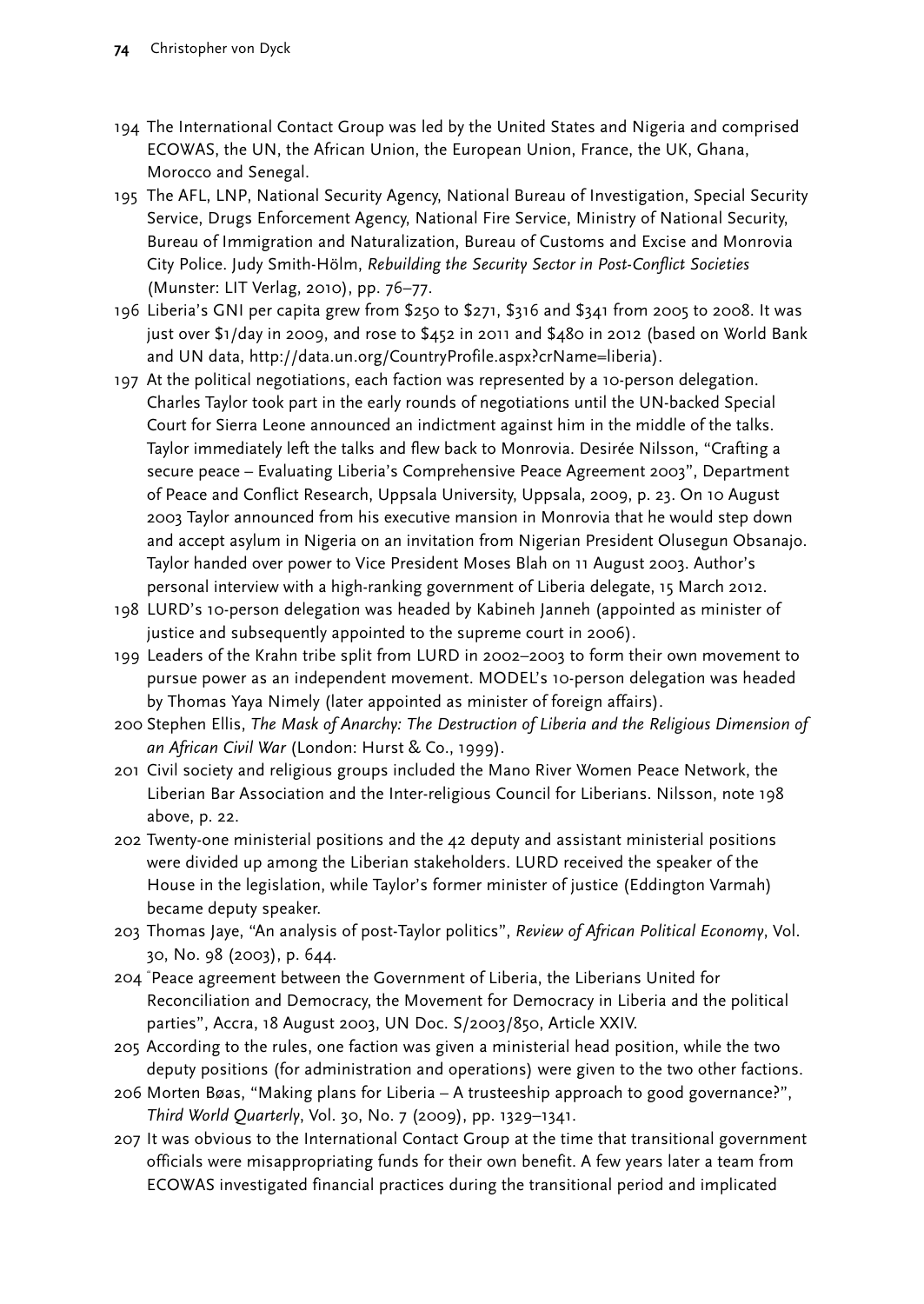NTGL officials. United Nations, "Fourteenth progress report of the UN Secretary-General on the United Nations Mission in Liberia", 15 March 2007, UN Doc. S/2007/151, p. 2.

- 208 According to a senior Liberian government official, the balance of forces in Monrovia at the time were dispersed among three main zones based on informal arrangements and territorial control. The factions set up liaison offices in their rivals' territory to facilitate consultation meetings between the forces. Author's confidential interviews with former faction commanders, Monrovia, 17 April 2012.
- 209 At the time the DDR implementation framework was designed, the UN authorities viewed most national institutions as "paralysed" as a result of the conflict.
- 210 Christian Bugnion, Luc Lafrenière, Sam Gbaydee, Hirut Tefferi and Cerue Garlo, "External mid-term evaluation report of the Disarmament, Demobilization, Rehabilitation and Reintegration Programme in Liberia", UNDP, New York, 2 October 2006, pp. 9, 23.
- 211 The conditions after the war were such that most of Taylor's combatants were based in Monrovia. LURD was based mostly in the northwest (Lofa county) and MODEL combatants were in the southeast (Sinoe and Zwedru).
- 212 The UN's policy is to provide \$150 immediately upon disarmament and the additional \$150 after completing the reintegration component. This information was not communicated clearly to the combatants.
- 213 Kathleen Jennings, "The struggle to satisfy: DDR through the eyes of ex-combatants in Liberia", *International Peacekeeping*, Vol. 14, No. 2 (2007), pp. 204–218 at p. 208; author's personal interview with former NTGL official, Monrovia, 13 March 2012.
- 214 Order was restored quite efficiently because the command structure of the former government of Liberia was arguably best suited to solve collective action problems. The leaders (Daniel Chea and Moses Blah) instructed Roland Duo and Coco Denis to mobilize a special taskforce of 30–40 men to disarm the combatants forcefully. Some combatants were disarmed in this way, while others were bribed with cash to give up their arms. Author's personal interview with former NTGL official, Monrovia, 17 April 2012. The UN paid US\$75 in crisp new US bills that had been flown specifically to Monrovia in exchange for each weapon collected as the first instalment of a total demobilization allowance of \$300. Author's personal interview with DAC official, Monrovia, 13 March 2013.
- 215 US plans for Liberia's transition started being drawn up in late 2003 when the Department of Defense and the State Department created an interagency working group on Liberia.
- 216 The most important donors to the International Contact Group on Liberia were the International Monetary Fund, the World Bank, the European Union and the United States.
- 217 For a similar argument and more comprehensive application of this idea to Somalia see Aisha Ahmad, "Agenda for peace or budget for war? Evaluating the economic impact of international intervention in Somalia", *International Journal*, Vol. 67, No. 2 (2012), p. 313.
- 218 Philip Bartholomew, "Reconstructing central banking in war-torn Liberia", in Charles Enoch, Karl Friedrich Habermeier and Marta de Castello Branco (eds), *Building Monetary and Financial Systems: Case Studies in Technical Assistance* (Washington, DC: IMF, 2007), p. 68.
- 219 The transitional government's contribution was approximately US\$2.173 million. Cited in the NTGL contribution to the DDRR programme: April 2004–October 2005, NCDDRR archives, National Archives of Sierra Leone, Freetown, archive document 0157 in author's possession.
- 220 According to one key official involved in the Liberian DDRR programme, the UN used a "cut-and-paste" model in Liberia. Interview with former special assistant to the former executive director of the NCDDRR, Monrovia, 17 February 2012.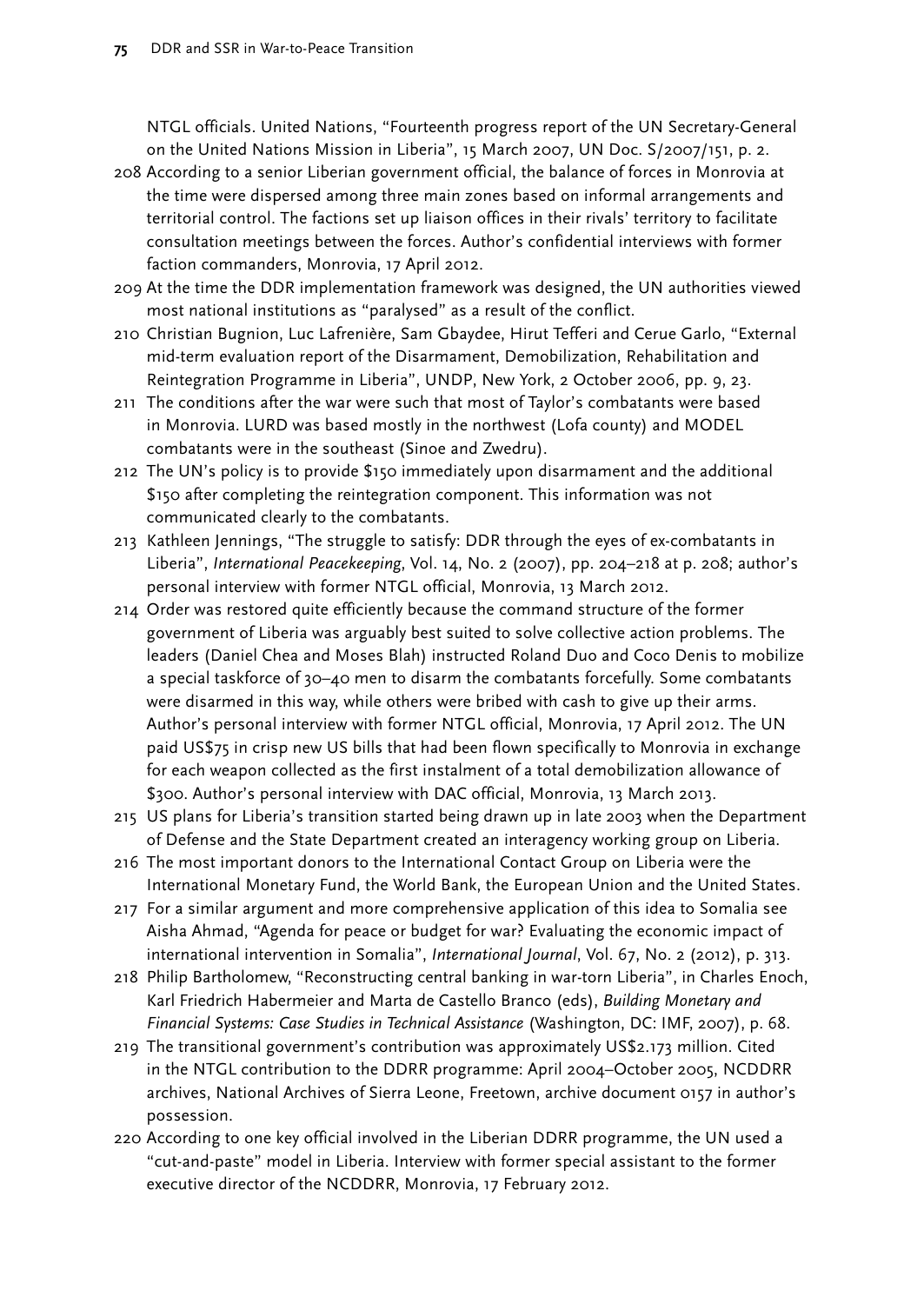- 221 The three warring factions agreed in Accra during political negotiations to appoint Jarbo as executive director of the NCDDRR. Author's personal interview with former NCDDRR official, Monrovia, February 2012.
- 222 The NCDDRR policy committee met to discuss specific concerns of the parties, endorsed specific policy issues and adopted the joint operation plan.
- 223 NCDDRR archives in author's possession.
- 224 The JIU structure consisted of four units: disarmament and demobilization (UNMIL lead), staffed by military peacekeepers, observers and experts; rehabilitation and reintegration (JIU/UNDP lead), staffed mostly by UNDP reintegration experts; monitoring and evaluation (JIU/UNDP lead); and information and sensitization (JIU/OCHA lead), staffed by the Office for the Coordination of Humanitarian Affairs.
- 225 Author's confidential interviews with NCDDR officials, Monrovia, March 2012.
- 226 NCDDRR archives in author's possession.
- 227 Jarbo suggested that the UN should rely on the junior commanders in the field to implement DDR, according to three high-level NCDDRR officials from the "48 Generals" interviewed by the author who were deeply involved in the process.
- 228 Author's confidential interviews with former high-level NCDDRR official, Monrovia, March 2012; confirmed by Nicole Ball and Dylan Hendrickson, "Review of international financing arrangements for disarmament, demobilization and reintegration", Phase 2 report to Working Group 2, Stockholm Initiative on Disarmament, Demobilization and Reintegration, Stockholm, 26 September 2005, p. 34. UNDP maintained control over NCDDR funds by channelling money through a UNDP trust fund as opposed to allowing it to go through NTGL coffers.
- 229 NCDDRR archives in author's possession
- 230 On 29 October 2003 UNMIL's budget was prepared and approved by the UN Security Council. The budget allocated provisions for a phased deployment of 14,785 military personnel, 215 military observers, 1,115 civilian police and 893 international civilian personnel (including 286 UN volunteers), and hired 768 national staff. UNMIL became one of the most expensive peacekeeping operations in the world, with an annual budget of about US\$700 million.
- 231 Nichols estimates that approximately 64 per cent of the weapons shipped to Liberia during the war were collected during DDR. Ryan Nichols, "Disarming Liberia: Progress and pitfalls", in *Armed and Aimless* (Geneva: Small Arms Survey, 2005), p. 124. According to the 2004 UN Panel of Experts, about 60 per cent of the weapons in Liberia were collected. UN Panel of Experts, "Report on Liberia", 6 December 2004, UN Doc. S/2004/955.
- 232 Nichols, ibid.; Jennings, note 215 above.
- 233 There were numerous inconsistencies applied during the disarmament process by UNMIL MILOBS, resulting in large numbers of non-combatants benefiting from the DDR programme. Additionally. UNMIL was hampered by significant logistical constraints, which contributed to a low weapon-to-combatant ratio.
- 234 In local parlance, Sierra Leoneans call these organizations "suitcase NGOs" to signify the fact that one person, who is the head of the organization, carries with him/her a briefcase containing all the important paperwork related to finances, etc., such that no one else has access. On the briefcase NGO business model see Ahmad, note 219 above, pp. 325–326.
- 235 Alexander Loden, "Civil society and security sector reform in post-conflict Liberia: Painting a moving train without brushes", *International Journal of Transitional Justice*, Vol. 1 (2007), p. 304.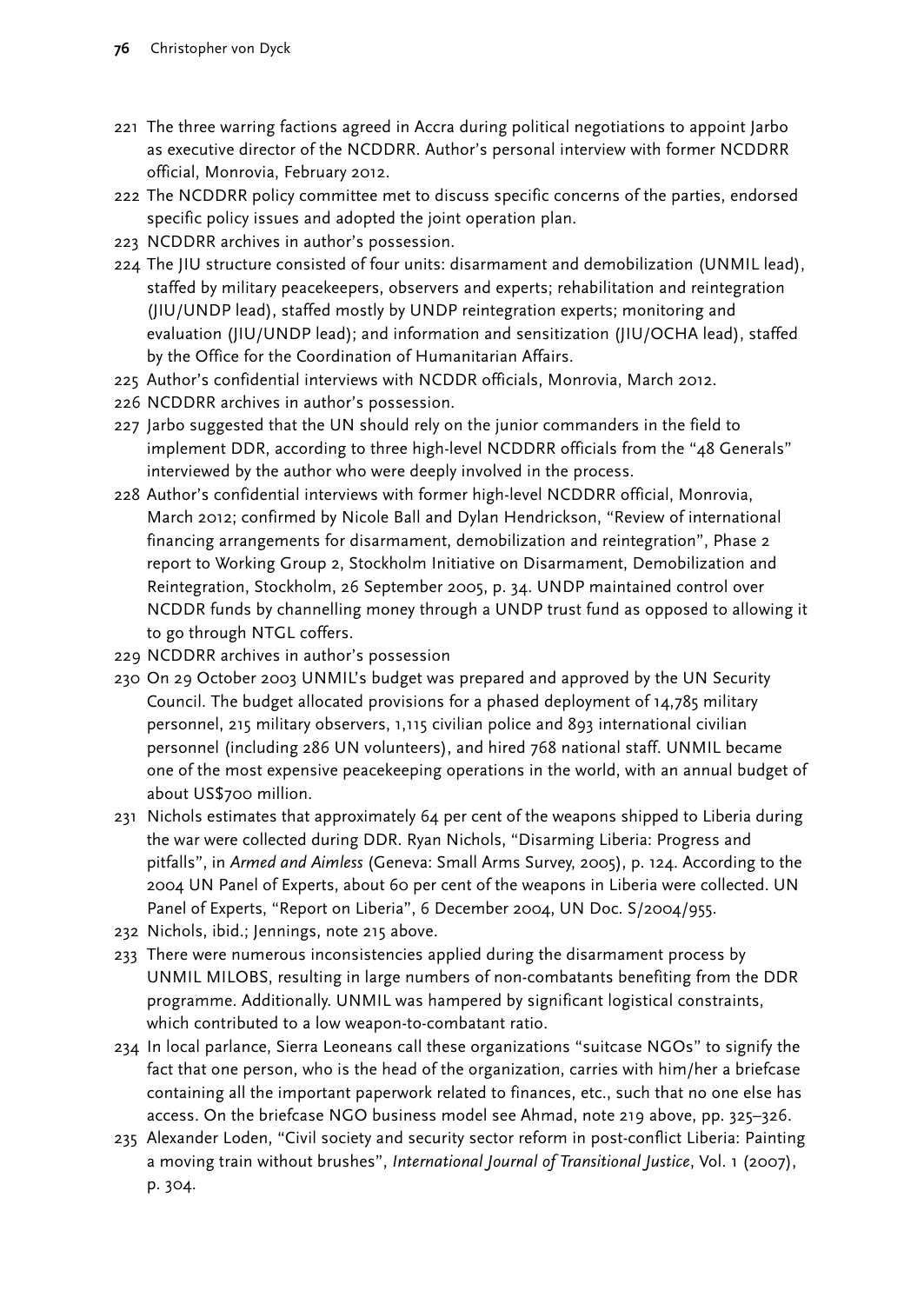- 236 Arthy, note 163 above.
- 237 Author's interviews with various former combatants in Freetown, Kono and Bo, November 2011–February 2012.
- 238 National Defense Research Institute, "Making Liberia safe: Transformation of the national security sector", RAND/National Defence Research Institute, 2007, [www.rand.org/](http://www.rand.org/content/dam/rand/pubs/monographs/2007/RAND_MG529.pdf) [content/dam/rand/pubs/monographs/2007/RAND\\_MG529.pdf.](http://www.rand.org/content/dam/rand/pubs/monographs/2007/RAND_MG529.pdf)
- 239 Mark Malan, "Security sector reform in Liberia: Mixed results from humble beginnings", Strategic Studies Institute, US Army War College, Carlisle, PA, 2008.
- 240 Major tasks have included responding to calls, investigating crimes and attending crime scenes, demonstrating respect for human rights, administering police records and doing community policing. UN Special Representative to the Secretary-General, "Report on Liberia", 22 March 2004, UN Doc. S/2004/229, p. 7.
- 241 An American police chief, Mark Kroeker from Los Angeles, served as UN CivPol's commander. UN CivPol began its mission in December 2003, and 20 former Liberian police officers who had been selected and screened by UN CivPol were retained and received training from UN trainers for three days to conduct joint patrols with UNMIL. IRIN, "Liberia: UNMIL retrains first batch of Liberian police", IRIN, 3 December 2003.
- 242 Author's confidential interviews with Liberian security officials, Monrovia, March 2012.
- 243 IRIN, "Liberia: UN provides crash training for 400 police officers", IRIN, 12 January 2004; Malan, note 241 above, p. 48.
- 244 United Nations, "Second progress report of the Secretary-General on the United Nations Mission in Liberia", 22 March 2004.
- 245 Since UNMIL funding was directed to other priorities, the severance packages for former "state" security personnel were sourced from range of donor countries, notably the US and South African governments.
- 246 UNMIL progress reports, 2003–2007, www.un.org/en/peacekeeping/missions/unmil/ reports.shtml.
- 247 The eligibility criteria included proof of Liberian citizenship, proof of age between 18 and 35 years and proof of high-school graduation. Recruits had to be "mentally and physically fit", and all candidates had to relinquish any formal positions held in a political party.
- 248 Malan, note 241 above, pp. 50–51.
- 249 Sean McFate, "Outsourcing the mking of militaries: DynCorp International as sovereign agent", *Review of African Political Economy*, Vol. 35, No. 118 (2008), p. 645; Malan, note 241 above, p. 32.
- 250 Alix Julia Boucher, "Defence sector reform: A note on current practice", 12 December 2009, Henry L. Stimson Center, Washington, DC, p. 4.
- 251 See Adedeji Ebo, "Local ownership and emerging trends in SSR: A case study of outsourcing in Liberia", in Donais, note 10 above, pp. 161–162.
- 252 The CPA made clear that international and regional actors would play a crucial role in providing advice and support throughout the reform process. The leaders of the three factions agreed to hand over responsibility to the US to lead the AFL reform process. See Peace Agreement, note 205 above, Article VII, Section 1(b).
- 253 The AFL is structured similarly to the US Army.
- 254 Author's interview with former DAC official, Monrovia, 13 March 2013; McFate, note 251 above, p. 648.
- 255 United Nations, "Third progress report of the Secretary-General on the United Nations Mission in Liberia", 26 May 2004, UN Doc. S/2004/430, p. 8.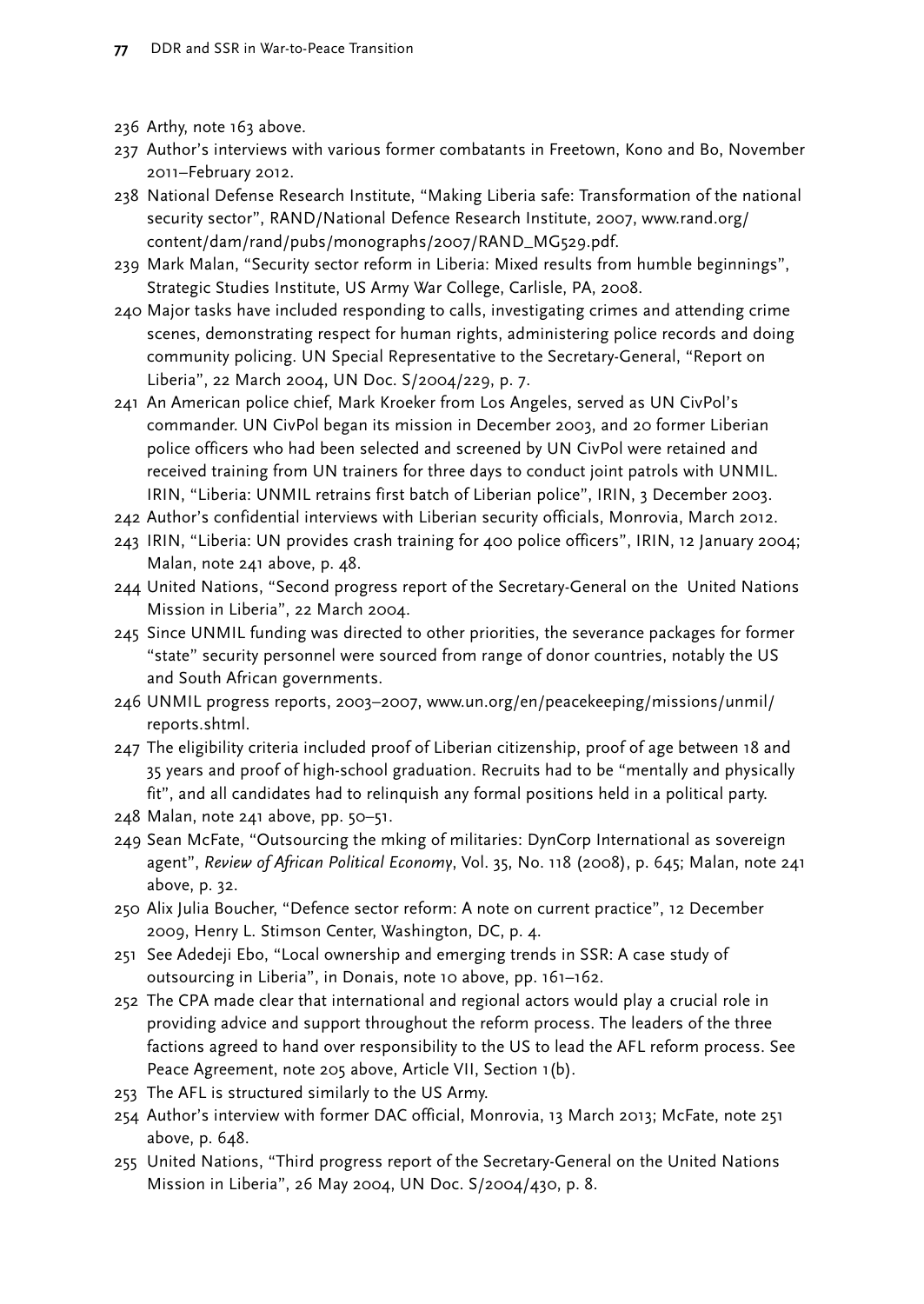## **78** Christopher von Dyck

- 256 The minister of defence was allocated to the former government of Liberia (Daniel Chea), while LURD's representative (Joe Wylie) became deputy minister for administration. MODEL's Brown Parjebo became deputy defence of operations. LURD's leadership insisted that their chief of staff, Aliyu Mohammed Sheriff (Cobra), be appointed as chief of staff of the AFL during the transitional period (a largely ceremonial position). In October 2003 LURD cut off NGO and UNMIL movement to Tubmanburg and threatened to renew the conflict. International Crisis Group, "Liberia: Security challenges", *ICG Africa Report*, Issue 71 (2003), p. 10. Within one month of the establishment of the NTGL there was infighting between Sheriff (LURD) and Konneh (MODEL) over who should be the AFL chief of staff. However, the accord made no specific provision for the allocation of government jobs immediately below these levels. This later became a contentious issue in late November 2003 when leaders of the factions refused to disarm their forces until assistant minister posts were allocated equitably among the three factions. IRIN, "US envoy asked to intervene in disarmament dispute", IRIN, 28 November 2003.
- 257 The Liberian Defence Advisory Committee comprised the chiefs of staff of the former government forces, LURD and MODEL as part of the NTGL that served under the authority of the MOD. The DAC was tasked to develop proposals for the reform of Liberia's armed forces to address issues of demobilization and restructuring. United Nations, "First progress report of the Secretary-General on the United Nations Mission in Liberia", 15 December 2003, UN Doc. S/2003/1175, p. 15.
- 258 Author's personal interview with former DAC official, Monrovia, 13 March 2012.
- 259 PAE had been awarded a contract to provide ECOMOG with logistical support in Sierra Leone since mid-1998. PAE was responsible for supporting the AFL, training the officers and non-commissioned officers and providing mentorship to the new AFL. Both agencies were mandated to lead in reconstruction of military barracks and other military facilities.
- 260 DynCorp was responsible for assisting in the demobilization of the old AFL as well as recruitment, vetting and training of new AFL soldiers and new Ministry of National Defence civilian recruits.
- 261 Twenty-one out of 23 staff on the team were retired US Army personnel. According to an American insider involved in the process, "the majority of officers who served on the assessment mission had never set foot in Africa before". McFate, note 251 above, p. 646.
- 262 Ibid., p. 652.
- 263 As Ebo points out, DynCorp's role in Liberia marked the first time in the history of West Africa that a private military company had been contracted to restructure and train a national army. Ebo, note 253 above, p. 37.
- 264 In the MOD Taylor's defence minister, Daniel Chea, retained his position, as did the former chief of staff, Kpenkpah Y. Konah. The LURD faction was represented by Joe Wylie (as deputy minister for administration), and the MODEL faction by Brown Parjebo (deputy minister of operations). These officials jockeyed for political relevance within the ministry. Due to the nature of the precarious power-sharing arrangement within the NTGL, power struggles between LURD, MODEL and former government of Liberia factional leaders kept the MOD and DAC from executing effective strategies and policies for reforming the AFL.
- 265 Ryan Welken, "Rebuilding the Armed Forces of Liberia: An assessment of the Liberia Security Sector Reform Program", Naval Postgraduate School, California, 2010, p. 23. The Leahy Amendment requires that all foreign troops trained by US military be pre-screened by the US State Department for human rights violations allegations. Moreover, the Leahy Amendment requires that the instruction US military troops provide includes training in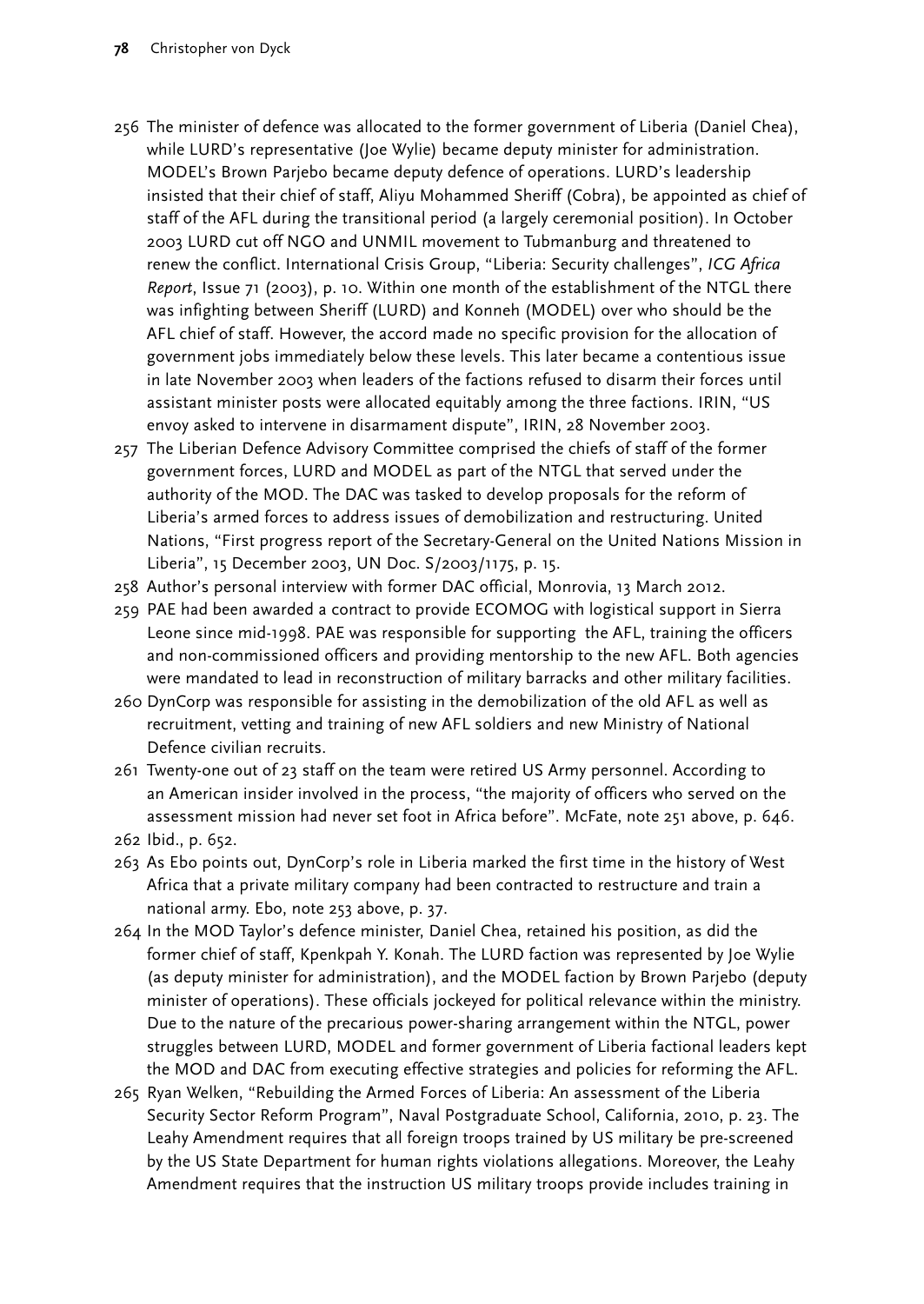human rights and laws of land warfare. US military troops are also required to report any evidence of human rights violations.

- 266 Author's confidential interview with former DAC official, Monrovia, 13 March 2012.
- 267 These officers allegedly included their family members and friends on the list. Author's confidential interview with former DAC officials, Monrovia, March 2012.
- 268 The first criterion applied was age. Since there is no Liberian military law, the US military mandatory retirement at age 65 was applied to the demobilization phase. The second criterion, based on seniority, identified all soldiers who had served for an accumulated time of 25 years. The third criterion applied was education qualifications: DAC officials set a minimum education requirement of high-school graduation. Author's interview with former DAC official, Monrovia, 13 March 2012. There was a discrepancy in the number of Liberian soldiers. According to the Liberian redocumentation exercise, there were a total of 14,684 soldiers in the AFL. Author's confidential interviews, Monrovia, March 2012. According to DynCorp, however, the AFL strength was closer to 13,770 soldiers. See McFate, note 251 above.
- 269 Chairman Bryant explained "Following the April 12, 1980 *coup d'état*, the merit system in the AFL was compromised and there was a distortion in the table of organization and equipment of the army." Africa News Service, "Dissolve or not to dissolve, AFL gives the dying horse's kick", *The Analyst*, 4 January 2006.
- 270 Joe Wylie, deputy defence minister for administration in the NTGL, explained, "You cannot dissolve the army. I kept telling Bryant 'don't dissolve'. And if we have a small retained strength of 1,000 men, that will resolve the problem. Nobody listened to us." Joe Wylie, truth and reconciliation testimony, Monsterrado County, 22 August 2008, http:// trcofliberia.org/videos/1348.
- 271 Boucher, note 252 above, p. 17.
- 272 Thomas Dempsey, "Security sector reform in Liberia", Ocnus Defence & Arms, 16 December 2006, www.ocnus.net/artman2/publish/Defence\_Arms\_13/Security\_Sector\_ Reform\_in\_Liberia\_27136\_printer.shtml.
- 273 Local ownership of the SSR programme in Liberia was not taken into consideration by US authorities. The interim deputy minister of defence (administration) spoke about the lack of transparency of the MOU between the NTGL and the US government in 2004: "They didn't even allow me to see it [the MOU] as deputy minister of administration. I raised an issue with that. And, the DynCorp guys said they were only answerable to the US government. The USG is answerable to the Liberian government not to the ministerial staff." Author's confidential interview, Monrovia, 12 March 2012.
- 274 Thomas Jaye, "An assessment report on security sector reform in Liberia", Governance Reform Commission of Liberia, Monrovia, 23 September 2006; Adedeji Ebo, *The Challenges and Opportunities of Security Sector Reform in Post-Conflict Liberia* (Geneva: DCAF, 2005), p. 19.
- 275 United Nations, "Ninth progress report of the Secretary-General on the United Nations Mission in Liberia", 7 December 2005, UN Doc. S/2005/764. As a consequence of the delays their jobs did not start until 2007.
- 276 For instance, Ellen Johnson-Sirleaf initially requested the Governance Reform Commission (GRC) to conduct comprehensive national consultations towards developing a national security strategy and architecture in 2006–2007. The GRC held a series of consultations with security agencies, government bodies, international partners and civil society stakeholders on 3–4 April 2006 involving all heads of security institutions and members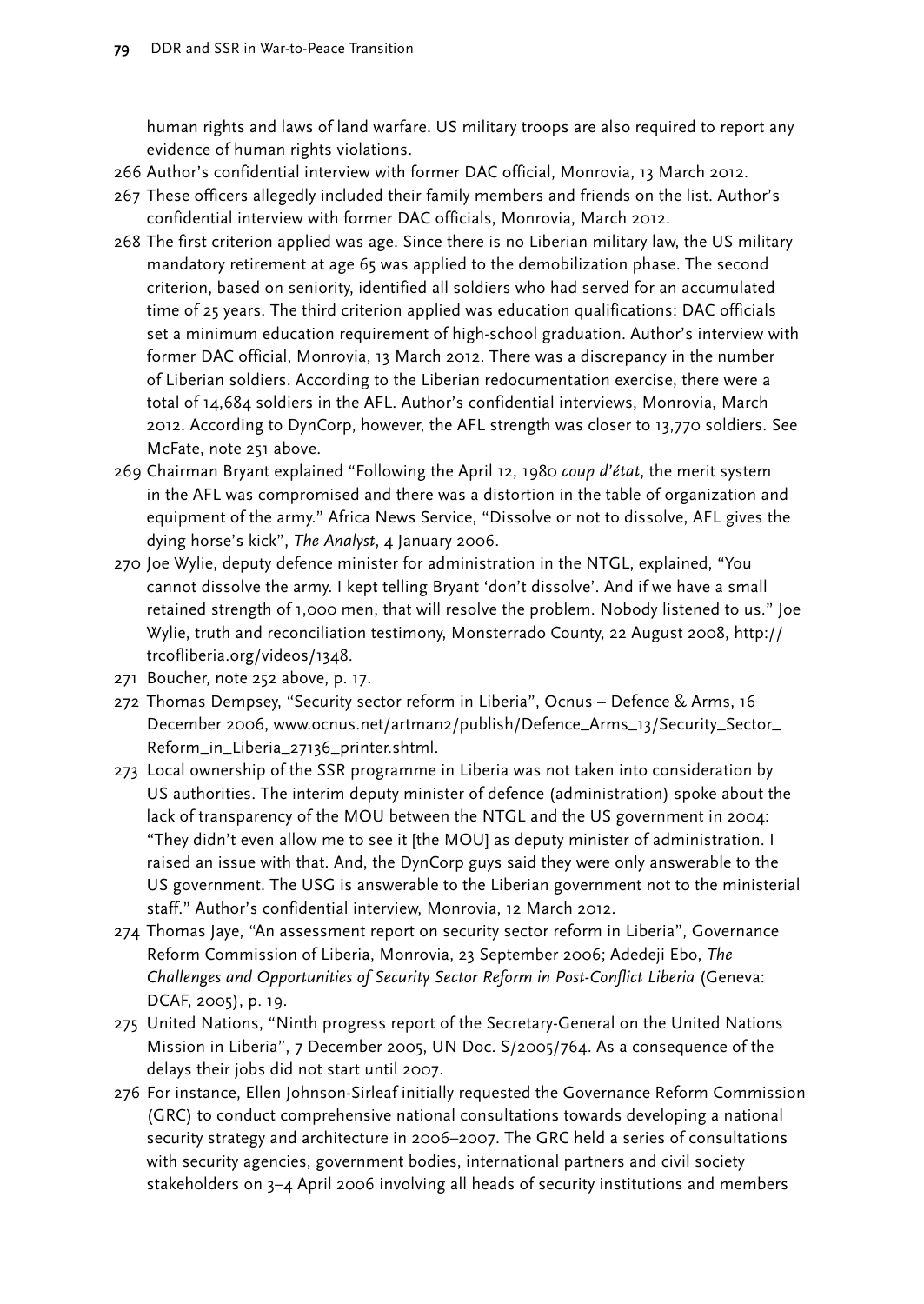of parliamentary committees on defence and security. See Thomas Jaye, "Liberia: Parliamentary oversight and lessons learned from internationalized security sector reform", Center for International Cooperation, New York, 2010, [http://issat.dcaf.ch/](http://issat.dcaf.ch/Learn/Resource-Library/Policy-and-Research-Papers/Liberia-Parliamentary-Oversight-and-Lessons-Learned-from-Internationalized-Security-Sector-Reform) [Learn/Resource-Library/Policy-and-Research-Papers/Liberia-Parliamentary-Oversight-and-](http://issat.dcaf.ch/Learn/Resource-Library/Policy-and-Research-Papers/Liberia-Parliamentary-Oversight-and-Lessons-Learned-from-Internationalized-Security-Sector-Reform)[Lessons-Learned-from-Internationalized-Security-Sector-Reform](http://issat.dcaf.ch/Learn/Resource-Library/Policy-and-Research-Papers/Liberia-Parliamentary-Oversight-and-Lessons-Learned-from-Internationalized-Security-Sector-Reform). The GRC's report was to be released in early 2007. American officials involved in the SSR process rejected the GRC consultations on the grounds that it would take too long to produce a strategy document (Jaye, ibid., p. 8). President Johnson-Sirleaf sent a request to the US government to outsource policy-making for Liberia's national security strategy to the RAND Corporation despite concerns from more than 80 Liberian civil society groups that greater Liberian input was needed. National Defense Research Institute, note 240 above; Jaye, note 276 above, p. 15.

- 277 The armed groups were arguably the most organized collective Liberian bodies in the country at the time. They continued to hold on to their arms as an insurance policy, and the commanders maintaining control over these groups should have been prudently engaged.
- 278 There is a laundry list of technical mistakes made by UNMIL: an overly ambitious start date for DDR (the CPA indicated a start 60 days after the signing of the ceasefire), and cantonment sites had not been constructed during this period, nor were UNMIL military personnel fully deployed.
- 279 Five senior officers from the former AFL were eventually reinstated because the AFL lacked senior leadership to lean on during the reform process.
- 280 de Vries and van Veen, note 4 above.
- 281 Ball and Hendrickson, [note](http://www.securityanddevelopment.org/www.securityanddevelopment.org/pdf/CSDG%20Paper%2020.pdfnote) 32 above; Brzoska, note 32 above.
- 282 McFate, note 251 above.
- 283 United Nations, note 2 above, p. 6.
- 284 Bryden and Scherrer, note 1 above, pp. 6, 12.